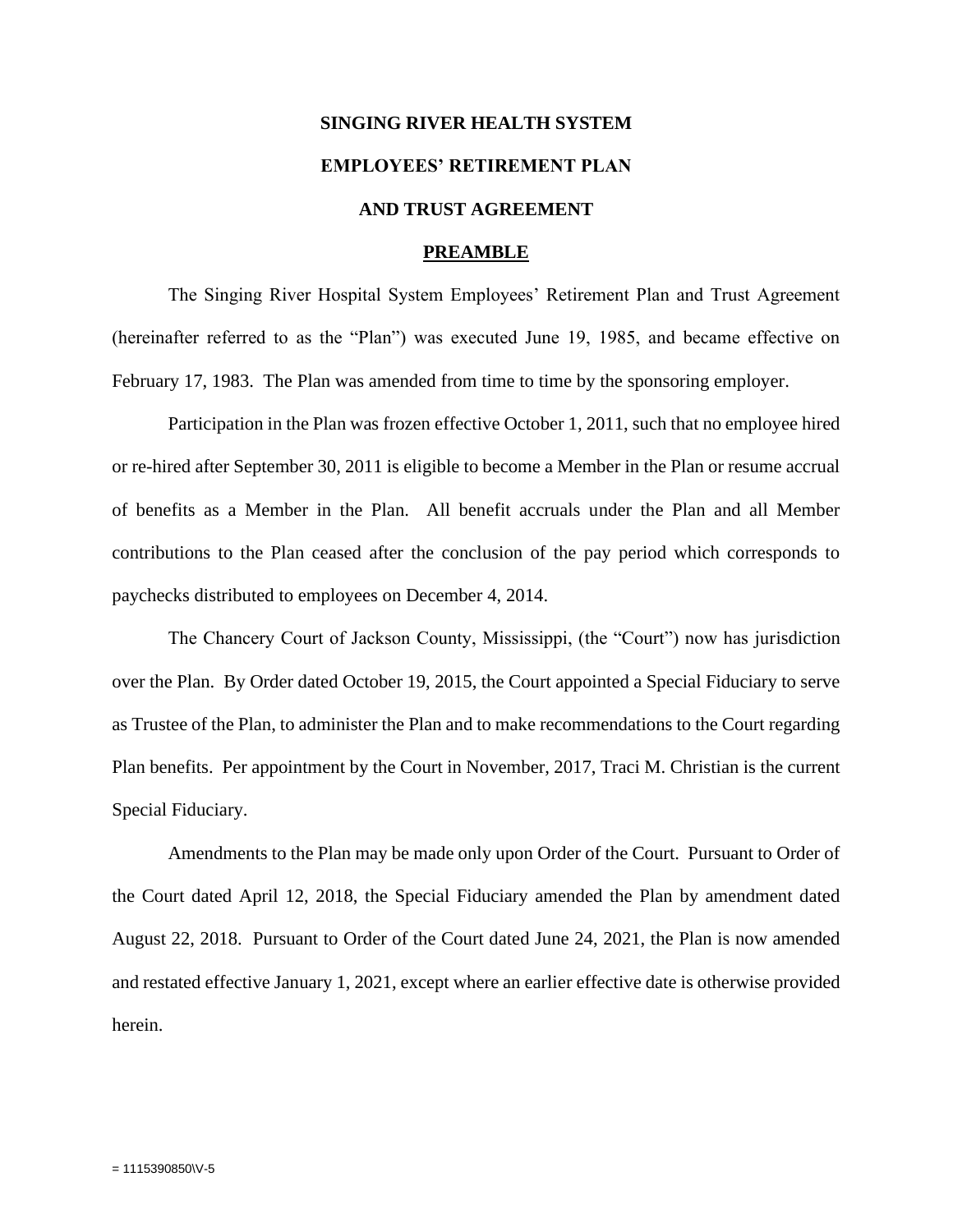The funding medium for the Plan is a Trust. The Trust Agreement entered into in connection with the establishment of the Plan is intended to meet the requirements of Section 501(a) of the Code applicable to a governmental plan, and shall continue in full force and effect pursuant to the applicable provisions of the Plan.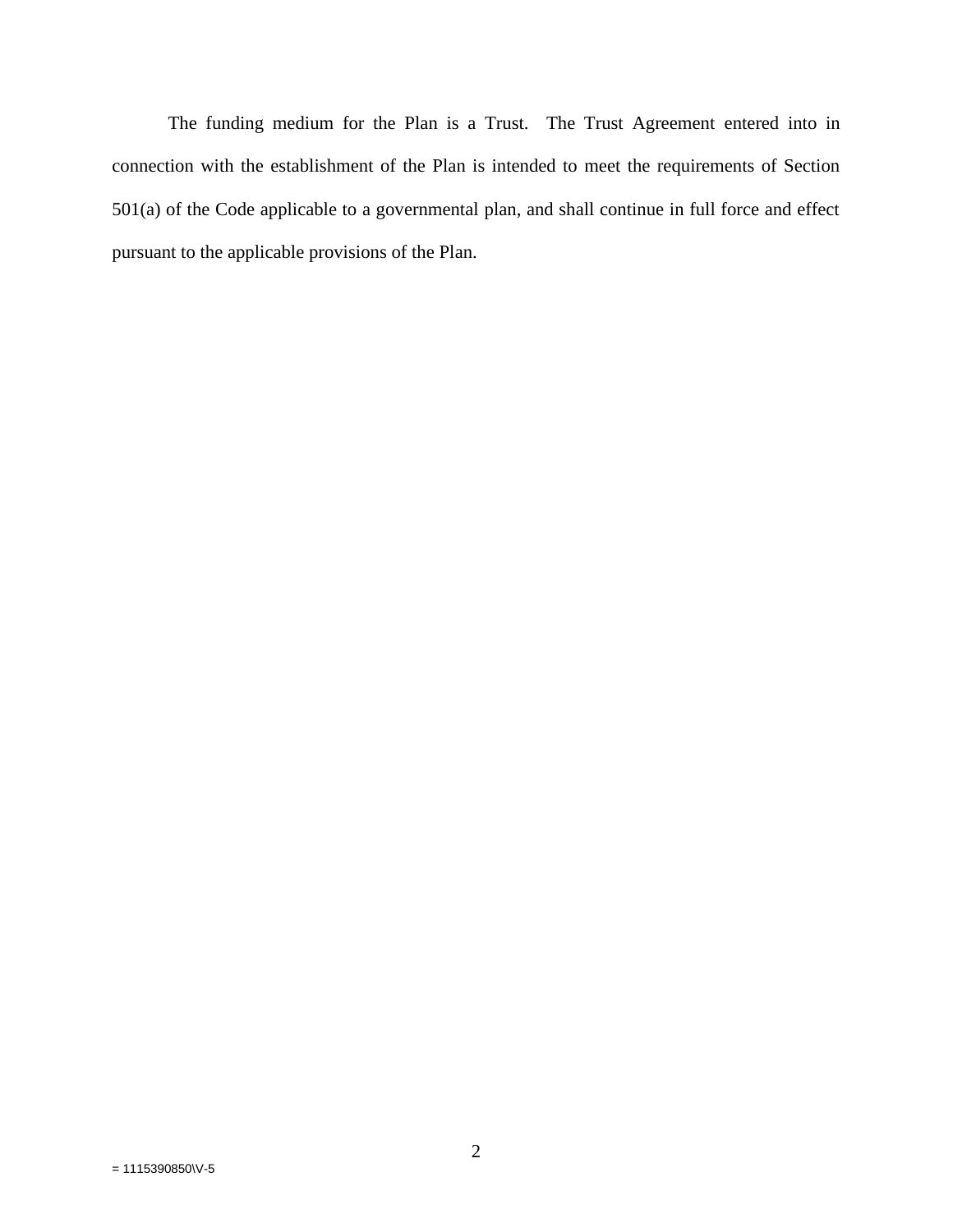# **TABLE OF CONTENT**

| 1.01 |                                                  |  |
|------|--------------------------------------------------|--|
| 1.02 | ACCRUED RETIREMENT BENEFIT DERIVED FROM EMPLOYER |  |
| 1.03 | ACCRUED RETIREMENT BENEFIT DERIVED FROM MEMBER   |  |
| 1.04 |                                                  |  |
| 1.05 |                                                  |  |
| 1.06 |                                                  |  |
| 1.07 |                                                  |  |
| 1.08 |                                                  |  |
| 1.09 |                                                  |  |
| 1.10 |                                                  |  |
| 1.11 |                                                  |  |
| 1.12 |                                                  |  |
| 1.13 |                                                  |  |
| 1.14 |                                                  |  |
| 1.15 |                                                  |  |
|      |                                                  |  |
| 1.17 |                                                  |  |
| 1.18 |                                                  |  |
| 1.19 |                                                  |  |
| 1.20 |                                                  |  |
| 1.21 |                                                  |  |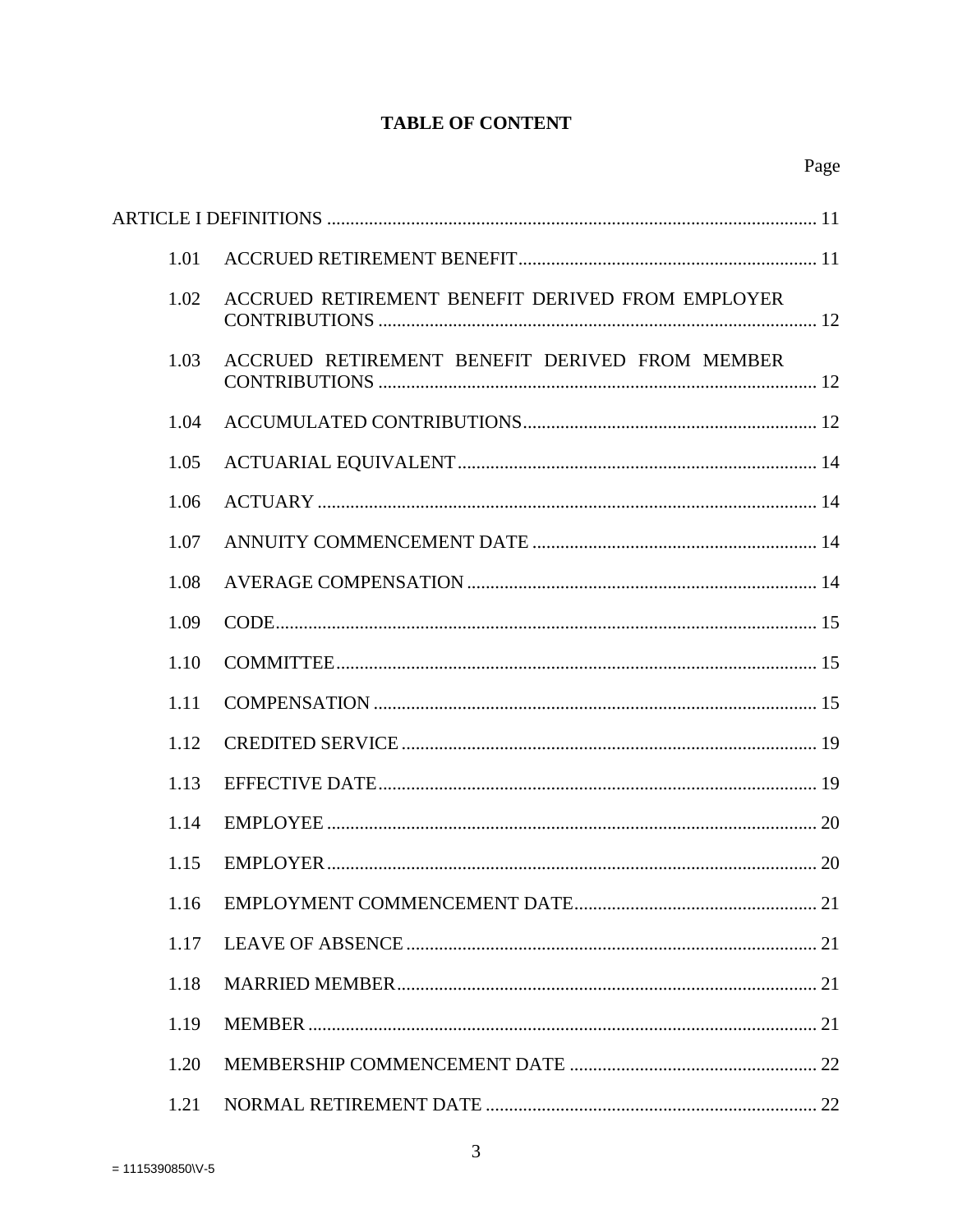| 1.22 |                |    |
|------|----------------|----|
| 1.23 |                |    |
| 1.24 |                |    |
| 1.25 |                |    |
| 1.26 |                |    |
| 1.27 |                |    |
| 1.28 |                |    |
| 1.29 |                |    |
| 1.30 |                |    |
| 1.31 |                |    |
| 1.32 |                |    |
| 1.33 |                |    |
| 1.34 |                |    |
| 1.35 |                |    |
| 1.36 |                |    |
| 1.37 |                |    |
| 1.38 |                |    |
| 1.39 | <b>IISERRA</b> | 24 |
| 1.40 |                |    |
| 1.41 |                |    |
|      |                |    |
| 2.01 |                |    |
| 2.02 |                |    |
| 2.03 |                |    |
| 2.04 |                |    |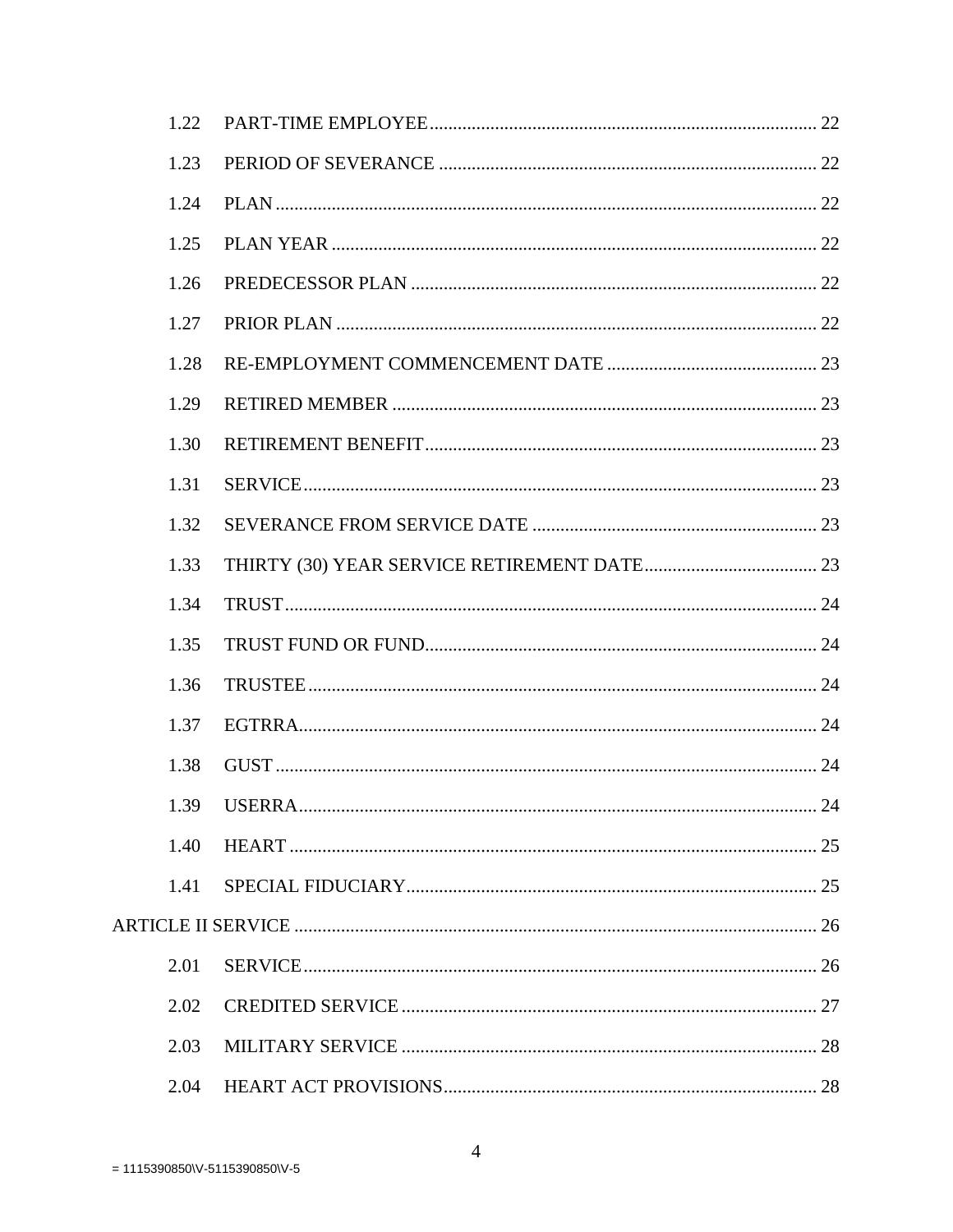|  | 2.05 |                                                                                               |  |
|--|------|-----------------------------------------------------------------------------------------------|--|
|  | 2.06 |                                                                                               |  |
|  |      |                                                                                               |  |
|  | 3.01 | MEMBERS IMMEDIATELY PRIOR TO THE EFFECTIVE DATE  31                                           |  |
|  | 3.02 |                                                                                               |  |
|  | 3.03 |                                                                                               |  |
|  | 3.04 |                                                                                               |  |
|  | 3.05 | WINDOW FOR IN-SERVICE LUMP SUM PAYMENT OF EMPLOYEE                                            |  |
|  |      |                                                                                               |  |
|  | 4.01 |                                                                                               |  |
|  | 4.02 |                                                                                               |  |
|  | 4.03 |                                                                                               |  |
|  | 4.04 |                                                                                               |  |
|  | 4.05 |                                                                                               |  |
|  | 4.06 |                                                                                               |  |
|  |      |                                                                                               |  |
|  | 5.01 |                                                                                               |  |
|  | 5.02 |                                                                                               |  |
|  | 5.03 |                                                                                               |  |
|  | 5.04 |                                                                                               |  |
|  | 5.05 |                                                                                               |  |
|  | 5.06 | COST OF LIVING INCREASES TO RETIRED MEMBERS AND<br>CONTINGENT ANNUITANTS AND BENEFICIARIES 44 |  |
|  | 5.07 |                                                                                               |  |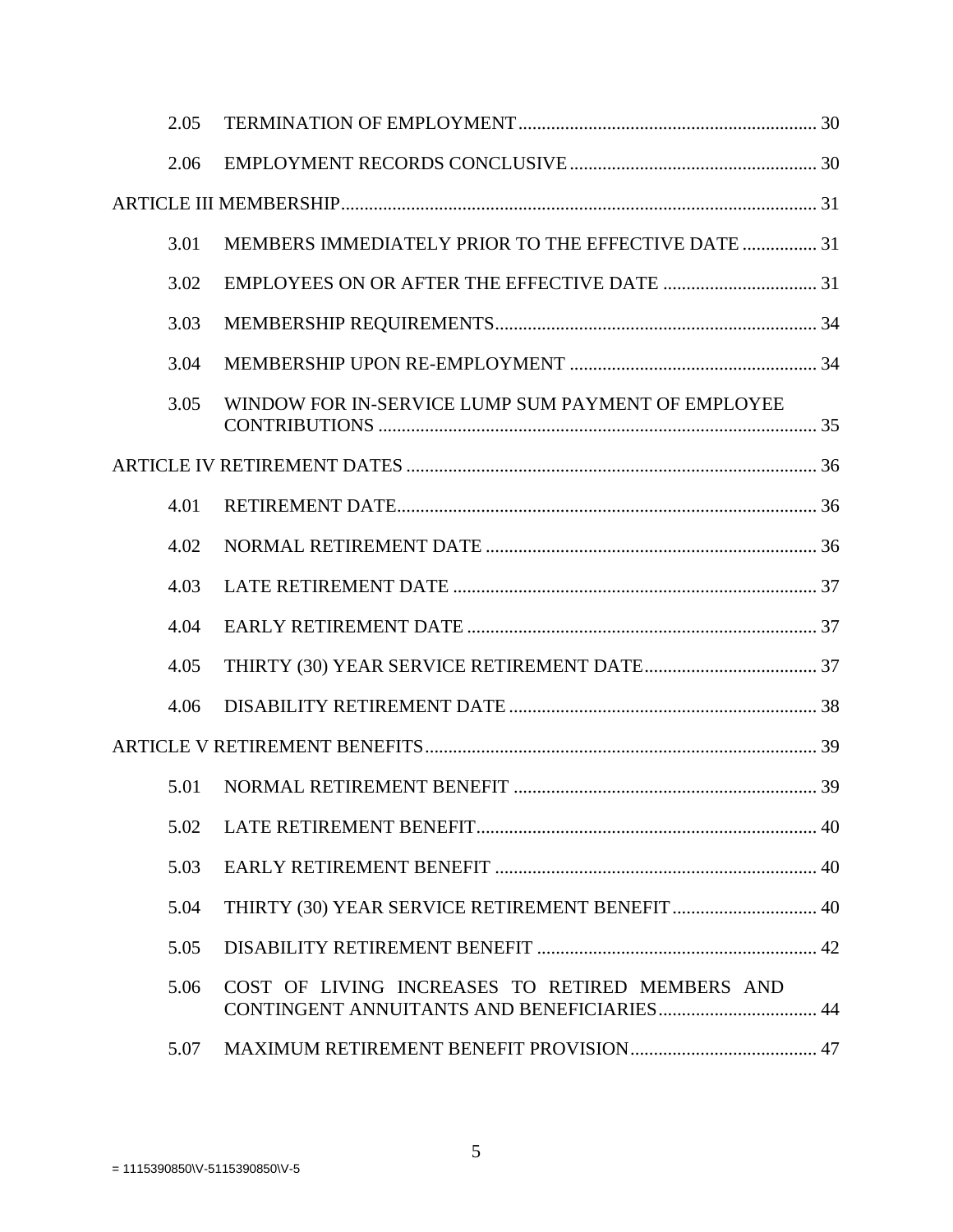| 5.08 | RE-EMPLOYMENT OF MEMBERS AFTER COMMENCEMENT OF               |  |
|------|--------------------------------------------------------------|--|
| 5.09 |                                                              |  |
| 5.10 |                                                              |  |
| 5.11 |                                                              |  |
| 5.12 | AUTOMATIC ROLLOVER OF INVOLUNTARY CASH-OUT 55                |  |
| 5.13 |                                                              |  |
| 5.14 |                                                              |  |
|      | ARTICLE VI TERMINATION OF EMPLOYMENT PRIOR TO RETIREMENT  58 |  |
| 6.01 | TERMINATION OF EMPLOYMENT WITH TEN (10) OR MORE              |  |
| 6.02 | AMOUNT OF BENEFIT UPON TERMINATION OF EMPLOYMENT             |  |
| 6.03 | TERMINATION OF EMPLOYMENT WITH LESS THAN TEN (10)            |  |
| 6.04 | RE-EMPLOYMENT PRIOR TO COMMENCEMENT OF BENEFITS  61          |  |
| 6.05 |                                                              |  |
| 6.06 | PAYMENT OF DEFERRED VESTED SEVERANCE BENEFITS 62             |  |
| 6.07 | CHANGE OF EMPLOYMENT STATUS FROM FULL-TIME TO PART-          |  |
|      |                                                              |  |
| 7.01 |                                                              |  |
| 7.02 | ELECTION OF PRE-RETIREMENT JOINT AND SURVIVOR BENEFIT        |  |
| 7.03 |                                                              |  |
| 7.04 |                                                              |  |
|      |                                                              |  |
| 8.01 |                                                              |  |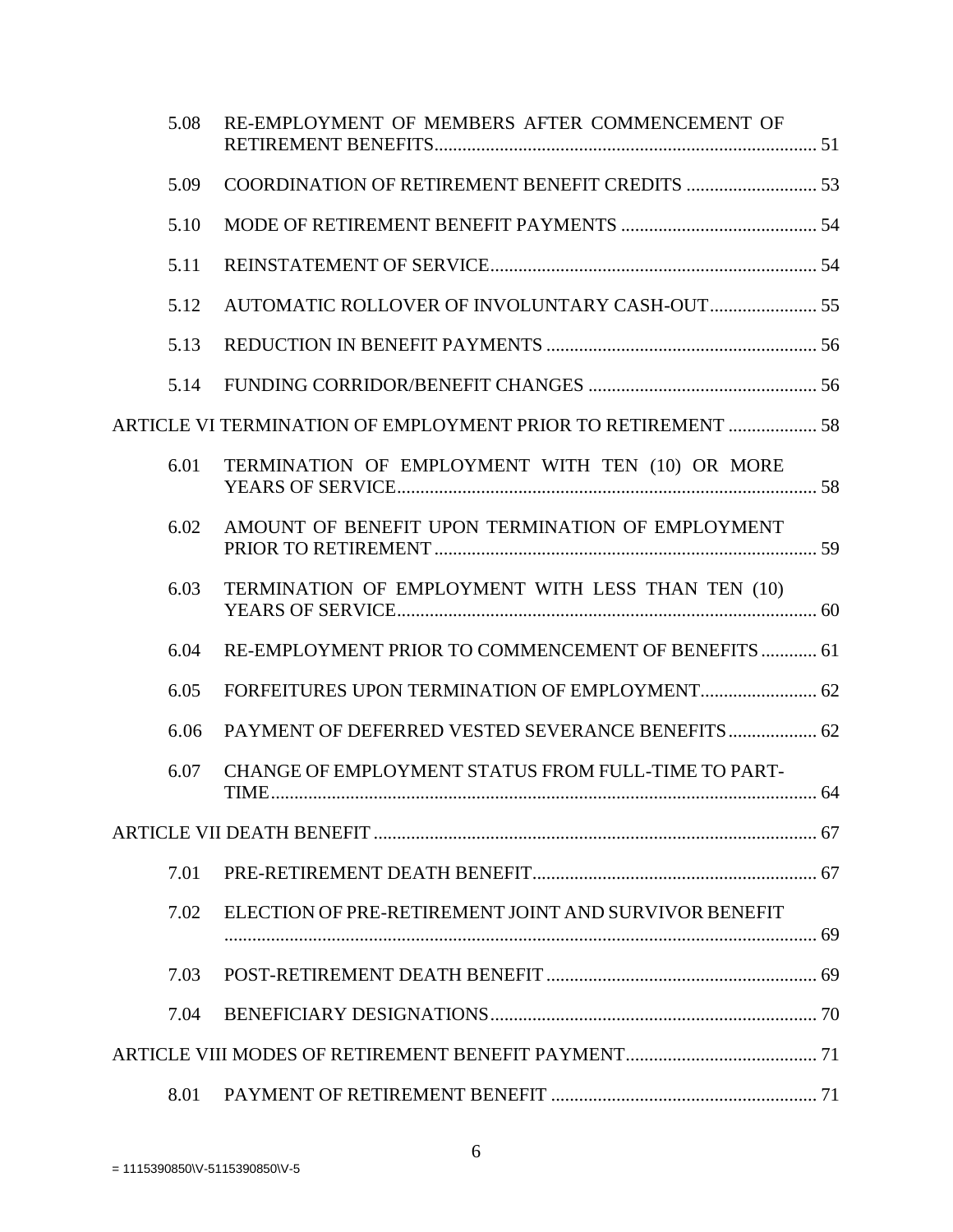| 8.02 | PAYMENT OF RETIREMENT BENEFIT FOR MARRIED MEMBER 71 |  |
|------|-----------------------------------------------------|--|
| 8.03 | PRE-RETIREMENT JOINT AND SURVIVOR ANNUITY BENEFIT   |  |
| 8.04 |                                                     |  |
| 8.05 |                                                     |  |
| 8.06 |                                                     |  |
| 8.07 |                                                     |  |
| 8.08 |                                                     |  |
| 8.09 |                                                     |  |
| 8.10 |                                                     |  |
| 8.11 |                                                     |  |
| 8.12 |                                                     |  |
| 8.13 |                                                     |  |
| 8.14 | DETERMINATION OF AMOUNT TO BE DISTRIBUTED EACH YEAR |  |
| 8.15 | REQUIREMENTS FOR ANNUITY DISTRIBUTIONS THAT         |  |
| 8.16 | REQUIREMENTS FOR MINIMUM DISTRIBUTIONS WHERE        |  |
|      |                                                     |  |
| 8.18 |                                                     |  |
|      |                                                     |  |
| 9.01 |                                                     |  |
| 9.02 |                                                     |  |
| 9.03 |                                                     |  |
| 9.04 |                                                     |  |
|      |                                                     |  |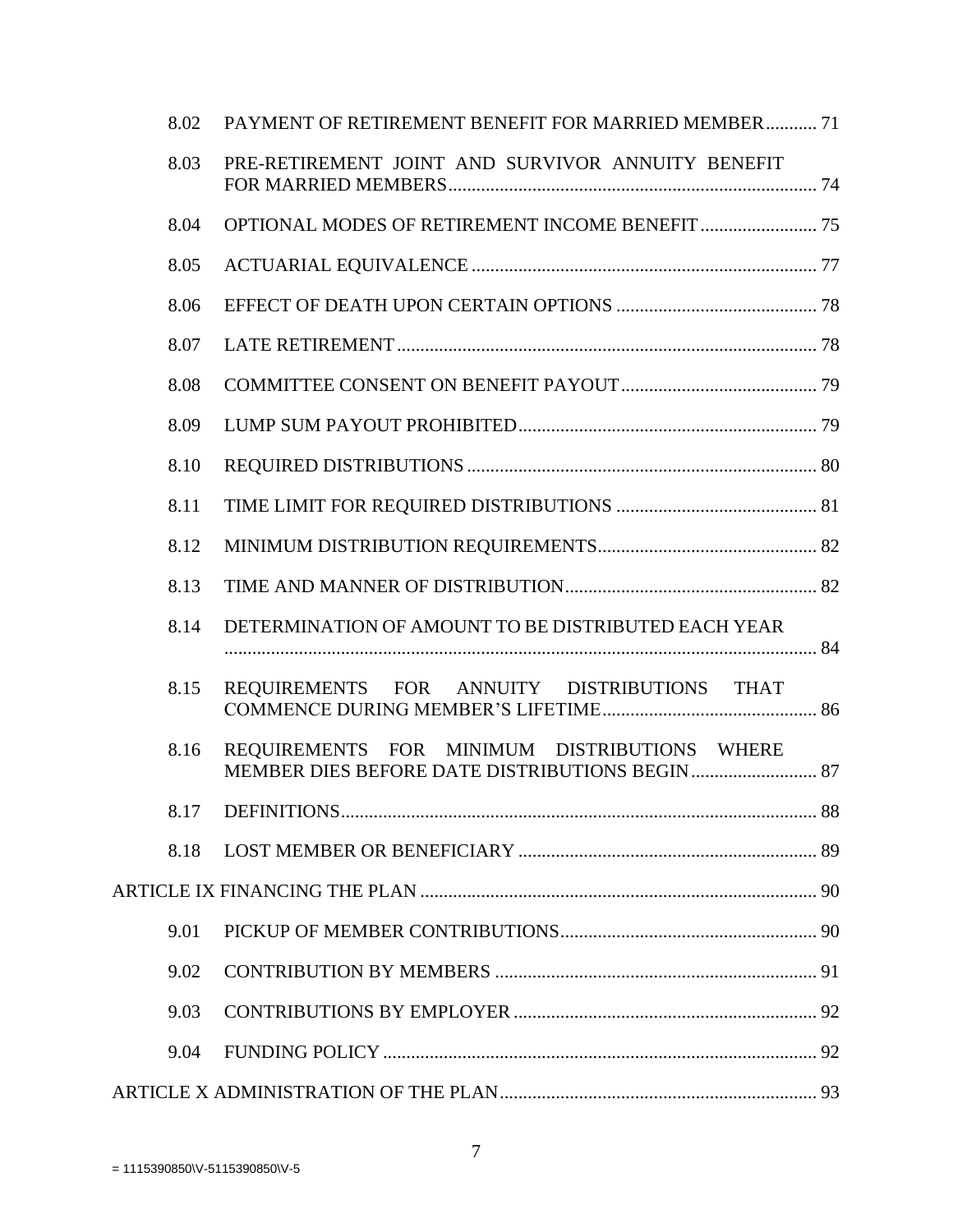| 10.02 DUTIES OF THE BOARD OF TRUSTEES OF THE EMPLOYER  94 |  |
|-----------------------------------------------------------|--|
|                                                           |  |
|                                                           |  |
|                                                           |  |
|                                                           |  |
|                                                           |  |
|                                                           |  |
| 10.09 APPLICATION AND FORMS FOR RETIREMENT BENEFITS  98   |  |
|                                                           |  |
|                                                           |  |
|                                                           |  |
|                                                           |  |
|                                                           |  |
|                                                           |  |
|                                                           |  |
|                                                           |  |
|                                                           |  |
|                                                           |  |
|                                                           |  |
| OR DISCONTINUANCE OF EMPLOYER<br>11.10 SUSPENSION         |  |
|                                                           |  |
|                                                           |  |
|                                                           |  |
|                                                           |  |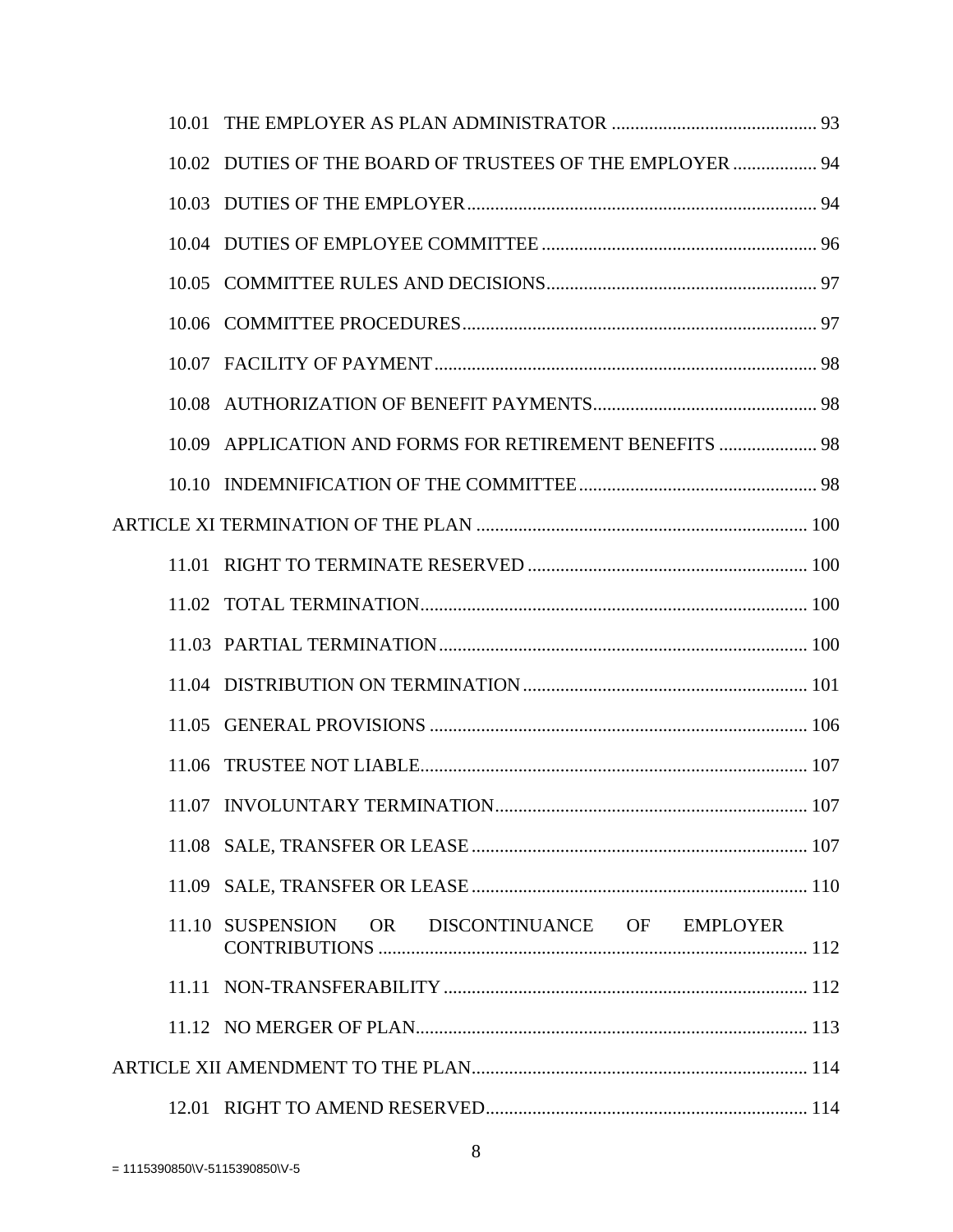| 15.07 COMPENSATION AND EXPENSES OF THE TRUSTEE  121      |  |
|----------------------------------------------------------|--|
|                                                          |  |
| 15.09 AUTOMATIC CONTINUANCE OF TRUSTEE IN EVENT OF       |  |
| 15.10 ACTION BY TRUSTEE IN EVENT OF PLAN TERMINATION 123 |  |
|                                                          |  |
|                                                          |  |
|                                                          |  |
|                                                          |  |
|                                                          |  |
|                                                          |  |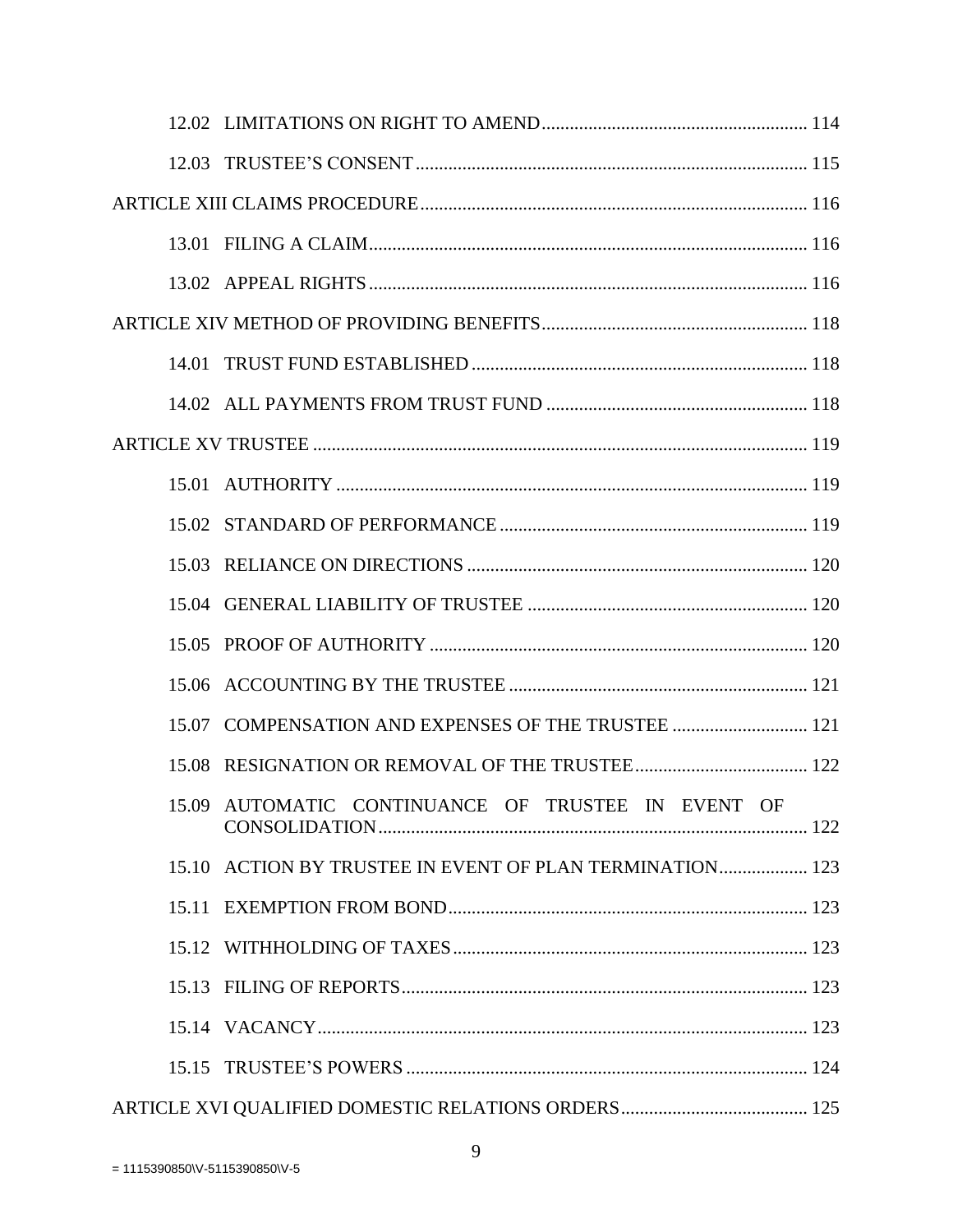| 16.04 NOTIFICATION OF RECEIPT AND DETERMINATION  126 |     |
|------------------------------------------------------|-----|
|                                                      |     |
|                                                      |     |
|                                                      |     |
|                                                      |     |
|                                                      |     |
|                                                      |     |
|                                                      |     |
|                                                      |     |
|                                                      |     |
|                                                      |     |
|                                                      |     |
|                                                      |     |
|                                                      |     |
| 17.12 WORDS USED.                                    | 131 |
|                                                      |     |
|                                                      |     |
|                                                      |     |
|                                                      |     |
| 17.17 EACH SECTION AND PROVISION IS SEVERABLE  135   |     |
|                                                      |     |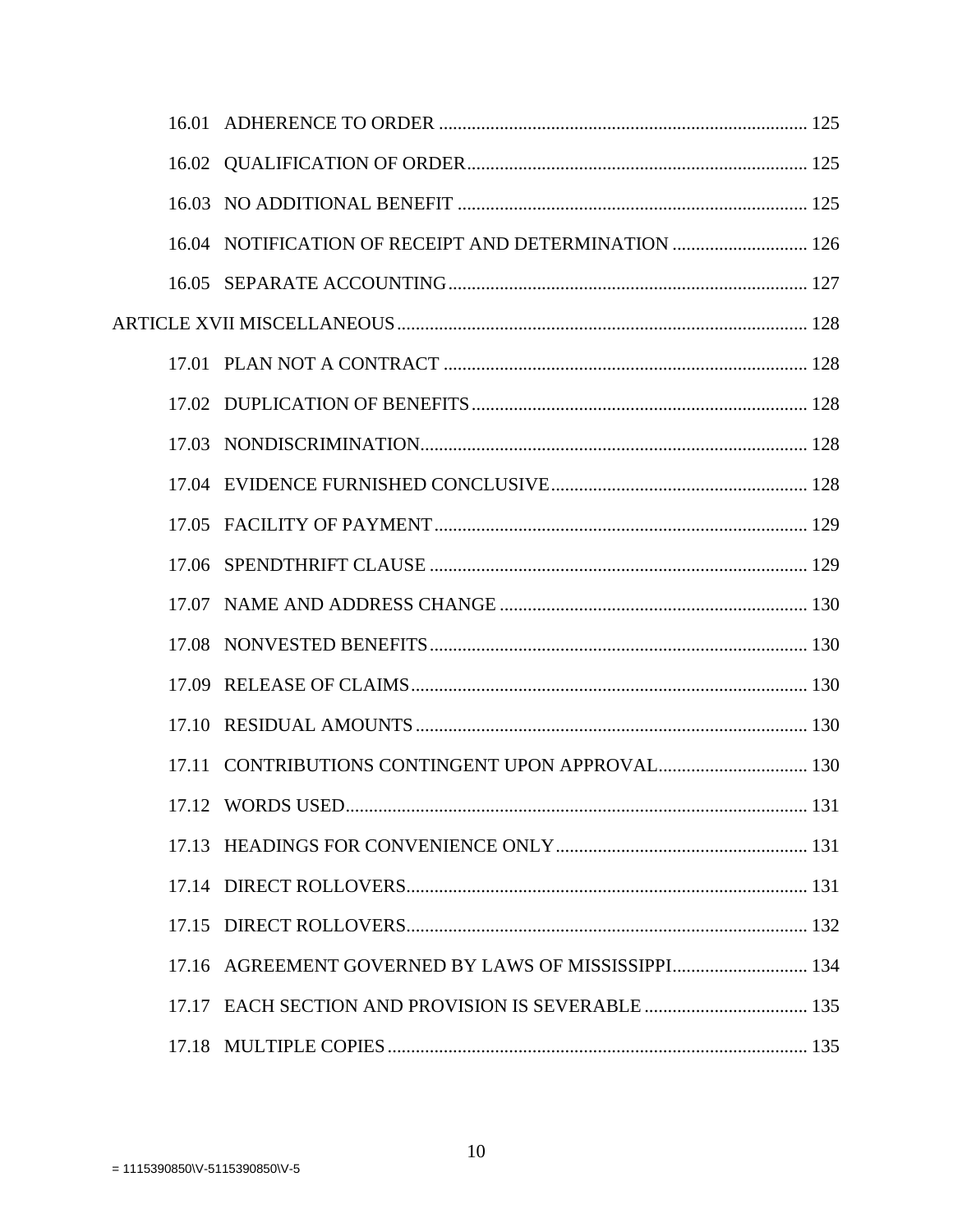#### ARTICLE I

#### **DEFINITIONS**

The terms defined in this Article shall, for all purposes of this Plan, have the meanings herein specified unless the context otherwise specifies or requires:

1.01 ACCRUED RETIREMENT BENEFIT: The term "Accrued Retirement Benefit," as of a given date, shall mean an annual amount of Retirement Benefit to which a Member would be entitled, determined pursuant to Section 5.01 hereof, commencing on his Normal Retirement Date using his Average Compensation and Credited Service determined as of such date in lieu of the corresponding amounts determined as of his Normal Retirement Date. In no event shall the amount of Accrued Retirement Benefit be less than the Member's Accrued Retirement Benefit on February 16, 1983, determined in accordance with the provisions of the Prior Plan in effect on such date. [**This Section is effective for all dates before and including September 30, 2011**.**]**

1.01 ACCRUED RETIREMENT BENEFIT: The term "Accrued Retirement Benefit," as of a given date, shall mean an annual amount of Retirement Benefit to which a Member would be entitled, determined pursuant to Section 5.01 hereof, commencing on his Normal Retirement Date using his Average Compensation and Credited Service determined as of such date in lieu of the corresponding amounts determined as of his Normal Retirement Date. In no event shall the amount of Accrued Retirement Benefit be less than the Member's Accrued Retirement Benefit on February 16, 1983, determined in accordance with the provisions of the Prior Plan in effect on such date.

The Accrued Retirement Benefit of a Member who, as of September 30, 2011, has or had less than twenty (20) years of Credited Service, shall be limited to and not exceed Fifty Percent (50%) of the Average Compensation of the Member determined as of his Normal Retirement Date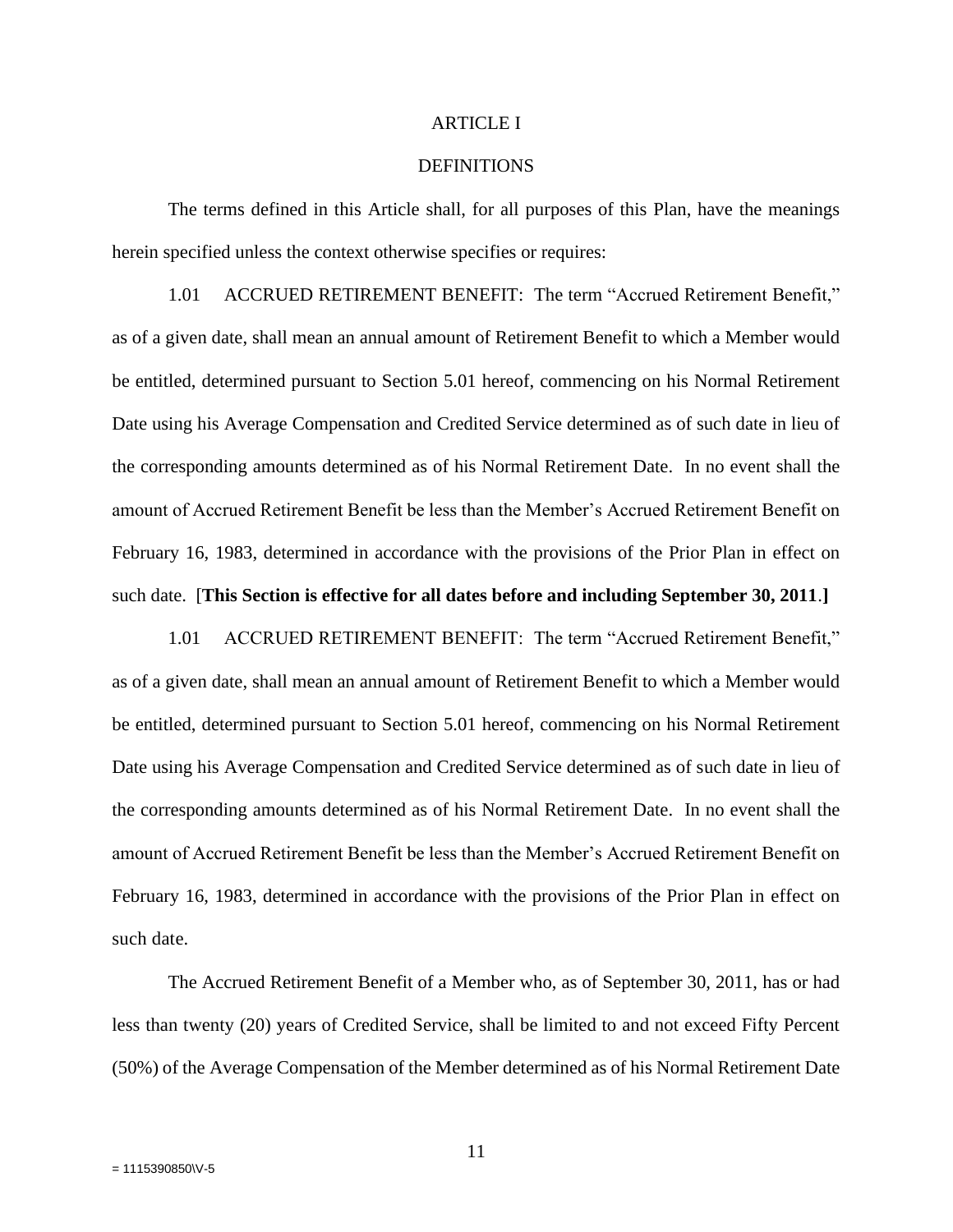or other Severance from Service Date related to retirement, disability or death." [**This Section is effective beginning October 1, 2011, and thereafter**.]

Notwithstanding any provisions of the Plan to the contrary, a Member's Accrued Retirement Benefit shall be fixed and determined as of the earlier of (a) the conclusion of the pay period which corresponds to paychecks distributed to Employees on December 4, 2014, or (b) the date the benefit accruals of the Member otherwise ceased under the provisions of the Plan. The date as of which the Member's Accrued Retirement Benefit is fixed and determined under the preceding sentence shall be the Member's "Accrued Retirement Benefit Freeze Date".

1.02 ACCRUED RETIREMENT BENEFIT DERIVED FROM EMPLOYER CONTRIBUTIONS: The term "Accrued Retirement Benefit Derived From Employer Contributions" shall mean the excess, if any, of the Accrued Retirement Benefit over the Accrued Retirement Benefit Derived From Member Contributions.

1.03 ACCRUED RETIREMENT BENEFIT DERIVED FROM MEMBER CONTRIBUTIONS: The term "Accrued Retirement Benefit Derived From Member Contributions" shall mean an annual amount of Retirement Benefit to which the Member would be entitled commencing at age sixty-five (65) in the mode of a single-life annuity equal to his Accumulated Contributions with interest compounded annually projected to his Normal Retirement Date at the rate of five percent (5%) per annum and multiplied by ten percent (10%), except that it shall not exceed the greater of (a) the annual benefit described above but determined as though no interest had been credited to the Member's contributions and (b) his Accrued Retirement Benefit.

1.04 ACCUMULATED CONTRIBUTIONS: The term "Accumulated Contributions" shall mean the aggregate of (a) a Member's contributions, if any, under the Prior Plan, with interest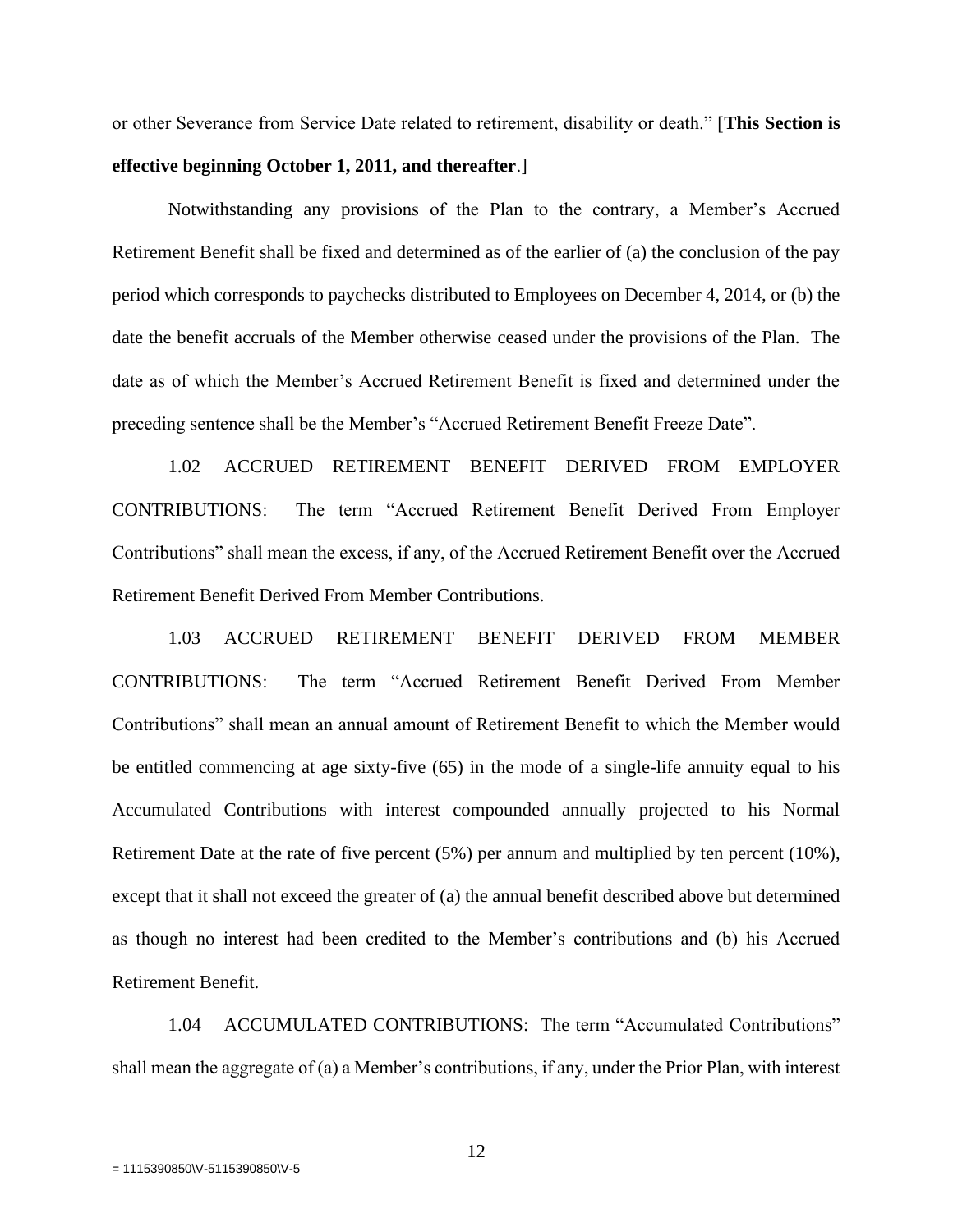thereon as credited in accordance with the Prior Plan for years prior to the Effective Date, and compounded annually at the rate of interest determined below for Plan Years commencing on or after the Effective Date, plus (b) a Member's contributions made pursuant to Section 9.01 after the Effective Date with interest at the annual rate set forth above, compounded annually from the last day of the Plan Year during which such contributions were made. Interest shall cease to be credited on Accumulated Contributions as of the date on which payment of Retirement Benefits shall commence or the date on which such Accumulated Contributions shall be otherwise payable under the Plan, if earlier.

For purposes of this Section 1.04 the rate of interest shall be determined by the Committee, and shall be equal to the average rate of interest which is earned on the assets of the Plan for the Plan Year which contains the date of determination. In the case of a Member who terminates during the Plan Year, such interest rate shall be estimated based on the average annualized rate for the period from the first day of the Plan Year through the date of termination, minus two percent

# (2%). [**This paragraph is effective for all dates before and including September 30, 1991.**]

Employee Contributions shall accumulate at a rate of return, credited once annually as of the last day of the Plan Year, equal to the annualized monthly returns from an index of three-month U.S. Treasury Bills for the twelve-month period then ended. The rate shall be applied to the average balance in the Member's account during the preceding twelve-month period. In the case of a Member who terminates employment during the Plan Year, the account shall be credited based on the percentage used for the immediate Prior Year reduced by two percent (2%) and prorated based on the number of days employed since the beginning of the then current Plan Year. [**This paragraph is effective beginning October 1, 1991, and thereafter**.]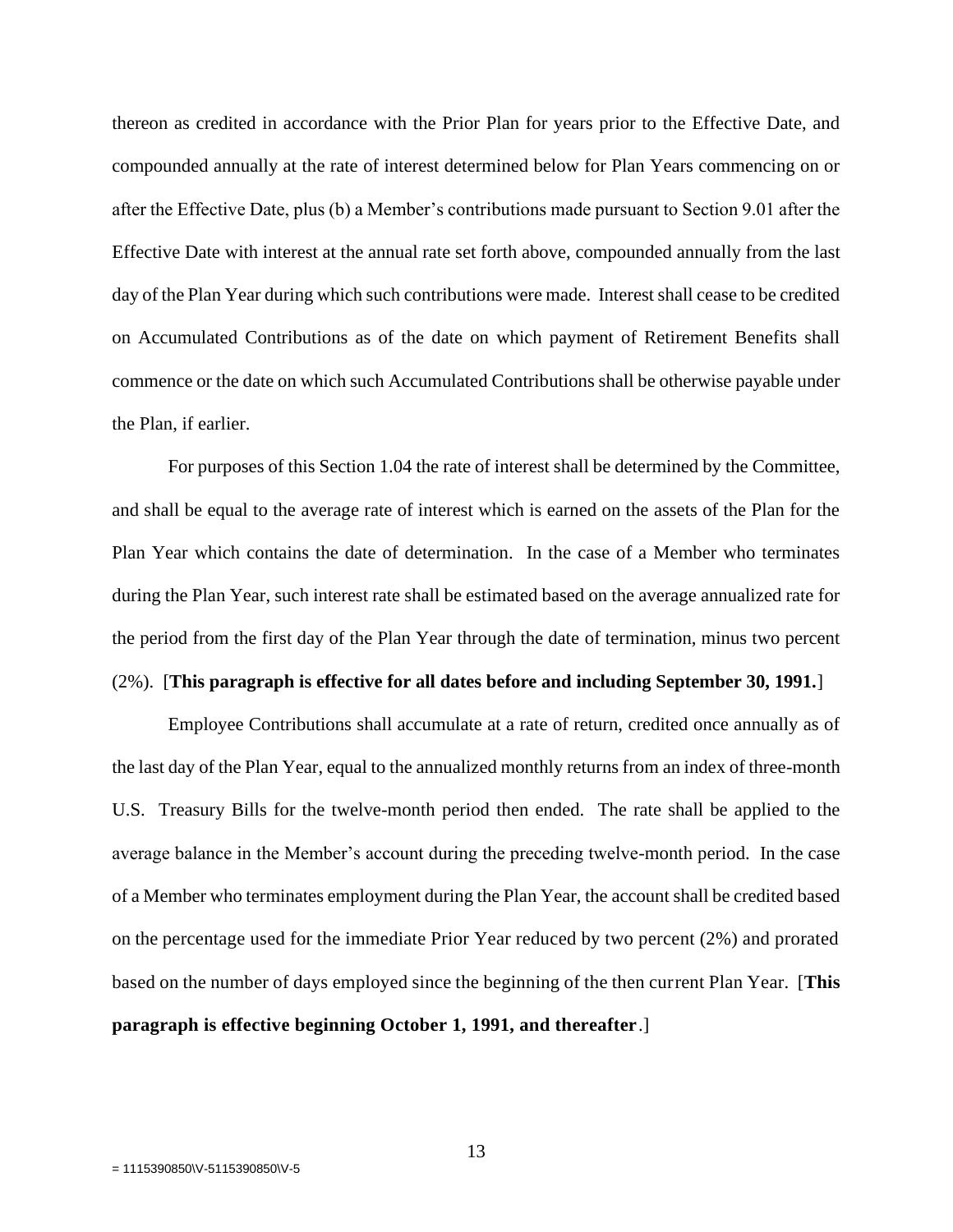1.05 ACTUARIAL EQUIVALENT: The term "Actuarial Equivalent" when used with respect to a specified Retirement Benefit shall mean the amount of Retirement Benefit of a different type or payable at a different age that has the same value as computed by the Actuary on the basis of interest and mortality tables. Mortality will be based on the UP-84 Mortality Table (set back five (5) years). The interest rate will be equal to nine percent (9%), compounded annually. [**This Section is effective for all dates before and including September 30, 2007**.]

1.05 ACTUARIAL EQUIVALENT: The term "Actuarial Equivalent" when used with respect to a specified. Retirement Benefit shall mean the amount of Retirement Benefit of a different type or payable at a different age that has the same value as computed by the Actuary on the basis of interest and mortality tables. Mortality will be based on the RP-2000 Mortality Table (using a blend of 50% male and 50% female combined healthy mortality rates). The interest rate will be equal to nine percent (9%), compounded annually. [**This Section is effective beginning** 

# **October 1, 2007, and thereafter**.]

1.06 ACTUARY: The individual enrolled actuary, or firm including one or more enrolled actuaries, selected by the Employer to provide actuarial services in connection with the administration of the Plan.

1.07 ANNUITY COMMENCEMENT DATE: The term "Annuity Commencement Date" means the first day of the first period with respect to which an amount of Retirement Benefit is received pursuant to the provisions of the Plan.

1.08 AVERAGE COMPENSATION: The term "Average Compensation" shall mean a Member's highest average Compensation for the nineteen (19) consecutive quarters plus the last quarter of employment during the forty (40) consecutive quarters of employment immediately preceding his Severance From Service date; provided, however, if a Member has a Severance From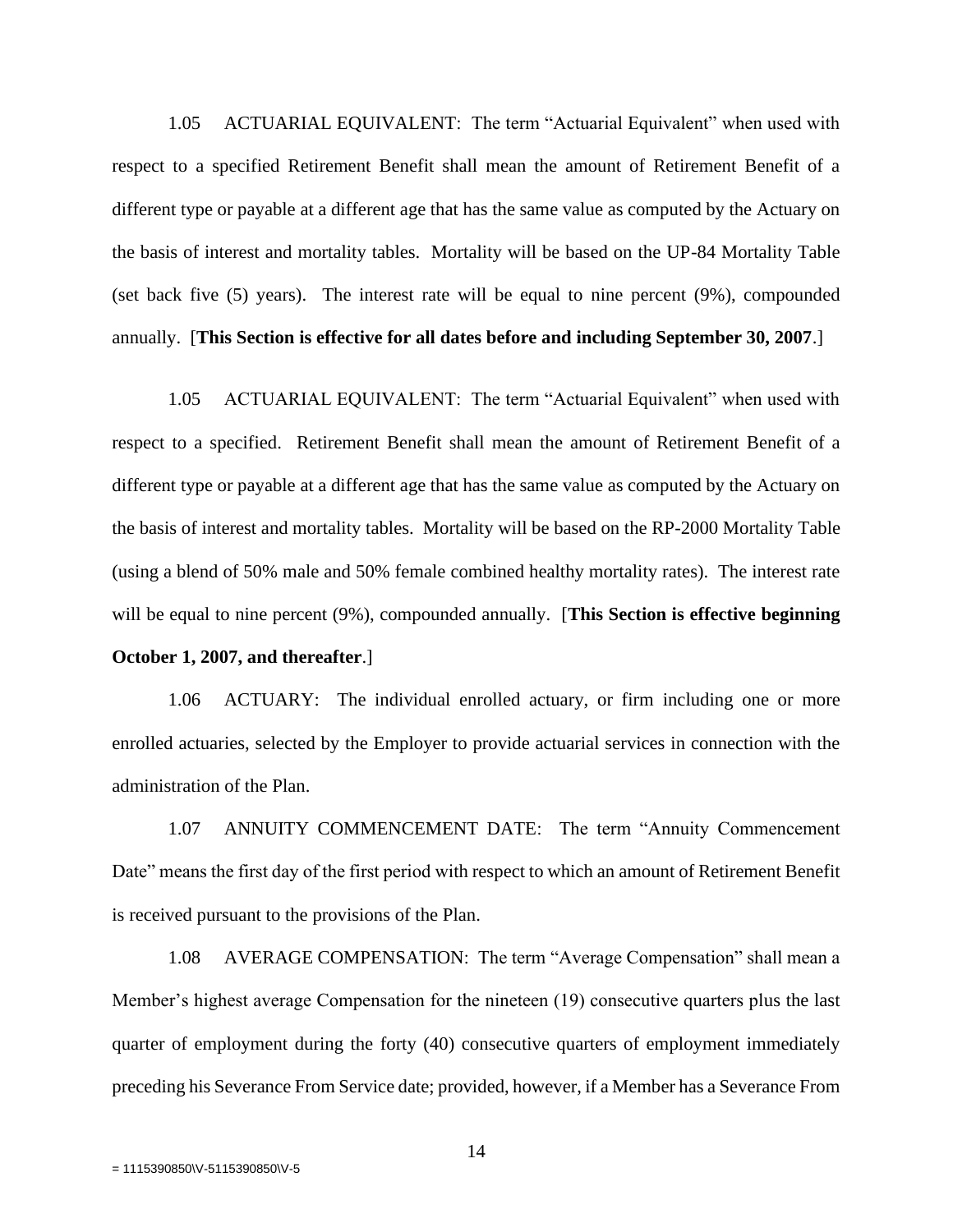Service, and if the Member's Average Compensation for the nineteen (19) consecutive quarters plus the last quarter of employment including periods of service immediately prior to and following the Severance From Service during the last forty (40) calendar quarters of employment immediately preceding his last Severance From Service Date, results in a higher average, such Average Compensation shall be applicable.

Notwithstanding any provisions in the Plan to the contrary, a Member's Average Compensation will be fixed and determined as of the Member's Accrued Retirement Benefit Freeze Date as defined in Section 1.01.

1.09 CODE: The Internal Revenue Code of 1986, as presently or hereafter amended.

1.10 COMMITTEE: The term "Committee" shall mean the Retirement Plan Committee referred to as Committee in Article X, and elsewhere in the Plan. Effective October 19, 2015, the Special Fiduciary is the Committee, and all references to the Committee in the Plan shall be deemed to be references to the Special Fiduciary.

1.11 COMPENSATION: The term "Compensation" shall mean the remuneration paid to a Member by an Employer during any twelve consecutive month period including any amounts paid to him as overtime, bonus, commission, incentive compensation and any other authorized compensation, and excluding contributions to this or any other pension benefit plan to which the Employer contributes directly or indirectly; provided, however, that in no event shall compensation exceed \$90,000 for purposes of computing a Member's Accrued Retirement Benefit under the Plan. [**This Section is effective for all dates before and including February 28, 1994.**]

1.11 COMPENSATION: The term "Compensation" shall mean the remuneration paid to a Member by an Employer during any twelve consecutive month period including any amounts paid to him as overtime, bonus, commission, incentive compensation, and any other authorized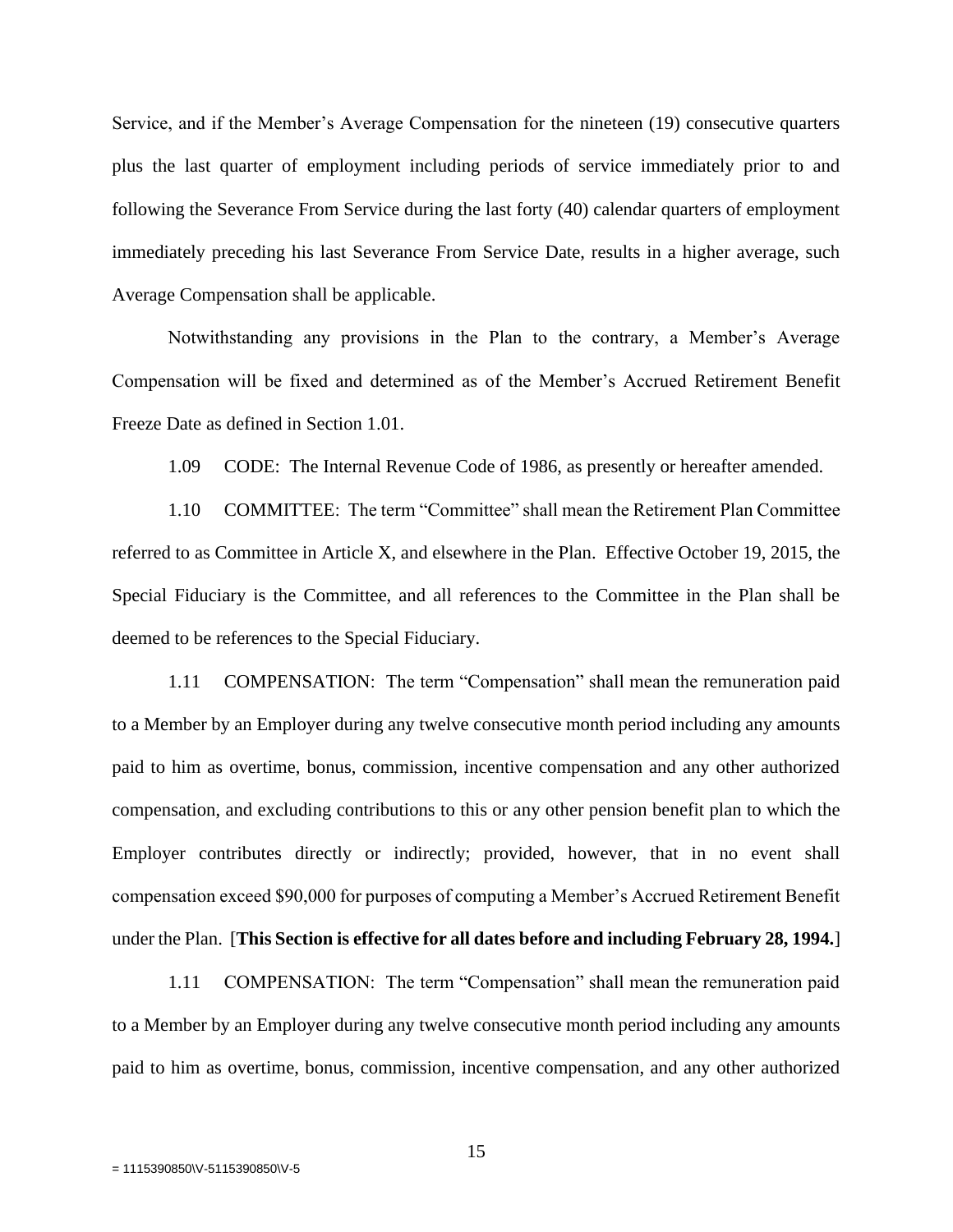compensation and Member Contributions to this Plan, but excluding contributions to this or any other pension benefit plan by the Employer as Employer Contributions not related to pickup contributions.

For purposes of computing the Accrued Retirement Benefit under the Plan of a Member whose Severance From Service Date is on or after March 1, 1994, the Member's Compensation as used in computing the Member's Average Compensation under Section 1.08 shall not exceed \$150,000 for any twelve consecutive month period beginning prior to the Member's Severance From Service Date.

For purposes of computing the Contribution by a Member to the Plan for each month of employment, the Member's Compensation as used in computing the Member's Contribution under Section 9.02(c) shall not exceed \$150,000 for any twelve consecutive month period beginning March 1, 1994, and thereafter. [**This Section is effective beginning March 1, 1994, and ending December 31, 1997.**]

1.11 COMPENSATION: The term "Compensation" shall mean the remuneration paid to a Member by an Employer during any twelve consecutive month period including any amounts paid to him as overtime, bonus, commission, incentive compensation, and any other authorized compensation, and Member Contributions to this Plan, but excluding contributions to this pension benefit plan by the Employer as Employer Contributions not related to pickup contributions. The term "Compensation" shall include elective contributions under a cafeteria plan described in Section 125 of the Code and elective contributions to any plan qualified under Section  $401(k)$ ,  $403(b)$ ,  $408(k)$  and  $457$  of the Code. However, for years beginning before January 1, 1998, Compensation does not include any salary deferral contributions to a plan qualified under Section 401(k) of the Code or any amount that is deferred at the election of the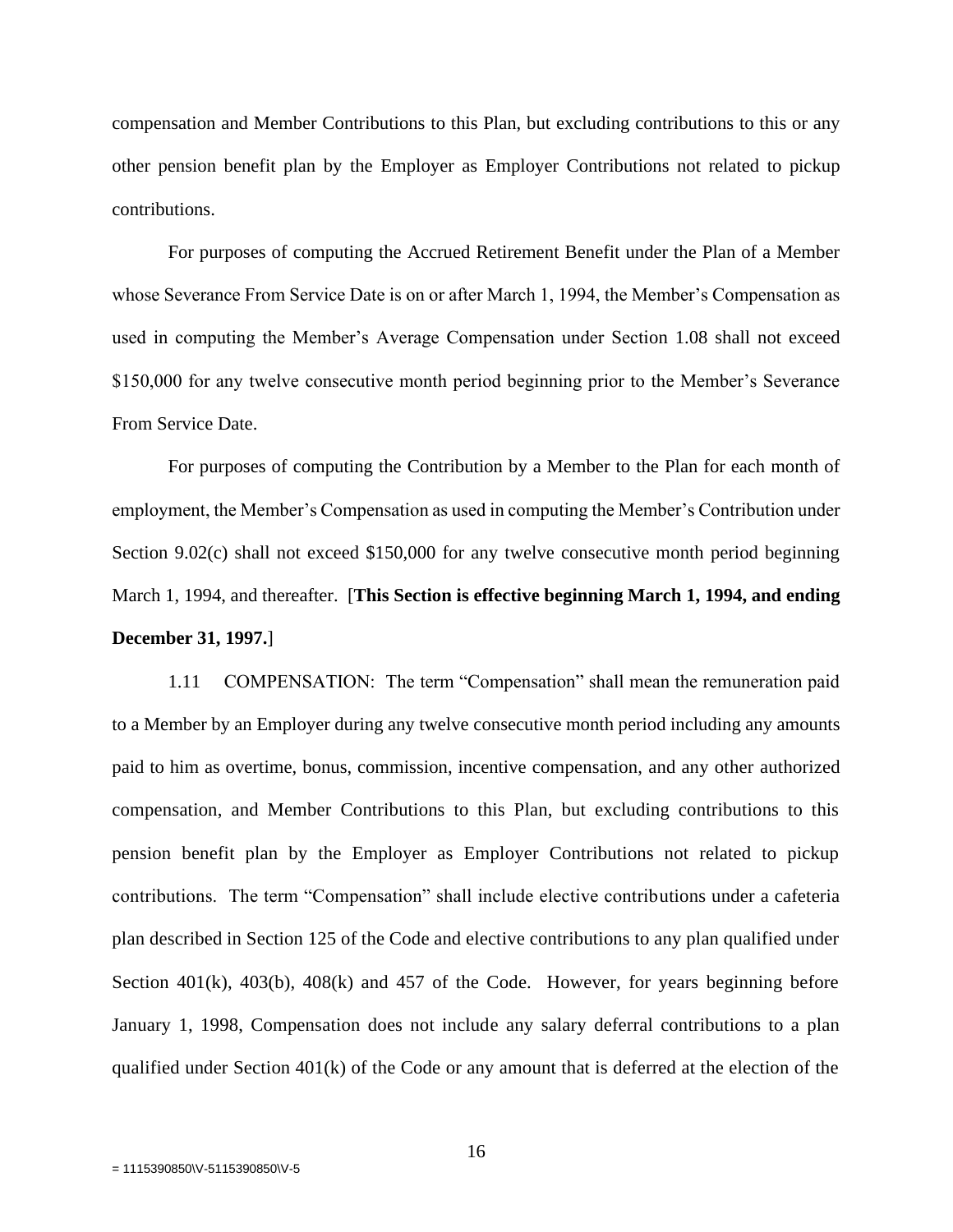Member and is not includible in the gross income of the Member by reason of Section 125 of the Code.

For purposes of computing the Accrued Retirement Benefit under the Plan of a Member whose Severance From Service Date is on or after March 1, 1994, the Member's Compensation as used in computing the Member's Average Compensation under Section 1.08 shall not exceed 150,000, or such larger amount in effect as indexed by statute or regulation, for any twelve consecutive month period beginning prior to the Member's Severance From Service Date, including Service prior to March 1, 1994.

For purposes of computing the Contribution by a Member to the Plan for each month of employment, the Member's Compensation as used in computing the Member's Contribution under Section 9.02(c) shall not exceed \$150,000, or such larger amount in effect as indexed by statute or regulation, for any twelve consecutive month period beginning March 1, 1994, and thereafter. [**This Section is effective beginning January 1, 1998, and ending September 30, 2001**.]

1.11 COMPENSATION: The term "Compensation" shall mean the remuneration paid to a Member by an Employer during any twelve consecutive month period including any amounts paid to him as overtime, bonus, commission, incentive compensation, and any other authorized compensation, and. Member Contributions to this Plan, but excluding contributions to this pension benefit plan by the Employer as Employer Contributions not related to pickup contributions. The term "Compensation" shall include elective contributions under a cafeteria plan described in Section 125 of the Code and elective contributions to any plan qualified under Section 132(f), 401(k), 403(b) and 457 of the Code. However, for years beginning before January 1, 1998, Compensation does not include any salary deferral contributions to a plan qualified under Section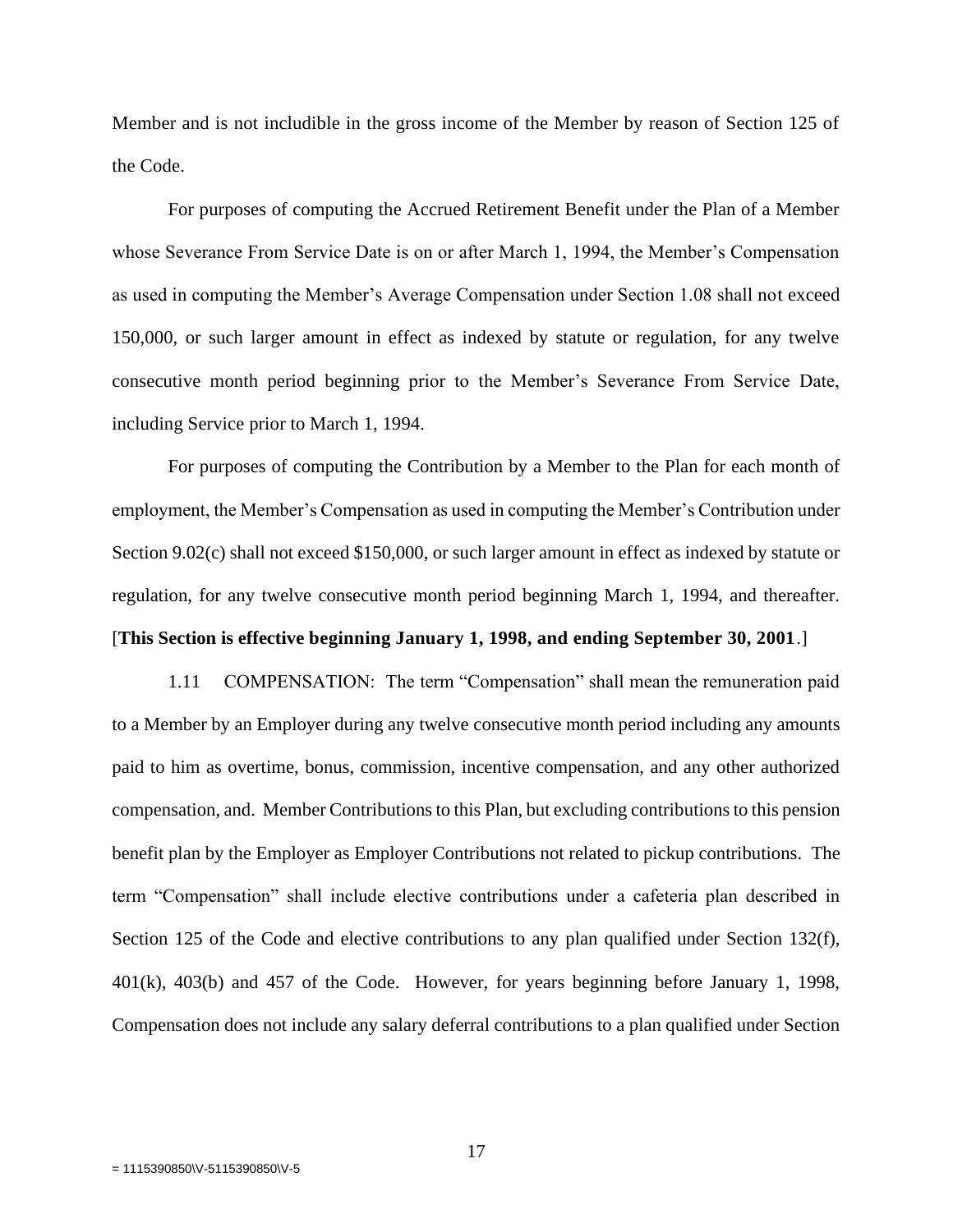401(k) of the Code of any amount that is deferred at the election of the Member and is not includible in the gross income of the Member by reason of Section 125 of the Code.

For purposes of computing the Accrued Retirement Benefit under the Plan of a Member whose Severance From Service Date is on or after March 1, 1994, the Member's Compensation as used in computing the Member's Average Compensation under Section 1.08 shall not exceed \$150,000, or such larger amount in effect as indexed by statute or regulation, for any twelve consecutive month period beginning prior to the Member's Severance From Service Date, including Service prior to March 1, 1994.

For purposes of computing the Contribution by a Member to the Plan for each month of employment, the Member's Compensation as used in computing the Member's Contribution under Section 9.02(c) shall not exceed \$150,000, or such larger amount in effect as indexed by statute or regulation, for any twelve consecutive month period beginning March 1, 1994, and thereafter.

[**This Section is effective beginning October 1, 2001, and ending September 30, 2007**.]

1.11 COMPENSATION: The term "Compensation" shall mean the remuneration paid to a Member by an Employer during any twelve consecutive month period including any amounts paid to him as overtime, bonus, commission, incentive compensation, and any other authorized compensation, and Member Contributions to this Plan, but excluding contributions to this pension benefit plan by the Employer as Employer Contributions not related to pickup contributions. The term "Compensation" shall include elective contributions under a cafeteria plan described in Section 125 of the Code and elective contributions to any plan qualified under Section 132(f), 401(k), 403(b) and 457 of the Code. However, for years beginning before January 1, 1998, Compensation does not include any salary deferral contributions to a plan qualified under Section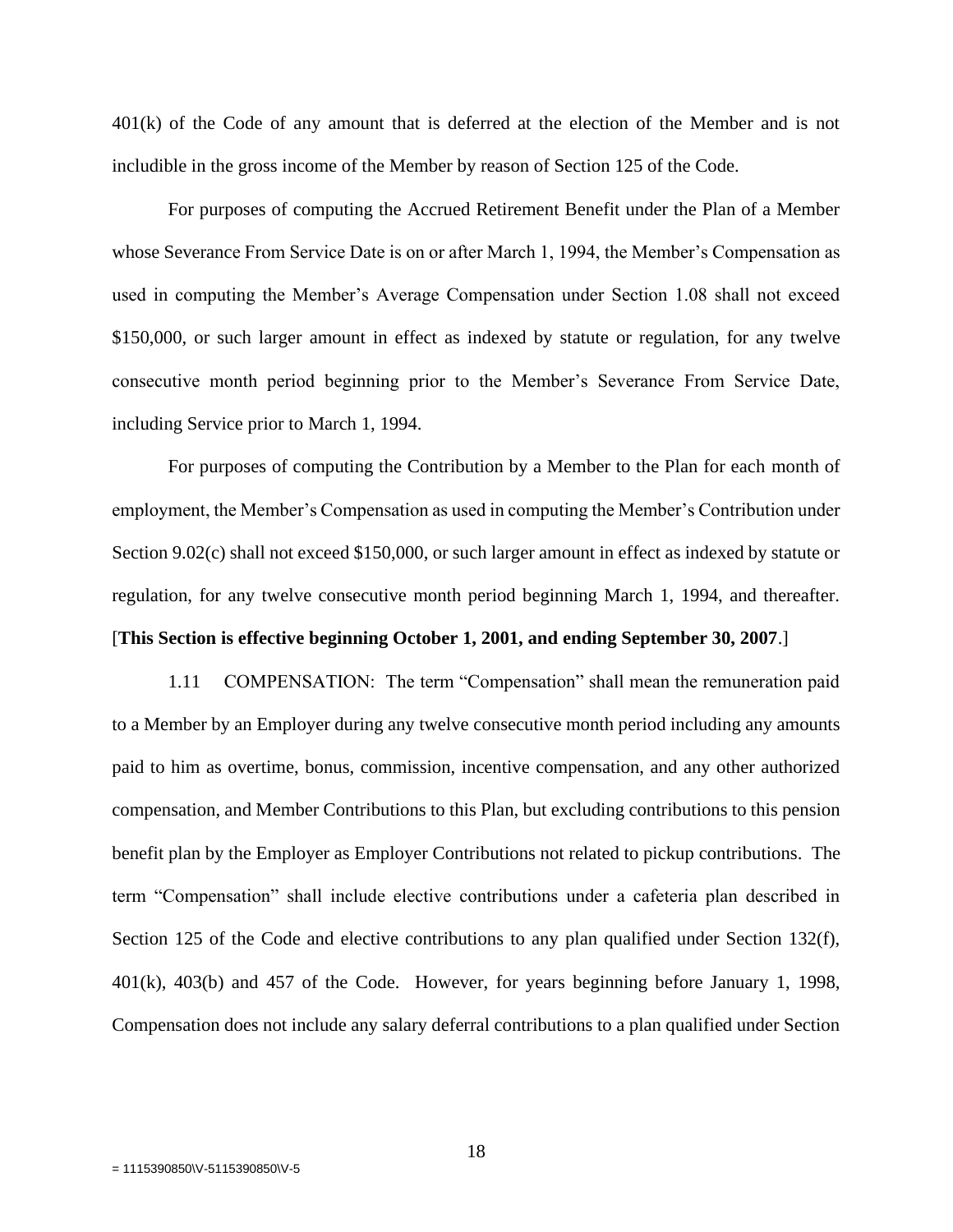401(k) of the Code of any amount that is deferred at the election of the Member and is not includible in the gross income of the Member by reason of Section 125 of the Code.

For purposes of computing the Accrued Retirement Benefit under the Plan of a Member whose Severance From Service Date is on or after March 1, 1994, the Member's Compensation as used in computing the Member's Average Compensation under Section 1.08 shall not exceed \$150,000, or such larger amount in effect as indexed by statute or regulation, for any twelve consecutive month period beginning prior to the Member's Severance From Service Date, including Service prior to March 1, 1994.

For purposes of computing the Contribution by a Member to the Plan for each month of employment, the Member's Compensation as used in computing the Member's Contribution under Section 9.02(c) shall not exceed \$150,000, or such larger amount in effect as indexed by statute or regulation, for any calendar year period. [**This Section is effective beginning October 1, 2007, and thereafter**.]

Notwithstanding any provisions in the Plan to the contrary, a Member's Compensation shall be fixed and determined as of the Member's Accrued Retirement Benefit Freeze Date as defined in Section 1.01.

1.12 CREDITED SERVICE: The term "Credited Service" shall mean the period of a Member's employment considered in the determination of his eligibility for certain benefits and in the determination of the amount of benefit payable under the Plan to or on behalf of a Member in accordance with Section 2.02.

1.13 EFFECTIVE DATE: The term "Effective Date" shall mean February 17, 1983, or a later date as otherwise provided under applicable provisions of this Plan.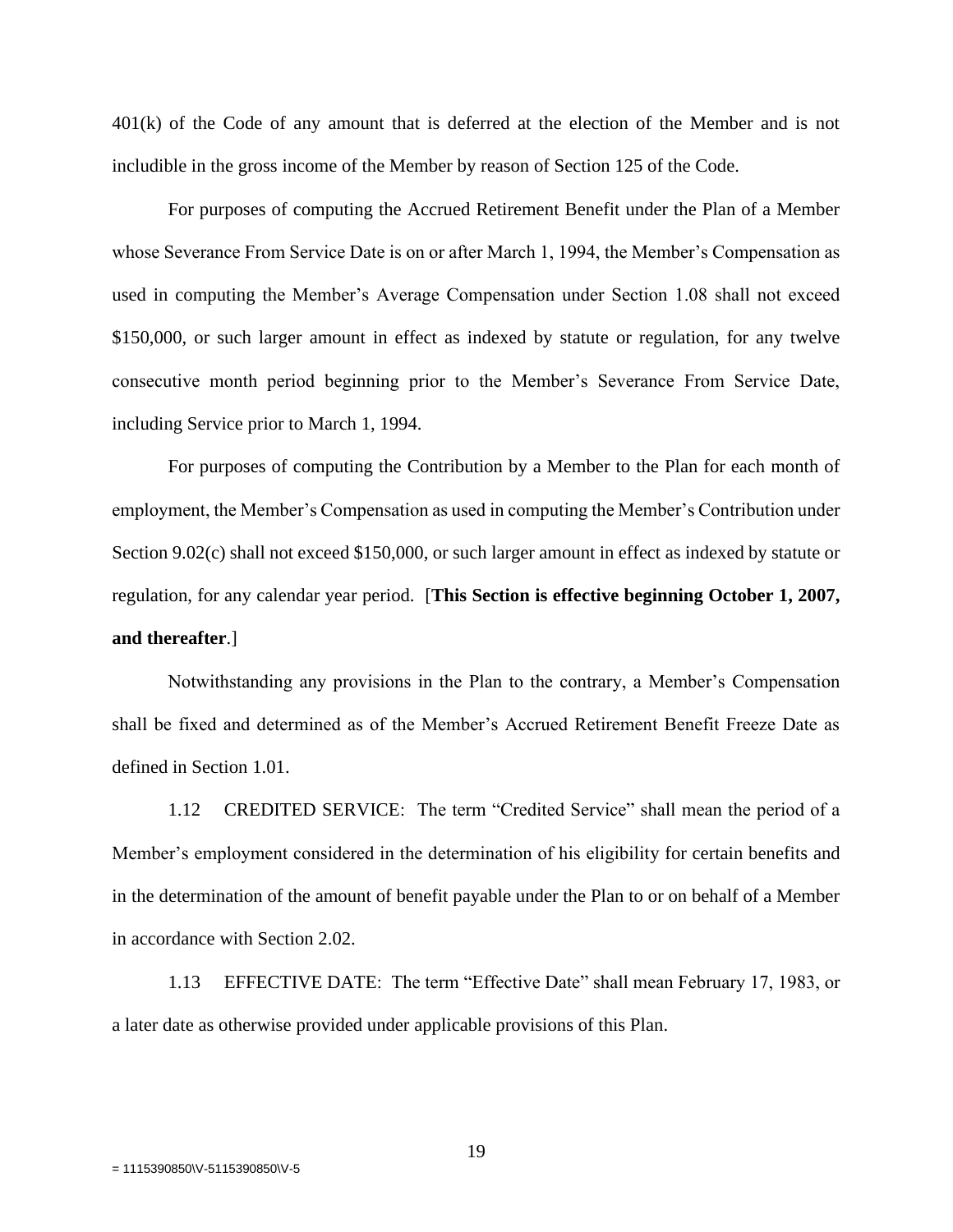1.14 EMPLOYEE: The term "Employee" shall mean a person, employed by the Employer on the basis of an employer-employee relationship, who receives remuneration for personal services rendered to the Employer. The term "Employee" shall not include any Employee who is a Part-time Employee. [**This Section is effective for all dates before and including September 30, 2011**.]

1.14 EMPLOYEE: The term "Employee" shall mean a person who is employed by the Employer on the basis of an Employer-Employee relationship, is classified as Full-time and typically is scheduled to work thirty-six (36) or more hours per week. Full-time Employees shall participate in the Plan after meeting the eligibility requirements. The term "Employee" shall not include regular Part-time Employees who are those employees scheduled typically to work less than thirty-six (36) hours per week on a regular basis. Regular Part-time Employees shall not be eligible to participate in the Plan. Temporary Part-time Employees shall not be eligible to participate in the Plan. [**This Section is effective beginning October** 

# **1, 2011, and thereafter**.]

1.15 EMPLOYER: The term "Employer" shall mean Singing River Health System, a non-profit, short term, acute, County owned and operated general hospital established and operated pursuant to the laws of the State of Mississippi, as set forth in Sections 41-13-1 et seq. of the Mississippi Code of 1972, as amended, concerning County hospitals, or any affiliate or subsidiary of Singing River Health System

Effective October 19, 2015, all duties, responsibilities and authority of the Employer for the administration of the Plan shall instead be the duties, responsibilities and authority of the Special Fiduciary, and the Special Fiduciary shall be the Plan Administrator. Effective December 22, 2015, the obligation of the Employer to make contributions to the Plan for the funding of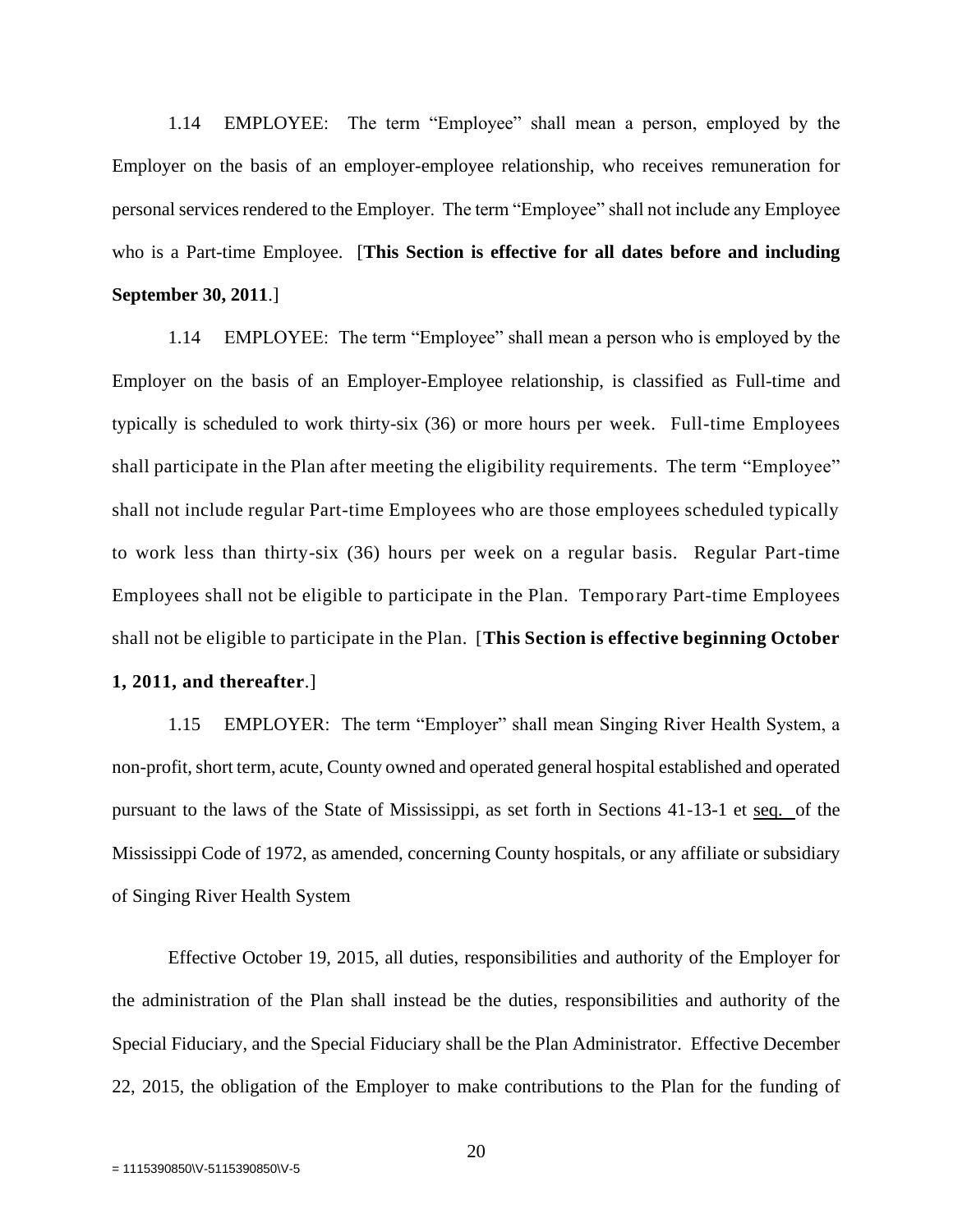benefits and administrative expenses and the amount of any such contributions shall be solely governed by the Stipulation and Agreement of Compromise and Pro Tanto Settlement entered into December 22, 2015 and approved by the Special Fiduciary.

1.16 EMPLOYMENT COMMENCEMENT DATE: The term "Employment Commencement Date" shall mean the date on which an Employee first performs an hour of service for the Employer.

1.17 LEAVE OF ABSENCE: The term "Leave of Absence" shall mean an absence authorized by the Employer under its standard personnel practices as applied in a uniform and nondiscriminatory manner to all persons similarly situated. For purposes of determining an Employee's Severance From Service Date, a Leave of Absence shall not exceed a period of twenty-four (24) consecutive months. Service in the Armed Forces of the United States of America shall constitute an authorized leave of absence provided (i) the Employee leaves the employ of the Employer to enter the service of the Armed Forces of the United States of America through the operation of a compulsory military service law or during a period of declared national emergency or pursuant to leave granted by the Employer, and (ii) the Employee returns to the employ of the Employer within the period provided by law for the protection of his reemployment rights.

1.18 MARRIED MEMBER: The term "Married Member" shall mean a Member who is lawfully married on the date Retirement Benefits become payable pursuant to Article VIII.

1.19 MEMBER: The term "Member" shall mean an Employee who becomes a Member pursuant to Article III and who continues to be entitled to any benefits under the Plan.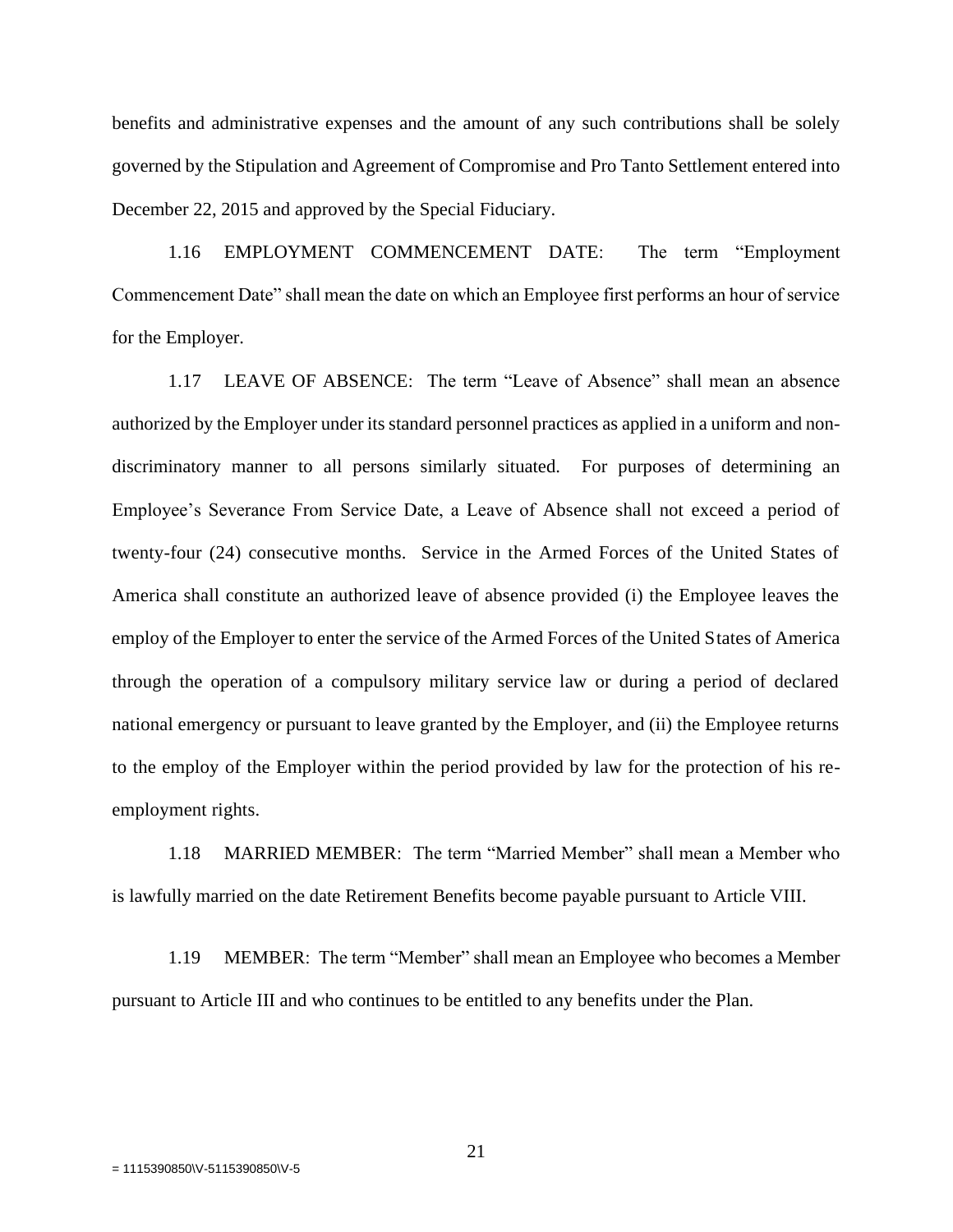1.20 MEMBERSHIP COMMENCEMENT DATE: The term "Membership Commencement Date" shall mean the date on which a Member first becomes a Member pursuant to Article III.

1.21 NORMAL RETIREMENT DATE: The term "Normal Retirement Date" shall have the meaning ascribed to it in Section 4.02.

1.22 PART-TIME EMPLOYEE: The term "Part-time Employee" shall mean a person, employed by the Employer on the basis of an employer-employee relationship, who receives remuneration for personal services rendered to the Employer, and who is designated as a Part-time employee by the Employer under its standard personnel practices as applied in a uniform and nondiscriminatory manner to all persons similarly situated.

1.23 PERIOD OF SEVERANCE: The term "Period of Severance" shall mean the period of time commencing on an Employee's Severance From Service Date and ending on the date on which the Employee again performs an hour of service for the Employer.

1.24 PLAN: The term "Plan" shall mean the Singing River Health System Employees' Retirement Plan and Trust as herein set forth and as hereafter amended from time to time.

1.25 PLAN YEAR: The term "Plan Year" shall mean the twelve (12) consecutive month period beginning October 1 of each year and ending on the subsequent September 30.

1.26 PREDECESSOR PLAN: The term "Predecessor Plan" shall mean any other retirement plan maintained by an Employer adopting this Plan subsequent to the Effective Date, which is designated as a Predecessor Plan by the Trustee.

1.27 PRIOR PLAN: The term "Prior Plan" shall mean the Public Employees' Retirement System of Mississippi as amended from time to time and as in effect on February 16, 1983.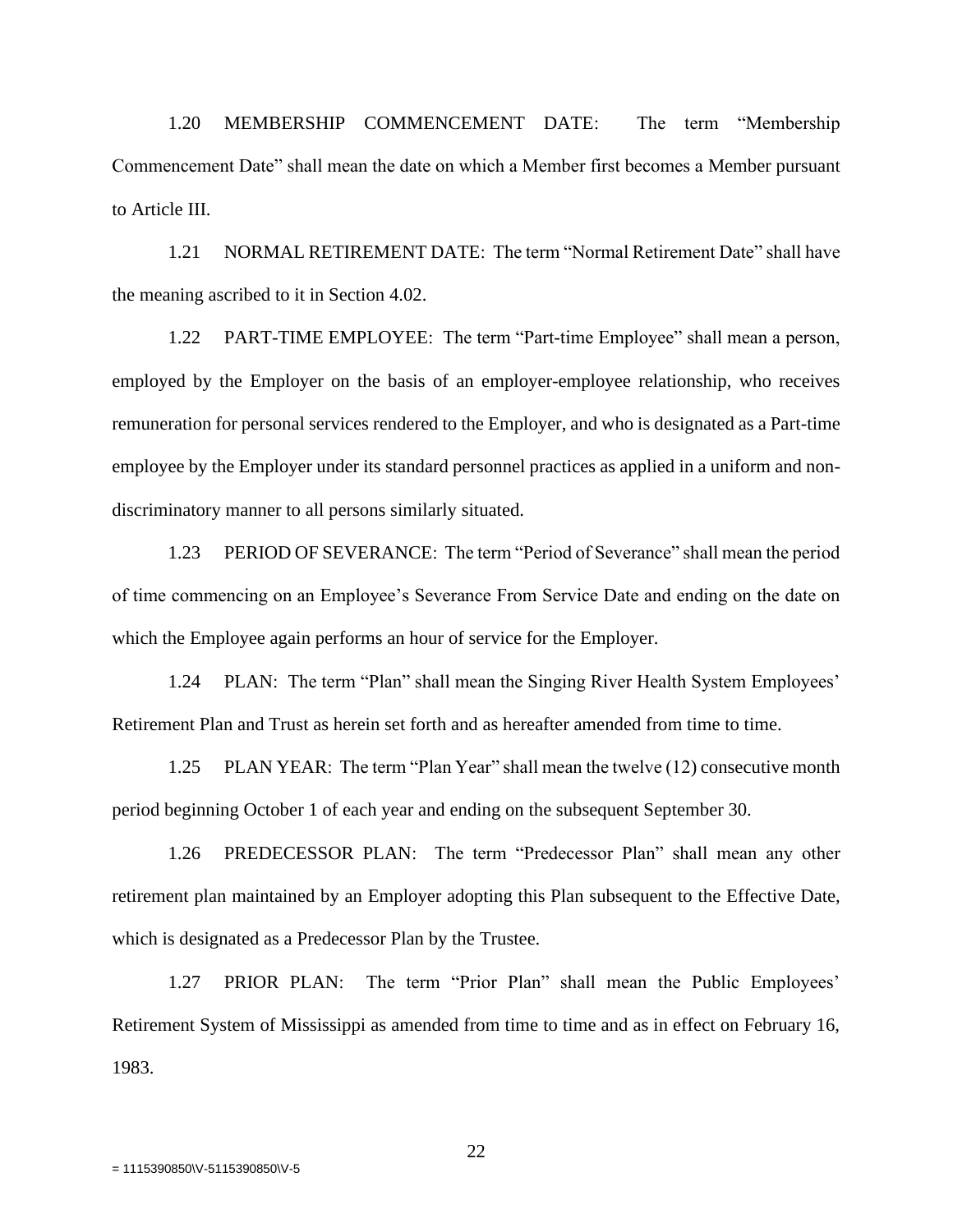1.28 RE-EMPLOYMENT COMMENCEMENT DATE: The term "Re-employment Commencement Date" shall mean the first day following a Period of Severance, which is not required to be taken into account under Section 2.03, on which an Employee performs an hour of service for the Employer.

1.29 RETIRED MEMBER: The term "Retired Member" shall mean a former Member of the Plan who is entitled to a Retirement Benefit under the Plan.

1.30 RETIREMENT BENEFIT: The term "Retirement Benefit" shall mean the retirement benefits provided to Members and their contingent annuitants and beneficiaries in accordance with the applicable provisions of Article V.

1.31 SERVICE: The term "Service" shall mean the period of an Employee's employment considered in the determination of his eligibility for membership and for certain benefits under the Plan, in accordance with Section 2.01.

1.32 SEVERANCE FROM SERVICE DATE: The term "Severance From Service Date" shall mean the earlier of

(a) the date on which an Employee quits, retires, is discharged or dies, and

(b) the last day of a period in which an Employee remains absent from service (with or without pay) with the Employer for any reason other than quitting, retirement, discharge or death, such as vacation, holiday, sickness, disability, leave of absence or layoff.

1.33 THIRTY (30) YEAR SERVICE RETIREMENT DATE: The term "Thirty (30) Year Service Retirement Date" shall have the meaning ascribed to it in Section 4.05. [**This Section is effective for all dates before and including September 30, 2007.**]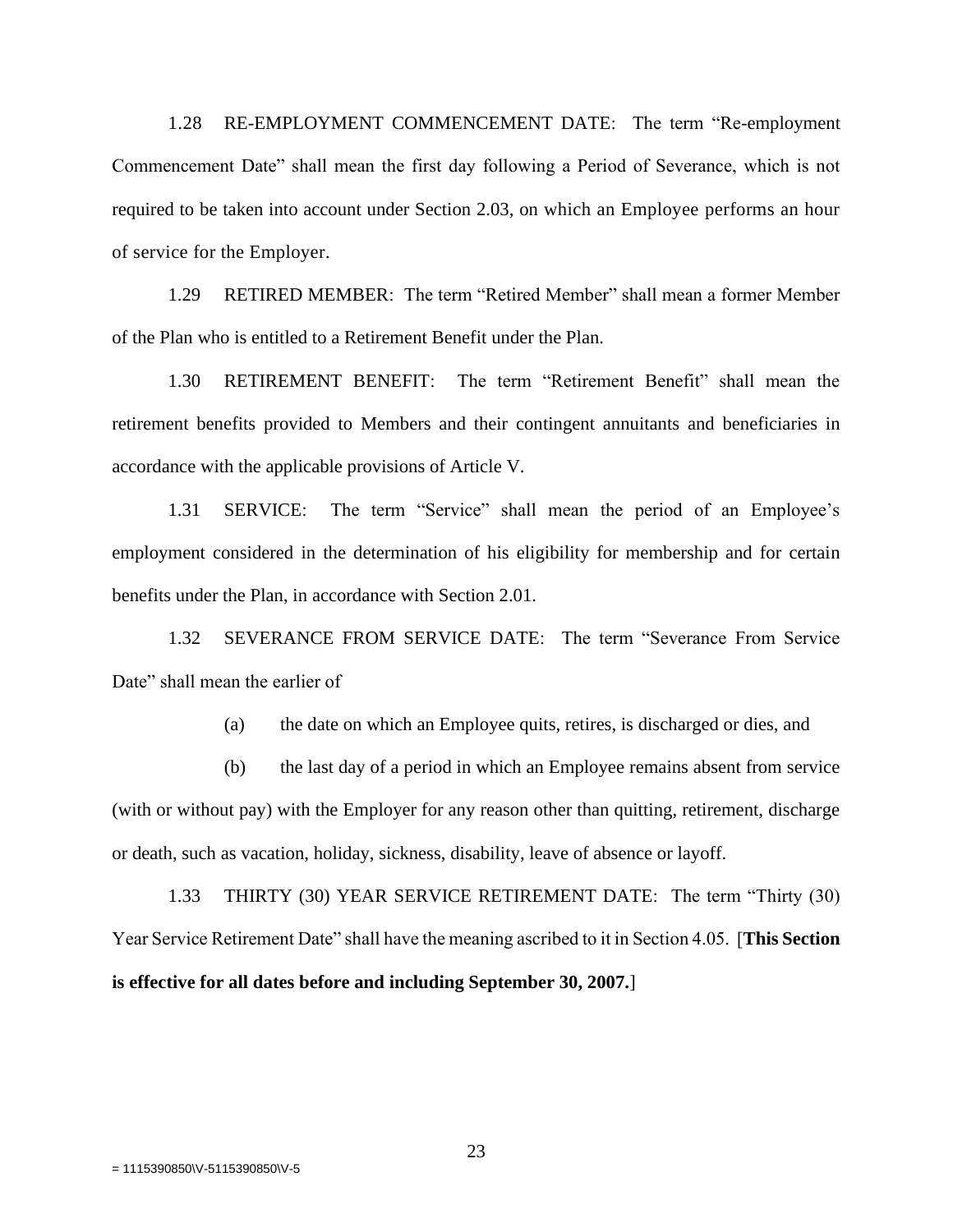1.33 THIRTY (30) YEAR SERVICE EARLY RETIREMENT DATE: The term "Thirty (30) Year Service Early Retirement Date" shall have the meaning ascribed to it in Section 4.05. [**This Section is effective beginning October 1, 2007, and thereafter.**]

1.34 TRUST: The term "Trust" shall mean the Singing River Health System Employees' Retirement Trust created to fund the Plan pursuant to Article XIV.

1.35 TRUST FUND OR FUND: The term "Trust Fund" or "Fund" shall mean the Trust Fund established pursuant to Article XIV.

1.36 TRUSTEE: The term "Trustee" shall mean the qualified and acting Trustee under this Plan, whether it be one or several individuals or a corporate institution or both, as appointed by the Employer from time to time, pursuant to Article XV. Effective October 19, 2015, the Special Fiduciary is the Trustee, and all references to the Trustee shall instead be references to the Special Fiduciary.

1.37 EGTRRA: The term "EGTRRA" means the Economic Growth and Tax Relief Reconciliation Act of 2001, which was enacted on June 7, 2001, as Public Law 107-16 and which amended the requirements for Minimum Distributions, Required Beginning Date and Annuity Distributions.

1.38 GUST: The term "GUST" is an acronym for four amendments affecting the Internal Revenue Code: GATT (the Uruguay Round Agreements Act, as Public Law 103-465); USERRA (see Section 1.39 below); SBJPA (the Small Business Job Protection Action of 1996, as Public Law 103-353); and TRA '97 (the Tax Relief Act of 1997, as Public Law 105-34).

1.39 USERRA: The term "USERRA" means the Uniformed Services Employment and Reemployment Rights Act of 1994, which was enacted on October 13, 1994, as Public Law 103- 353, and which amended Chapter 43 of Title 38 of the United States Code.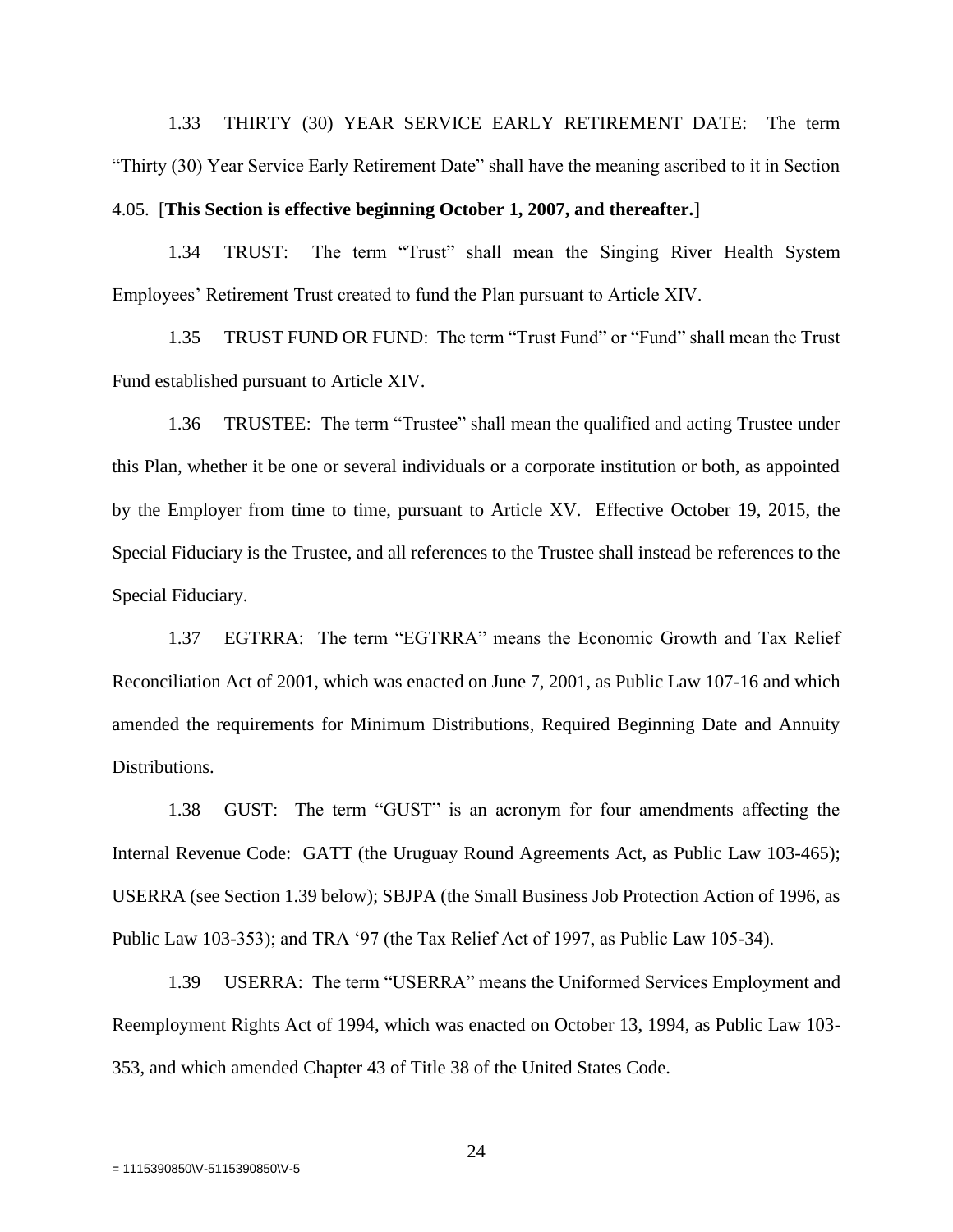1.40 HEART: The term "HEART" means the Heroes Earnings Assistance and Relief Tax Act" of 2008, which was enacted June 17, 2008, as Public Law 110-245, and which amended Chapter 1 of Title 26 of the United States Code.

1.41 SPECIAL FIDUCIARY: The individual appointed at any particular time by the Chancery Court of Jackson County, Mississippi to serve as Trustee of the Plan, to administer the Plan, and to make recommendations to the Court regarding Plan benefits.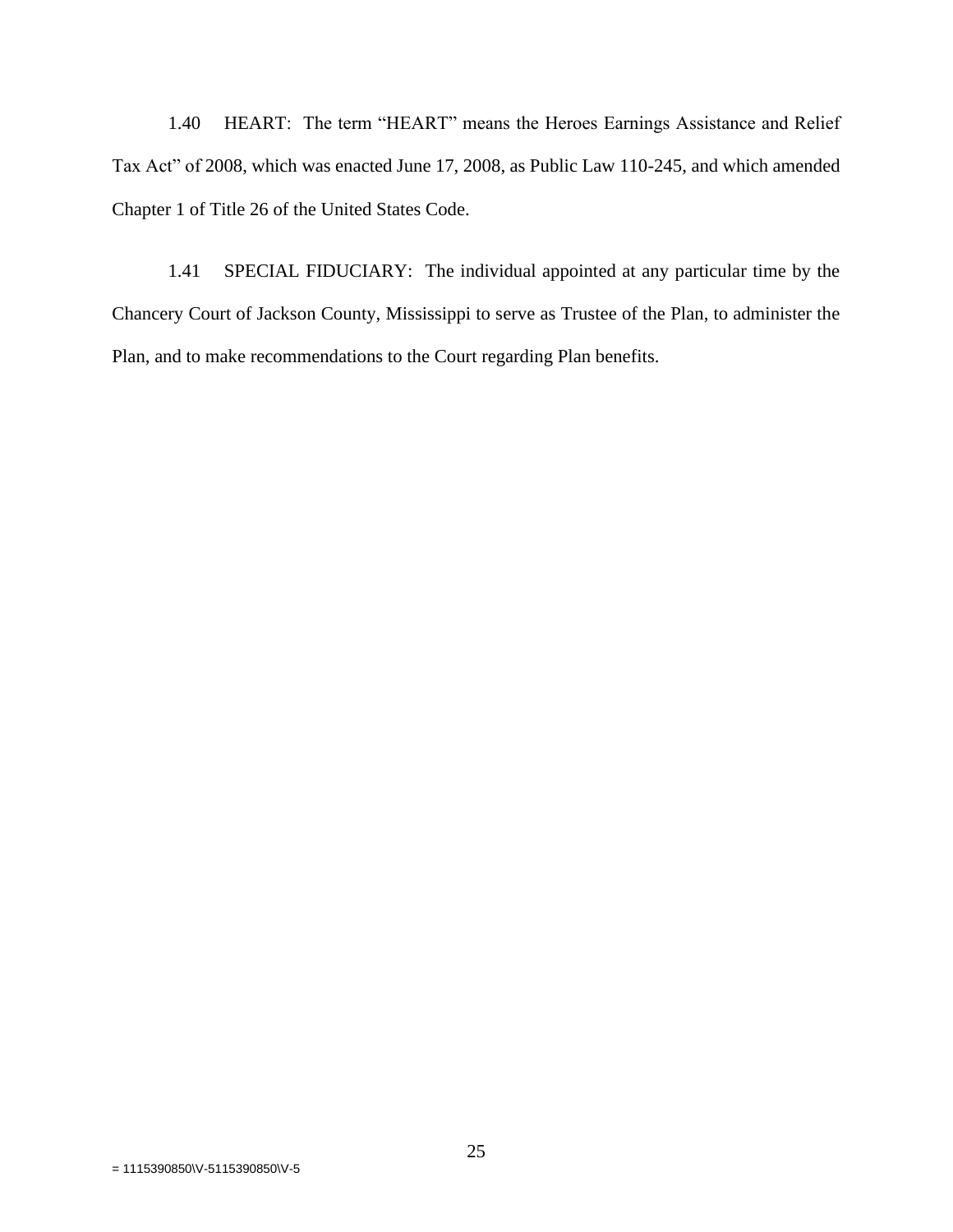#### ARTICLE II

#### SERVICE

2.01 SERVICE: Service means a period of service commencing on an Employee's Employment Commencement Date or Re-employment Commencement Date, whichever is applicable, and ending on his Severance From Service Date; except that for purposes of determining a Member's non-forfeitable interest in his Accrued Retirement Benefit Derived From Employer Contributions, there shall be disregarded any period of service:

(a) during which the Employee had the opportunity to make mandatory contributions to the Plan, the Prior Plan, a Predecessor Plan, or any employee benefit pension plan maintained by a Predecessor Employer, but failed to make such contributions, or

(b) which is not required to be taken into account pursuant to Section 2.04 and Section 3.04, or

(c) completed before February 17, 1983, if such service would have been disregarded under the rules of the Prior Plan relating to breaks in service.

All Service, other than that disregarded in accordance with Section 2.04 and Section 3.04, shall be aggregated.

For purposes of determining an Employee's eligibility for membership in the Plan and vesting of benefits, Service shall also include periods of service with an organization or employer (herein "Predecessor Employer") heretofore or hereafter merged or consolidated or otherwise absorbed by the Employer, or all or a substantial part of the assets or business of which have been or shall be acquired by the Employer:

(1) if, the Employer continues to maintain an employee benefit pension plan of such Predecessor Employer; or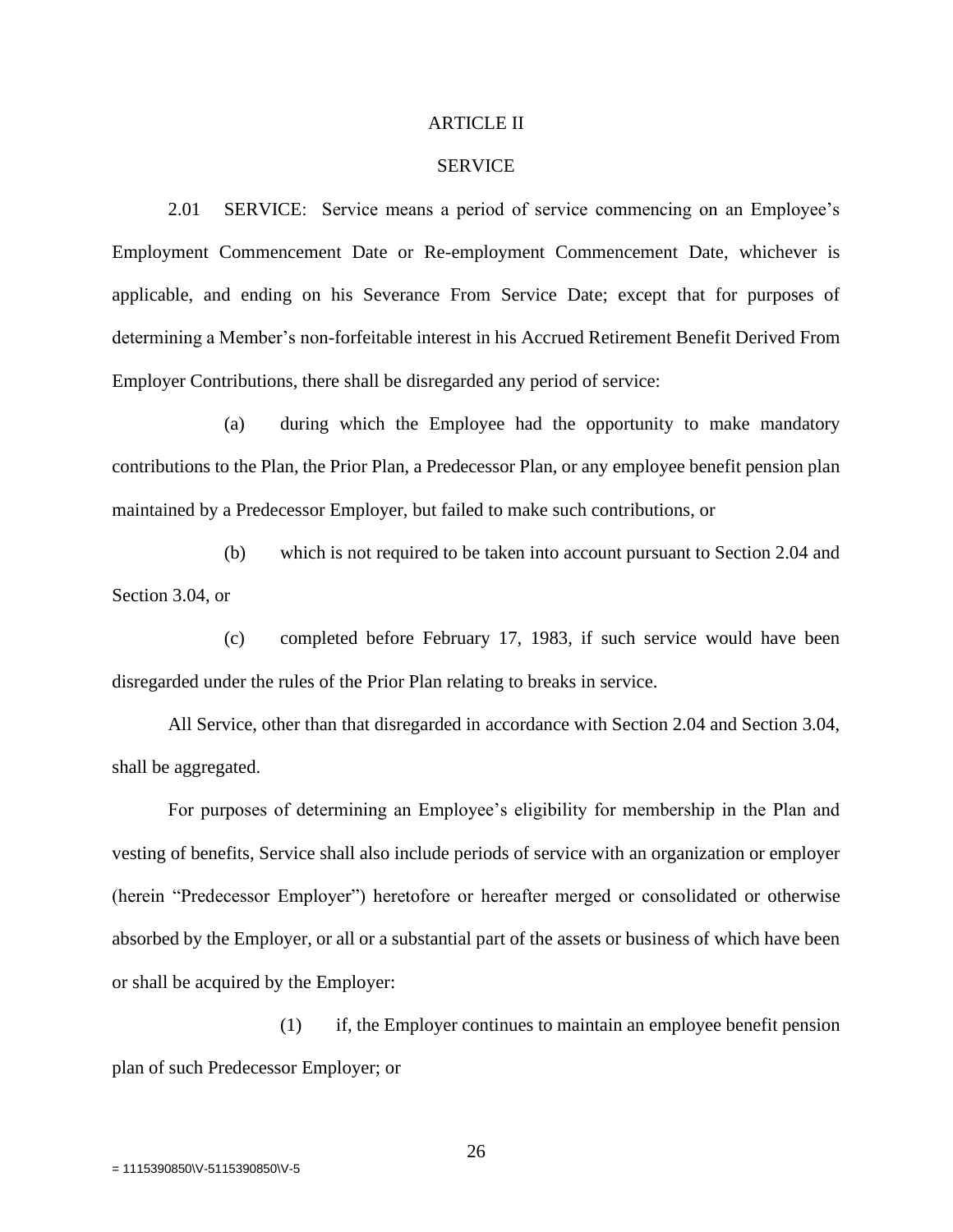(2) if, and to the extent, such employment with the Predecessor Employer is required to be treated as employment with the Employer under regulations prescribed by the Secretary of the Treasury; or

(3) if, and to the extent, granted by the Employer in its sole discretion, effected on a non-discriminatory basis as to all persons similarly situated.

For purposes of determining a Member's Accrued Retirement Benefit, Service may also include periods of service with a Predecessor Employer to the extent granted by the Employer in its sole discretion, effected on a non-discriminatory basis as to all persons similarly situated.

2.02 CREDITED SERVICE: The amount of a Member's Accrued Retirement Benefit shall be determined on the basis of his Credited Service, and, where provided in the Plan, the determination of eligibility for certain benefits shall be determined on the basis of the Member's Credited Service. Notwithstanding any provision in the Plan to the contrary, Credited Service for purposes of determining the amount of a Member's Accrued Retirement Benefit shall be fixed and determined as of the Member's Accrued Retirement Benefit Freeze Date as defined in Section 1.01. Credited Service means the following:

(a) employment prior to February 17, 1983 - a Member shall be credited with Credited Service for the number of years and partial years prior to February 17, 1983, for which he received credit for Retirement Benefits in accordance with the applicable provisions of the Prior Plan; and

(b) employment on or after February 17, 1983 - a Member shall receive credit for the number of whole years and quarters of his Service, whether or not such Service was completed consecutively, subsequent to February 17, 1983, and subsequent to his Membership Commencement Date while such Member is entitled to accrue Retirement Benefits. Such non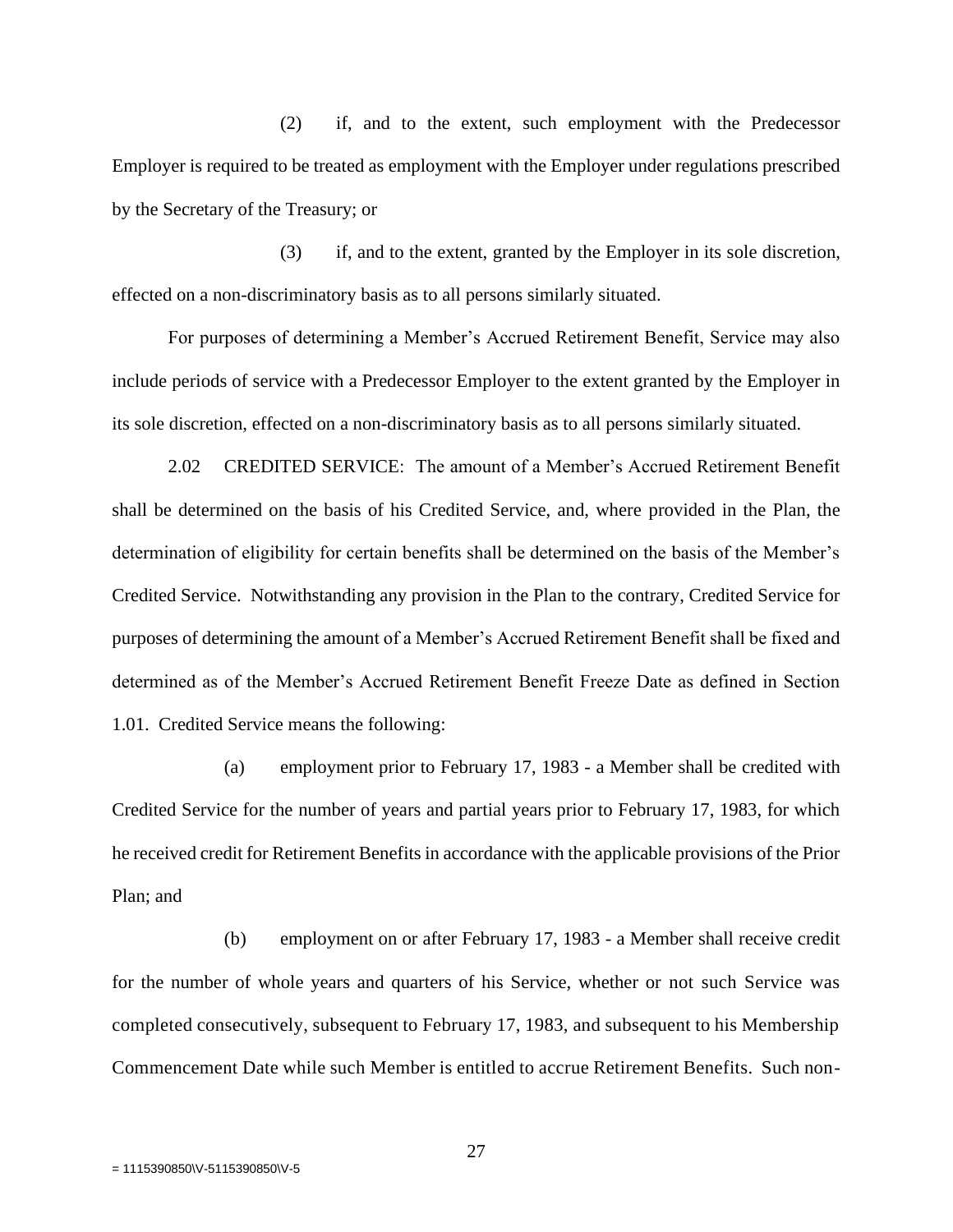consecutive service which is not disregarded in accordance with Section 2.04 and Section 3.04 shall be aggregated on the basis that four (4) calendar quarters equal a whole year. An Employee who is employed thirty-three (33) or more days in a calendar quarter shall receive credit for the entire quarter, while an Employee who is employed for less than thirty-three (33) days in a calendar quarter shall receive no credit for that quarter. The calendar quarters are defined as January through March, April through June, July through September, and October through December.

2.03 MILITARY SERVICE: The period for which an Employee is on an authorized Leave of Absence due to service in the Armed Forces of the United States of America, as defined in Section 1.17, shall constitute Service for purposes of vesting and benefit accruals. [**This Section is effective for all dates before and including September 30, 2000**.]

2.03 MILITARY SERVICE: The period during which a Member leaves the employ of the Employer to enter the armed services of the United States of America and is covered by USERRA; such Member shall not be deemed to have broken his continuous employment if he is reemployed under USERRA. Such Member shall also be awarded Active Service upon reemployment for each period served by him in the uniformed services for eligibility purposes. Notwithstanding any provision of this Plan to the contrary, contributions, benefits and Service credit with respect to qualified military service shall be provided in accordance with Section 414(u) of the Code. [**This Section is effective beginning October 1, 2000, and thereafter**.]

2.04 HEART ACT PROVISIONS:

(a) Death Benefits. In the case of a death occurring on or after October 1, 2012, if a Member dies while performing qualified military service as defined in Code §414(u), the survivors of the Member are entitled to any additional benefits (other than benefit accruals relating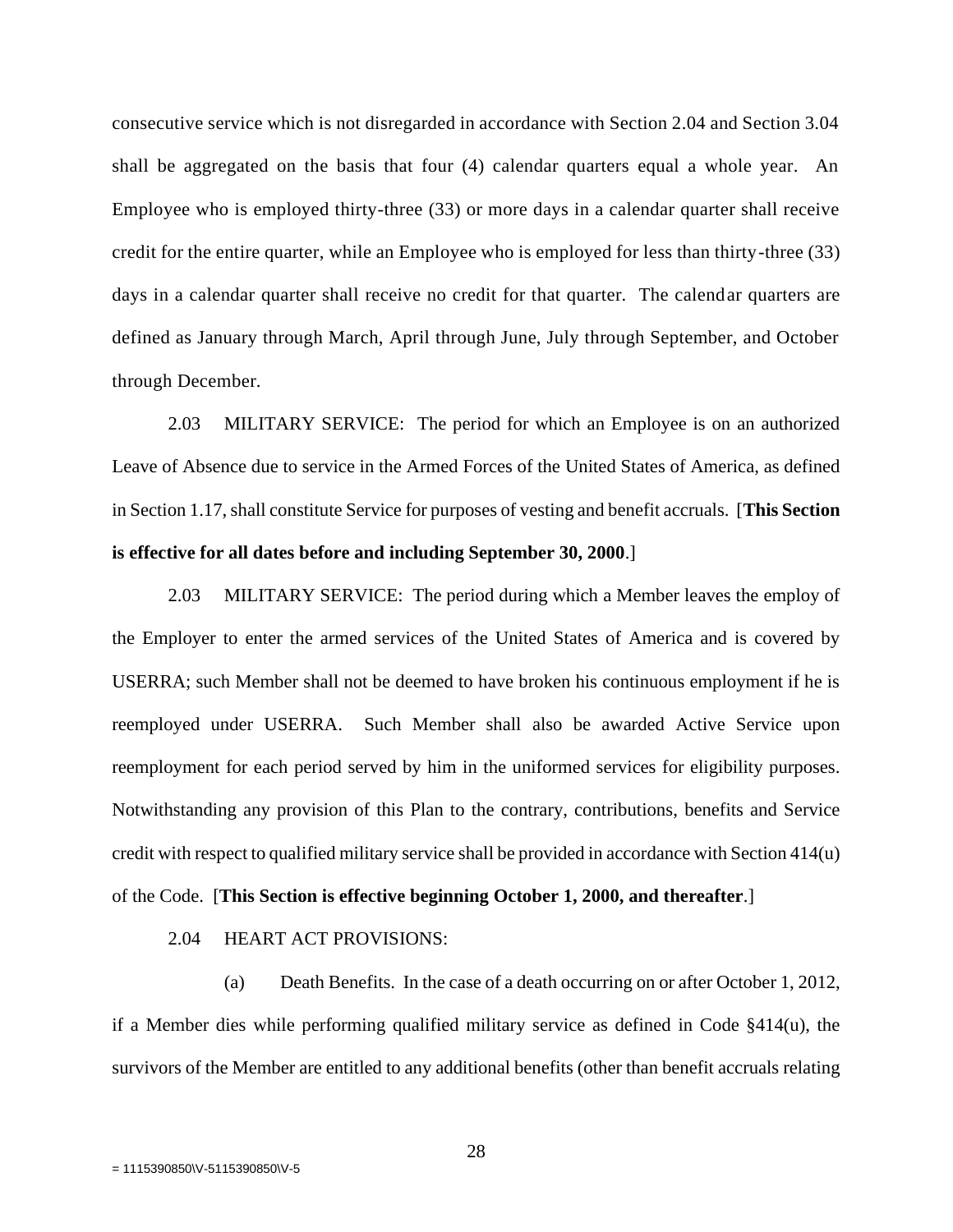to the period of qualified military service) provided under the Plan as if the Member had resumed and then terminated employment on account of death.

(b) Benefit Accrual. The Plan shall treat a Member who dies or becomes disabled on or after October 1, 2012 (as defined under the terms of the Plan) while performing qualified military service with respect to the Employer as if the Member had resumed employment in accordance with the Member's reemployment rights under USERRA, on the day preceding death or disability (as the case may be) and terminated employment on the actual date of death or disability.

(i) Determination of Benefits. The Plan will determine the amount of Member contributions of a Member treated as reemployed under this Section 2.04 for purposes of applying Code §414(u)(8)(C) on the basis of the Member's average actual Member contributions for the lesser of: (i) the 12-month period of service with the Employer immediately prior to qualified military service; or (ii) if the service with the Employer is less than such 12-month period, the actual length of continuous service with the Employer.

(c) Differential Wage Payments. For years beginning on or after October 1, 2012, (i) a Member receiving a differential wage payment, as defined by Code  $\S 3401(h)(2)$ , is treated as an Employee of the Employer making the payment, (ii) the differential wage payment is treated as compensation, and (iii) the Plan is not treated as failing to meet the requirements of any provision described in Code §414(u)(1)(C) by reason of any contribution or benefit which is based on the differential wage payment.

(d) Severance from Employment. Notwithstanding paragraph (c) preceding, for purposes of Code  $$401(k)(2)(B)(i)(I)$ , a Member is treated as having been severed from employment during any period the Member is performing service in the uniformed services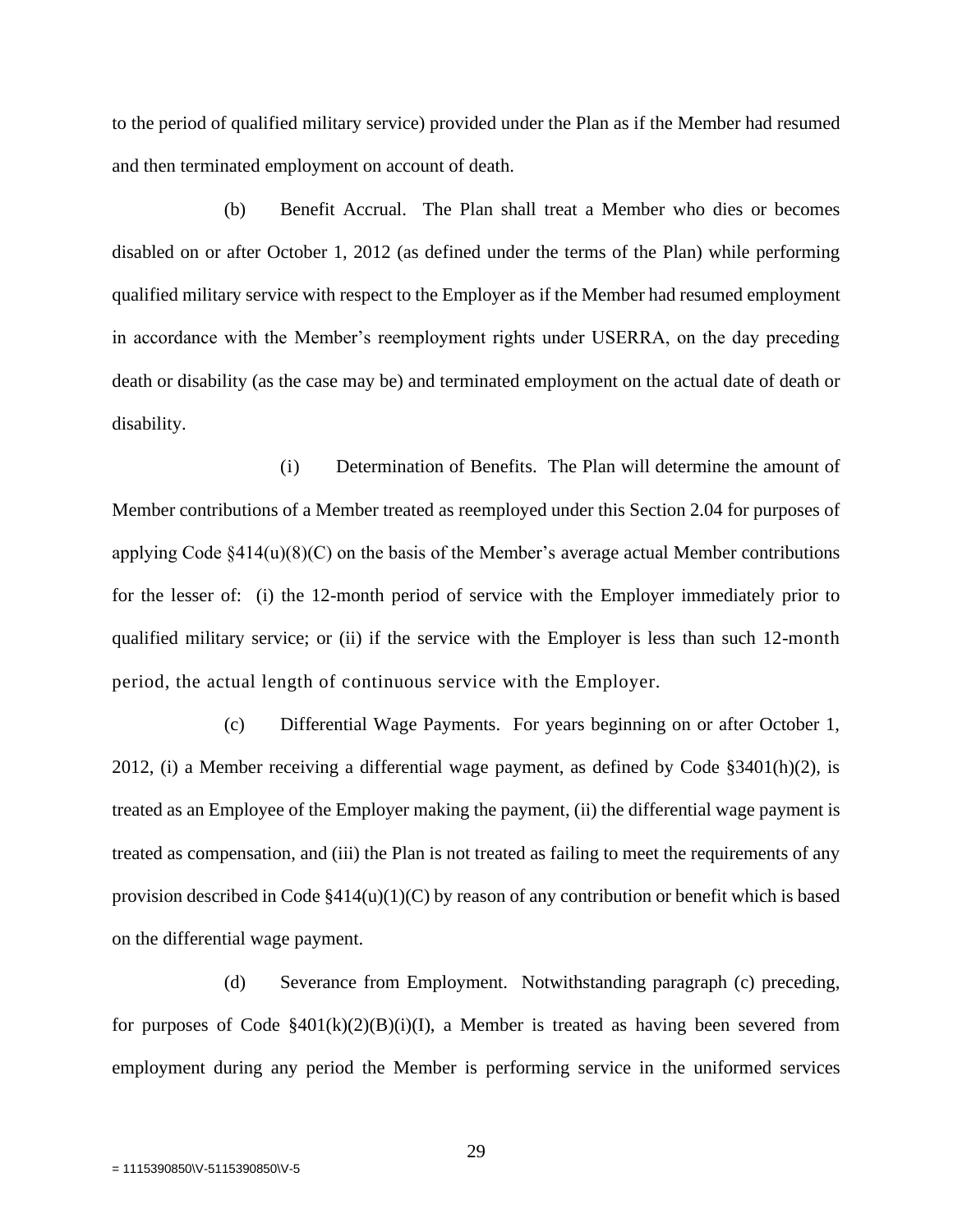described in Code §3401(h)(2)(A). [**This Section is effective beginning October 1, 2012 and thereafter.**]

2.05 TERMINATION OF EMPLOYMENT: No provision herein contained shall be construed to authorize any accrual of Service and Credited Service after termination of employment unless explicitly provided by the applicable provisions of the Plan. If a Member's employment with the Employer is terminated for any reason at a time when such Member fails to qualify for either a retirement, death, or severance benefit under the provisions of this Plan, then he shall cease to be a Member of the Plan and shall be entitled to no benefits under the Plan, except as provided under Section 6.03.

2.06 EMPLOYMENT RECORDS CONCLUSIVE: The employment records of the Employer shall be conclusive for all determinations of Service and Credited Service.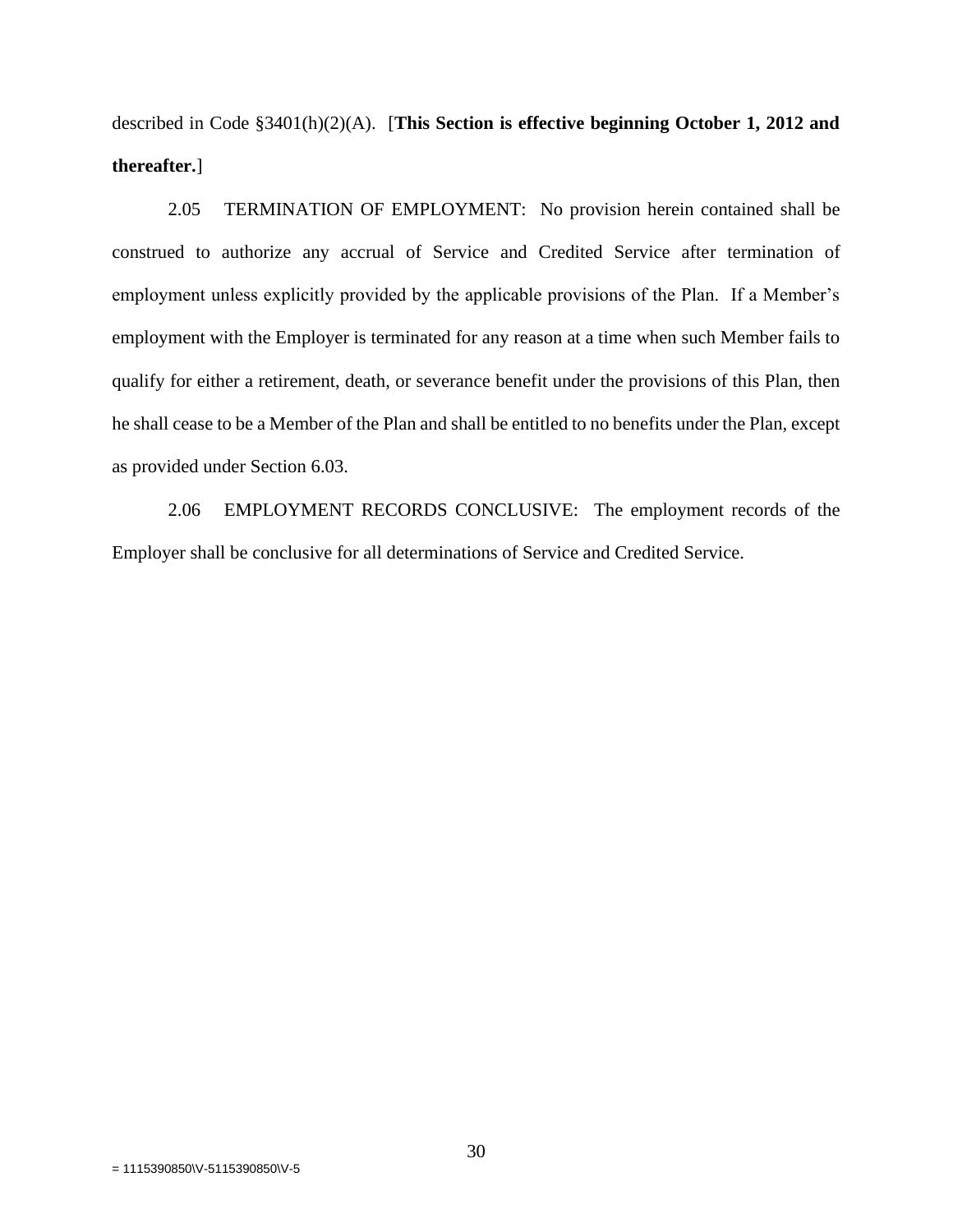#### ARTICLE III

#### MEMBERSHIP

3.01 MEMBERS IMMEDIATELY PRIOR TO THE EFFECTIVE DATE: Each Member of the Prior Plan on the day prior to the Effective Date shall become a Member in this Plan as of the Effective Date provided such Member elects to participate in the Plan.

# 3.02 EMPLOYEES ON OR AFTER THE EFFECTIVE DATE:

(a) Each Employee who completed the requirements specified in Section 3.03 on or before the Effective Date but was not a member of the Prior Plan shall become a Member on the Effective Date, provided such Member elects to participate in the Plan.

(b) Each Employee who completes the requirements specified in Section 3.03 after the Effective Date shall become a Member on the first day of the month coincident with or next following the date on which he completes such requirements (Membership Commencement Date); except that

(1) if such Membership Commencement Date shall occur within a period during which the Employee is absent from service for any reason other than quitting, discharge or retirement, then such Employee shall become a Member retroactively to such Membership Commencement Date as of the date he subsequently performs Service for the Employer, or

(2) if such Membership Commencement Date shall occur within a Period of Severance which is required to be included pursuant to Section 2.03, such Employee's Membership Commencement Date shall be the first day of the month during which the Member subsequently performs Service for the Employer within such Period of Severance.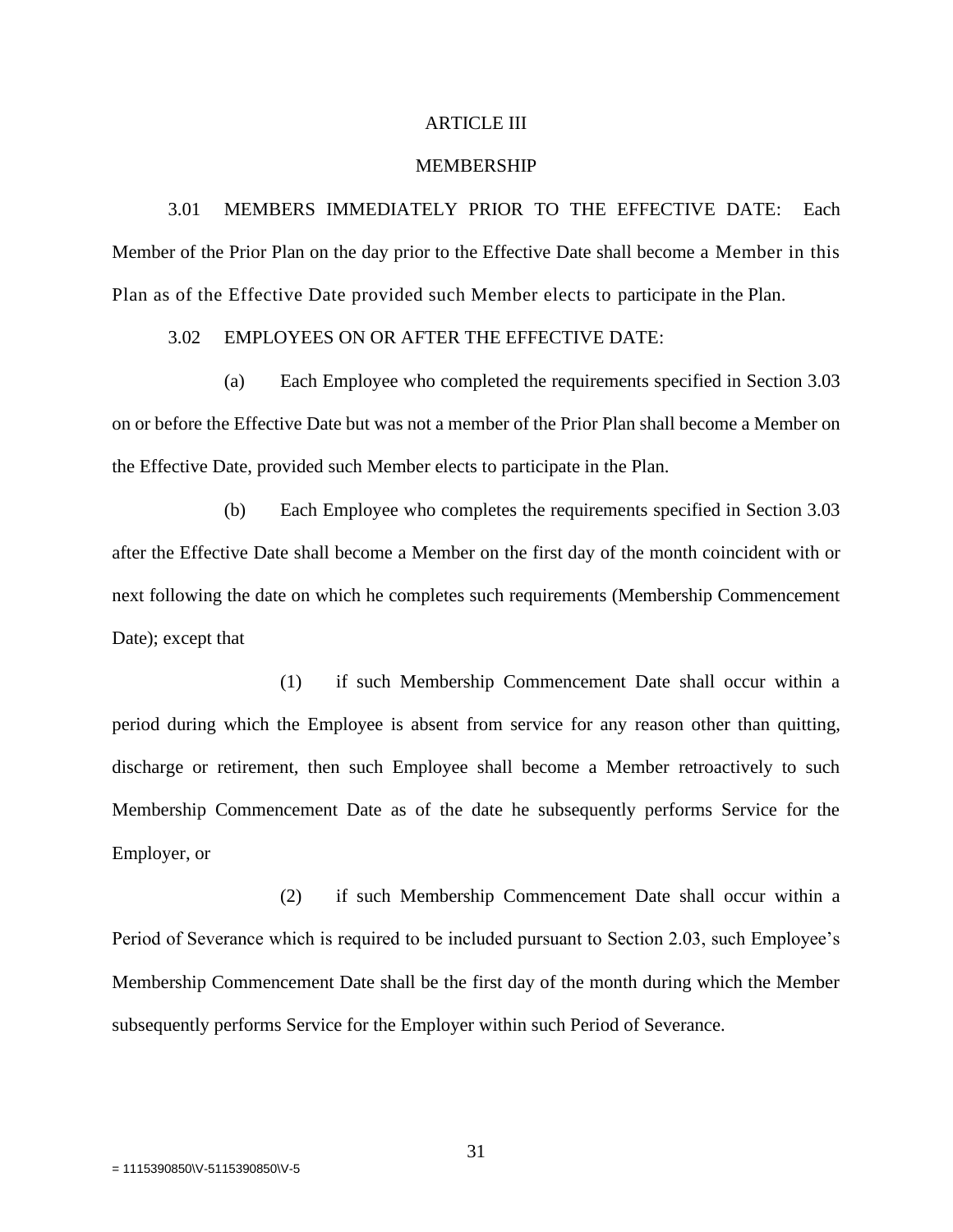(c) In no event, however, shall an Employee hired on or after the Effective Date, become a Member if he

(1) commenced employment with the Employer on a date that is within five (5) years of his Normal Retirement Date, or

(2) is a member of a collective bargaining agreement unless such agreement provides for coverage of such bargaining unit members in the Plan.

(d) For purposes of Articles V, VI and VII an Employee shall be deemed to be a Member entitled to accrue Retirement Benefits only during the period during which he continues to satisfy the above requirements. [**This Section is effective for all dates before and including September 30, 1991**.]

3.02 EMPLOYEES ON OR AFTER THE EFFECTIVE DATE:

(a) Each Employee who completed the requirements specified in Section 3.03 on or before the Effective Date shall become a Member on the Effective Date, provided such Member elects to participate in the Plan.

(b) Each Employee who completes the requirements specified in Section 3.03 after the Effective Date shall become a Member on the first day of the month coincident with or next following the date on which he completes such requirements (Membership Commencement Date).

(c) In no event shall an Employee employed on or after the Effective date become a Member if he commences employment with the Employer within five (5) years of Normal Retirement Age. Furthermore in no event shall an Employee employed on or after the Effective Date become a Member if he commences employment with the Employer at or after Normal Retirement Age.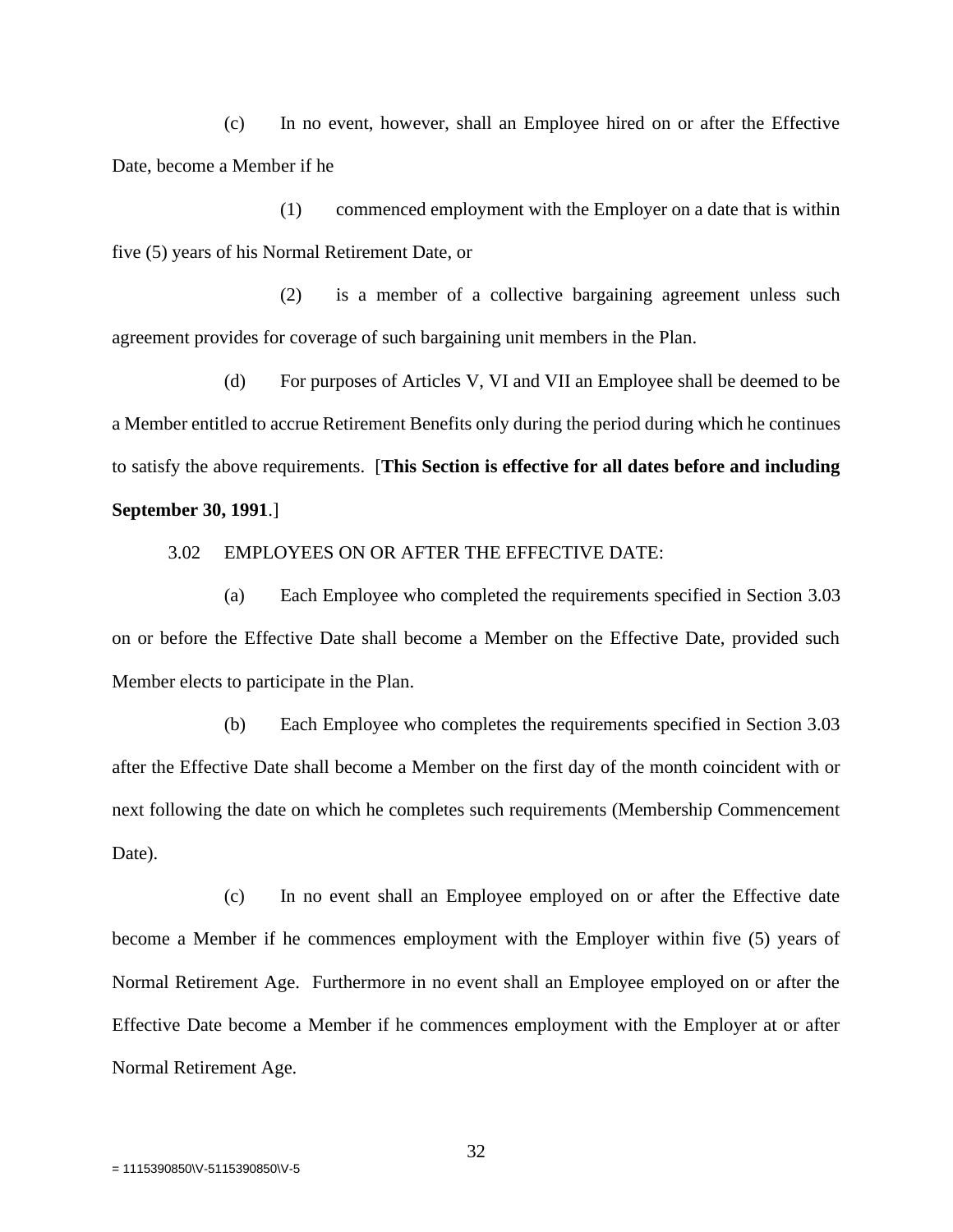(d) For purposes of Articles V, VI and VII, an Employee shall be deemed to be a Member entitled to accrue Retirement Benefits only for the period during which he continues to satisfy the requirements of this Article III.[**This Section is effective beginning October 1, 1991, and including September 30, 2011**.]

3.02 EMPLOYEES ON OR AFTER THE EFFECTIVE DATE:

(a) Each Employee who completed the requirements specified in Section 3.03 on or before the Effective Date shall become a Member on the Effective Date, provided such Member elects to participate in the Plan.

(b) Each Employee who completes the requirements specified in Section 3.03 after the Effective Date shall become a Member on the first day of the month coincident with or next following the date on which he completes such requirements (Membership Commencement Date).

(c) In no event shall an Employee employed on or after the Effective Date become a Member if he commences employment with the Employer at age sixty (60) or later which is within five (5) years of Normal Retirement Age. Furthermore, in no event shall an Employee employed on or after the Effective Date become a Member if he commences employment with the Employer at or after Normal Retirement Age.

(d) For purposes of Articles V, VI and VII, an Employee shall be deemed to be a Member entitled to accrue Retirement Benefits only for the period during which he continues to satisfy the requirements of this Article III.

(e) No Employee who has an original Employment Commencement Date or a Re-Employment Commencement Date on or after October 1, 2011, shall become a Member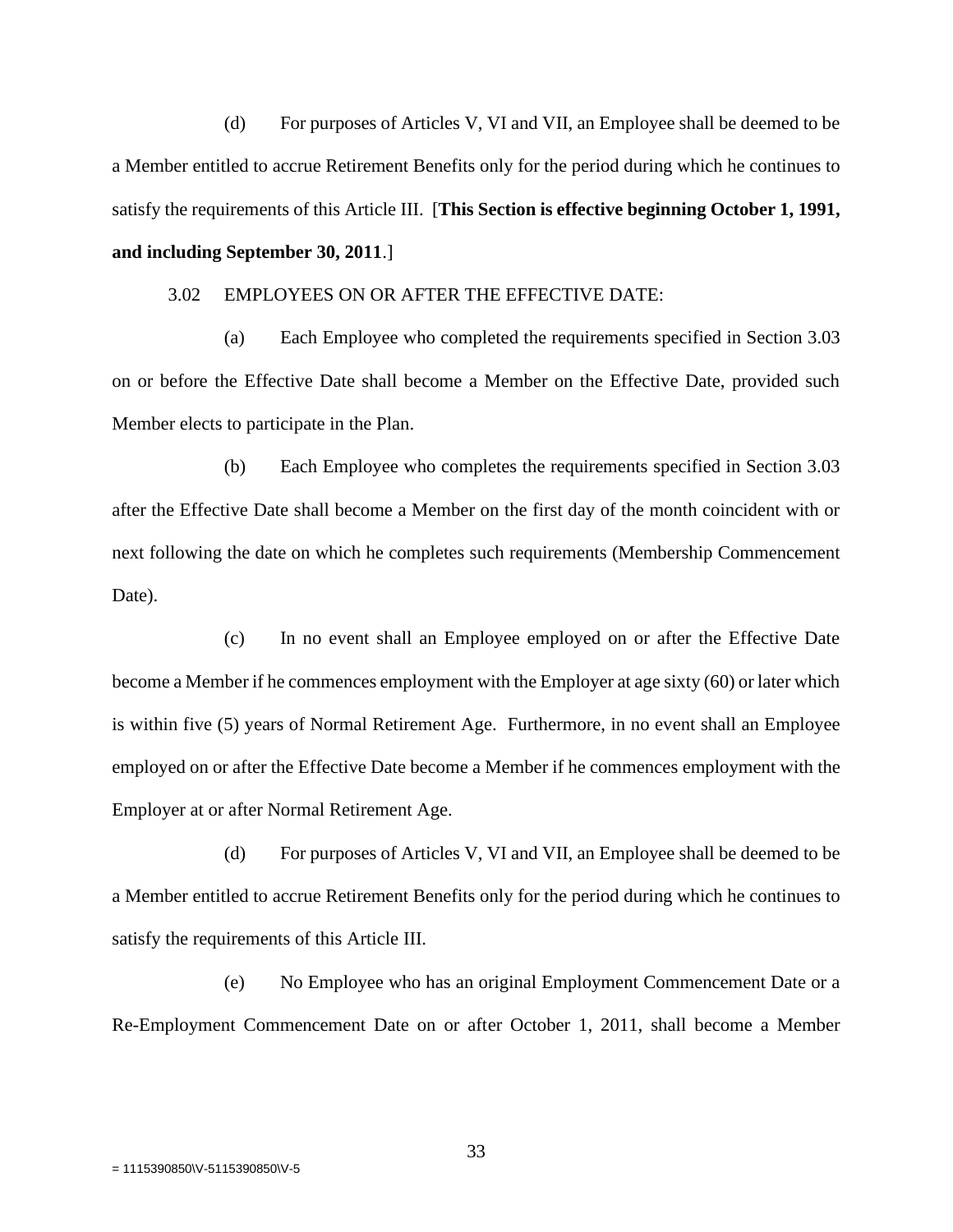eligible for the accrual of benefits under the Plan. [**This Section is effective beginning October** 

#### **1, 2011, and thereafter**.]

3.03 MEMBERSHIP REQUIREMENTS:

(a) An Employee shall be eligible to be a Member of the Plan following the completion of a three (3) month period beginning on his Employment Commencement Date.

(b) An Employee must have authorized, on a form prescribed by the Committee, the deduction from his pay of any contribution required under Section 9.02. [**This Section is effective for all dates before and including September 30, 2011**.]

## 3.03 MEMBERSHIP REQUIREMENTS:

(a) An employee with an original Employment Commencement Date before October 1, 2011, shall be eligible to be a Member of the Plan following the completion of a three (3) month period beginning on his Employment Commencement Date.

(b) An Employee must have authorized, on a form prescribed by the Committee, the deduction from his pay of any contribution required under Section 9.02. [**This Section is effective beginning October 1, 2011**.]

3.04 MEMBERSHIP UPON RE-EMPLOYMENT: The Membership of an Employee who ceases to be a Member in the Plan due to termination of employment and who subsequently is re-employed as an Employee, shall recommence following the completion of a three-month period beginning on his Re-Employment Commencement Date. [**The Section is effective for all dates before and including September 30, 2011**.]

3.04 MEMBERSHIP UPON RE-EMPLOYMENT: The Membership of an Employee who ceases to be a Member in the Plan due to termination of employment and who subsequently is re-employed as an Employee before October 1, 2011, shall recommence following the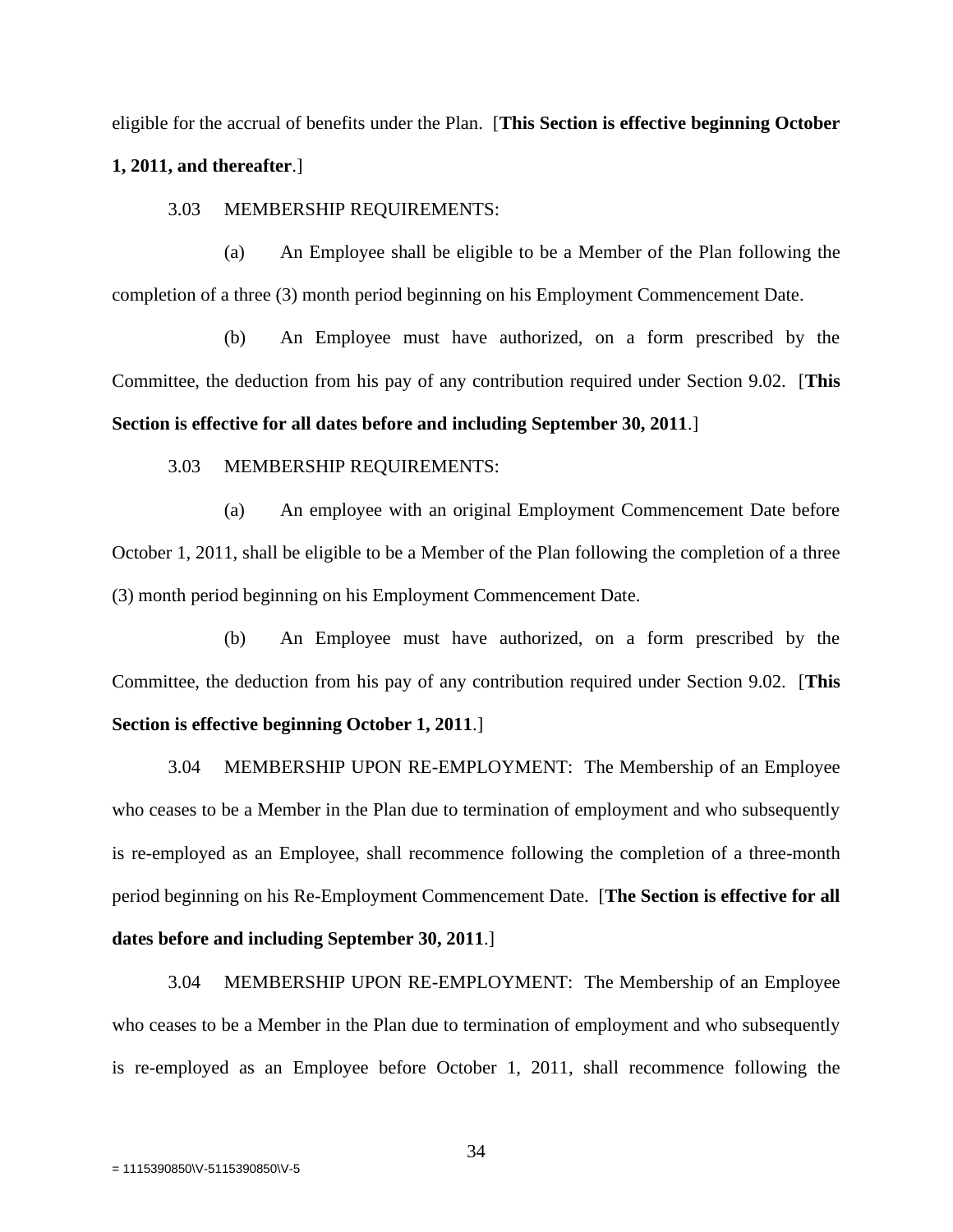completion of a three-month period beginning on his Re-Employment Commencement Date. Any such Employee who is re-employed as an Employee on or after October 1, 2011, shall not recommence active Membership in the Plan. [**This Section is effective beginning October 1, 2011, and thereafter**.]

3.05 WINDOW FOR IN-SERVICE LUMP SUM PAYMENT OF EMPLOYEE CONTRIBUTIONS: Notwithstanding any provisions hereunder to the contrary, a Member who is an Employee on the first day of the Employee Contributions Lump Sum Election Period described below may elect to receive the Member's Employee Contributions in an immediate lump sum payment. Upon payment to an electing Member under this Section 3.05 of the Member's Employee Contributions, the Member's Accrued Retirement Benefit Derived from Employer Contributions will be cancelled and the Member will cease to be a Member and neither the Member nor any beneficiary of the Member will be entitled to any further benefits under the Plan and no further benefits will be paid under the Plan with respect to the Member. The following provisions apply to an election under this Section 3.05:

(a) Lump Sum Payment Amount. The lump sum payment made to a Member under this Section 3.05 in 2018 will equal the Member's Employee Contributions adjusted for interest through December 31, 2017, as provided in Section 1.04 and increased by interest for the period from January 1, 2018, through the payment date at an annual rate of 1.74% ("final year interest rate").

(b) Time and Method of Election. A Member eligible to make an election under this Section 3.05 may make the election only during the Employee Contributions Lump Sum Election Period except as otherwise provided below. The Employee Contributions Lump Sum Election Window is the period of time that commences on August 15, 2018, and ends on December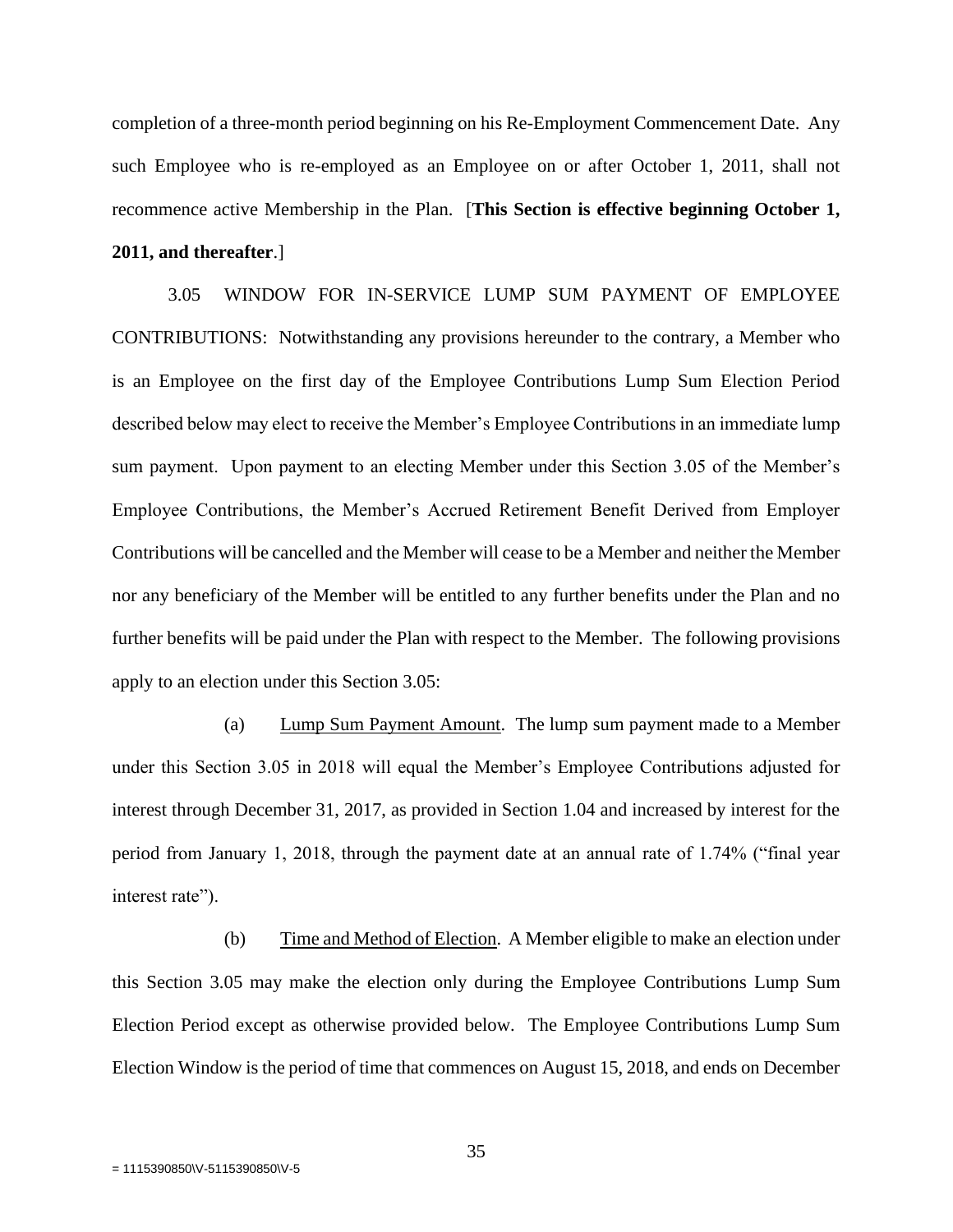31, 2018. A Member's election under this Section 3.05 will be valid only if it is made in compliance with this Section 3.05 and in the manner specified in the Employee Contributions Lump Sum Election materials provided to the Member by the Special Fiduciary. The Special Fiduciary may extend the Employee Contributions Lump Sum Election Window with respect to a Member only if an election was not timely made by the Member due to circumstances beyond the control of the Member as determined by the Special Fiduciary.

(c) Election Irrevocable. A Member's election to receive the Member's Employee Contributions in a lump sum under this Section 3.05 is revocable until the payment date, at which time the election becomes irrevocable.

(d) Future Windows. The Special Fiduciary in its discretion may establish an Employee Contributions Lump Sum Election Window in one or more future years with provisions in accordance with this Section 3.05, but with the final year interest rate and election period determined by the Special Fiduciary at the applicable time or times taking into account circumstances at such time or times.

#### ARTICLE IV

#### RETIREMENT DATES

4.01 RETIREMENT DATE: A Member's Retirement Date shall be his date of actual retirement, which may be his Normal, Late, Early, Thirty (30) Year, or Disability Retirement Date, whichever is applicable to him pursuant to the following Sections of this Article IV.

4.02 NORMAL RETIREMENT DATE: The Normal Retirement Date of a Member shall be the first day of the month coincident with or next following the date a Member attains his Normal Retirement Age. A Member's Normal Retirement Age shall be the later of (a) his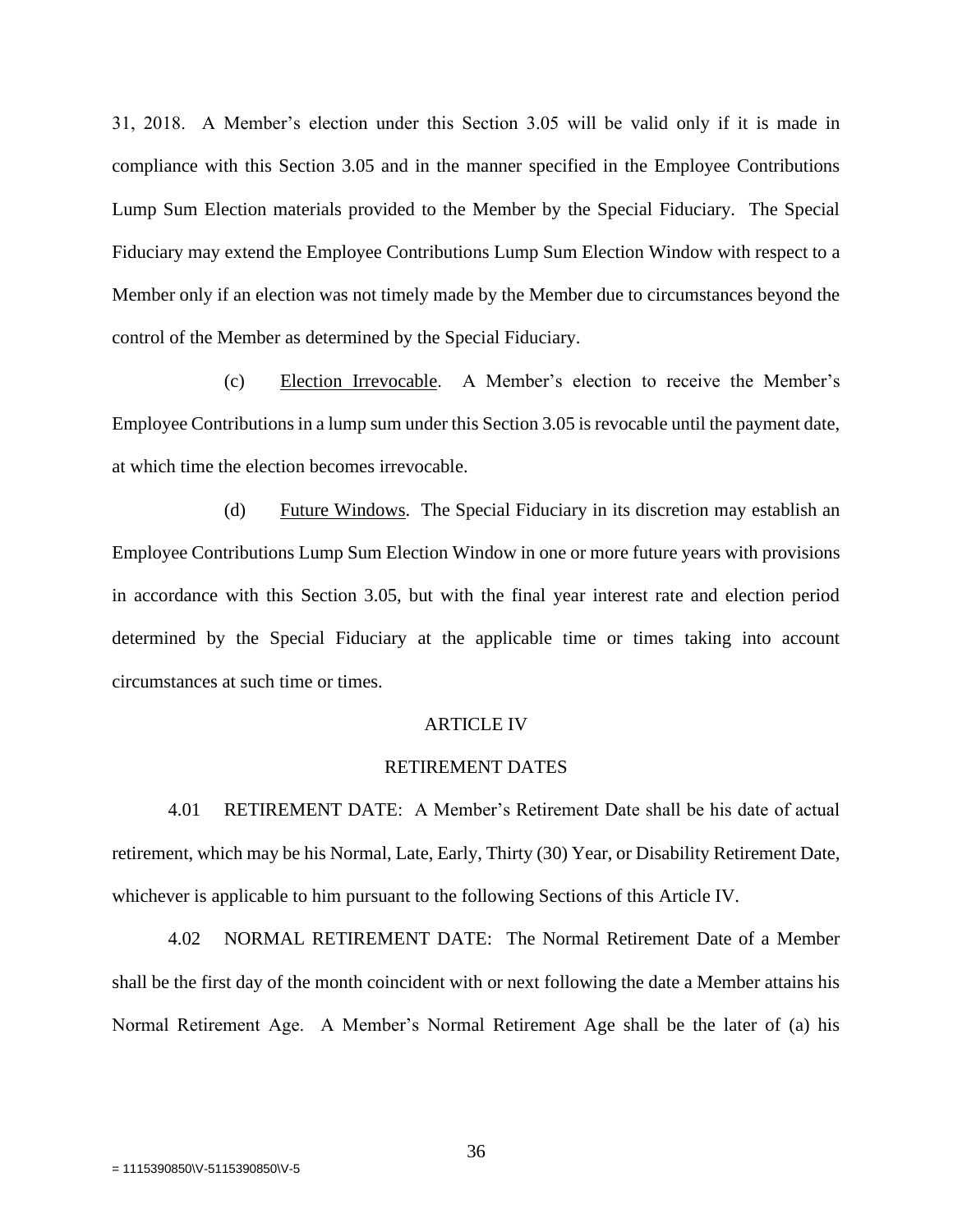attainment of age sixty-five (65) or (b) the completion of ten (10) years of Credited Service. [**This Section is effective for all dates before and including September 30, 1991**.]

4.02 NORMAL RETIREMENT DATE AND AGE: The Normal Retirement Date of a Member shall be the first day of the month coincident with or next following the date a Member: (1) attains Normal Retirement Age and (2) completes ten (10) years of Credited Service. Normal Retirement Age is sixty-five (65) years of age. [**This Section is effective beginning October 1, 1991, and thereafter**.]

4.03 LATE RETIREMENT DATE: The Late Retirement Date of a Member shall be the first day of the month coincident with or next following actual retirement after his Normal Retirement Date.

4.04 EARLY RETIREMENT DATE: The Early Retirement Date of a Member shall be the first day of any month coincident with or next following actual retirement on or after both (a) his attainment of age sixty (60) and (b) his completion of ten (10) or more years of Credited Service.

4.05 THIRTY (30) YEAR SERVICE RETIREMENT DATE: The Thirty (30) Year Service Retirement Date of a Member shall be the first day of any month coincident with or next following actual retirement after his completion of thirty (30) or more years of Credited Service.

[**This Section is effective for all dates before and including September 30, 2007**.]

4.05 THIRTY (30) YEAR SERVICE EARLY RETIREMENT DATE: The Thirty (30) Year Service Early Retirement Date of a Member shall be the first day of any month coincident with or next following actual retirement after his completion of thirty (30) or more years of Credited Service. [**This Section is effective beginning October 1, 2007, and thereafter**.]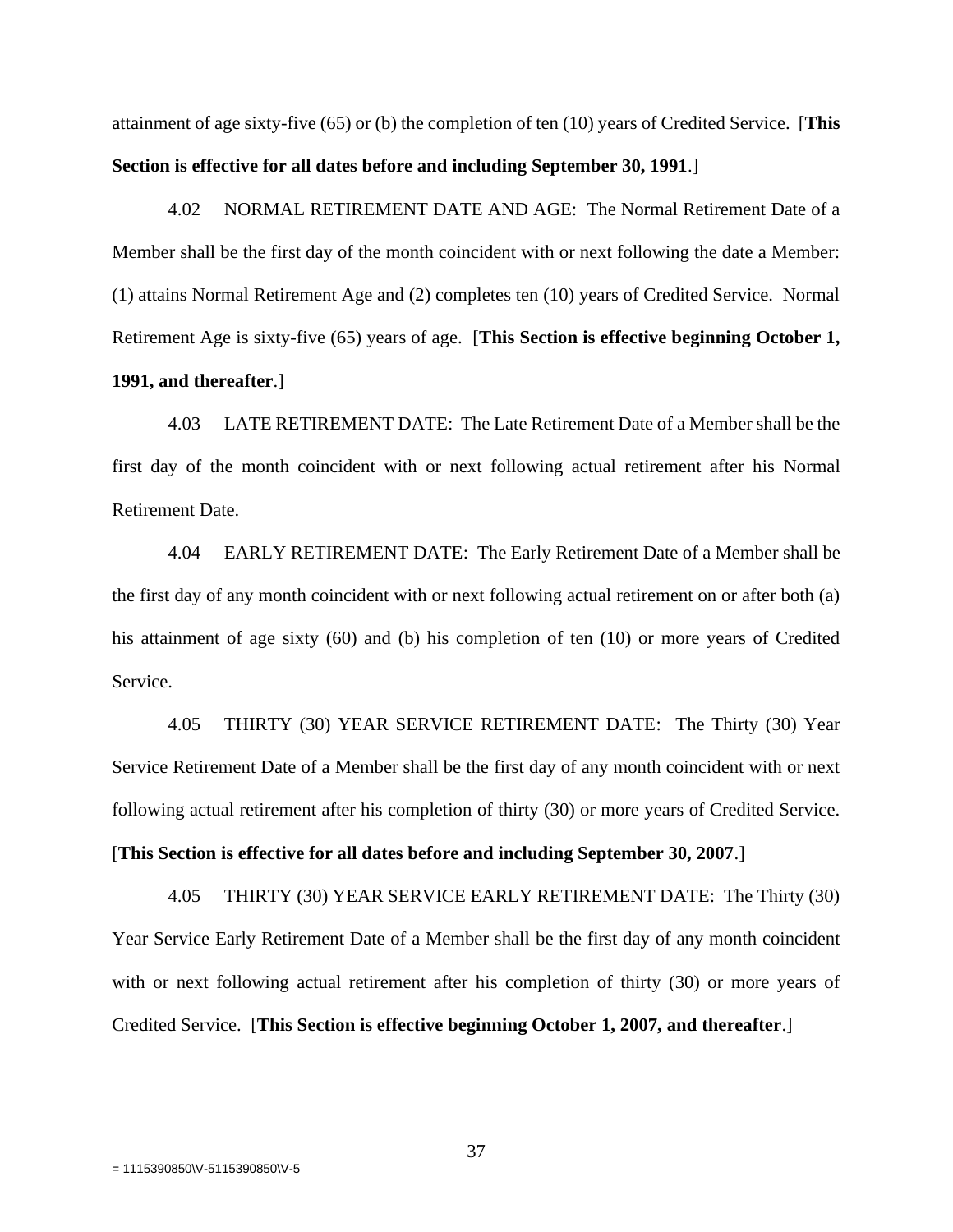4.06 DISABILITY RETIREMENT DATE: The Disability Retirement Date of a Member shall be the first day of the month coincident with or next following actual retirement after his completion of ten (10) years of Credited Service where the Committee has deemed the Member to be permanently Disabled as defined in Section 5.05(b) as of the Member's actual retirement. Determination of Disability will be in accordance with rules and procedures to be established by the Committee, and similarly situated employees will be treated uniformly; the determination of disability shall be in accordance with the definition of "disabled" as it is set forth in Section 5.05(b). A Member will not have a Disability Retirement Date, and will not be Disabled for purposes of the Plan, unless the Member is in the active employ of the Employer on the date such Member becomes Disabled.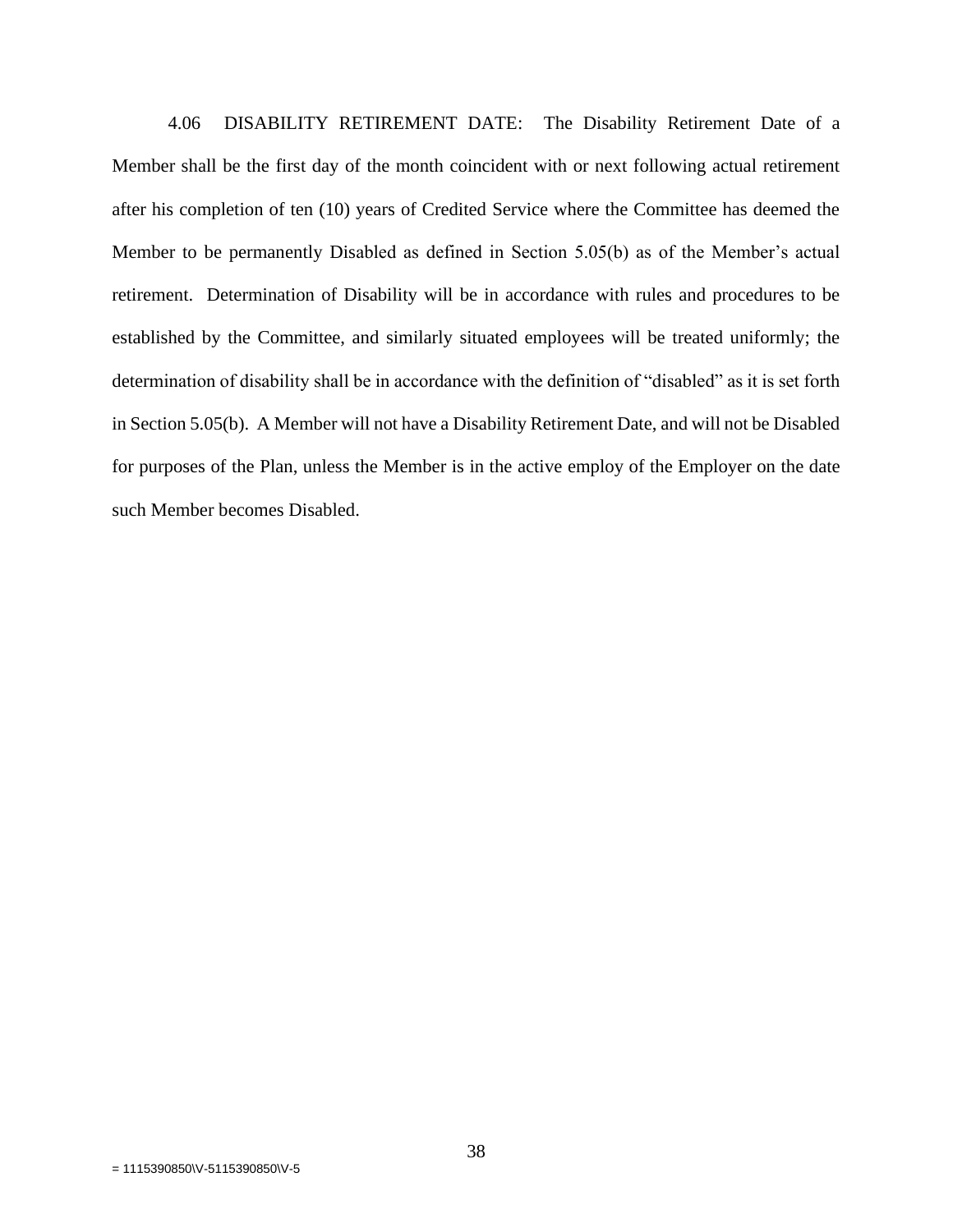### ARTICLE V

# RETIREMENT BENEFITS

Notwithstanding any provisions of this Article V to the contrary, for purposes of determining the amount of a Member's Normal Retirement Benefit, Late Retirement Benefit, Early Retirement Benefit, Thirty (30) Year Service Early Retirement Benefit, and Disability Retirement Benefit, the Member's Compensation will be fixed and determined as of the Member's Accrued Retirement Benefit Freeze Date as provided in the last paragraph of Section 1.11, and the Member's Credited Service will be fixed and determined as of the Member's Accrued Retirement Benefit Freeze Date as provided in the first paragraph of Section 2.02.

5.01 NORMAL RETIREMENT BENEFIT: A Member's annual amount of Normal Retirement Benefit commencing on his Normal Retirement Date shall be equal to the greater of:

(a) An amount computed as follows:

(1) One and five-eighths percent (1-5/8%) of his Average Compensation multiplied by his Credited Service up to a maximum of twenty (20) years, plus

(2) One and three-quarters percent (1-3/4%) of his Average Compensation multiplied by his Credited Service over twenty (20) years up to a maximum of ten (10) years, plus

(3) Two percent (2%) of his Average Compensation multiplied by his Credited Service over thirty (30) years; or

(b) \$60 multiplied by his Credited Service.

In no event shall the annual amount of Retirement Benefit payable to a Member on his Normal Retirement Date be less than his Accrued Retirement Benefit determined as of his Normal Retirement Date.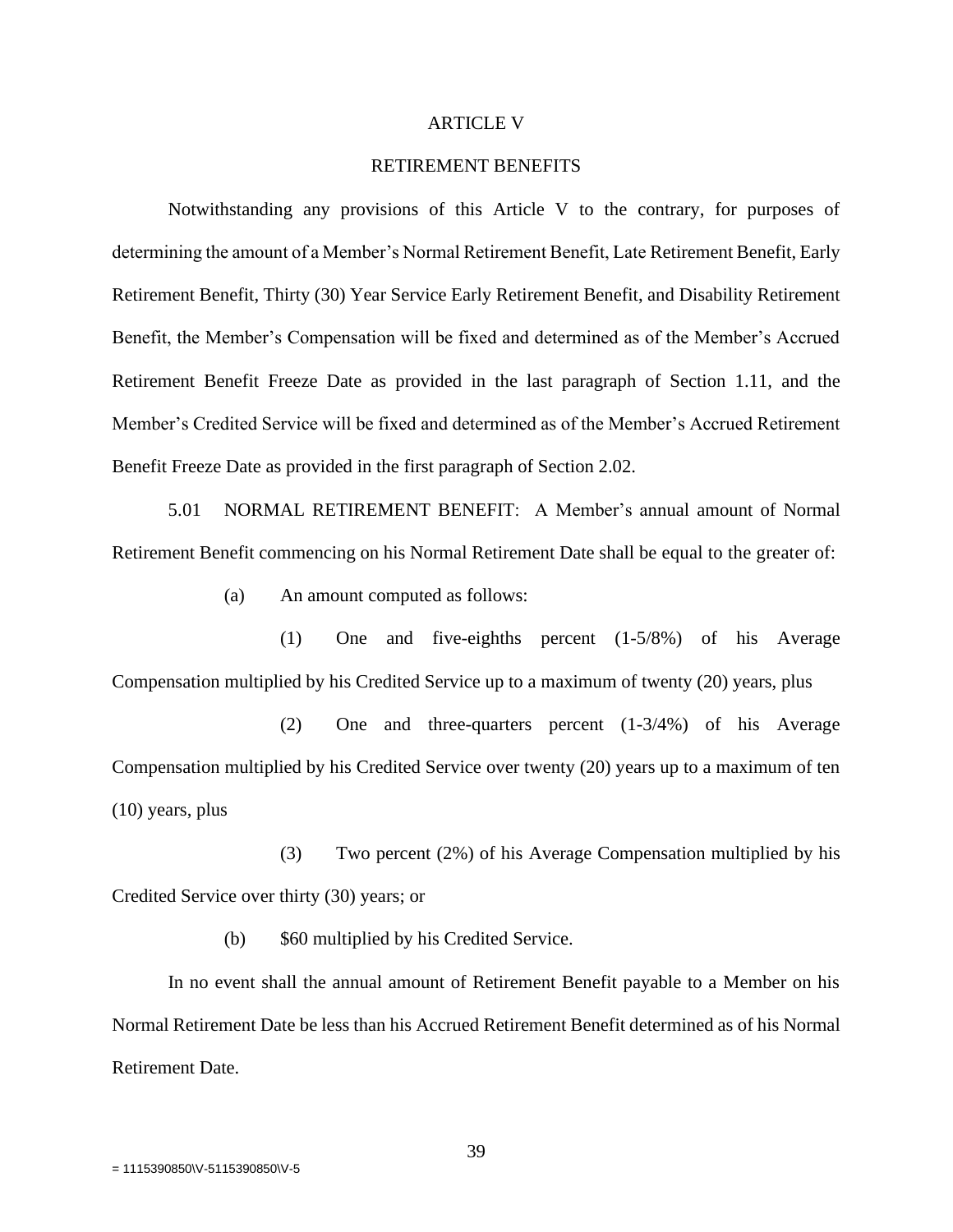In no event shall a Member under the Prior Plan receive an annual amount of Retirement Benefit at his Normal Retirement Date in an amount less than his Accrued Retirement Benefit as of the Effective Date determined in accordance with the provisions of the Prior Plan in effect as of such date.

In no event shall the annual amount of Retirement Benefit payable to a Member, who has or had less than twenty (20) years of Credited Service as of September 30, 2011, commencing on his Normal Retirement Date or other Severance from Service Date due to retirement, disability or death, be greater than Fifty Percent (50%) of his Average Compensation at his Normal Retirement Date or other Severance from Service Date due to retirement, disability or death. [**This Paragraph is effective beginning October 1, 2011, and thereafter**.]

5.02 LATE RETIREMENT BENEFIT: A Member's annual amount of Late Retirement Benefit commencing on his Late Retirement Date shall be an amount computed in accordance with Section 5.01 of this Article based on the Member's Credited Service and Average Compensation as of his Late Retirement Date.

5.03 EARLY RETIREMENT BENEFIT: A Member's annual amount of Early Retirement Benefit commencing on his Early Retirement Date shall be an amount equal to his Accrued Retirement Benefit determined as of his Early Retirement Date in accordance with Section 5.01 of this Article based on the Member's Credited Service and Average Compensation as of his Early Retirement Date, reduced by three percent (3%) for each year, if any, that the Early Retirement Date precedes the first day of the month coincident with or next following the Member's attainment of age sixty-five (65).

5.04 THIRTY (30) YEAR SERVICE RETIREMENT BENEFIT: A Member's annual amount of thirty (30) year service retirement benefit commencing on his Thirty (30) Year Service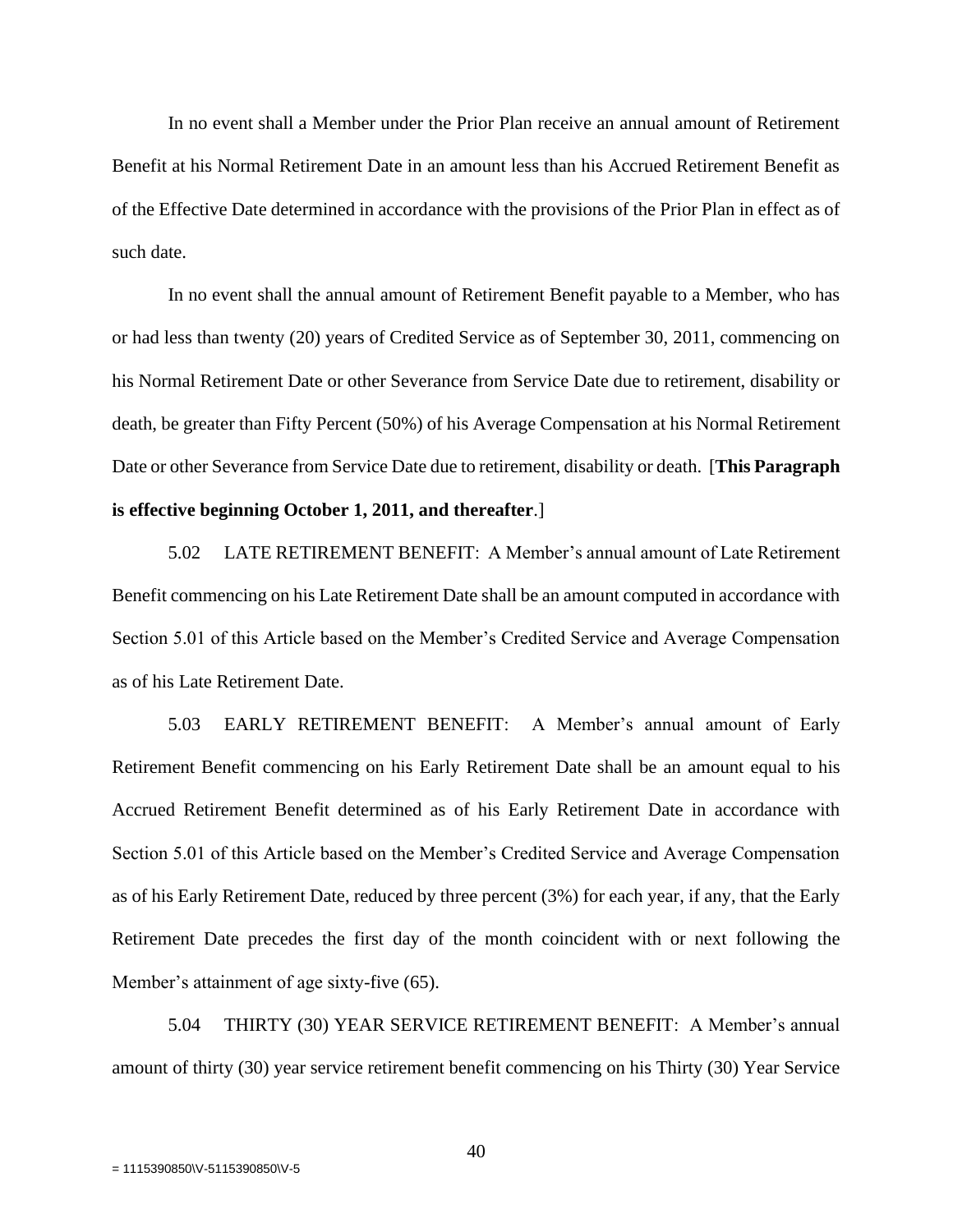Retirement Date shall be an amount equal to his Accrued Retirement Benefit determined as of his Thirty (30) Year Service Retirement Date in accordance with Section 5.01 of this Article based on the Member's Credited Service and Average Compensation as of his Thirty (30) Year Service Retirement Date without any reduction. [**This Section is effective for all dates before and including September 30, 2007**.]

5.04 THIRTY (30) YEAR SERVICE EARLY RETIREMENT BENEFIT: A Member's annual amount of thirty (30) year service early retirement benefit commencing on his Thirty (30) Year Service Early Retirement Date shall be an amount equal to his Accrued Retirement Benefit determined as of his Thirty (30) Year Service Early Retirement Date in accordance with Section 5.01 of this Article based on the Member's Credited Service and Average Compensation as of his Thirty (30) Year Service Early Retirement Date without any reduction. [**This Section is effective beginning October 1, 2007, and thereafter**.]

5.05 DISABILITY RETIREMENT BENEFIT: A Member's annual amount of Disability Retirement Benefit shall be an amount commencing on his Disability Retirement Date computed in accordance with Section 5.01 of this Article based on the Member's Average Compensation as of his Disability Retirement Date but based on the Member's Credited Service as of his attainment of age 60 as if the Member were to continue to accrue Credited Service with the Employer. Such amount shall be reduced by three percent (3%) for each year that the Disability Retirement Date, or age 60, if later, precedes the first day of the month coincident with or next following the Member's attainment of age sixty-five (65).

(a) The Employer may require that a Member receiving Disability Retirement Benefits submit to a re-examination by a qualified physician selected by the Committee at reasonable times prior to age sixty (60) in order to determine whether such Member continues to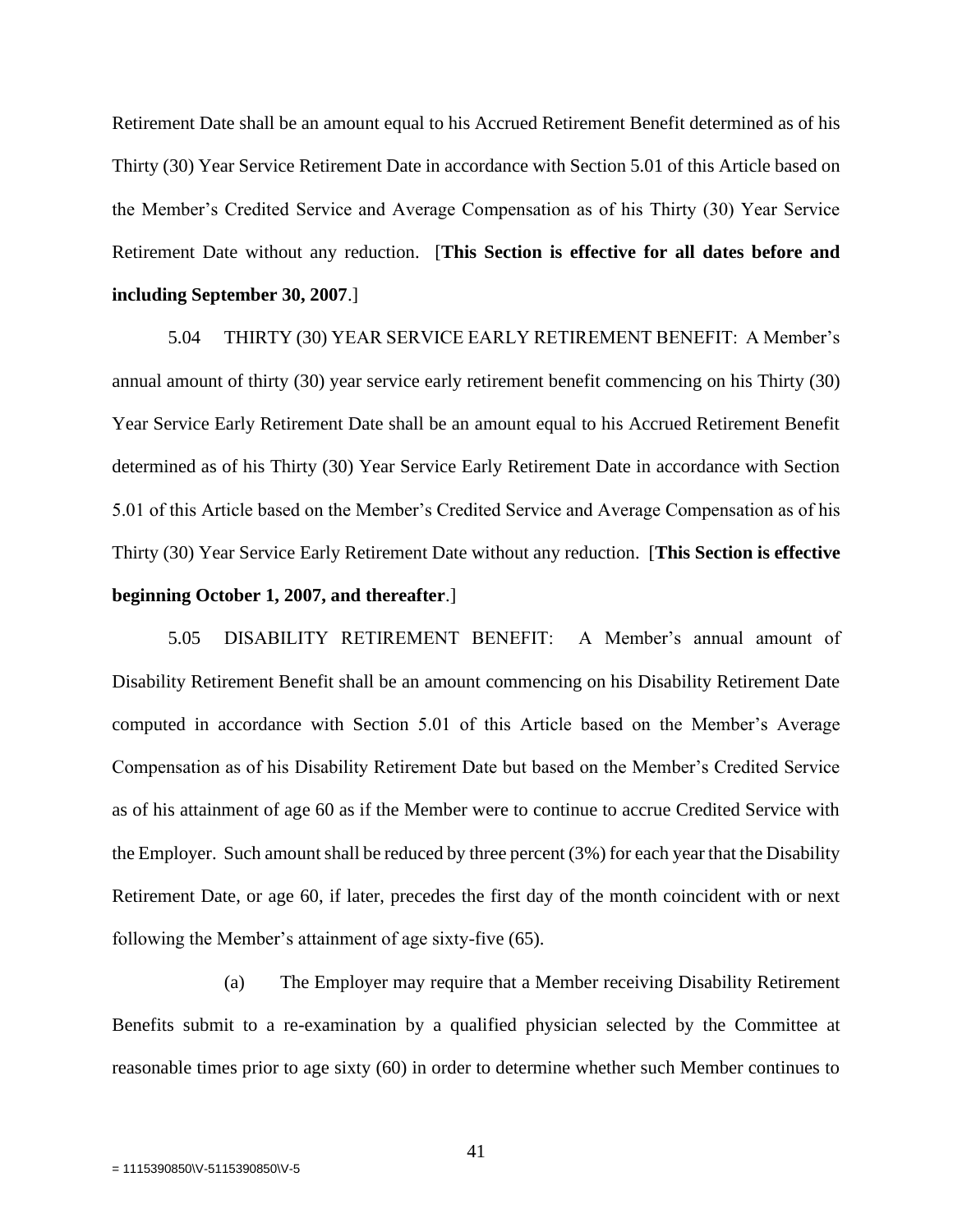be Disabled. If such Member (i) is found to be no longer Disabled or (ii) refuses to submit to such re-examination, his Disability Retirement Benefits shall cease. After attainment of his Normal Retirement Date or age sixty (60), a Member's right to his Retirement Benefit shall not be affected by the fact that he is not Disabled. If a Member's Disability Retirement Benefit shall cease pursuant to the foregoing and:

(1) Such Member does not return to active employment with the Employer and if his Disability Retirement Benefit ceases, such Member shall be considered to have terminated employment as of his Disability Retirement Date, and his status under the Plan shall be determined pursuant to Articles V and VI;

(2) Such Member again becomes an Employee, then as of his subsequent Retirement Date or termination of service, such Member shall be entitled to receive Retirement Benefits, if any, based on his Accrued Retirement Benefit pursuant to Articles V and VI with respect to his Credited Service prior to his Disability Retirement Date and subsequent to his Re-employment Commencement Date.

(b) "Disabled" means a Member's permanent physical or mental incapacity, based on medical certification by a physician selected by the Committee, to perform the duties of his occupation with the Employer. [**This Section is effective for all dates before and including September 30, 1991**.]

5.05 DISABILITY RETIREMENT BENEFIT: A Member's annual amount of Disability Retirement Benefit shall be an amount commencing on his Disability Retirement Date computed in accordance with Section 5.01 of this Article based on the Member's Average Compensation as of his Disability Retirement Date but based on the Member's Credited Service as of his attainment of age sixty (60), as if the Member were to continue to accrue Credited Service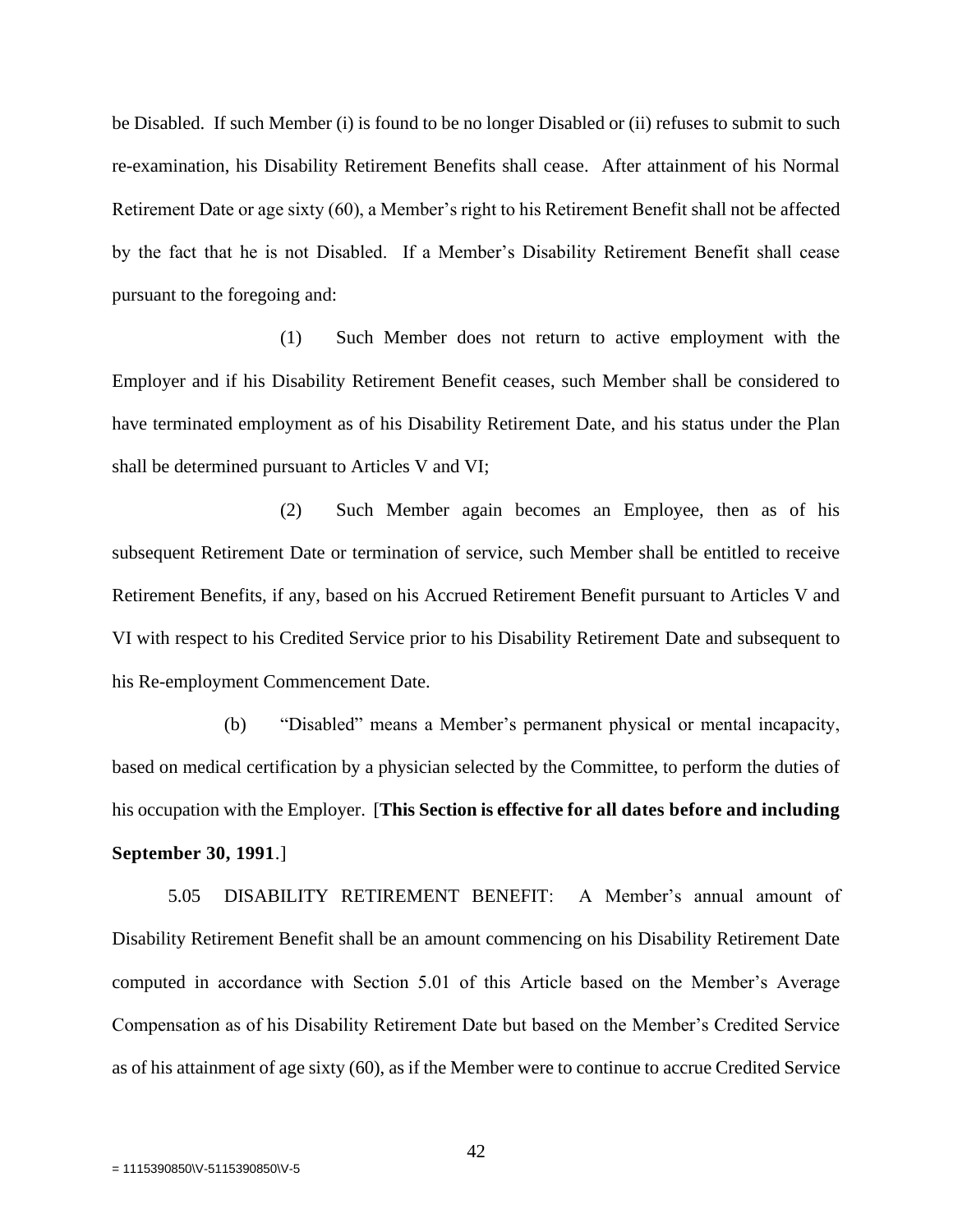with the Employer. Such amount shall be reduced by three percent (3%) for each year that the Disability Retirement Date, or age sixty (60), if later, precedes the first day of the month coincident with or next following the Member's attainment of age sixty-five (65).

(a) The Employer may require that a Member receiving Disability Retirement Benefits submit to a re-examination by a qualified physician selected by the Committee at reasonable times prior to age sixty (60) in order to determine whether such Member continues to be Disabled. If such Member (i) is found to be no longer Disabled or (ii) refuses to submit to such re-examination, his Disability Retirement Benefit shall cease. After attainment of his Normal Retirement Date or age sixty (60), a Member's right to his Retirement Benefit shall not be affected by the fact that he is not Disabled. If a Member's Disability Retirement Benefit shall cease pursuant to the foregoing and:

(1) such Member does not return to active employment with the Employer and if his Disability Retirement Benefit ceases, such Member shall be considered to have terminated employment as of his Disability Retirement Date, and his status under the Plan shall be determined pursuant to Articles V and VI;

(2) such Member again becomes an Employee, then as of his subsequent Retirement Date or termination of service, such Member shall be entitled to receive Retirement Benefits, if any, based on his Accrued Retirement Benefit pursuant to Articles V and VI with respect to his Credited Service prior to his Disability Retirement Date and subsequent to his Re-employment Commencement Date.

(b) "Disabled" means the "inability to engage in any substantial gainful activity by reason of any medically determinable physical or mental impairment which can be expected to result in death or has lasted or can be expected to last for a continuous period of not less than 12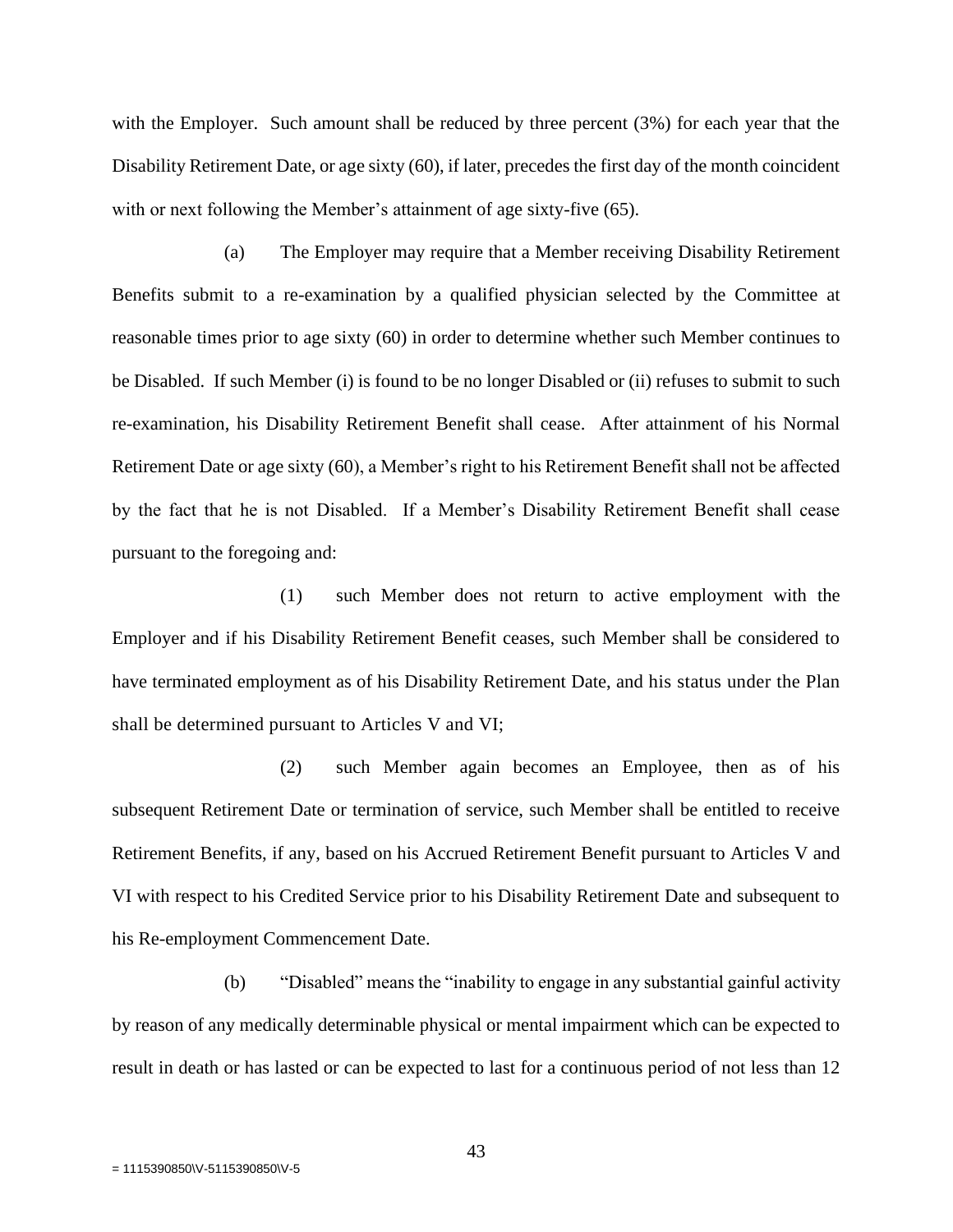months," as defined by the Social Security Administration in  $\S$  416(i)(1)(A) of Title 42 of the United States Code, as presently or hereafter amended. A Member who is not in the active employ of the Employer on the date the Member becomes disabled will not be Disabled for purposes of the Plan.

5.06 COST OF LIVING INCREASES TO RETIRED MEMBERS AND CONTINGENT ANNUITANTS AND BENEFICIARIES: Subject to the limitations under Section 5.07, retired Members who retired on their Normal, Late, Early, Thirty (30) Year Service or Disability Retirement Date who, or whose contingent annuitants or beneficiaries thereof, on December 1 of each year are receiving Retirement Benefits shall receive in one (1) additional payment an amount equal to one-half (1/2) of the annual percentage change in each Plan Year (from October 1 to September 30) of the "Revised Consumer Price Index, All Cities, All Items for All Urban Consumers (1982-84 = 100)," published by the Bureau of Labor Statistics of the United States Department of Labor, but not to exceed two and one-half percent (2-1/2%), of the Retired Member's, contingent annuitant's, or beneficiary's annual retirement benefit, as the case may be, multiplied by the number of full Plan Years since retirement. The percentages determined under this Section 5.06 shall be based on each full Plan Year that a Retired Member, contingent annuitant or beneficiary has actually received Retirement Benefits from the Retired Member's Retirement Date, or from his last Retirement Date if there is more than one Retirement Date.

In the event the annual percentage change in the 'Revised Consumer Price Index,' as defined in the preceding paragraph, in any Plan year (from October 1 to September 30) is calculated to be zero or less, there shall be an additional payment in December following such Plan Year to each and every Retired Member, contingent annuitant and beneficiary who is receiving Retirement Benefits in an amount equal to a percentage to be recommended by the Plan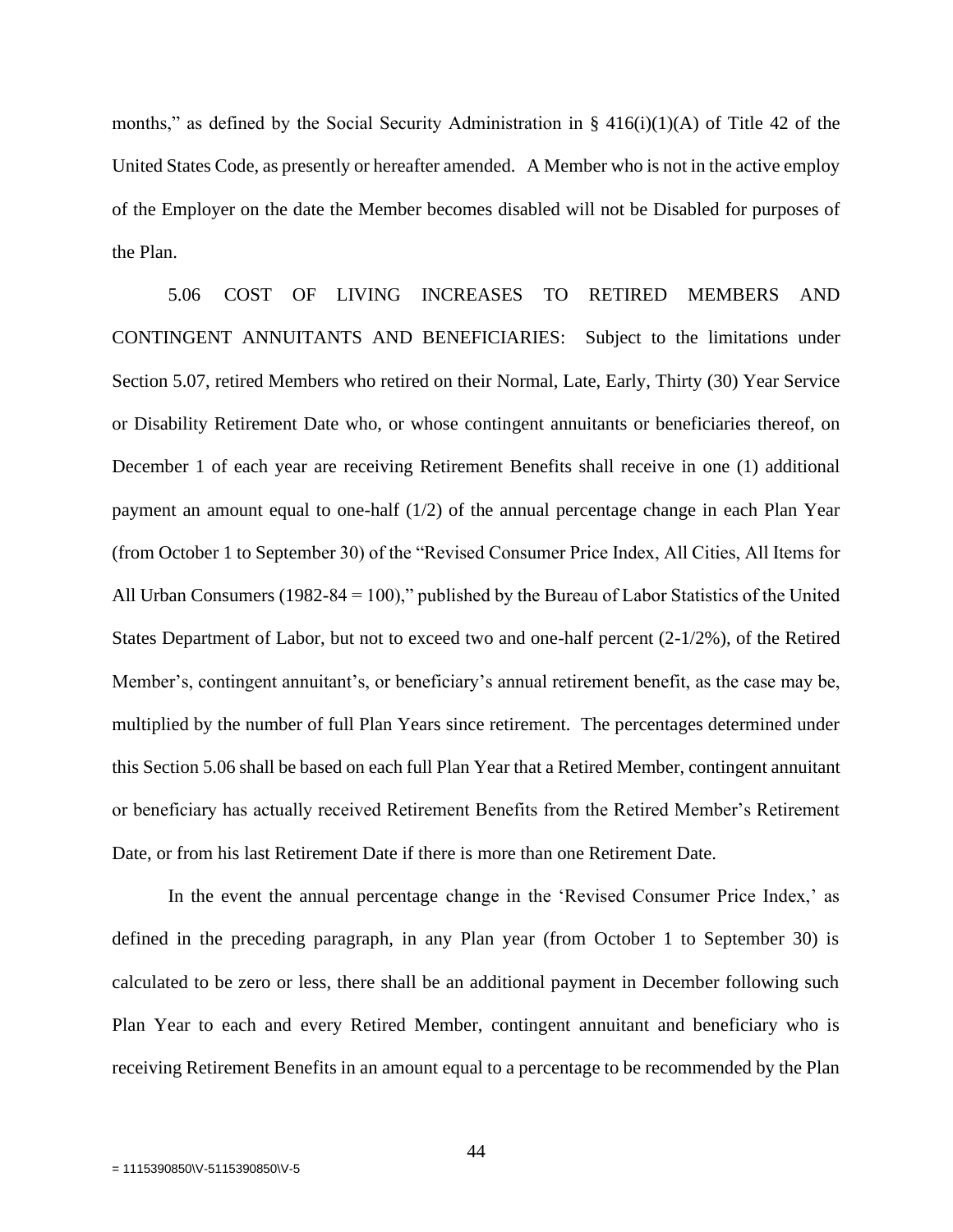Trustees and approved by the Employer of the last additional payment received in a December by each Retired Member, contingent annuitant and beneficiary where there was an increase in the annual percentage change in the Revised Consumer Price Index for the immediately preceding Plan Year (from October 1 to September 30) before that December. Advance notice in writing shall be given before December 1 following such Plan Year, when there is a change in the Consumer Price Index calculated to be zero or less, by the Plan Administrator to all Retired Members, contingent annuitants and beneficiaries who are receiving Retirement Benefits to the effect that there will be an additional payment equal to the recommended and approved percentage of the last additional payment received in a December following a Plan Year ending in which there was an increase in the annual percentage change in the Revised Consumer Price Index for that preceding Plan Year, in lieu of the formula amount defined in the preceding paragraph, due to there being no increase in the annual percentage change in the Revised Consumer Price Index from the beginning to the end of the most recently preceding Plan Year. [**This Paragraph is effective for periods beginning before December 1, 2009.**]

5.06 COST OF LIVING INCREASES TO RETIRED MEMBERS AND CONTINGENT ANNUITANTS AND BENEFICIARIES: Subject to the limitations under Section 5.07, retired Members who retired on their Normal, Late, Early, Thirty (30) Year Service or Disability Retirement Date who, or whose contingent annuitants or beneficiaries thereof and the beneficiaries of pre-retirement deceased Members, on December 1 of each year are receiving Retirement Benefits shall receive in one (1) additional payment an amount equal to one-half (1/2) of the annual percentage change in each Plan Year (from October 1 to September 30) of the "Revised Consumer Price Index, All Cities, All Items for All Urban Consumers (1982-84 = 100)," published by the Bureau of Labor Statistics of the United States Department of Labor, but not to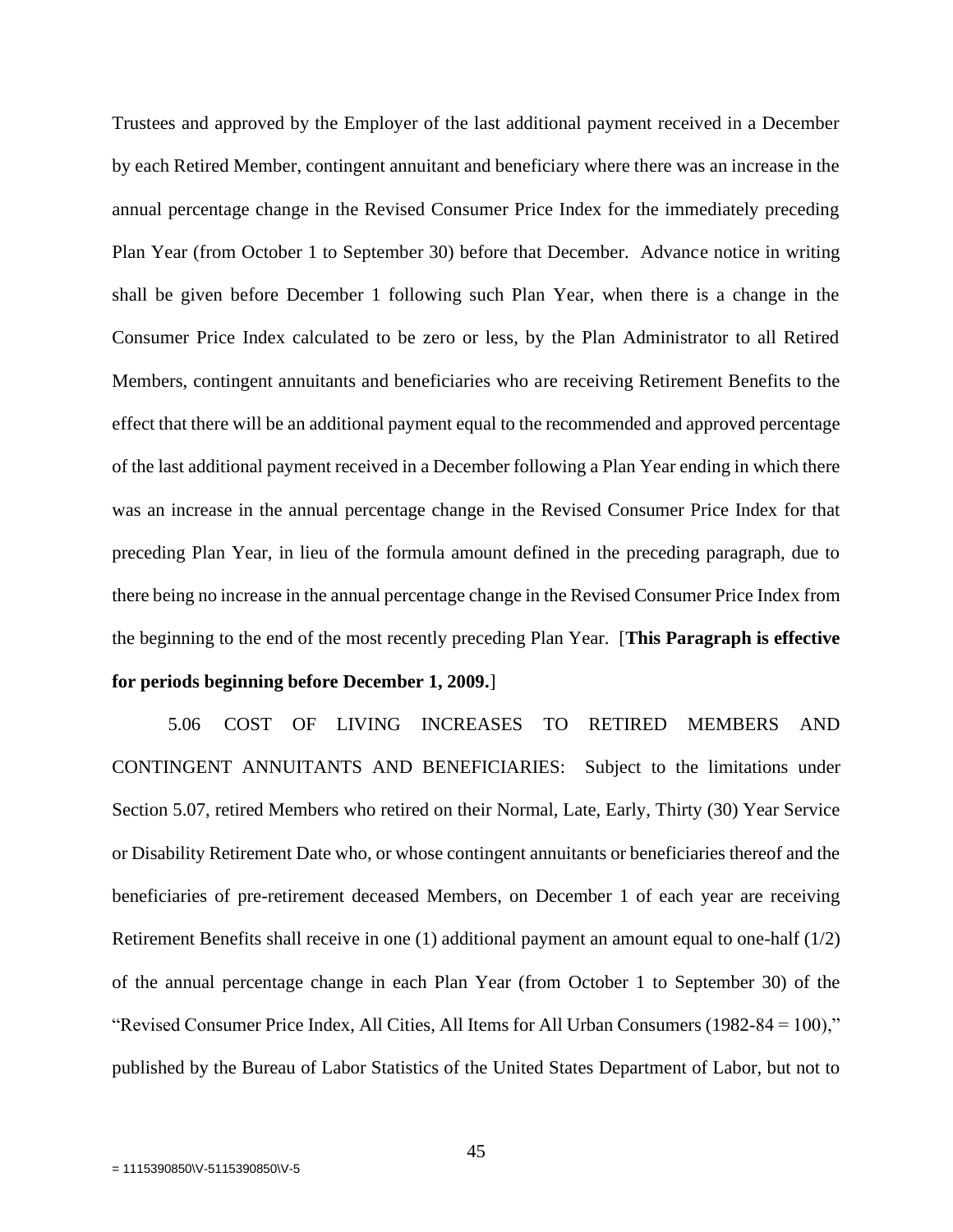exceed two and one-half percent (2-1/2%), of the Retired Member's, contingent annuitant's, or beneficiary's annual retirement benefit, as the case may be, multiplied by the number of full Plan Years since retirement. The percentages determined under this Section 5.06 shall be based on each full Plan Year that a Retired Member, contingent annuitant or beneficiary has actually received Retirement Benefits from the Retired Member's Retirement Date, or from his last Retirement Date if there is more than one Retirement Date.

In the event the annual percentage change in the 'Revised Consumer Price Index,' as defined in the preceding paragraph, in any Plan year (from October 1 to September 30) is calculated to be zero or less, there shall be an additional payment in December following such Plan Year to each and every Retired Member, contingent annuitant and beneficiary who is receiving Retirement Benefits in an amount equal to a percentage to be recommended by the Plan Trustees and approved by the Employer of the last additional payment received in a December by each Retired Member, contingent annuitant and beneficiary where there was an increase in the annual percentage change in the Revised Consumer Price Index for the immediately preceding Plan Year (from October 1 to September 30) before that December. Advance notice in writing shall be given before December 1 following such Plan Year, when there is a change in the Consumer Price Index calculated to be zero or less, by the Plan Administrator to all Retired Members, contingent annuitants and beneficiaries who are receiving Retirement Benefits to the effect that there will be an additional payment equal to the recommended and approved percentage of the last additional payment received in a December following a Plan Year ending in which there was an increase in the annual percentage change in the Revised Consumer Price Index for that preceding Plan Year, in lieu of the formula amount defined in the preceding paragraph, due to there being no increase in the annual percentage change in the Revised Consumer Price Index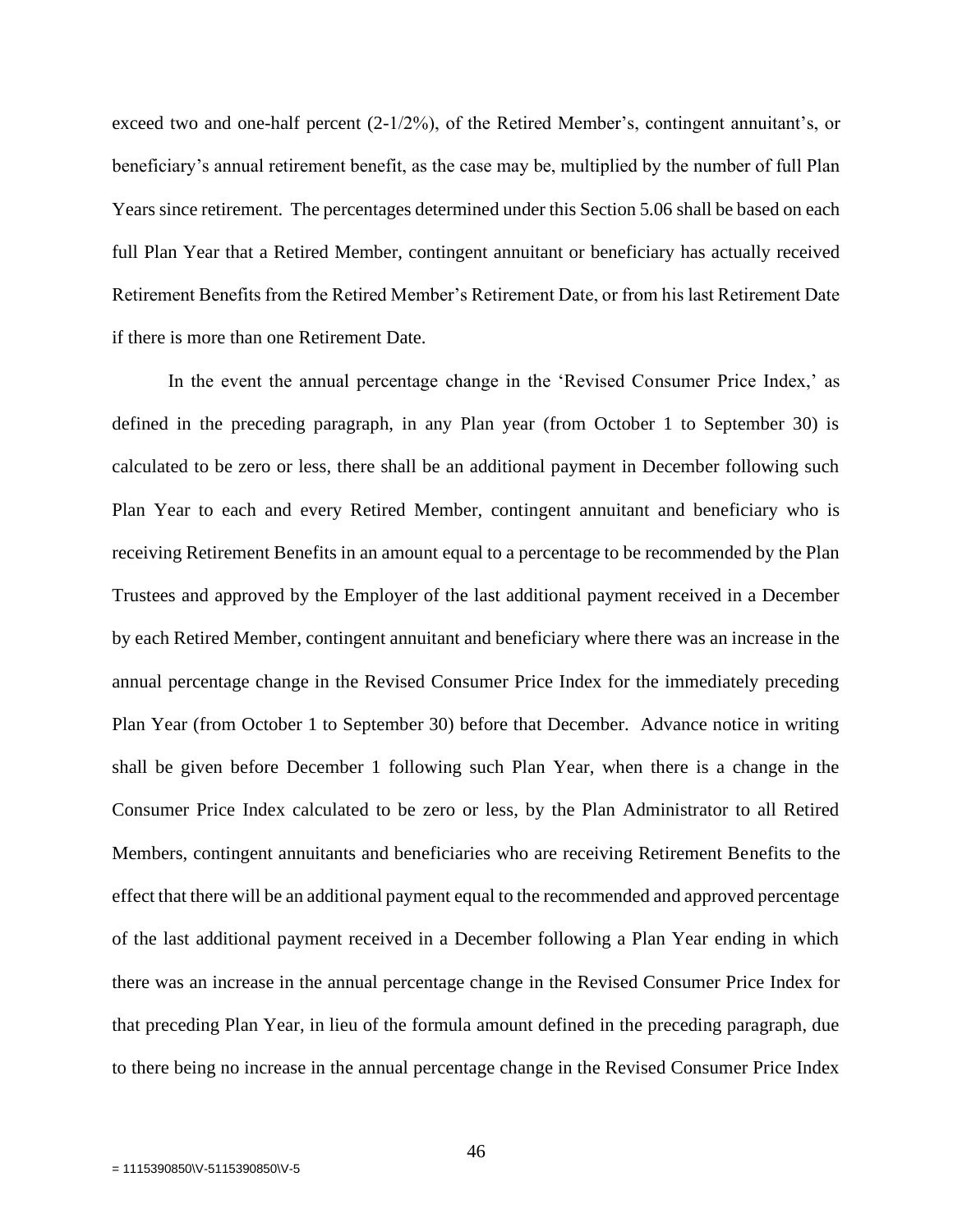from the beginning to the end of the most recently preceding Plan Year. [**This Paragraph is effective beginning December 1, 2009, until and including December 31, 2017**.]

This Section 5.06 shall cease to apply effective January 1, 2018, regardless of whether benefits have or have not then commenced and regardless of whether an individual has received a payment under this Section 5.06 for prior years.

5.07 MAXIMUM RETIREMENT BENEFIT PROVISION: Notwithstanding any provision of the Plan to the contrary, in no event shall the maximum annual Retirement Benefit attributable to Employer contributions payable to a Member commencing on his Normal, Late, Early, Thirty (30) Year Service or Disability Retirement Date exceed the following:

When expressed as an annual Retirement Benefit, a Retirement Benefit shall not exceed Ninety Thousand Dollars (\$90,000.00) (the "Dollar Limitation"). If there is any discrepancy between the provisions of this Section 5.07 and the provisions of Section 415 of the Internal Revenue Code and regulations thereunder, such discrepancy shall be resolved in such a way as to give full effect to the provisions of Section 415 of the Code and Regulations. [**This Section is effective beginning December 1, 2009, and thereafter**.]

5.07 MAXIMUM RETIREMENT BENEFIT PROVISION: Notwithstanding any provision of the Plan to the contrary, in no event shall the maximum annual Retirement Benefit attributable to Employer contributions payable to a member commencing on his Normal, Late, Early, Thirty (30) Year Service or Disability Retirement Date exceed the following:

When expressed as an annual Retirement Benefit, a Retirement Benefit shall not exceed. One Hundred Sixty Thousand Dollars ( 160,000.00)(the "Dollar Limitation"). If there is any discrepancy between the provisions of this Section 5.07 and the provisions of §415 of the Code and the regulations thereunder, such discrepancy shall be resolved in such a way as to give full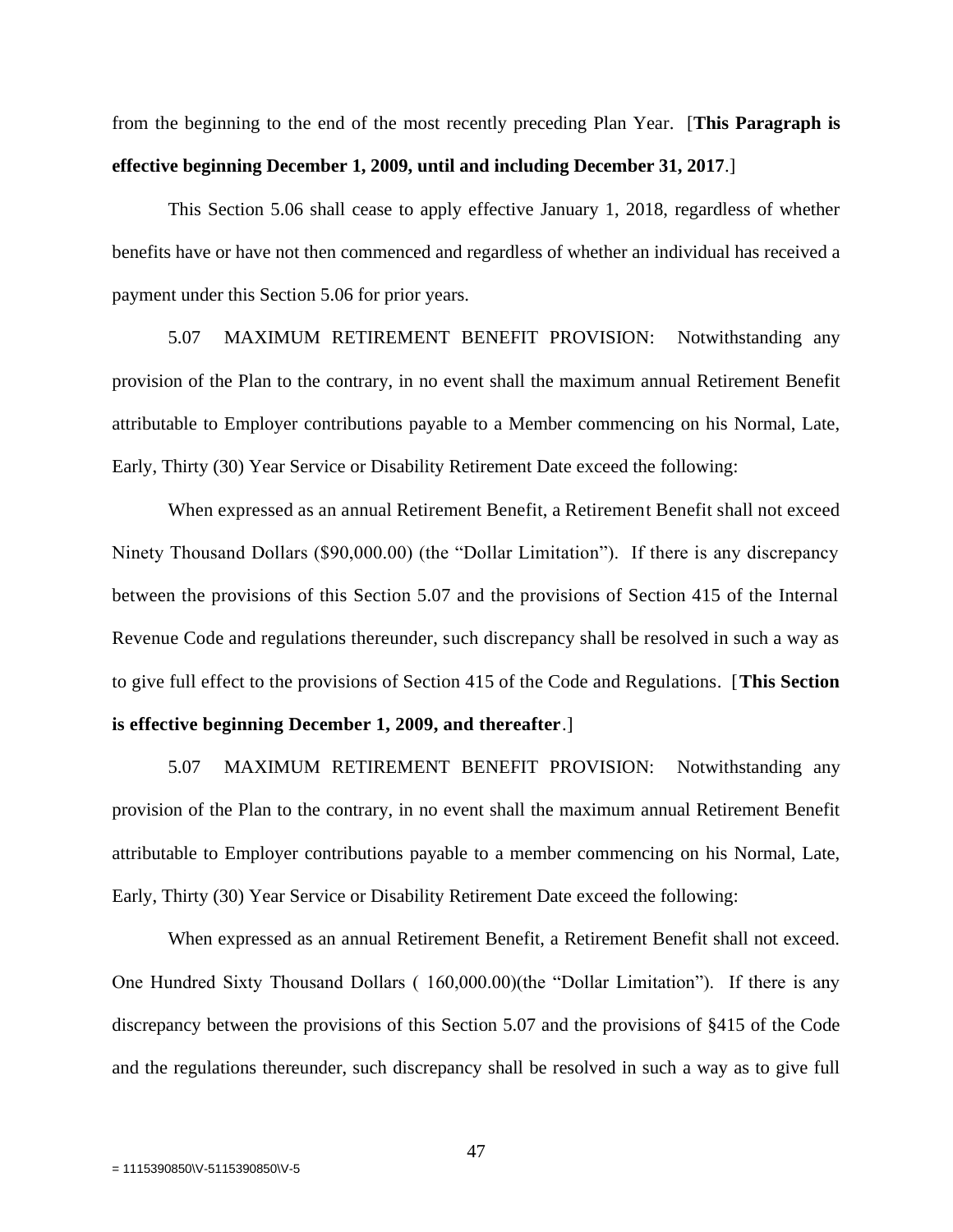effect to the provisions of §415 of the Code and Regulations. [**This Section is effective beginning October 1, 2001, and ending September 30, 2007**.]

5.07 MAXIMUM ANNUAL RETIREMENT BENEFIT PROVISION: Notwithstanding any provision of the Plan to the contrary, in no event shall the maximum annual Retirement Benefit attributable to Employer contributions payable to a member commencing on his Normal, late, early, thirty (30) Year Service or Disability Retirement Date exceed the following:

When expressed as an annual Retirement Benefit, a Retirement Benefit shall not exceed One Hundred Sixty Thousand Dollars (\$160,000.00) (the "Dollar Limitation"), subject to the following:

(a) The maximum shall apply to the Retirement Benefit payable to the Member either as a Joint and Survivor Benefit described in Article VIII or pursuant to an option described in Article VIII where the Contingent Annuitant is the Member's spouse; but if the Retirement Benefit is payable in a form other than the foregoing and other than the single-life Retirement Benefit, the maximum shall apply to the single-life Retirement Benefit which is the Actuarial Equivalent of such Retirement Benefit as determined below.

If benefits are paid in any other form (other than a form to which Code Section  $417(e)(3)$ ) applies), the Dollar Limitation payable as an actuarially equivalent straight life annuity benefit shall be adjusted such that it is the greater of:

(1) the actuarial equivalent straight life annuity commencing at the same benefit commencement date as the form of benefit payable to the Member using the Plan's factors for determining Actuarial Equivalence.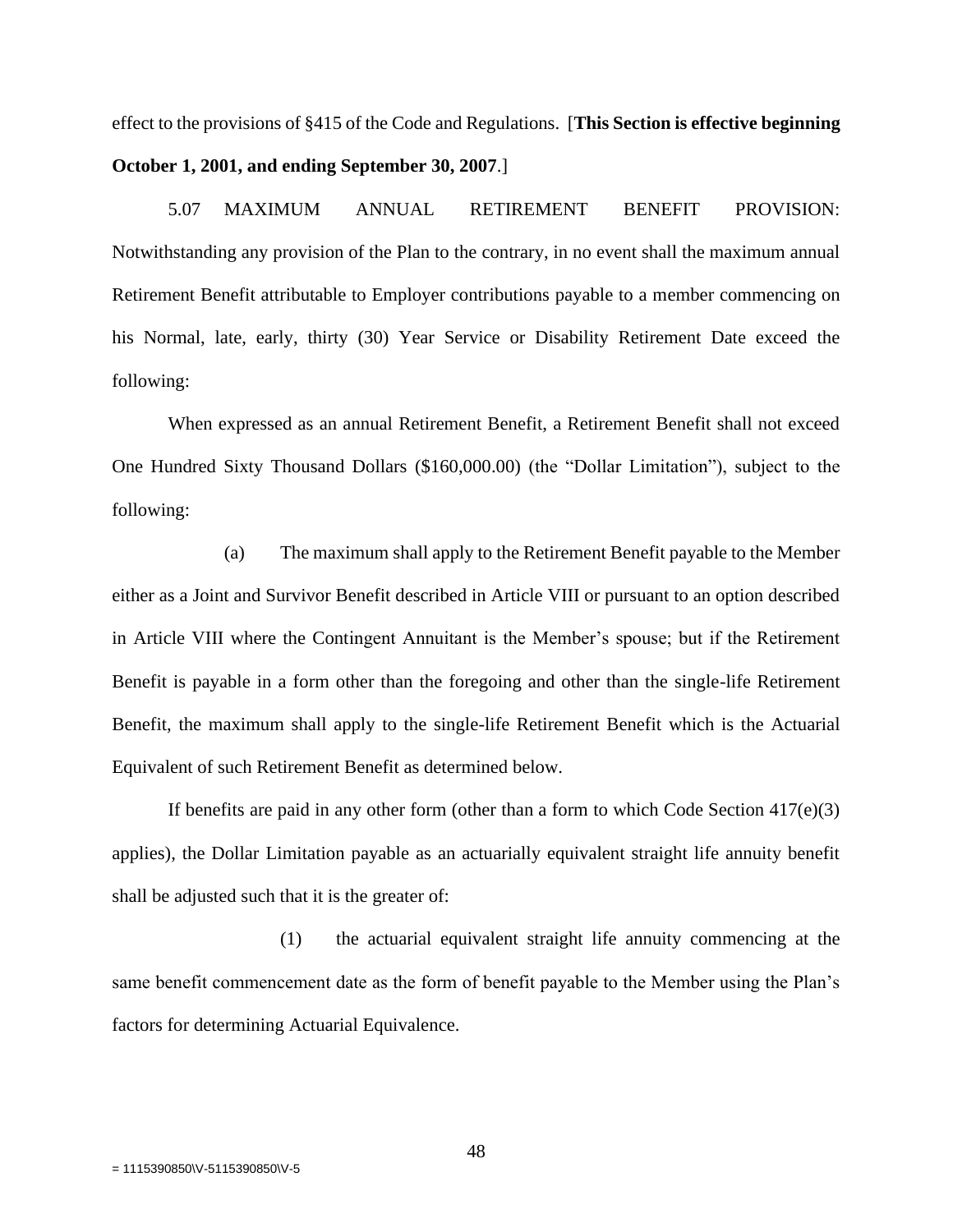(2) the actuarial equivalent straight life annuity commencing at the same benefit commencement date as the form of benefit payable to the Member using an interest rate of 5% and the mortality table prescribed in Revenue Ruling 2001-62.

If the benefit is payable in a form to which Code Section  $417(e)(3)$  applies, the Dollar Limitation payable as an actuarially equivalent straight life annuity benefit is the greatest of:

(1) the annual amount of the straight life annuity commencing at the benefit commencement date that has the same actuarial present value as the particular form of benefit payable, computed using the Plan's factors for Actuarial Equivalence. For Limitation Years prior to October 1, 2007, the applicable interest rate shall be the annual rate of interest on 30-year Treasury Securities for the month prior to the first month of the Plan Year,

(2) the annual amount of the straight life annuity commencing at the benefit commencement date that has the same actuarial present value as the particular form of benefit payable, computed using a 5.5% interest assumption and the mortality table prescribed in Treas. Reg. Section  $1.417(e)-1(d)(2)$ ; or

(3) the annual amount of the straight life annuity commencing at the benefit commencement date that has the same actuarial present value as the particular form of benefit payable (computed using the applicable interest rate for the distribution under Treas. Reg. Section  $1.417(e)-1(d)(3)$  and the applicable mortality table for the distribution under Treas. Reg. Section 1.417(e)-1(d)(2)), divided by 1.05.

Notwithstanding the foregoing, for a benefit that has a benefit commencement date in the Plan Year beginning October 1, 2004 or October 1, 2005, the Dollar Limitation payable as an actuarially equivalent straight life annuity benefit is the greater of: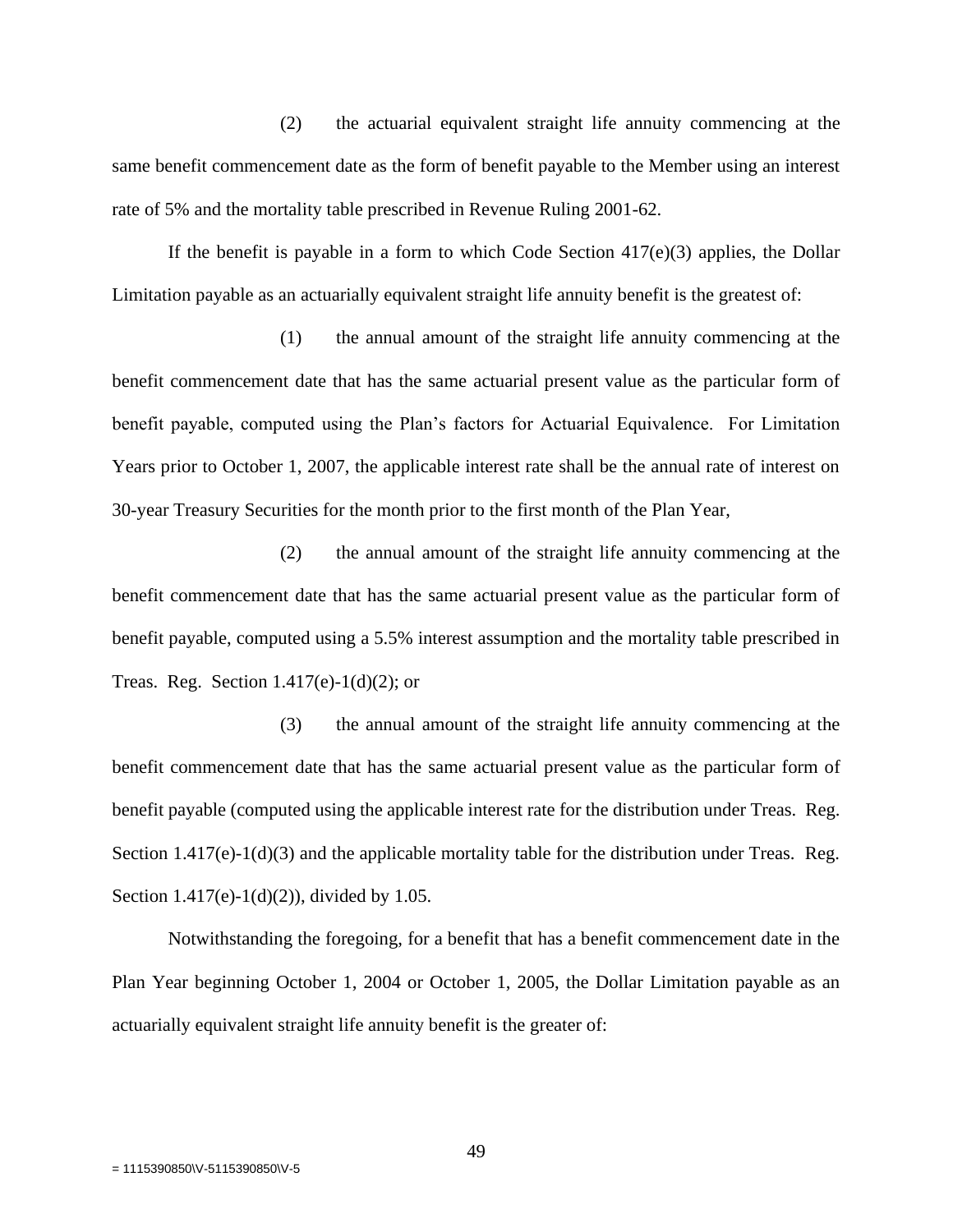(1) The annual amount of the straight life annuity commencing at the benefit commencement date that has the same actuarial present value as the particular form of benefit payable, computed using the Plan's factors for Actuarial Equivalence.

(2) The annual amount of the straight life annuity commencing at the benefit commencement date that has the same actuarial present value as the particular form of benefit payable, computed using a 5.5% interest assumption and the mortality table prescribed under Treas. Reg. Section  $1.417(e) - 1(d)(2)$ .

(b) If a Retirement Benefit for a Member commences before age 62, the Dollar Limitation will be the lesser of: (A) the Dollar Limitation multiplied by the ratio of the annual amount of the straight life annuity commencing at his benefit commencement date, over the annual amount of the straight life annuity commencing at age 62 (both determined without regard to the Code Section 415 limits), or (B) an actuarial equivalent reduction from age 62 to his age as of his benefit commencement date, using a 5 percent interest rate assumption and the mortality table prescribed under Treas. Reg. Section  $1.417(e)-1(d)(2)$ . No adjustment will be made to reflect the probability of a Member's death after the benefit commencement date and before age 62.

(c) If a Retirement Benefit for a Member commences after his attainment of age 65, the Dollar Limitation at such age will be the lesser of: (A) the Dollar Limitation at age 65 multiplied by the ratio of the annual amount of the immediately commencing straight life annuity payable to the Member (ignoring accruals after age 65) using the actuarial adjustments in Article I over the annual amount of the straight life annuity that would have been payable at age 65, or (B) the Dollar Limitation at age 65 actuarially increased using a 5 percent interest rate assumption and the mortality table prescribed under Treas. Reg. Section 1.417(e)-1(d)(2). For these purposes, mortality between age 65 and the age at which benefits commence shall be ignored.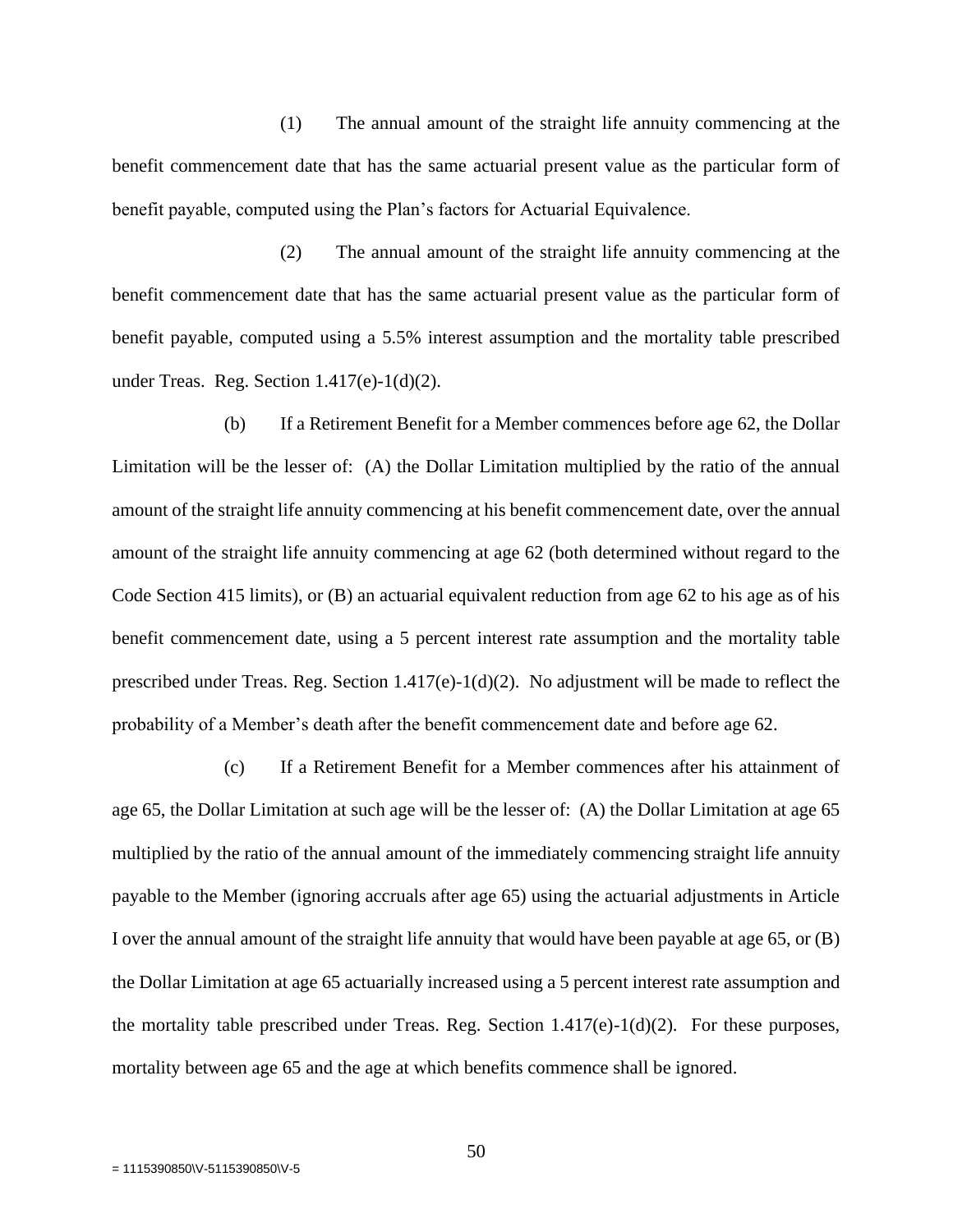(d) If the Member has fewer than ten years of Service at Retirement, the applicable maximum shall be multiplied by a fraction, of which the numerator is his Service (in whole and partial years) and the denominator is 10.

(e) For all purposes of this Plan, the maximum Dollar Limitation shall be automatically increased as permitted by Treasury Department regulations to reflect cost-of-living adjustments. As a result of such an adjustment, a Retirement Benefit which had been limited by the provisions of this Section in a previous Plan Year may be increased with respect to future payments to the lesser of the adjusted Dollar Limitation amount or the amount of Retirement Benefit which would have been payable under this Plan without regard to the provision of this Section 5.07.

(f) For purposes of applying the limitations described in this Section, all defined benefit plans maintained by the Employer or a Controlled Group member (as defined in Section 414(b) and (c), as modified by Section 415(h) of the Code) (whether or not terminated) will be treated as one defined benefit plan.

If there is any discrepancy between the provisions of this Section 5.07 and the provisions of Section 415 of the Code and the regulations thereunder, such discrepancy shall be resolved in such a way as to give full effect to the provisions of Section 415 of the Code and Regulations. [**This Section is effective beginning October 1, 2007, and thereafter**.]

5.08 RE-EMPLOYMENT OF MEMBERS AFTER COMMENCEMENT OF RETIREMENT BENEFITS: If a Member returns as an Employee to the employ of the Employer, his Retirement Benefit shall cease for so long as he continues to be employed. Upon his subsequent retirement, his Retirement Benefit shall be recomputed, pursuant to Section 5.01 based on his Credited Service prior to and subsequent to such return to employment and his subsequent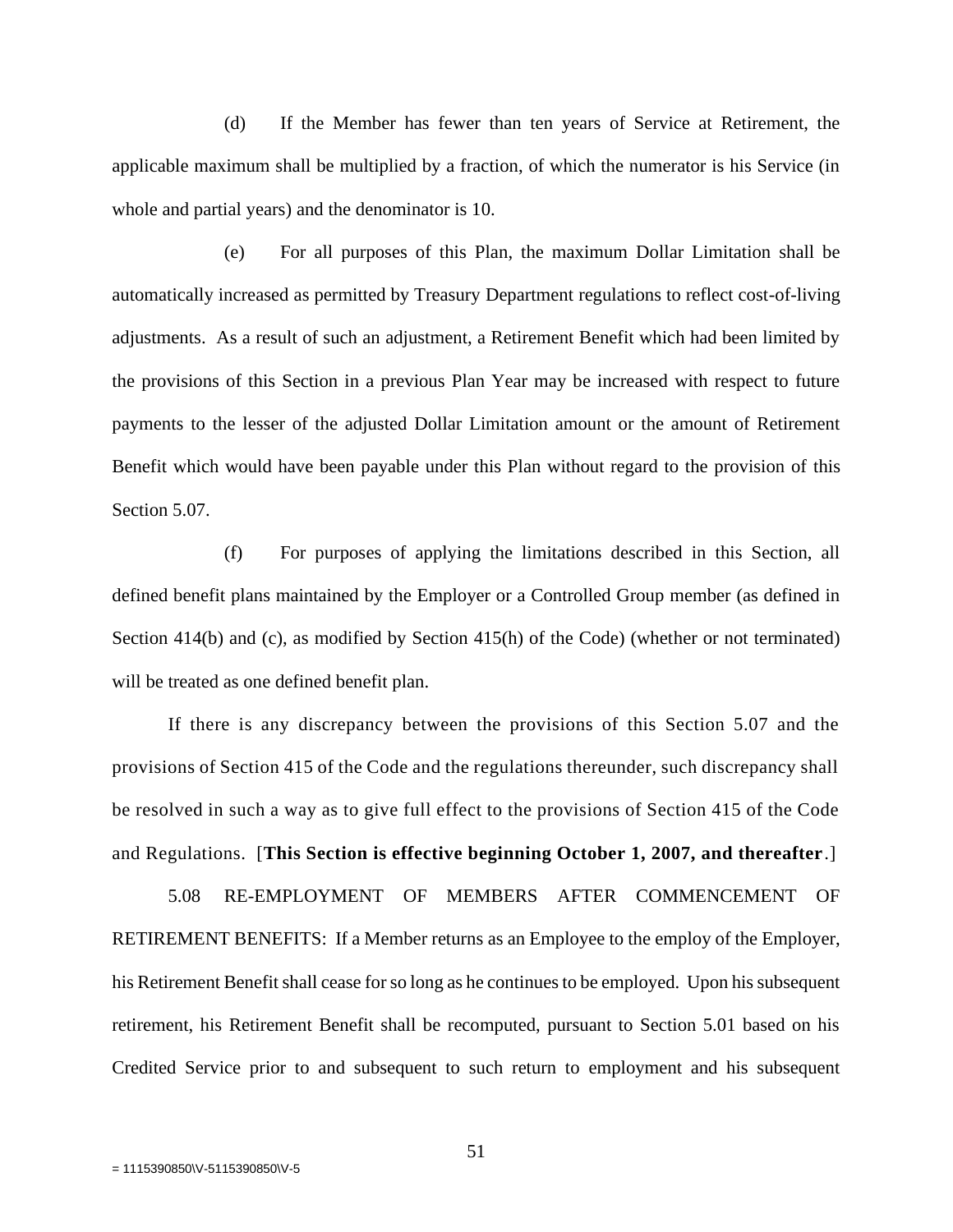Retirement Date. Such Retirement Benefit shall then be actuarially reduced to reflect the Retirement Benefit which has previously been paid to the Member; such Retirement Benefit shall also be actuarially adjusted, if necessary, to preserve the nonforfeitability of the Normal Retirement Benefit under Section 2530.203-3 of the Department of Labor regulations. [**This Section is effective for all dates before and including September 30, 2007**.]

5.08 RE-EMPLOYMENT OF MEMBERS AFTER COMMENCEMENT OF RETIREMENT BENEFITS: If a Member returns as an Employee to the employ of the Employer, his Retirement Benefit shall cease for so long as he continues to be employed. Upon his subsequent retirement, his Retirement Benefit shall be recomputed, pursuant to Section 5.01 based on his Credited Service prior to and subsequent to such return to employment and his subsequent Retirement Date. Such Retirement Benefit shall then be actuarially reduced to reflect the Retirement Benefit which has previously been paid to the Member; such Retirement Benefit shall also be actuarially adjusted, if necessary, to preserve the nonforfeitability of the Normal Retirement Benefit under Section 2530.203-3 of the Department of Labor regulations. [**This Section is effective beginning October 1, 2007, and including September 30, 2011**.]

5.08 RE-EMPLOYMENT OF MEMBERS AFTER COMMENCEMENT OF RETIREMENT BENEFITS: No Retired Member shall return to employment as a Full-time Employee. If a Retired Member is re-hired as a Part-time Employee, his Retirement Benefit shall be continued during re-employment on a monthly basis, and the Member shall neither participate in the Plan nor accrue any additional Credited Service as a Part-time Employee." [**This Section was superseded by the next Section 5**.**08 on October 1, 2011**.]

5.08 RE-EMPLOYMENT OF MEMBERS AFTER COMMENCEMENT OF RETIREMENT BENEFITS: If a Retired Member is re-hired as an Employee, whether Full-time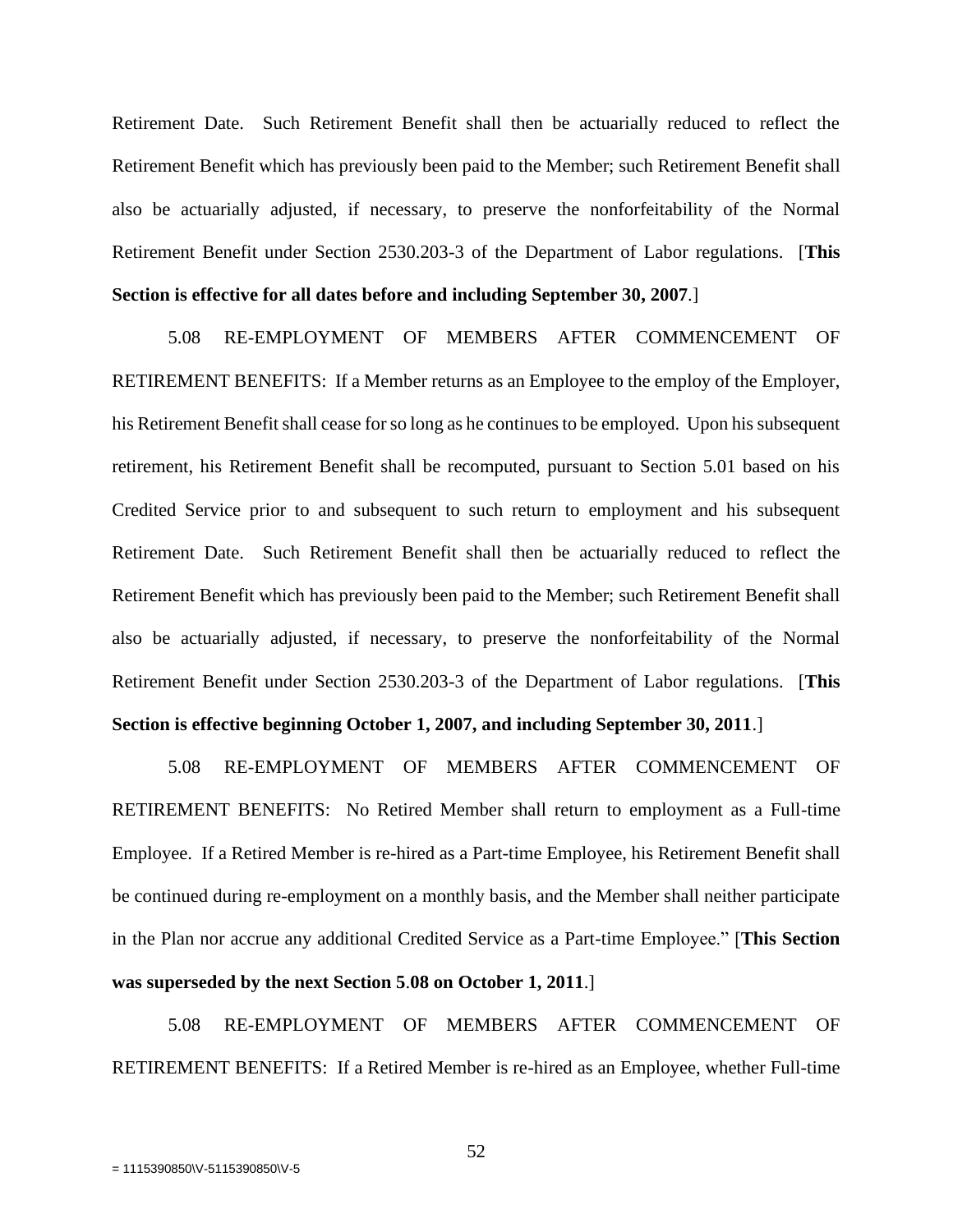or Part-time, his Retirement Benefit shall be continued during reemployment on a monthly basis, and the Member shall neither participate in the Plan nor accrue any additional Credited Service as an Employee.

A Member, who has attained the age of sixty (60) or sixty-one (61) years with ten (10) or more Years of Service and who elects to take Early Retirement and begin to receive distribution of his Early Retirement Benefit as defined in Sections 4.04 and 5.03 and a Member who is less than sixty (60) years of age and is eligible for and elects to take Thirty (30) Year Service Early Retirement as defined in Section 5.04 and begin to receive distribution of his Thirty (30) Year Service Early Retirement Benefit, must terminate employment with the Employer on his Early Retirement Date or his Thirty (30) Year Service Early Retirement Date for a period of not less than thirty (30) consecutive days from and after his Early Retirement Date or his Thirty (30) Year Service Early Retirement Date. After the Member has been retired for not less than thirty (30) consecutive days from and after his Early Retirement Date or his Thirty (30) Year Service Early Retirement Date, he may be re-employed as an Employee, whether Full-time or Part-time, and continue to receive his monthly Retirement Benefit. While re-employed as an Employee, he shall neither participate in the Plan nor accrue any additional Credited Service as an Employee. This Paragraph shall be interpreted and administered in coordination with the second Paragraph of Section 6.07. [**This Section is effective beginning** 

# **October 1, 2011, and thereafter.**]

5.09 COORDINATION OF RETIREMENT BENEFIT CREDITS: Notwithstanding any provisions of the Plan to the contrary, any Retirement Benefits payable pursuant to Articles V, VI or VII, if applicable, shall be reduced by any pension benefit paid to a Member under the terms of any other defined benefit plan including the Prior Plan to which the Employer contributes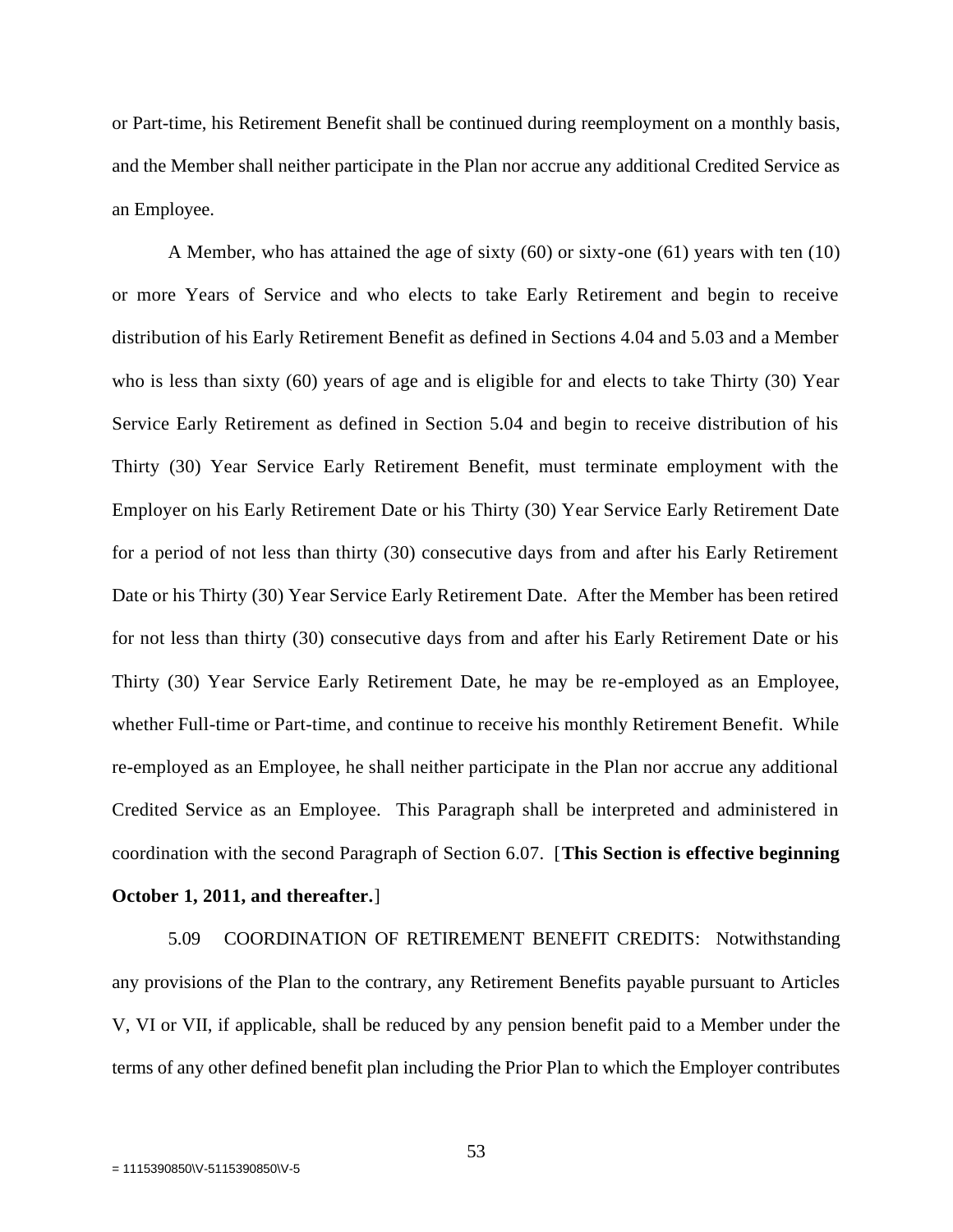or has contributed, directly or indirectly, other than by payment of taxes, to the extent that such pension benefit is based on a period of employment with the Employer for which a Member also receives credit for Retirement Benefits under this Plan.

5.10 MODE OF RETIREMENT BENEFIT PAYMENTS: The form of payment of Retirement Benefits payable pursuant to this Article V shall be determined pursuant to the applicable provisions of Article VIII. Retirement Benefits will be paid in monthly installments, except that if the payments amount to less than \$20.00 a month, the Committee may cause payments to be made at such intervals as will make the payments amount to at least \$20.00 each, or may make a single lump sum payment equal to the commuted value of such Retirement Benefit. However, no single lump sum payment in excess of \$5,000 shall be payable hereunder without the written consent of the Member, contingent annuitant, or beneficiary who is to receive such payment. The Committee may without the consent of the Member, contingent annuitant or beneficiary pay in a single sum any benefit whose single sum value is \$5,000 or less.

5.11 REINSTATEMENT OF SERVICE: If a Member has received a distribution of his entire non-forfeitable interest pursuant to Section 5.10 and subsequently resumes employment covered under the Plan, his non-forfeitable interest in his Retirement Benefit based on his Credited Service completed prior to such distribution shall not be increased based on any Credited Service completed following his reemployment unless such Member repays to the Plan the full amount of such distribution with interest, compounded annually at a rate of not less than five percent (5%) per annum, from the date of receipt of the distribution to the date of repayment of such sum. Such Credited Service shall not include Service accrued under the Prior Plan for any Employee who was not an Employee of the Employer on September 30, 1984.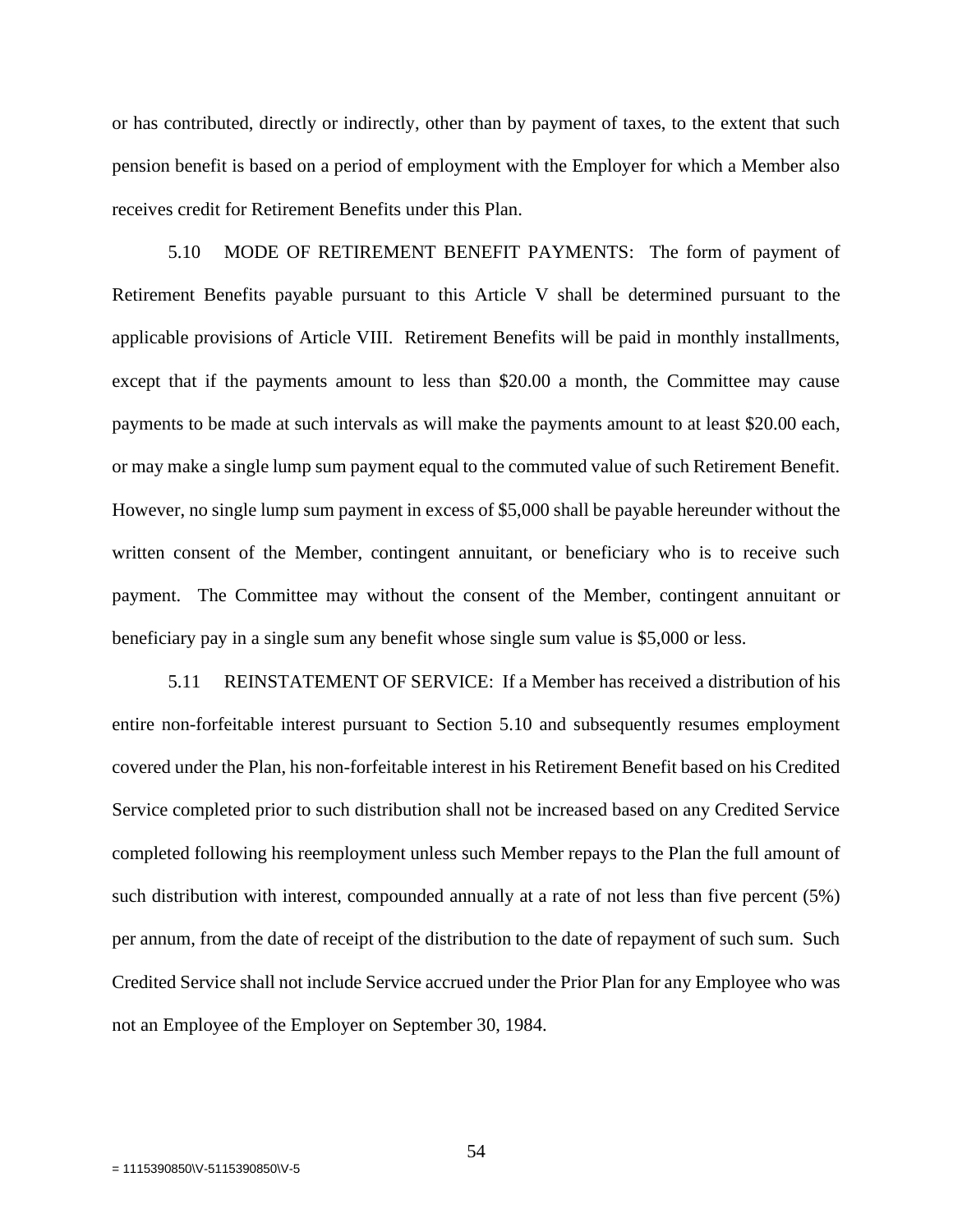Such Credited Service shall not include Service accrued under the Plan or the Prior Plan unless such amount was repaid to the Plan prior to September 30, 1985. [**This Section is effective for all dates before and including September 30, 2007**.]

5.11 REINSTATEMENT OF SERVICE: If a vested Member who has received a lump sum distribution of his Retirement Benefit or Accumulated Contributions, pursuant to Sections 5.10, 6.02 or 8.09, subsequently resumes Membership after a Period of Severance, his Retirement Benefit based on his Credited Service shall not include any period of the Member's employment completed prior to his Re-Employment Commencement Date unless such Member repays to the Plan, within the first year after Member's Re-Employment Commencement Date, the full amount of such distribution with interest, compounded annually at a rate of not less than five percent (5%) per annum, from the date of receipt of the distribution to the date of repayment of such sum. Such Credited Service shall not include Service accrued under the Prior Plan for any Employee who was not an Employee of the Employer on September 30, 1984. Such Credited Service shall not include Service accrued under the Prior Plan unless such amount was repaid to the Plan prior to September 30, 1985. This Section 5.11 shall cease to apply effective January 1, 2021, regardless of whether an Employee ceases employment before or on or after such date and regardless of whether an Employee is reemployed before or on or after such date. [**This Section is effective beginning October 1, 2007, and thereafter**.]

5.12 AUTOMATIC ROLLOVER OF INVOLUNTARY CASH-OUT: In the event of a mandatory distribution or involuntary cash-out which is greater than \$1,000, but not greater than \$5,000, in accordance with the provisions of Section 5.10, and in such event there is an absence of a Member's election for a period of 90 days after severance from service to (i) have such distribution paid directly to an eligible retirement plan specified by the Member in a direct rollover,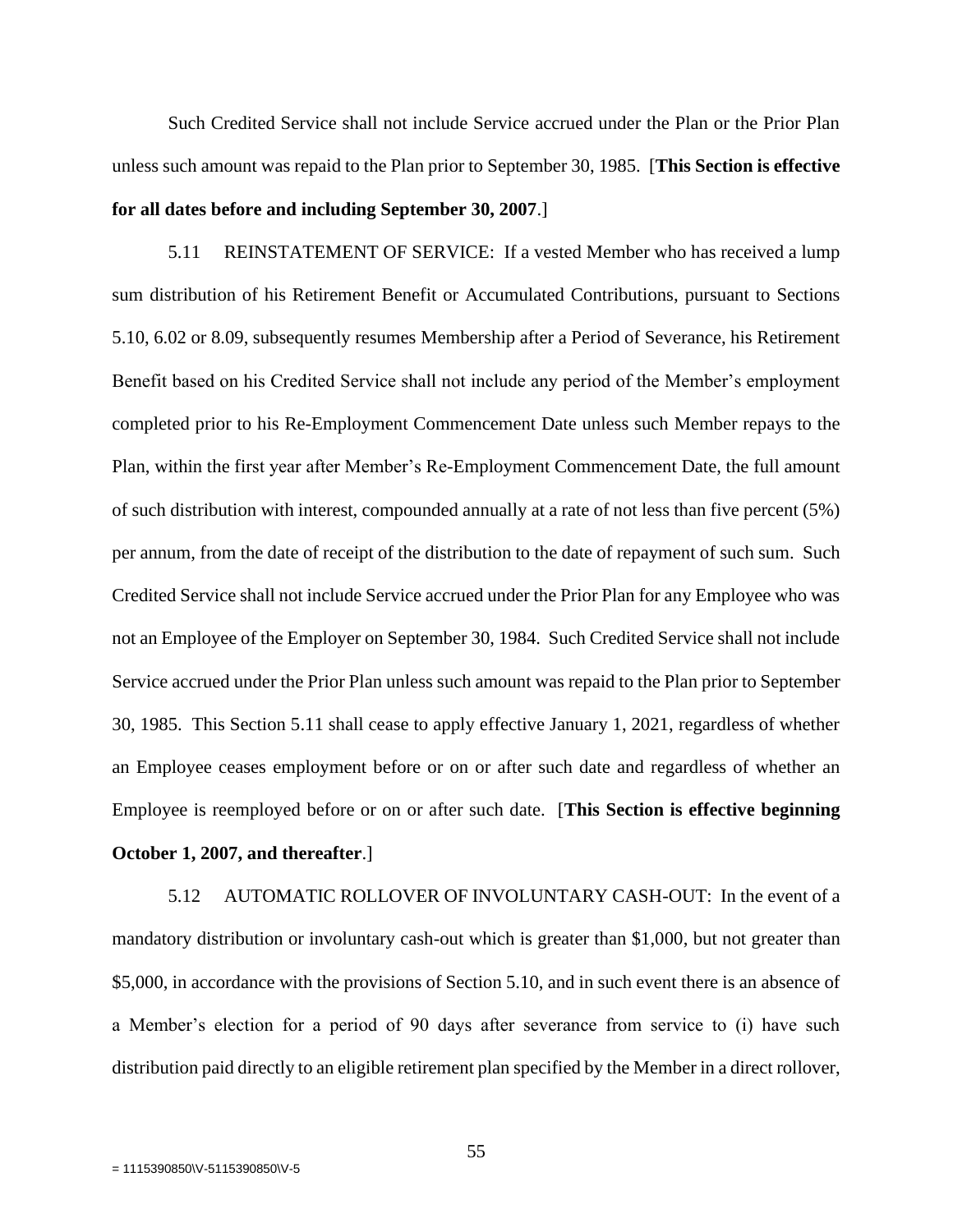(ii) receive the distribution directly, in accordance with the provisions of Section 6.03, or (iii) leave the amount of his Accumulated Contributions in the Plan, in accordance with the provisions of Section 6.03, then the Committee will pay the distribution in a direct rollover to an individual retirement plan designated by the Committee. The Committee will provide notice in writing to the Member that the distribution has been paid in a direct rollover to such individual retirement plan.

# [**This Section is effective beginning September 30, 2005, and thereafter**.]

5.13 REDUCTION IN BENEFIT PAYMENTS: Effective May 1, 2018, all Plan benefits then in pay status and all Plan benefits commencing payment after May 1, 2018, will be reduced by 25%, such that the amount of each separate benefit payment under the Plan, whether to a Member or to a person entitled to receive payments on account of the Member's death, will be 25% less than the amount such payment would be absent the provisions of this Section 5.13; provided, however, the provisions of this Section 5.13 will not apply to a payment under the Plan consisting solely of a Member's Accumulated Contributions, and the provisions of this Section 5.13 will not apply to a payment under Section 3.05 ("Window for In-Service Lump Sum Payment of Employee Contributions").

5.14 FUNDING CORRIDOR/BENEFIT CHANGES: Effective April 12, 2018, as of each Plan valuation date (meaning the annual date as of which the Actuary values the Plan assets and liabilities and determines the funding status of the Plan) the Special Fiduciary will consider the funding level of the Plan as determined by the Actuary. If the funding level of the Plan as determined by the Actuary is less than 90% or more than 110%, then the Special Fiduciary will make a recommendation to the Court regarding a change in Plan benefits as follows. If the Actuary determines that the Plan is less than 90% funded, the Special Fiduciary will make a recommendation to the Court for a decrease in Plan benefits with a target of returning the Plan to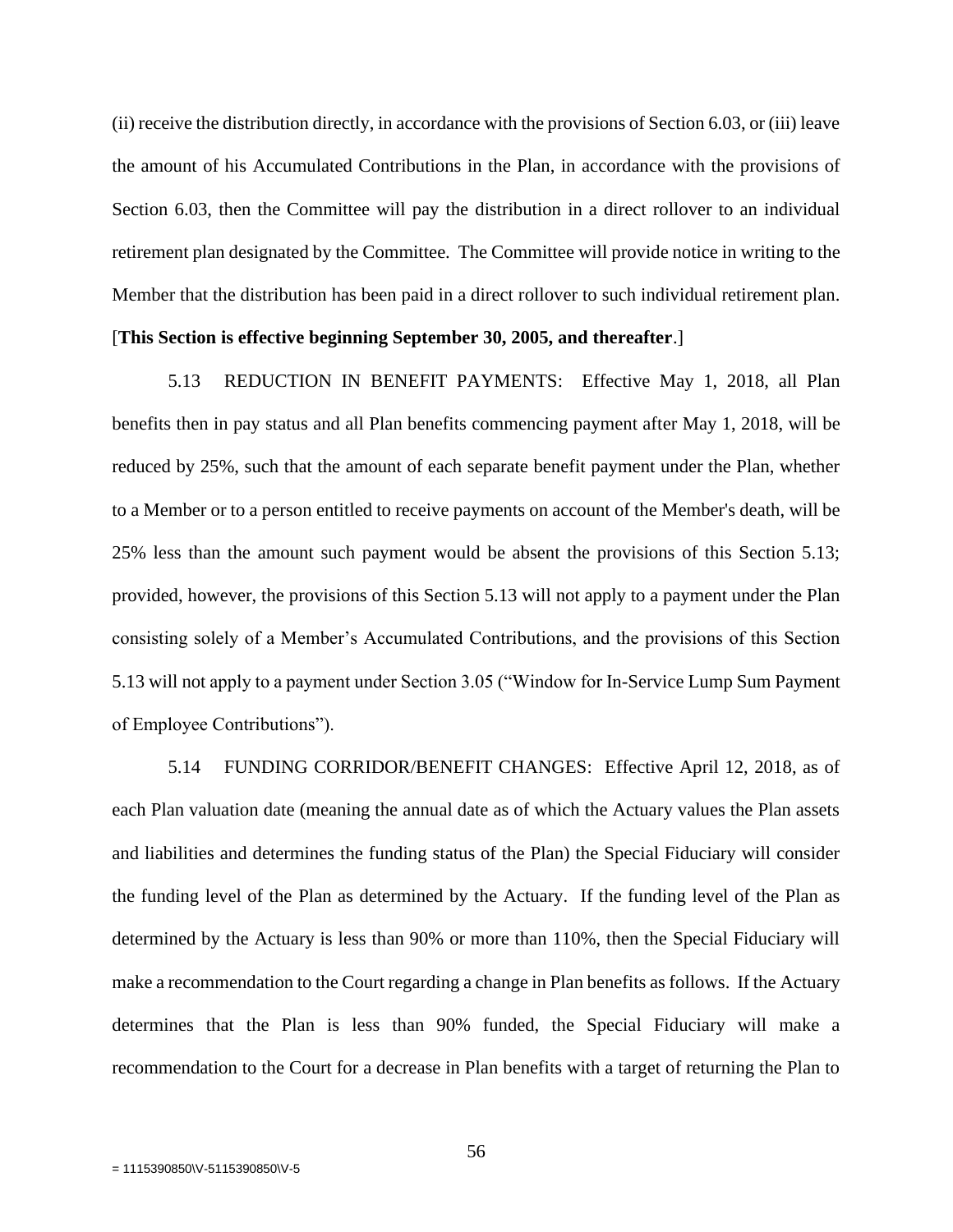a funding level of 100%. If the Actuary determines that the Plan is more than 110% funded, the Special Fiduciary will make a recommendation to the Court for an increase in Plan benefits with a target of returning the Plan to a funding level of 100%.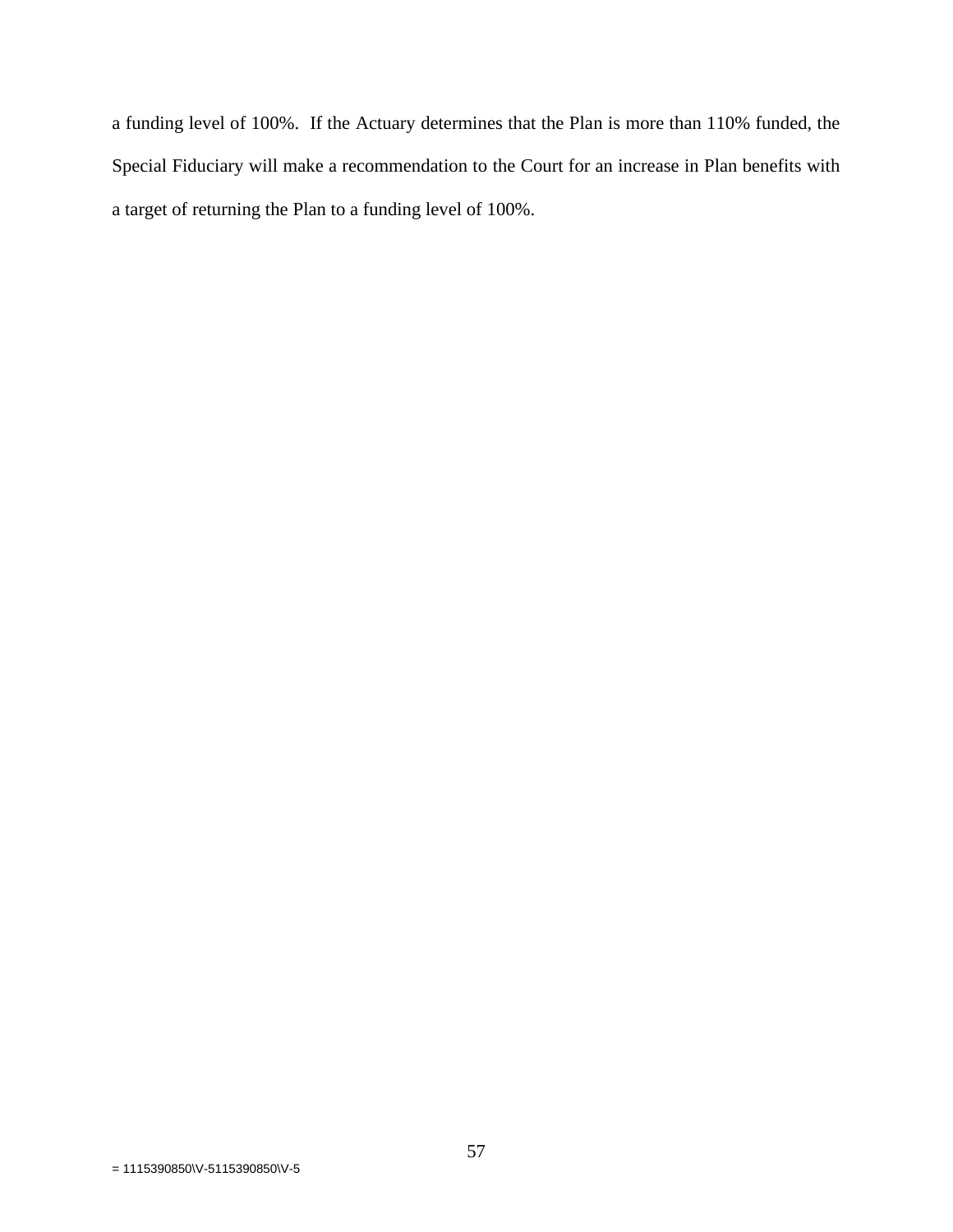### ARTICLE VI

## TERMINATION OF EMPLOYMENT PRIOR TO RETIREMENT

Notwithstanding any provisions of this Article VI to the contrary, for purposes of determining the amount of a Member's benefit under this Article VI, the Member's Compensation will be fixed and determined as of the Member's Accrued Retirement Benefit Freeze Date as provided in the last paragraph of Section 1.11, and the Member's Credited Service will be fixed and determined as of the Member's Accrued Retirement Benefit Freeze Date as provided in the first paragraph of Section 2.02.

6.01 TERMINATION OF EMPLOYMENT WITH TEN (10) OR MORE YEARS OF SERVICE: A Member shall have a non-forfeitable right to his Accrued Retirement Benefit Derived From Employer Contributions provided he has completed ten (10) or more years of Service, except as provided in Section 8.09. For purposes of this Section 6.01, a Member shall be credited with a number of years of Service equal to the number of whole years of his Service, whether or not such Service were completed consecutively. Non-consecutive years of Service, which are not disregarded in accordance with Section 2.03, shall be aggregated on the basis that 365 days of service equal a whole year. [**This Section is effective for all dates before and including September 30, 2007**.]

6.01 TERMINATION OF EMPLOYMENT WITH TEN (10) OR MORE YEARS OF SERVICE: A Member shall have a non-forfeitable right to his Accrued Retirement Benefit Derived From Employer Contributions provided he has completed ten (10) or more years of Service, except as provided in Section 8.09. For purposes of this Section 6.01, a Member shall be credited with a number of years of Service equal to the number of whole years of his Service, whether or not such Service were completed consecutively. Non-consecutive years of Service,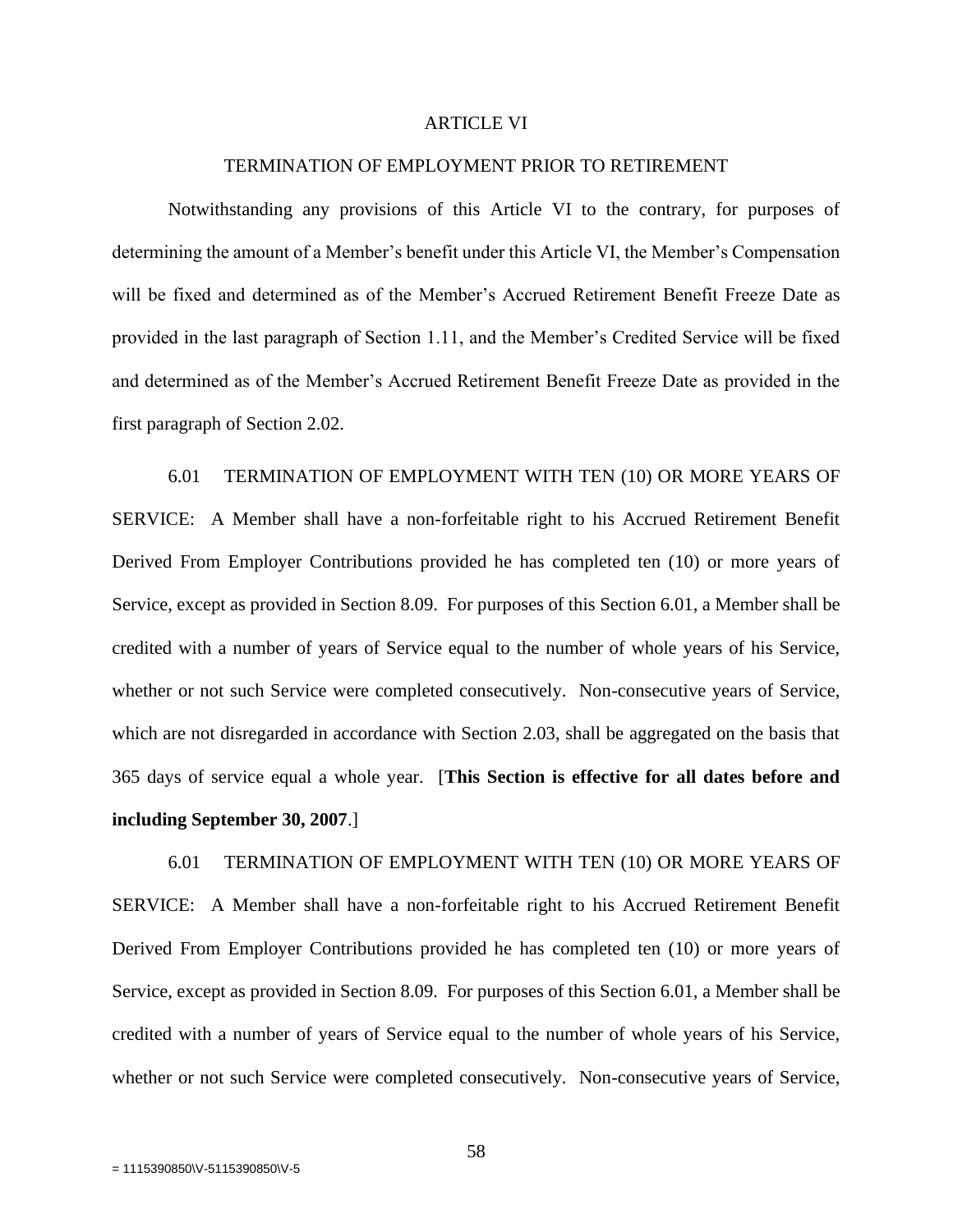which are not disregarded in accordance with Section 2.04, shall be aggregated on the basis that four calendar quarters equal a whole year. [**This Section is effective beginning October 1, 2007 and thereafter**.]

6.02 AMOUNT OF BENEFIT UPON TERMINATION OF EMPLOYMENT PRIOR TO RETIREMENT: If a Member who has a non-forfeitable right pursuant to Section 6.01 above, shall have a Severance From Service Date prior to his Retirement Date and other than by reason of death, he shall be entitled to receive either:

(a) Commencing on his Normal Retirement Date, one hundred percent (100%) of his Accrued Retirement Benefit, determined in accordance with Section 5.01, and based upon his Average Earnings and Credited Service on his Severance From Service Date; or

(b) Commencing on his Early Retirement Date, as selected by the Member, the Retirement Benefit calculated in accordance with the foregoing Paragraph (a), reduced by three (3) percent for each year, if any, that the commencement date of such benefit precedes the Member's Normal Retirement Date. [**This Section is effective for all dates before and including September 30, 2007**.]

6.02 AMOUNT OF BENEFIT UPON TERMINATION OF EMPLOYMENT PRIOR TO RETIREMENT: If a Member who has a non-forfeitable right pursuant to Section 6.01 above, shall have a Severance From Service Date prior to his Retirement Date and other than by reason of death, he shall be entitled to receive either:

(a) Commencing on his Normal Retirement Date, one hundred percent (100%) of his Accrued Retirement Benefit, determined in accordance with Section 5.01, and based upon his Average Earnings and Credited Service on his Severance From Service Date;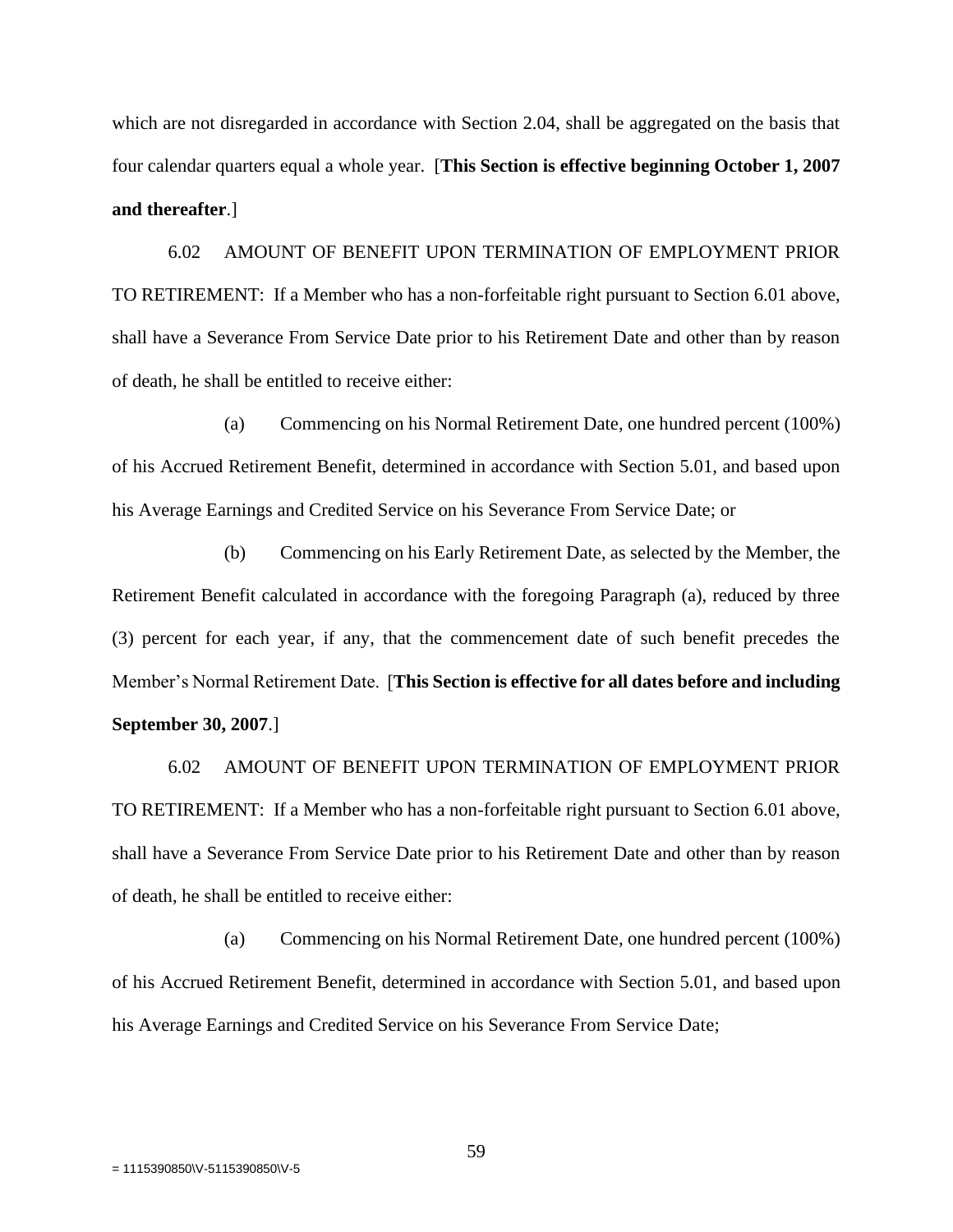(b) Commencing on his Early Retirement Date, as selected by the Member, the Retirement Benefit calculated in accordance with the foregoing Paragraph (a), reduced by three (3) percent for each year, if any, that the commencement date of such benefit precedes the Member's Normal Retirement Date; or

(c) As of his Severance From Service Date, a lump sum payment of his Accumulated Contributions if elected by the Member in accordance with the provisions of Section 8.09, in which case his Accrued Retirement Benefit Derived from Employer Contributions shall be cancelled, and he shall not be entitled to any further benefits under the Plan. [**This Section is effective beginning October 1, 2007, and thereafter**.]

6.03 TERMINATION OF EMPLOYMENT WITH LESS THAN TEN (10) YEARS OF SERVICE: A Member whose employment shall become terminated before the completion of ten (10) years of Service may receive the amount of his Accumulated Contributions in a lump sum payment and shall cease to be a Member; his Accrued Retirement Benefit Derived from Employer Contributions shall be cancelled, and he shall not be entitled to any further benefits under the Plan.

#### [**This Section is effective for all dates before and including September 30, 2007**.]

6.03 TERMINATION OF EMPLOYMENT WITH LESS THAN TEN (10) YEARS OF SERVICE: A Member whose employment shall become terminated before the completion of ten (10) years of Service may leave the amount of his Accumulated Contributions in the Plan and retain his Credited Service before termination. Alternatively, he may request a direct rollover of his Accumulated Contributions to an eligible retirement plan or elect to receive the amount of his Accumulated Contributions in a lump sum payment and, in either case, he shall cease to be a Member; his Accrued Retirement Benefit Derived from Employer Contributions shall be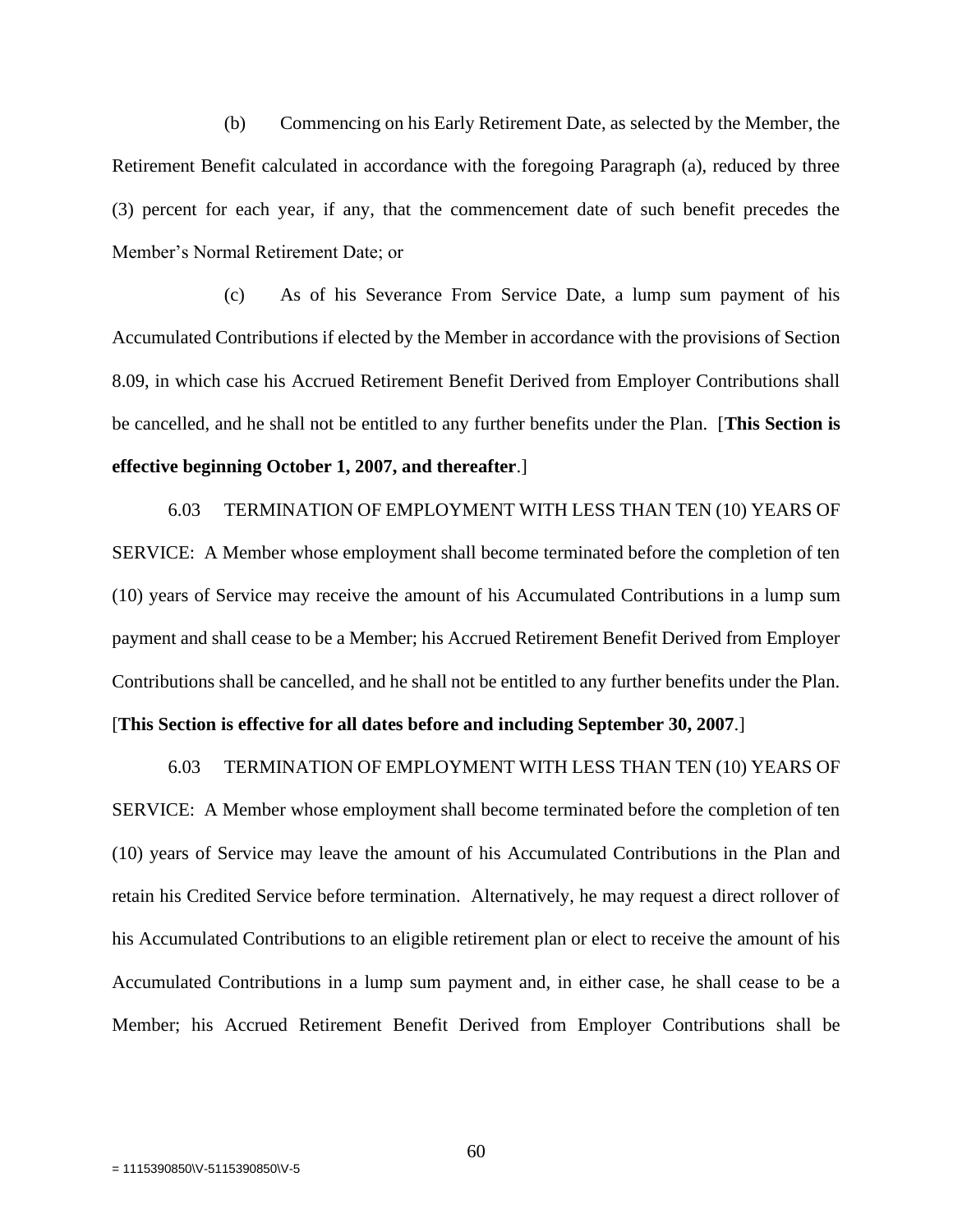cancelled, and he shall not be entitled to any further benefits under the Plan. [**This Section is effective beginning October 1, 2007, and ending September 30, 2011**.]

6.03 TERMINATION OF EMPLOYMENT WITH LESS THAN TEN (10) YEARS OF SERVICE: A Member whose employment shall become terminated before the completion of ten (10) Years of Service shall receive the amount of his Accumulated Contributions in a lump sum payment or have his Accumulated Contributions rolled over to an eligible retirement plan, and shall cease to be a Member, his Accrued Retirement Benefit Derived from Employer Contributions shall be cancelled, and he shall not be entitled to any further benefits under the Plan. A Member whose employment became terminated before the completion of ten (10) Years of Service and before October 1, 2011, and who left the amount of his Accumulated Contributions in the Plan shall be distributed the amount of his Accumulated Contributions in a lump sum payment or have his Accumulated Contributions rolled over to an eligible retirement plan, as soon as administratively feasible after October 1, 2011, and shall cease to be a Member. His Accrued Retirement Benefit Derived from Employer Contributions shall be cancelled, and he shall not be entitled to any further benefits under the Plan. [**This Section is effective beginning October 1, 2011, and thereafter**.]

6.04 RE-EMPLOYMENT PRIOR TO COMMENCEMENT OF BENEFITS: If a Member terminates his employment prior to retirement on his Retirement Date, and if he shall thereafter again become an Employee prior to attainment of what would otherwise have been his Normal Retirement Date, his total number of years of Service for purposes of determining his right to a Retirement Benefit under Section 6.01 shall be determined in accordance with the applicable provisions of Article II.[**This Section is effective for all dates before and including September 30, 2007**.]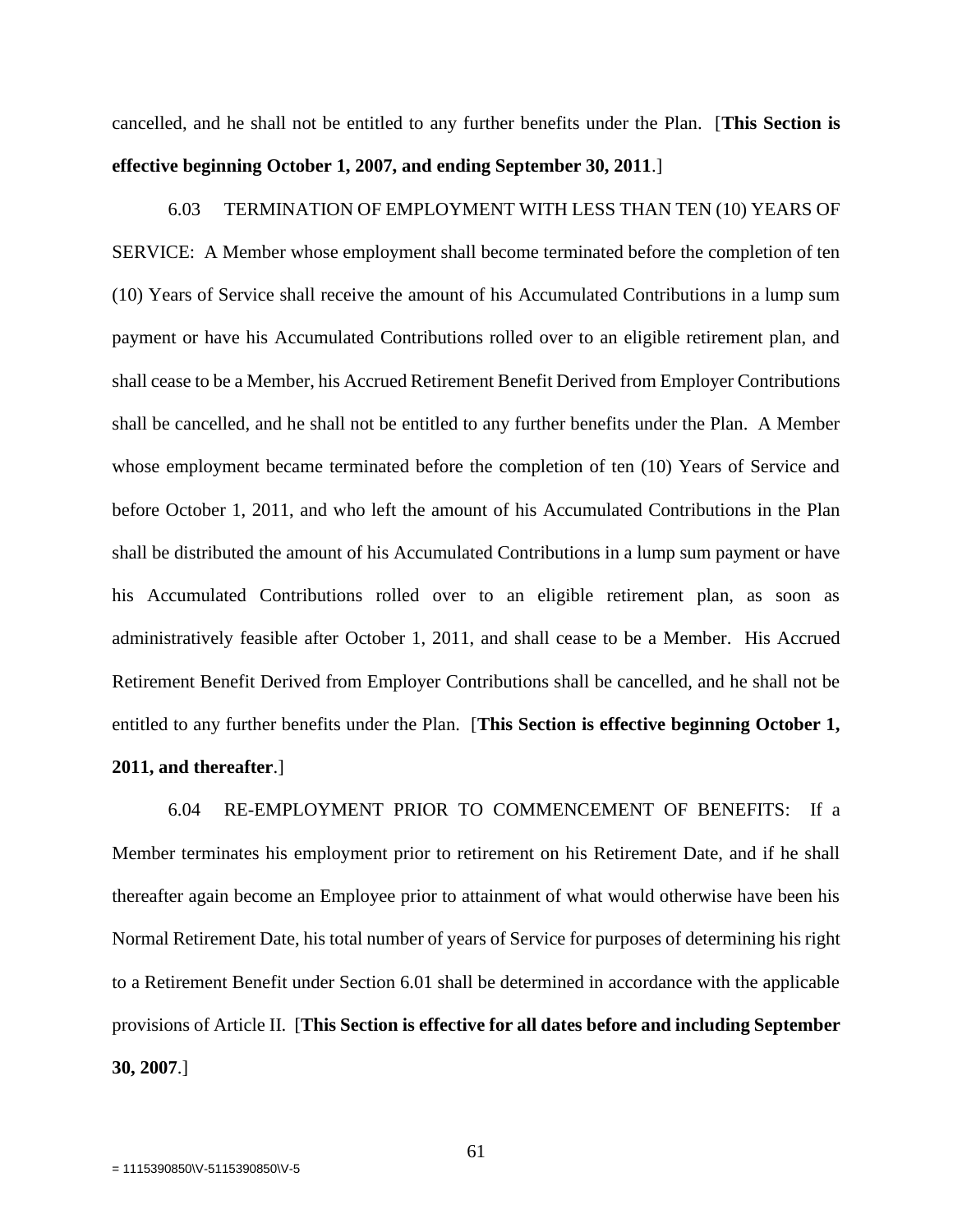6.04 RE-EMPLOYMENT PRIOR TO COMMENCEMENT OF BENEFITS: If a Member terminates his employment prior to retirement on his Retirement Date, and if he shall thereafter again become an Employee prior to attainment of what would otherwise have been his Normal Retirement Date, his total number of years of Service for purposes of determining his right to a Retirement Benefit under Section 6.01 shall be determined in accordance with the applicable provisions of Article II, provided that the Member shall not have received a distribution of either his Accumulated Contributions or Retirement Benefit. [**This Section is effective for all dates beginning October 1, 2007, and thereafter**.]

6.05 FORFEITURES UPON TERMINATION OF EMPLOYMENT: Any forfeiture resulting from the operation of this Article, or any other provision of the Plan, shall be used to reduce future Employer contributions.

6.06 PAYMENT OF DEFERRED VESTED SEVERANCE BENEFITS: Unless a lump sum payment of a Deferred Vested Severance Benefit is required under Article VIII, all Deferred Vested Severance Benefits payable pursuant to the provisions of this Article VI shall be paid in monthly installments. Payment of a Member's Deferred Vested Severance Benefit in a lump sum as provided in Section 5.10 shall be made within 60 days following the end of the Plan Year in which such Member incurs a Severance From Service. Should a former Member who is entitled to a Deferred Vested Severance Benefit receive a lump sum payment of his entire Deferred Vested Severance Benefit, such Member's Credited Service for benefit accrual shall be disregarded unless the Member repays to the Plan the full amount of such distribution with interest, compounded annually at a rate of not less than 5% per annum from the date of receipt of the distribution to the date of repayment of such sum. Such Credited Service shall not include service accrued under the Prior Plan for any Employee who was not an Employee of the Employer on September 30, 1984.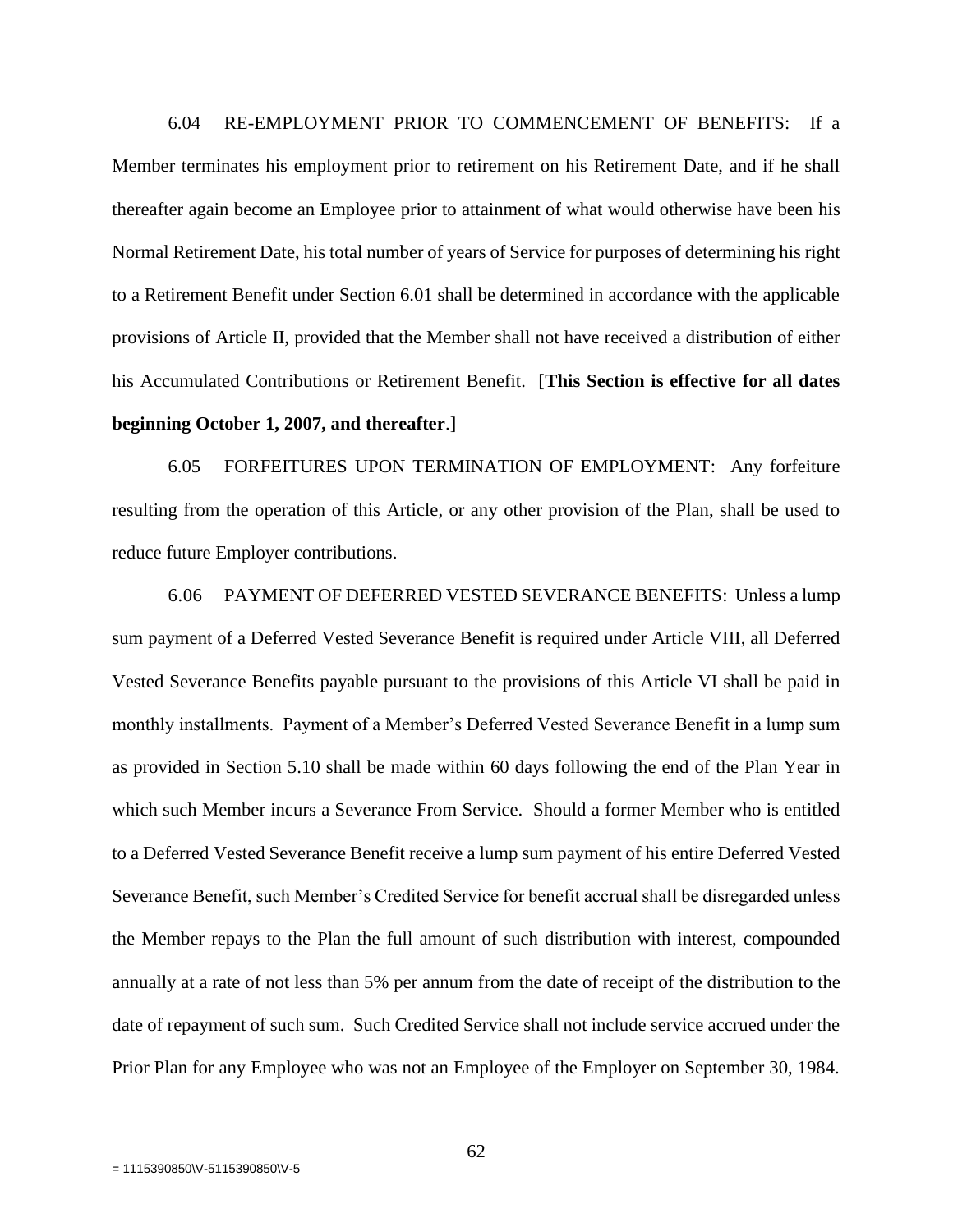Further, such Credited Service shall not include amounts repaid to the Plan after September 30, 1985. When monthly Deferred Vested Severance Benefits are required, they shall commence on the Member's Normal Retirement Date unless the Member elects pursuant to filing a claim in accordance with Article XIII to receive the Deferred Vested Severance Benefit (reduced as for early retirement) on his Early Retirement Date which is later than age sixty (60) and which is prior to his Normal Retirement Date. The Deferred Vested Severance Benefit shall be paid in the form set out in Article VIII. If a Member who terminated employment dies after becoming eligible for a Deferred Vested Severance Benefit but prior to the payment of benefits as set out in Article 8, then the Member's Accumulated Contributions shall be paid in a lump sum payment to his designated beneficiary or to his estate as provided in Section 7.04. [**This Section is effective for all dates before and including September 30, 2007**.]

6.06 PAYMENT OF DEFERRED VESTED SEVERANCE BENEFITS: Unless a lump sum payment of a Deferred Vested Severance Benefit is required under Article VIII, or elected to be received by a Member in accordance with the provisions of Section 8.09, all Deferred Vested Severance Benefits payable pursuant to the provisions of this Article VI shall be paid in monthly installments. Payment of a Member's Deferred Vested Severance Benefit in a lump sum involuntarily, as permitted in Section 5.10, shall be made within 60 days following the end of the Plan Year in which such Member incurs a Severance From Service. Should a former Member who is entitled to a Deferred Vested Severance Benefit elect to receive a lump sum payment of his Accumulated Contributions in accordance with the provisions of Section 8.09, such Member's Credited Service for benefit accrual shall be disregarded unless the Member repays to the Plan the full amount of such distribution with interest, compounded annually at a rate of not less than 5%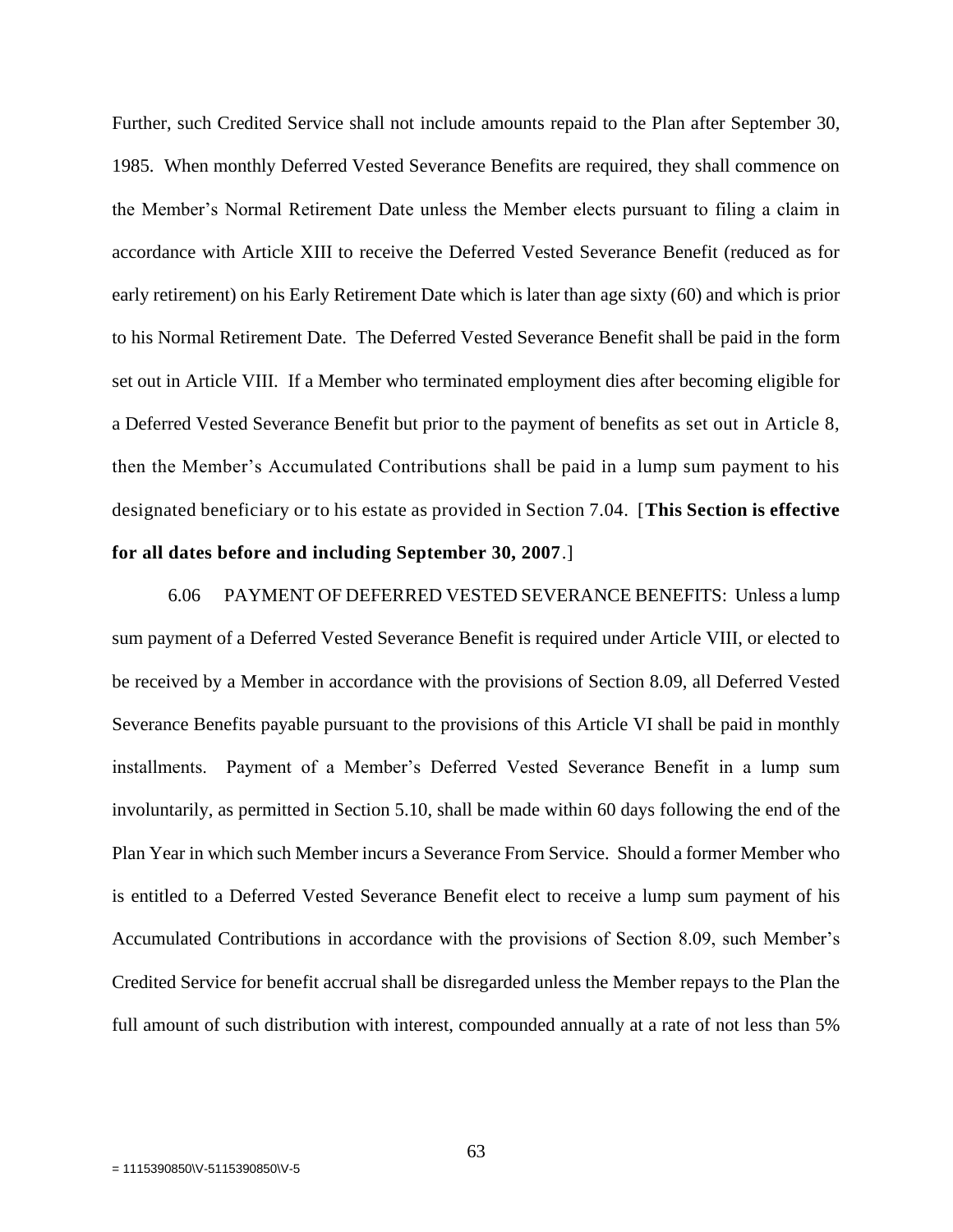per annum from the date of receipt of the distribution to the date of repayment of such sum in accordance with the provisions of Section 5.11.

Such Credited Service shall not include service accrued under the Prior Plan for any Employee who was not an Employee of the Employer on September 30, 1984. Such Credited Service shall not include Service accrued under the Prior Plan unless such amount was repaid to the Plan prior to September 30, 1985. When monthly Deferred Vested Severance Benefits are required, they shall commence on the Member's Normal Retirement Date unless the Member elects pursuant to filing a claim in accordance with Article XIII to receive the Deferred Vested Severance Benefit (reduced as for early retirement) on his Early Retirement Date which is later than age sixty (60) and which is prior to his Normal Retirement Date. The Deferred Vested Severance Benefit shall be paid in the form set out in Article VIII. If a Member who terminated employment dies after becoming eligible for a Deferred Vested Severance Benefit but prior to the payment of benefits as set out in Article VIII, then the Member's Accumulated Contributions shall be paid in a lump sum payment to his designated beneficiary or to his estate as provided in Section 7.04. [**This Section is effective beginning October 1, 2007 and thereafter**.]

6.07 CHANGE OF EMPLOYMENT STATUS FROM FULL-TIME TO PART-TIME: In the event a Member ceases to be a Full-time Employee and becomes a Part-time Employee, he shall cease to accrue benefits in the Plan. If the Member has less than ten (10) Years of Service upon the change in employment status, he shall be distributed his Accumulated Contributions in the Plan in a lump sum payment or he may request that his Accumulated Contributions be rolled over to an eligible retirement plan and shall cease to be a Member. If the Member has ten (10) or more Years of Service upon the change in employment status, he may leave his Accumulated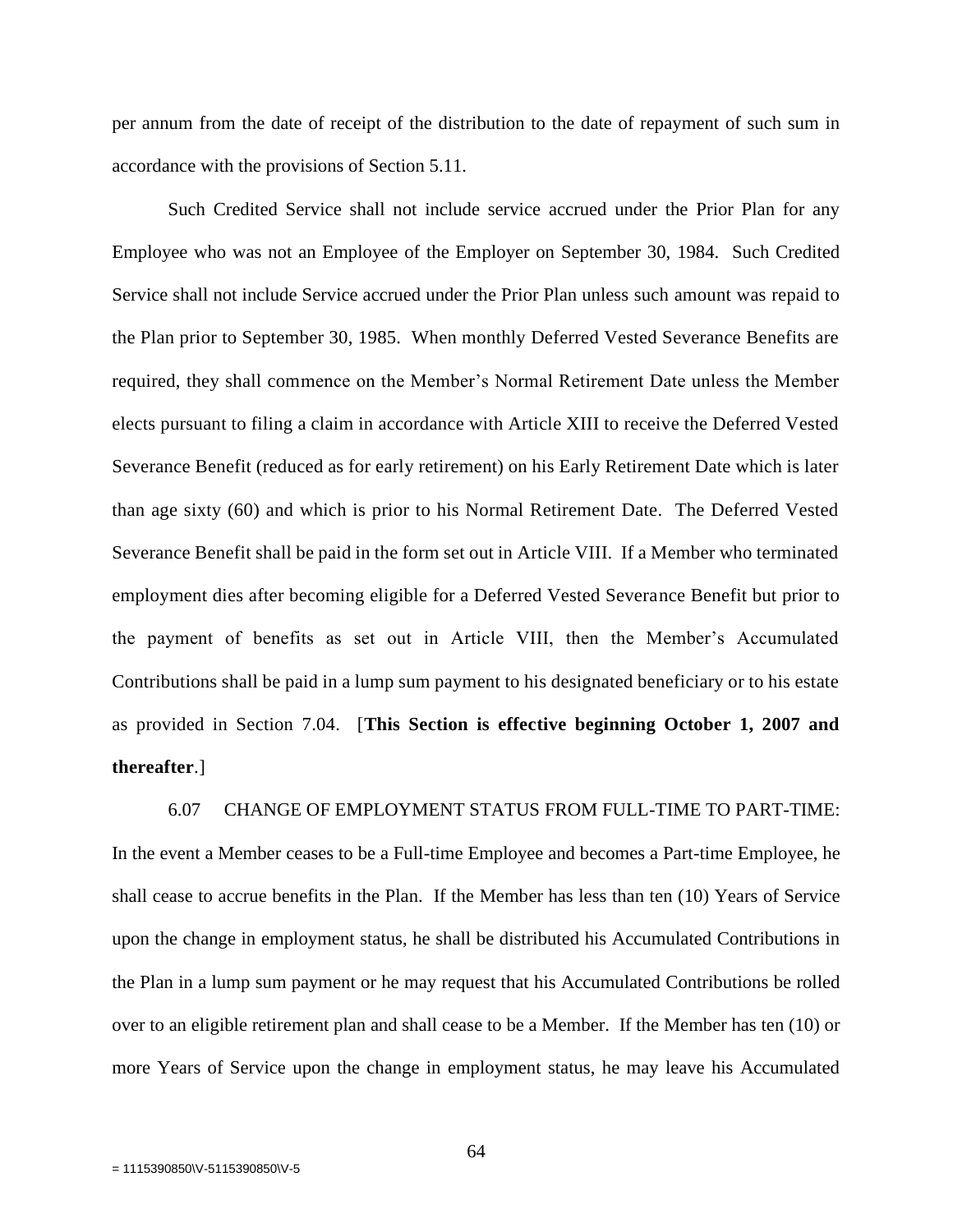Contributions in the Plan until his Normal Retirement Date; or he may elect to receive the amount of his Accumulated Contributions in a lump sum payment, or he may request that his Accumulated Contributions be rolled over to an eligible retirement plan, and shall cease to be a Member. If he ceases to be a Member, his Accumulated Retirement Benefit Derived from Employer Contributions shall be cancelled, and he shall not be entitled to any further benefits under the Plan.

# [**This Section was superseded by the next Section 6**.**07 on October 1, 2011**.]

### 6.07 CHANGE OF EMPLOYMENT STATUS FROM FULL-TIME TO PART-TIME:

In the event a Member ceases to be a Full-time Employee and becomes a Part-time Employee, he shall cease to accrue benefits in the Plan. If the Member has less than ten (10) Years of Service upon the change in employment status, he shall be distributed his Accumulated Contributions in the Plan in a lump sum payment or he may request that his Accumulated Contributions be rolled over to an eligible retirement plan and shall cease to be a Member. If the Member has ten (10) or more Years of Service upon the change in employment status, he may leave his Accumulated Contributions in the Plan until his Normal Retirement Date; or he may elect to receive the amount of his Accumulated Contributions in a lump sum payment, or he may request that his Accumulated Contributions be rolled over to an eligible retirement plan, and shall cease to be a Member. If he ceases to be a Member, his Accrued Retirement Benefit Derived from Employer Contributions shall be cancelled, and he shall not be entitled to any further benefits under the Plan.

A Member, who has attained the age of sixty (60) or sixty-one (61) years with ten (10) or more years of Service and who elects to take Early Retirement and begin to receive distribution of his Early Retirement Benefit as defined in Sections 4.04 and 5.03 and a Member who is less than sixty (60) years of age and is eligible for and elects to take Thirty (30) Year Service Early Retirement as defined in Section 5.04 and begin to receive distribution of his Thirty (30) Year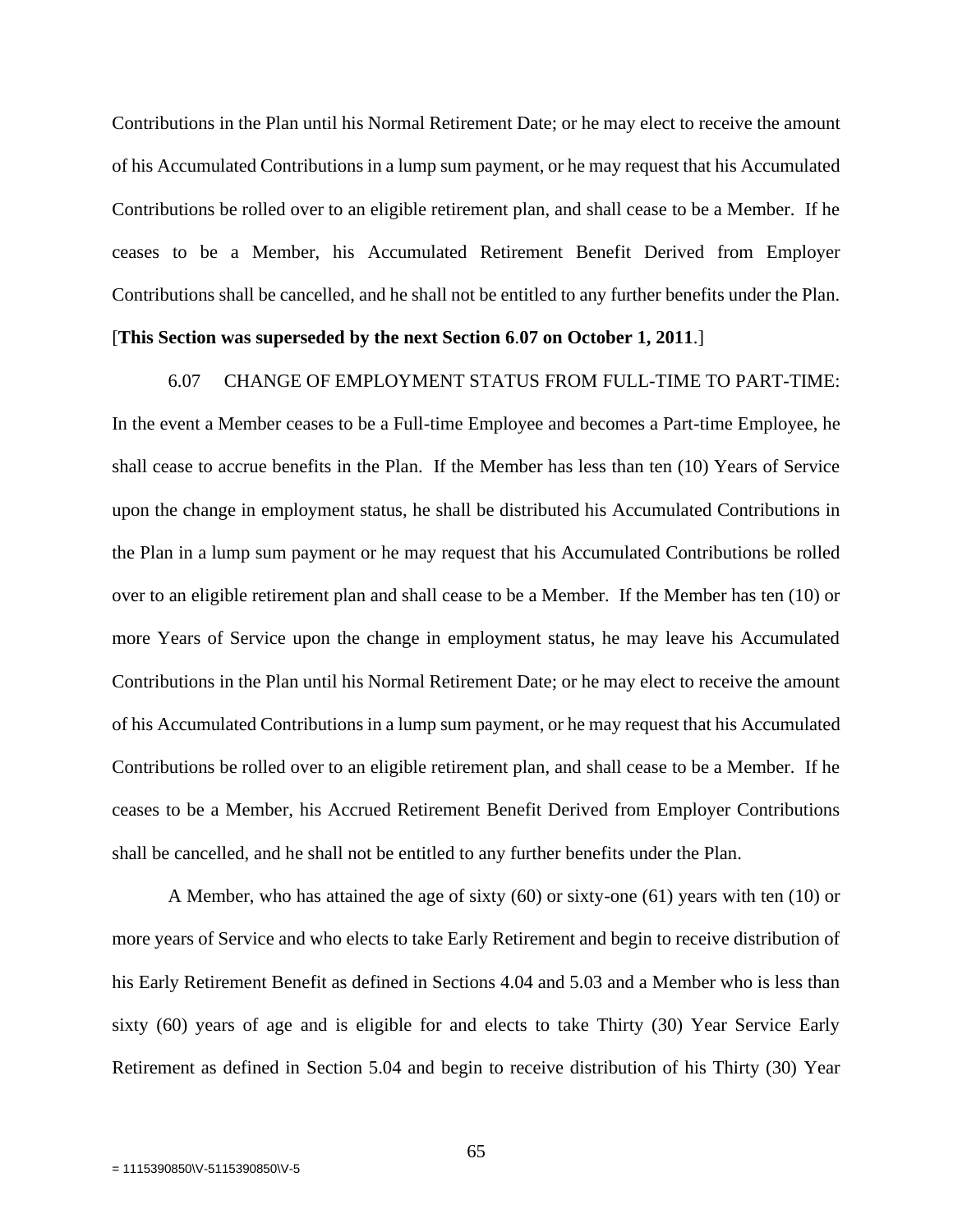Service Early Retirement Benefit, must terminate employment with the Employer on his Early Retirement Date or his Thirty (30) Year Service Early Retirement Date for a period of not less than thirty (30) consecutive days from and after his Early Retirement Date or his Thirty (30) Year Service Early Retirement Date. After the Member has been retired for not less than thirty (30) consecutive days from and after his Early Retirement Date or his Thirty (30) Year Service Early Retirement Date, he may be re-employed as an Employee, whether Full-time or Part-time, and continue to receive his monthly Retirement Benefit. While re-employed as an Employee, he shall neither participate in the Plan nor accrue any additional Credited Service as an Employee. This Paragraph shall be interpreted and administered in coordination with the second Paragraph of Section 5.08.

Even though he is not separated from employment as a Part-time Employee, a Member, who ceases to be a Full-time Employee and becomes a Part-time Employee and who has attained the age of sixty-two (62) years or more with ten (10) or more years of Service upon the change in employment status, may elect to have the date on which the change in his employment status occurs treated as his Retirement Date as defined in Section 4.01, *et seq.,* and begin receiving his monthly Retirement Benefit in accordance with Section 8.01, *et seq.* The monthly Retirement Benefit shall then be calculated and be funded using both the Member's Accumulated Contributions as well as the Accrued Retirement Benefit Derived from Employer Contributions. While continuing employment as a Part-time Employee, he shall cease to accrue benefits in the Plan. If the change in employment status occurs after the Member attains sixty-two (62) years of age but before he is sixty-five (65) years of age, his monthly Retirement Benefit shall be reduced as prescribed in Section 5.03, depending on his age at the time of the change. [**This Section is effective beginning October 1, 2011, and thereafter**.]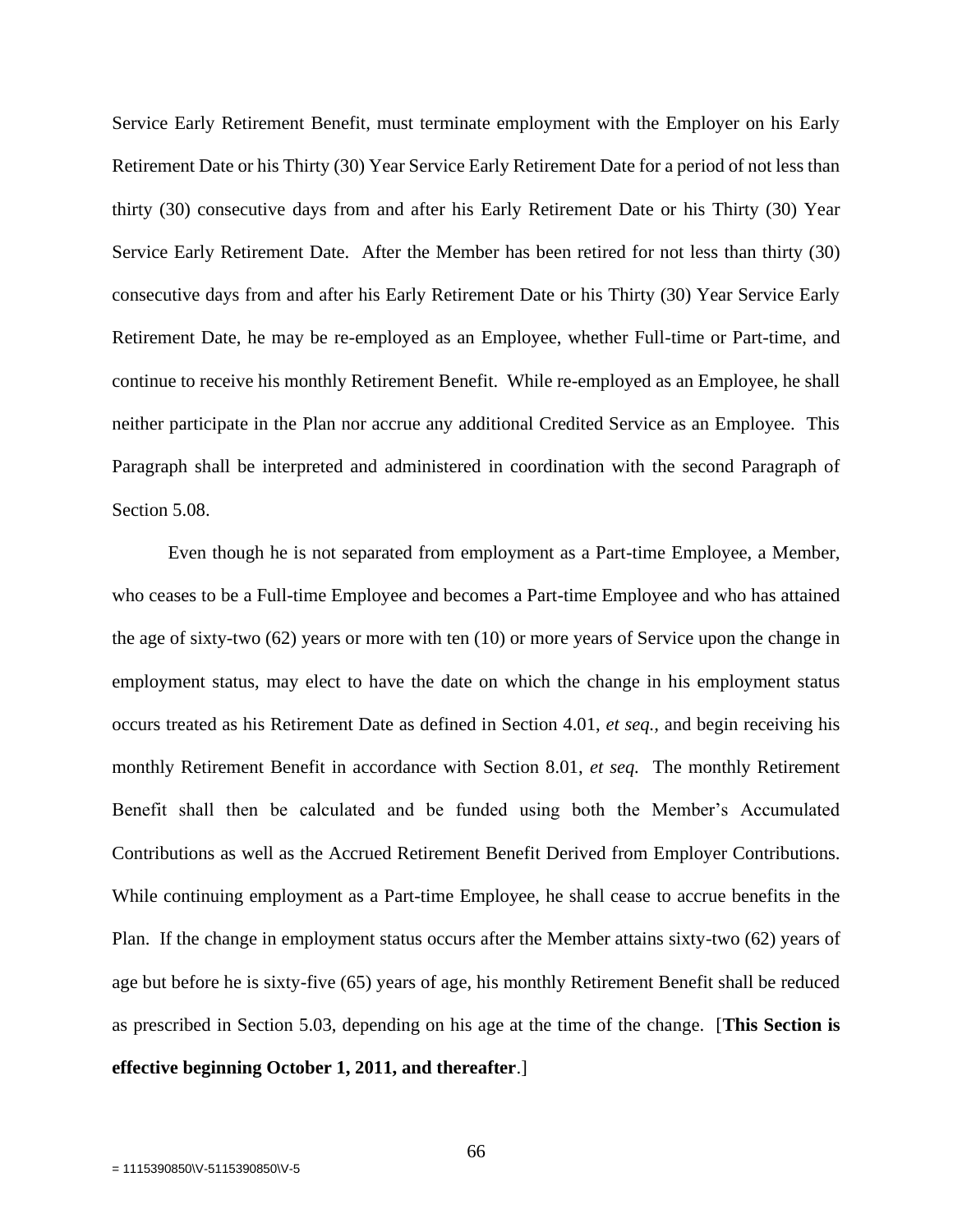## ARTICLE VII

# DEATH BENEFIT

Notwithstanding any provisions of this Article VII to the contrary, for purposes of determining the amount of a Death Benefit under this Article VII, the Member's Compensation will be fixed and determined as of the Member's Accrued Retirement Benefit Freeze Date as provided in the last paragraph of Section 1.11, and the Member's Credited Service will be fixed and determined as of the Member's Accrued Retirement Benefit Freeze Date as provided in the first paragraph of Section 2.02.

7.01 PRE-RETIREMENT DEATH BENEFIT: If a Married Member who has completed ten (10) or more years of Credited Service dies in the active employ of the Employer prior to his Retirement Date, then there shall be payable to the Member's spouse a Death Benefit beginning on the first day of the month coincident with or next following the date of his death. The Death Benefit shall be an amount equal to the survivor portion of the 100% joint and survivor annuity which is the Actuarial Equivalent at the date of the Member's death of his Accrued Retirement Benefit reduced by 3% per year from his age at the Member's Normal Retirement Date to his age at date of death.

The Death Benefit shall be a monthly benefit and shall be payable for the life of the spouse, with no minimum number of payments guaranteed.

Notwithstanding the immediately preceding paragraph, the Member's spouse, at the spouse's election, may receive the Member's Accumulated Contributions at date of death in lieu of the monthly Death Benefit. [**This Section is effective for all dates before and including September 30, 2011**.]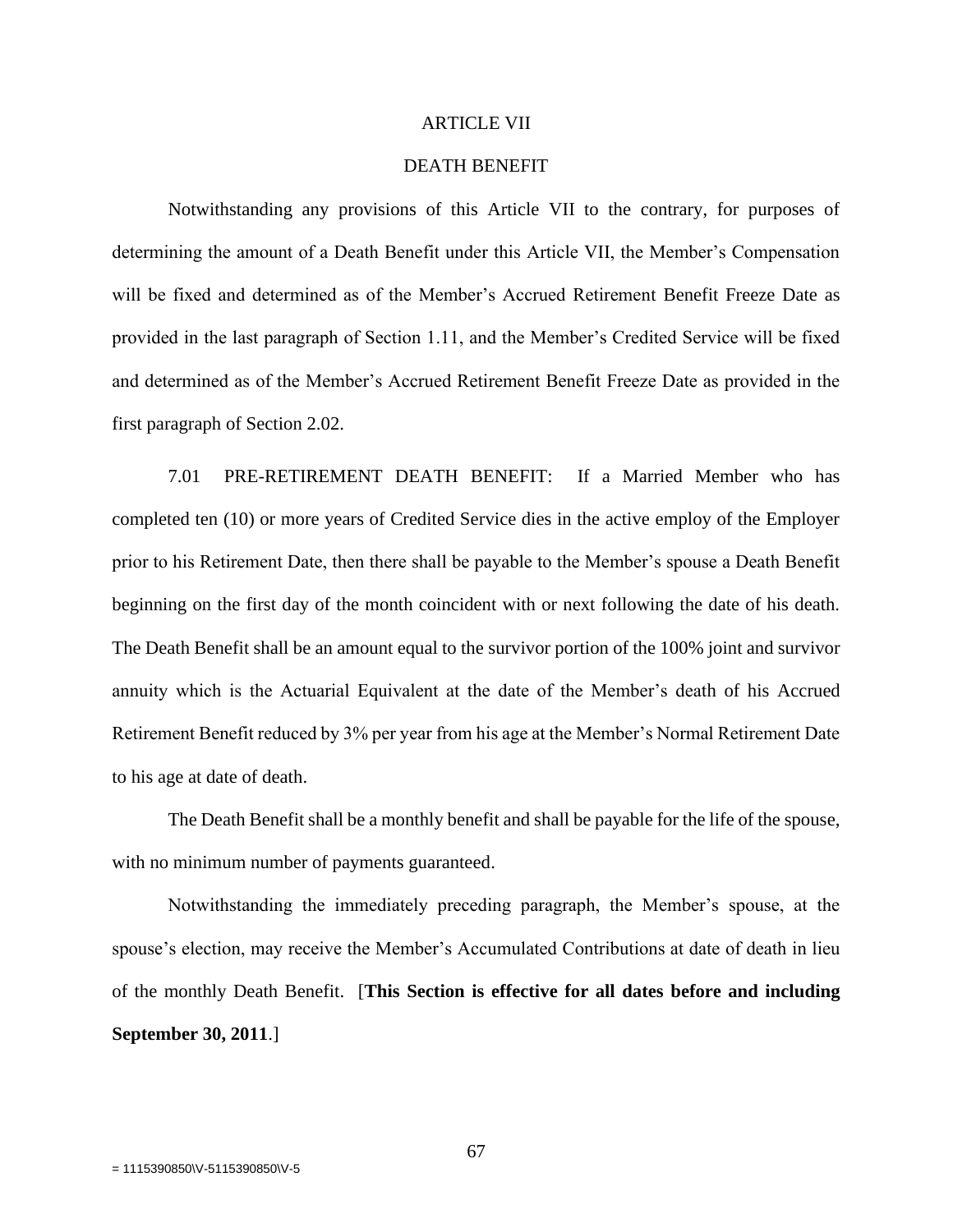7.01 PRE-RETIREMENT DEATH BENEFIT: If a Married or Single Member who has completed ten (10) or more years of Credited Service dies in the active employ of the Employer prior to his Retirement Date, then there shall be payable to the Member's spouse if Married or designated beneficiary if Single a Death Benefit beginning on the first day of the month coincident with or next following the date of his death. The Death Benefit shall be an amount equal to the survivor portion of the one hundred percent (100%) joint and survivor annuity which is the Actuarial Equivalent at the date of the Member's death of his Accrued Retirement Benefit reduced by three percent (3%) per year from the year during which the Member's Normal Retirement Date would otherwise occur back to the year in which the Member's date of death occurs.

The Death Benefit shall be a monthly benefit and shall be payable for the life of the spouse or the designated beneficiary, with no minimum number of payments guaranteed.

Notwithstanding the immediately preceding paragraph, the Married Member's spouse, at the spouse's election, or the Single Member's designated beneficiary, at the designated beneficiary's election, may receive the Member's Accumulated Contributions at date of death in lieu of the monthly Death Benefit.

The Death Benefit for a Single Member who terminates his employment as provided for in Section 6.02 and who dies before his Normal Retirement Date shall be an amount equal to the survivor portion of the fifty percent (50%) joint and survivor annuity which is the Actuarial Equivalent at the date of the Member's death of his Accrued Retirement Benefit reduced by three percent (3%) per year from the year during which the Member's Normal Retirement Date would otherwise occur back to the year in which the Member's date of death occurs. [**This Section is effective beginning October 1, 2011, and thereafter**.]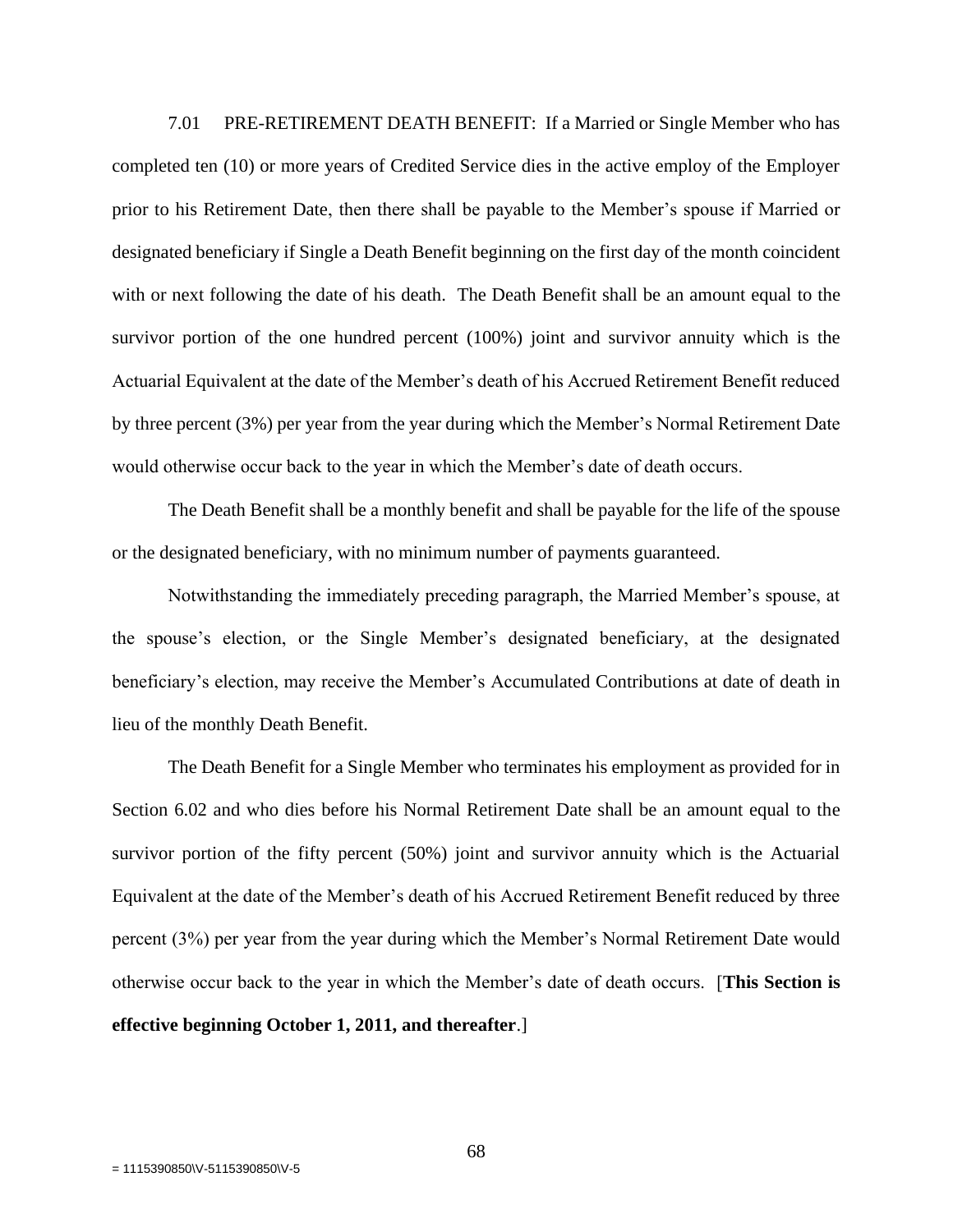7.02 ELECTION OF PRE-RETIREMENT JOINT AND SURVIVOR BENEFIT: Notwithstanding the provisions of Section 7.01, a Member who elects the Pre-Retirement Joint and Survivor Annuity Benefit for Married Members in accordance with Section 8.03 shall have a Pre-Retirement Death Benefit payable under the provisions of that Section in lieu of any death benefits payable under Section 7.01.

7.03 POST-RETIREMENT DEATH BENEFIT: If a Member is receiving at his death a Retirement Benefit whether a Normal Retirement Benefit, Late Retirement Benefit, Early Retirement Benefit, Disability Retirement Benefit or Deferred Vested Severance Benefit, each of which pays a Retirement Benefit for the life of the Member in accordance with Section 8.01, then no death benefit shall be payable hereunder by reason of a Member's death unless the total Member Contributions exceed the total Retirement Benefit received by the Member. If Retirement Benefits are being made to a Member in accordance with Section 8.02, or in an optional form as permitted under Section 8.04, the Member's spouse, designated contingent annuitant or beneficiary shall receive Retirement Benefit payments as may be payable under the terms of the applicable form or option.

If a Married Member dies while in the employ of the Employer after his Normal Retirement Date, his spouse shall be entitled to a lifetime Retirement Benefit determined in accordance with the terms of Article VIII regardless of the form of payment elected by the Member before his death.

If a single Member dies while in the employ of the Employer after his Normal Retirement Date, his beneficiary shall be entitled to a lifetime Retirement Benefit determined in accordance with the terms of Article VIII regardless of the form of payment elected by the Member before his death.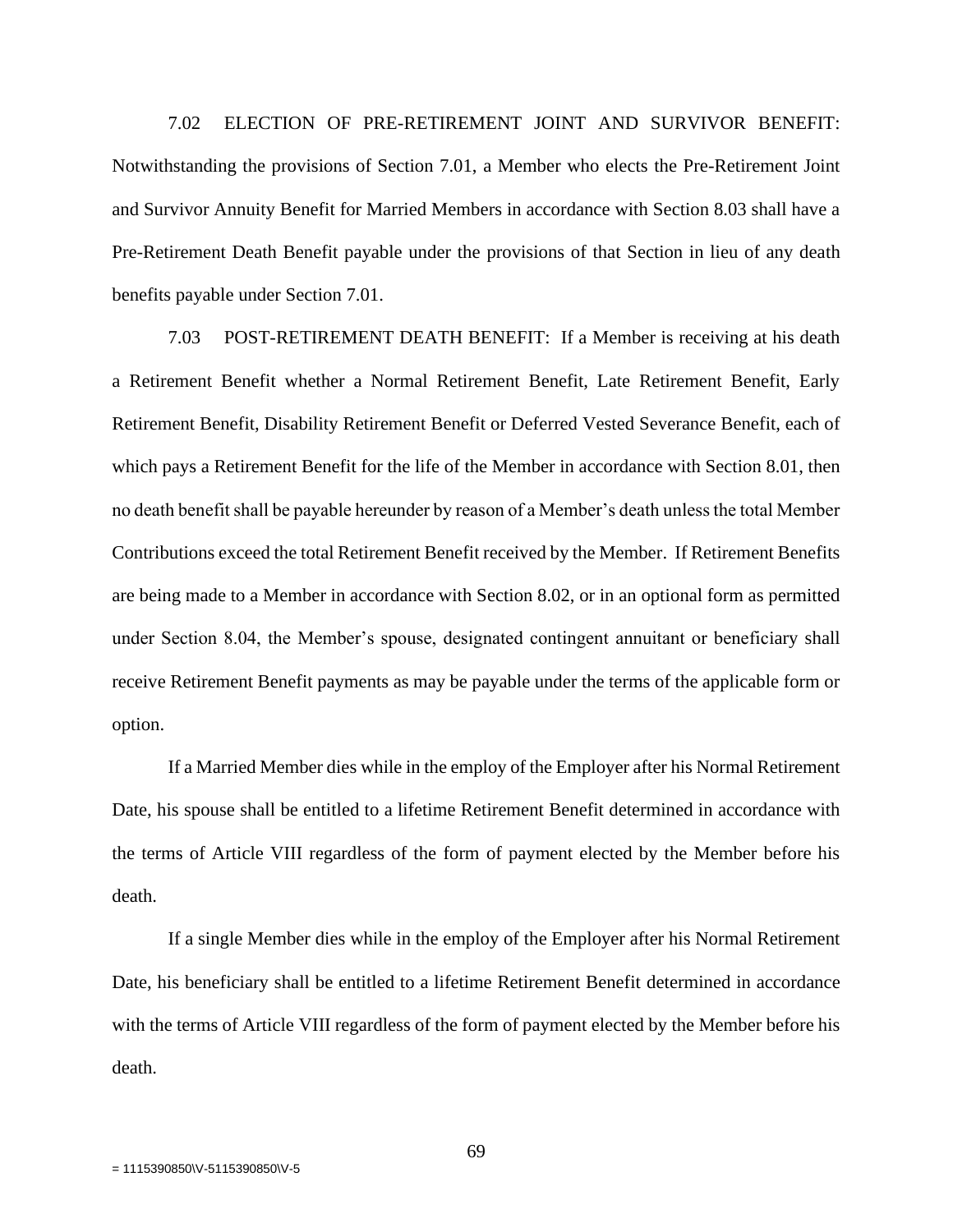7.04 BENEFICIARY DESIGNATIONS: Each Member shall have the right to designate (and thereafter at any time to rescind or change his designation of) a primary beneficiary or beneficiaries who, upon his death, shall be entitled to receive any death benefit that may be payable under the terms of this Plan. He shall also have the right to designate (and thereafter at any time to rescind or change his designation of) a contingent beneficiary or beneficiaries who, upon his death after the death of the named primary beneficiary or beneficiaries, shall be entitled to receive any death benefit that may be payable under the terms of this Plan. If the Member designates no beneficiary, or if no designated beneficiary is living at the time any such benefit is to be paid, such benefit shall be paid to the Member's surviving spouse, but if the Member has no surviving spouse living at the time of payment then to the Member's children living at the time of payment in equal shares, but if the Member has no child living at the time of payment then to the Member's parents living at the time of payment in equal shares or to only one parent if only one parent is living at the time of payment, but if the Member has no parent living at the time of payment then to the Member's siblings living at the time of payment in equal shares, but if the Member has no siblings living at the time of payment then to the Member's estate. Neither the Employer nor the Trustee shall be named as beneficiary. The method of, and the forms for, designating, rescinding, or changing beneficiaries shall be established by the Committee, and designations, rescissions and changes of beneficiaries shall be registered on the beneficiary records maintained by the Committee.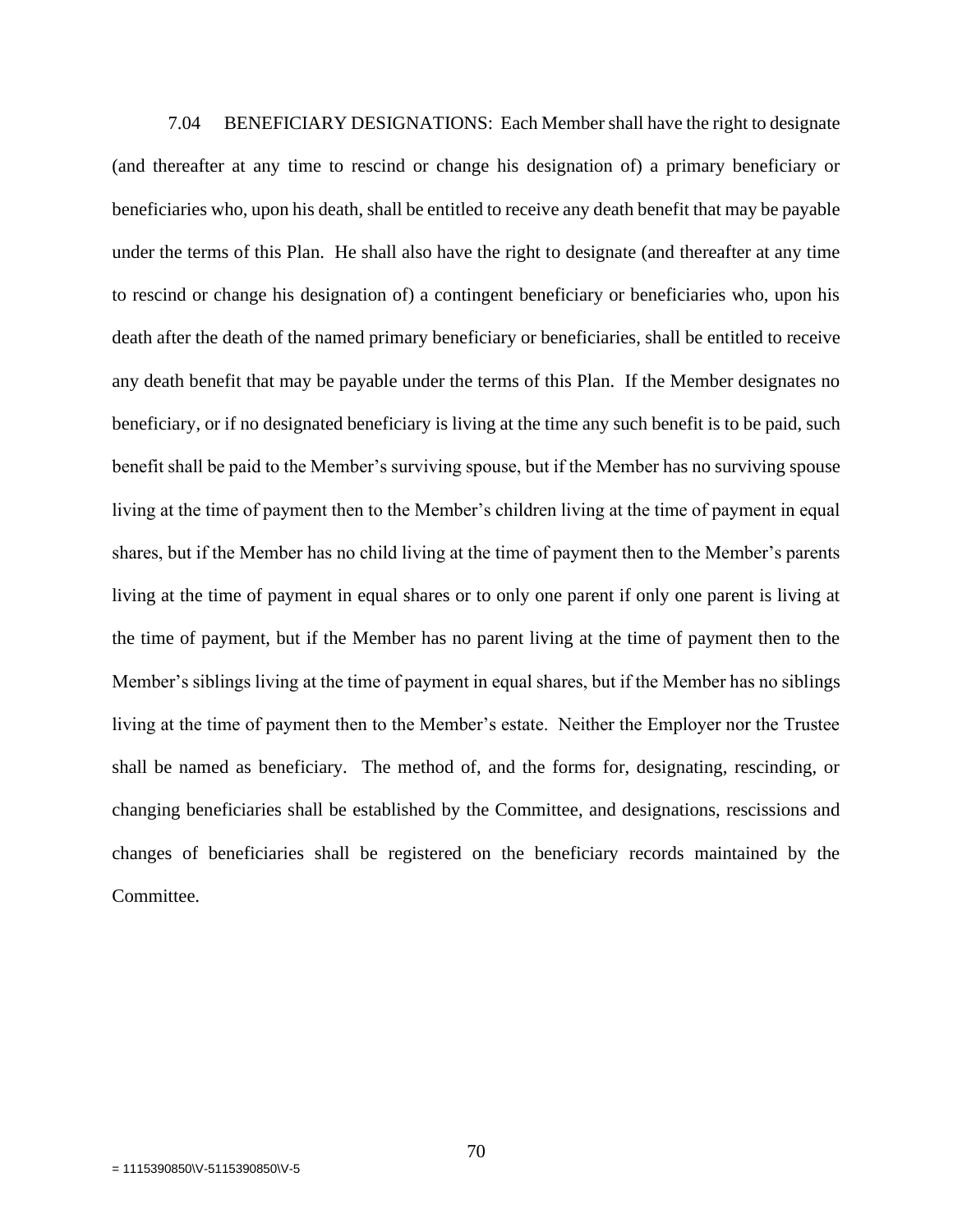### ARTICLE VIII

## MODES OF RETIREMENT BENEFIT PAYMENT

8.01 PAYMENT OF RETIREMENT BENEFIT: Except as otherwise provided for Married Members pursuant to Section 8.02, or unless an optional mode of Retirement Benefit as provided for in Section 8.04 is duly elected by a Member, the Retirement Benefit, Disability Retirement Benefit, or Deferred Vested Severance Benefit provided pursuant to the applicable Section(s) of Article V, or Section 6.01, shall be payable as provided in the following paragraph of this Section.

Each member shall receive the Retirement Benefit calculated in accordance with the applicable Section(s) of Article V, or Section 6.02 providing a monthly Retirement Benefit commencing upon his Retirement Date and terminating with the last monthly payment due prior to his death except that in the event that the Member's total Retirement Benefit payments under this Plan do not equal his total Member Contributions, his annuitant or named beneficiary shall receive the difference, in cash, between the total Member's Contributions and total Retirement Benefit payments at the Member's date of death.

8.02 PAYMENT OF RETIREMENT BENEFIT FOR MARRIED MEMBER: Solely with respect to Married Members, unless an optional mode of Retirement Benefit as provided in Section 8.04 is duly elected, or an election is made in accordance with paragraph (d) of this Section, the Retirement Benefit provided pursuant to the applicable Section(s) of Article V, or Section 6.01, shall be payable as provided under Paragraph (a), (b), or (c) following, whichever is applicable.

(a) The mode of payment to a Married Member whose Retirement Benefit commences upon his retirement on a Retirement Date, as provided for in Article IV, shall be the Actuarial Equivalent of the Retirement Benefit provided under Section 8.01 payable as an adjusted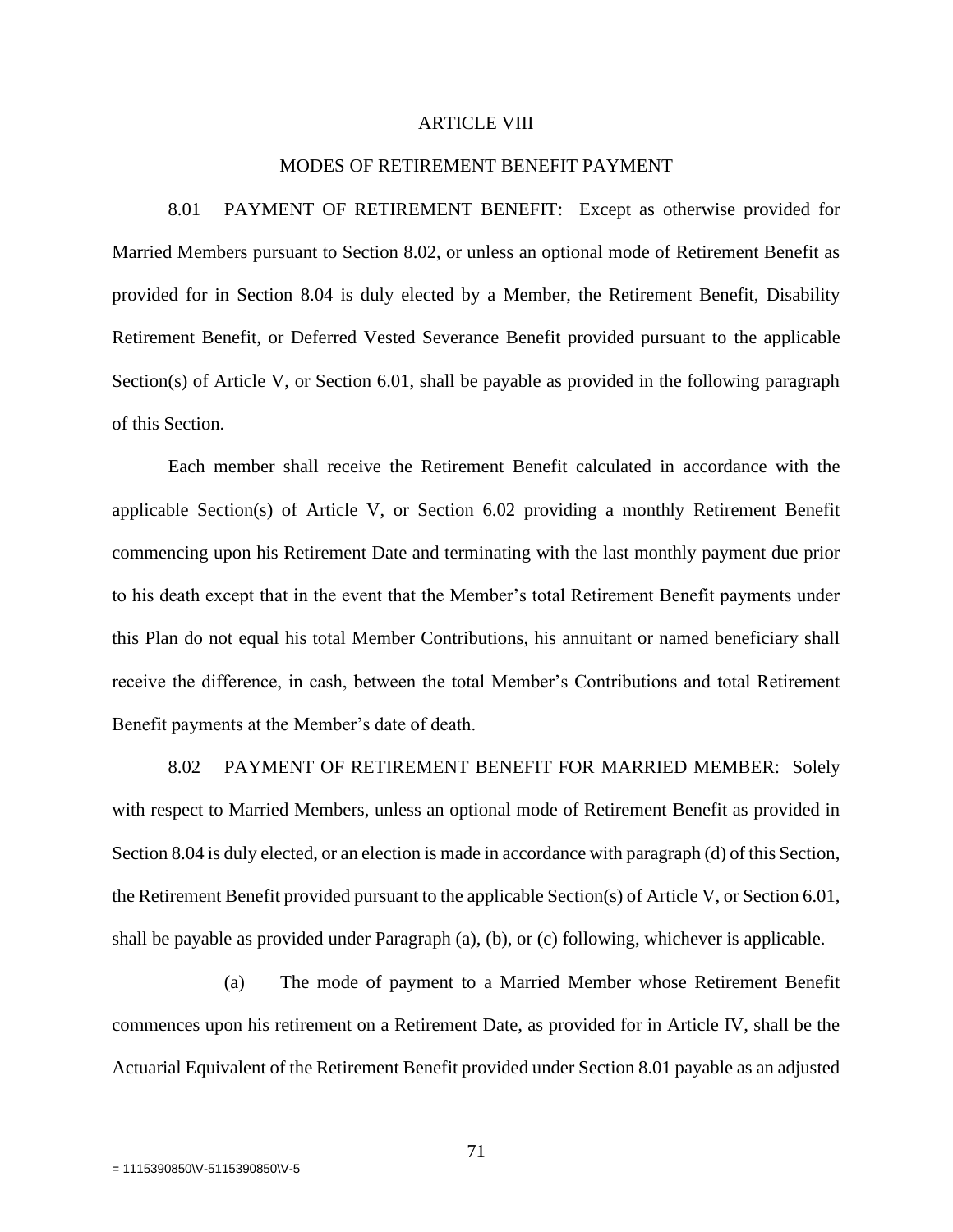monthly Retirement Benefit for such Married Member for life commencing on his Retirement Date, with the provision that fifty percent (50%) of such adjusted Retirement Benefit shall be continued to and, during the life of, his spouse, if such spouse be living at the time of death of such retired Married Member, and terminating with the last monthly payment due prior to the spouse's death.

(b) In the event of the death of a Married Member while in the employ of the Employer, following his Normal Retirement Date, the provisions of Section 7.01 and 7.02 shall apply. The Retirement Benefit shall be paid to, and during the life of, the deceased Married Member's spouse, terminating with the last monthly payment due prior to the spouse's death.

(c) The mode of payment to a Married Member who terminates his employment as provided for in Section 6.02, shall be the Actuarial Equivalent of the Retirement Benefit provided under Section 8.01, payable as an adjusted monthly Retirement Benefit for such Married Member for life commencing on a date determined in accordance with Section 8.01, with the provision that fifty percent (50%) of such adjusted Retirement Benefit shall be continued to and during the life of his spouse, if such spouse be living at the time of death of such Married Member, terminating with the last monthly payment due prior to the spouse's death. If the Married Member hereunder is not living on what would otherwise be the date a benefit is to commence under this Paragraph (c), no benefit shall be payable hereunder to the spouse. [**This Paragraph is effective for all dates before and including September 30, 2011**.]

(c) The mode of payment to a Married Member who terminates his employment as provided for in Section 6.02, shall be the Actuarial Equivalent of the Retirement Benefit provided under Section 8.01, payable as an adjusted monthly Retirement Benefit for such Married Member for life commencing on a date determined in accordance with Section 8.01, with the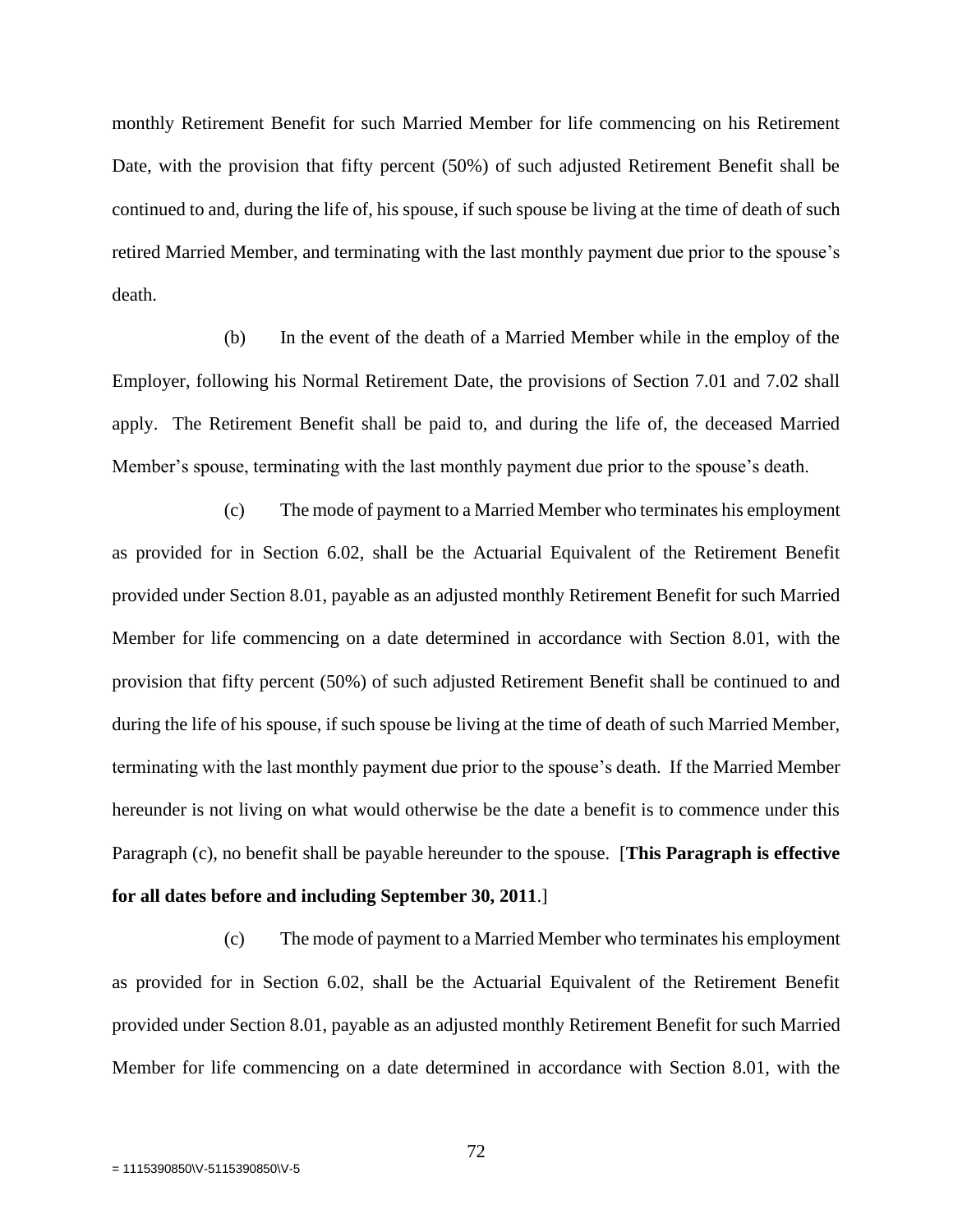provision that fifty percent (50%) of such adjusted Retirement Benefit shall be continued to and during the life of his spouse, if such spouse be living at the time of death of such Married Member, terminating with the last monthly payment due prior to the spouse's death. If the Married Member hereunder is not living on what would otherwise be the date a benefit is to commence under this Paragraph (c), then there shall be payable to the Member's spouse a Death Benefit beginning on the first day of the month coincident with or next following the date of his death. The Death Benefit shall be an amount equal to the survivor portion of the fifty percent (50%) joint and survivor annuity which is the Actuarial Equivalent at the date of the Member's death of his Accrued Retirement Benefit reduced by three percent (3%) per year from the year during which the Member's Normal Retirement Date would otherwise occur back to the year in which the Member's date of death occurs.

The Death Benefit shall be a monthly benefit and shall be payable for the life of the spouse, with no minimum number of payments guaranteed.

Notwithstanding the immediately preceding paragraph, the Member's spouse, at the spouse's election, may receive the Member's Accumulated Contributions at date of death in lieu of the monthly Death Benefit. [**This Paragraph is effective beginning October 1, 2011, and thereafter**.]

(d) The Committee shall provide the Member with the general information required pursuant to Treasury Regulation  $1.401(a)-11(c)(3)(i)$  at least one (1) year prior to the earliest date the Member will be entitled to retire on an Early Retirement Date and shall specify that any request by such Member for the more specific information required pursuant to Treasury Regulation  $1.401(a)-11(c)(3)(iii)$  must be received by the Committee prior to the Member's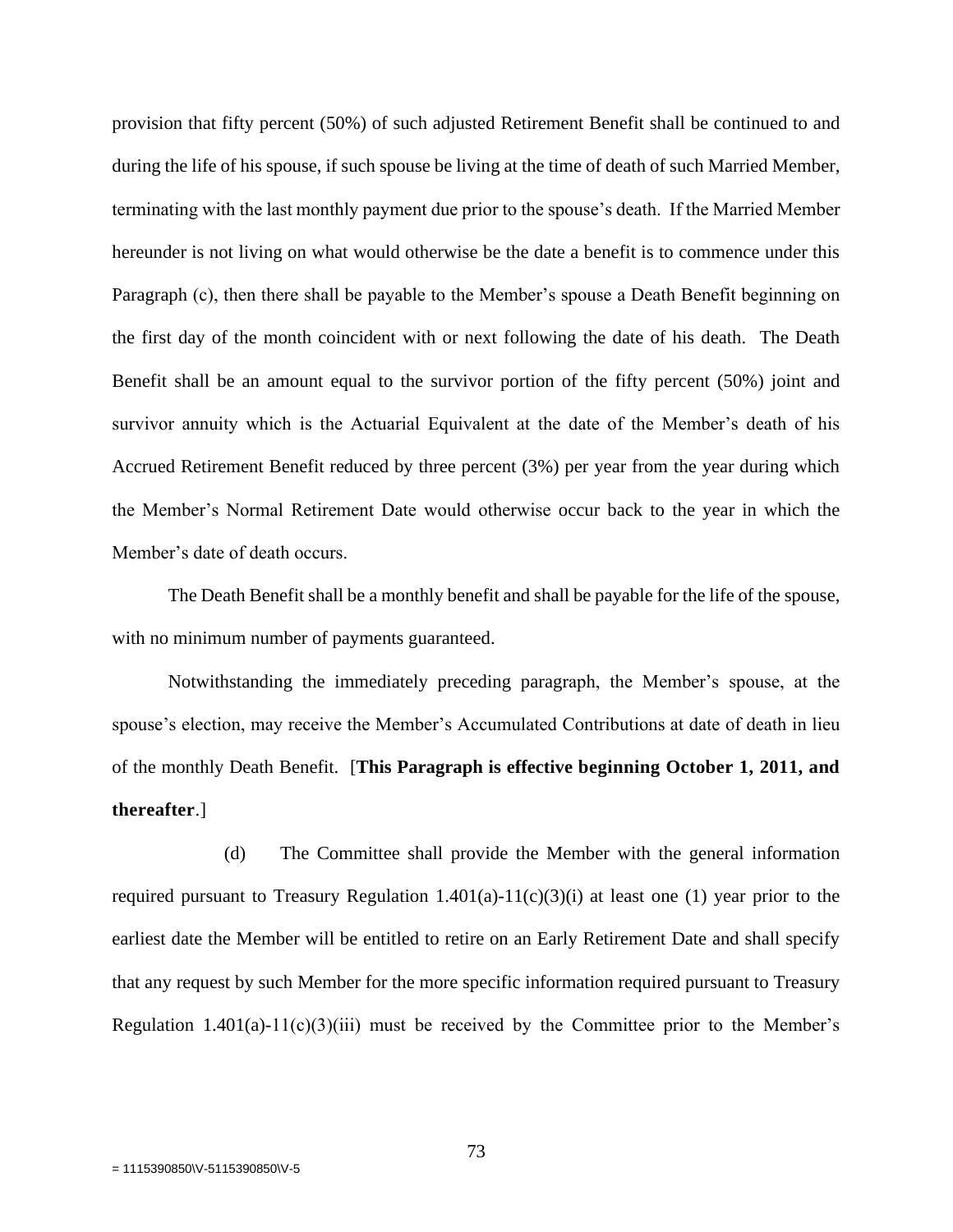Annuity Commencement Date. The Committee shall provide such specific information to the Member within thirty (30) days following receipt of the Member's request.

The Member shall have the right to elect, by written notice to the Committee at any time subsequent to receipt of the general information or specific information, to convert the Retirement Benefit otherwise payable in accordance with whichever of the foregoing Paragraphs (a), (b), (c) or (d) of this Section 8.02 is applicable to him, into an Actuarially Equivalent monthly Retirement Benefit, as provided for in the foregoing Section 8.01. Said election may, however, be revoked by such Married Member, by means of a written notice to the Committee, at any time prior to the date commencement of such payments would otherwise have begun, which revocation shall become effective on the commencement of payment of Retirement Benefits in accordance with this Section.

8.03 PRE-RETIREMENT JOINT AND SURVIVOR ANNUITY BENEFIT FOR MARRIED MEMBERS: A Married Member may elect, by written notice to the Committee at any time prior to the earliest date on which he would be eligible to retire on an Early Retirement Date, an optional Pre-Retirement Joint and Survivor Annuity Benefit, as provided for in this Section. This election shall be in addition to any election relating to the mode of Retirement Income benefit payable pursuant to Section 8.02 or Section 8.04.

The Pre-Retirement Joint and Survivor Annuity Benefit provides that in the event the death of a Married Member occurs while in the employ of the Employer following the date such benefit becomes effective as hereafter provided, and before his Normal Retirement Date, the first day of the month coincident with or next following the date on which his death occurs shall be regarded as his Retirement Date, and payment for the surviving spouse's Retirement Benefit provided for in Paragraph (a) of Section 8.02, actuarially reduced for early commencement, shall be made to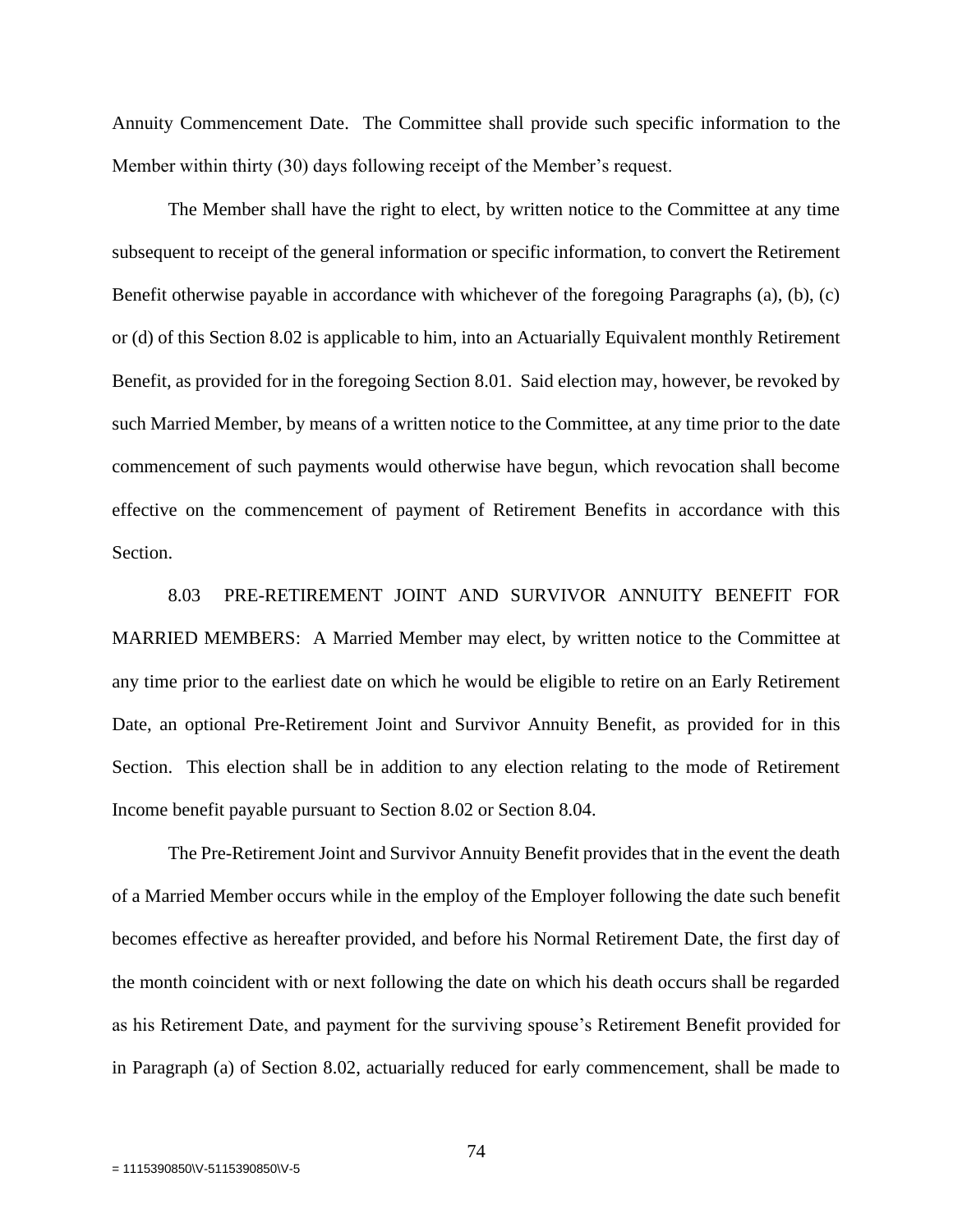and during the life of the deceased Married Member's spouse terminating with the last monthly payment due prior to the spouse's death.

If a Married Member who duly elects the Pre-Retirement Joint and Survivor Annuity Benefit herein provided retires on his Retirement Date, his Retirement Income Benefit shall be payable in accordance with the applicable provisions of Section 8.02 or Section 8.04.

Election of the Pre-Retirement Joint and Survivor Annuity Benefit by an eligible Married Member shall become effective on the earliest date on which he would be eligible to retire on an Early Retirement Date. Election of the Pre-Retirement Joint and Survivor Annuity Benefit as herein provided may be revoked by an eligible Married Member at any time by written notice to the Committee.

In the event that a Married Member who has duly elected the Pre-Retirement Joint and Survivor Annuity Benefit provided herein ceases to remain married, due to divorce or the death of his spouse subsequent to the effective date of such election, but prior to such Married Member's death or retirement on his Retirement Date, whichever shall first occur, the election of such benefit shall be cancelled as of such date, and the Member shall receive, upon retirement on his Retirement Date, the Retirement Benefit payable in accordance with Section 8.01 or Section 8.04. If such Member shall again become a Married Member, he shall be entitled to elect a Pre-Retirement Joint and Survivor Annuity Option with respect to his new spouse in accordance with the foregoing paragraphs of this Section 8.03.

8.04 OPTIONAL MODES OF RETIREMENT INCOME BENEFIT: In lieu of the applicable mode of Retirement Benefit provided for in Section 8.01 or 8.02, a Member shall have the right, to the extent provided in the following paragraph, to convert his Retirement Benefit into one of the optional forms of benefit provided below. Notwithstanding the option selected, in the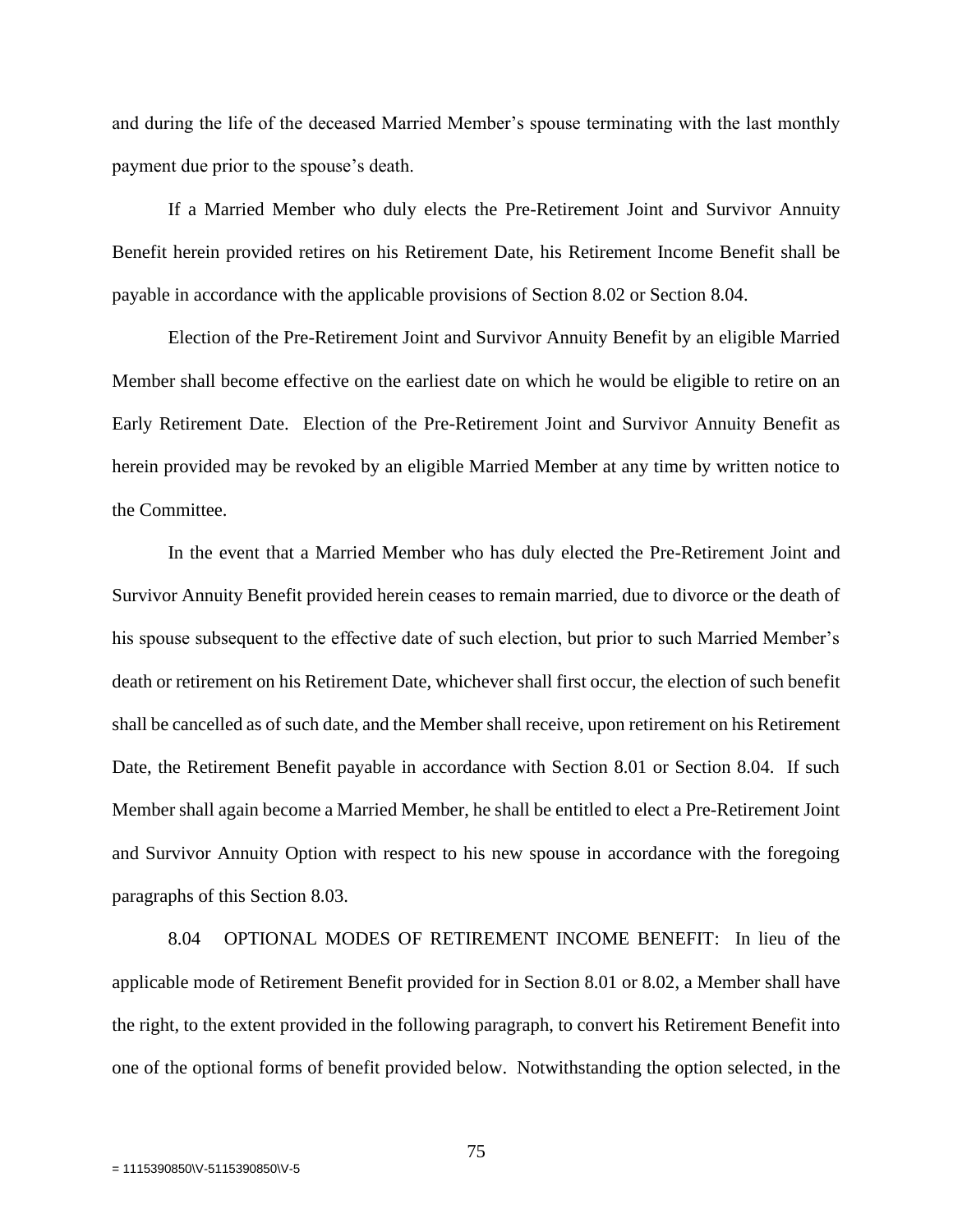event that the total Retirement Benefit payments under this plan do not equal his total Member Contributions, then his named beneficiary, or his estate, if his named beneficiary is not surviving, shall receive the difference in cash, between the Member's Contributions and the total benefit payments at the Member's date of death.

To become effective, the election of an Option must be approved by the Committee. An Option may be elected by a Member prior to the earlier of the first payment of his Retirement Benefit to him or his Normal Retirement Date, by the proper application of the Member, subject to such rules and conditions uniformly and consistently applied as the Committee may prescribe. In the event that an Option has been duly elected, a Member may rescind the election, and may make any change he desires to be made in the terms of the Option or the effective date of the Option, with the written consent of the Committee. At the time a Member elects an Option, or any later date, the Committee may require evidence of the date of birth of the designated contingent annuitant.

Option 1: An adjusted monthly Retirement Benefit commencing upon his Retirement Date and terminating with the last monthly payment due prior to his death.

Option 2: An adjusted monthly Retirement Benefit for himself with the provision that one hundred percent (100%) of such adjusted Retirement Benefit shall be continued to and during the life of his designated contingent annuitant, if such designated contingent annuitant be living at the time of death of the Retired Member.

Option 3: An adjusted monthly Retirement Benefit for himself with the provision that seventy-five percent (75%), sixty-six and two-thirds percent (66-2/3%) or fifty percent (50%) of such adjusted Retirement Benefit shall be continued to and during the life of his designated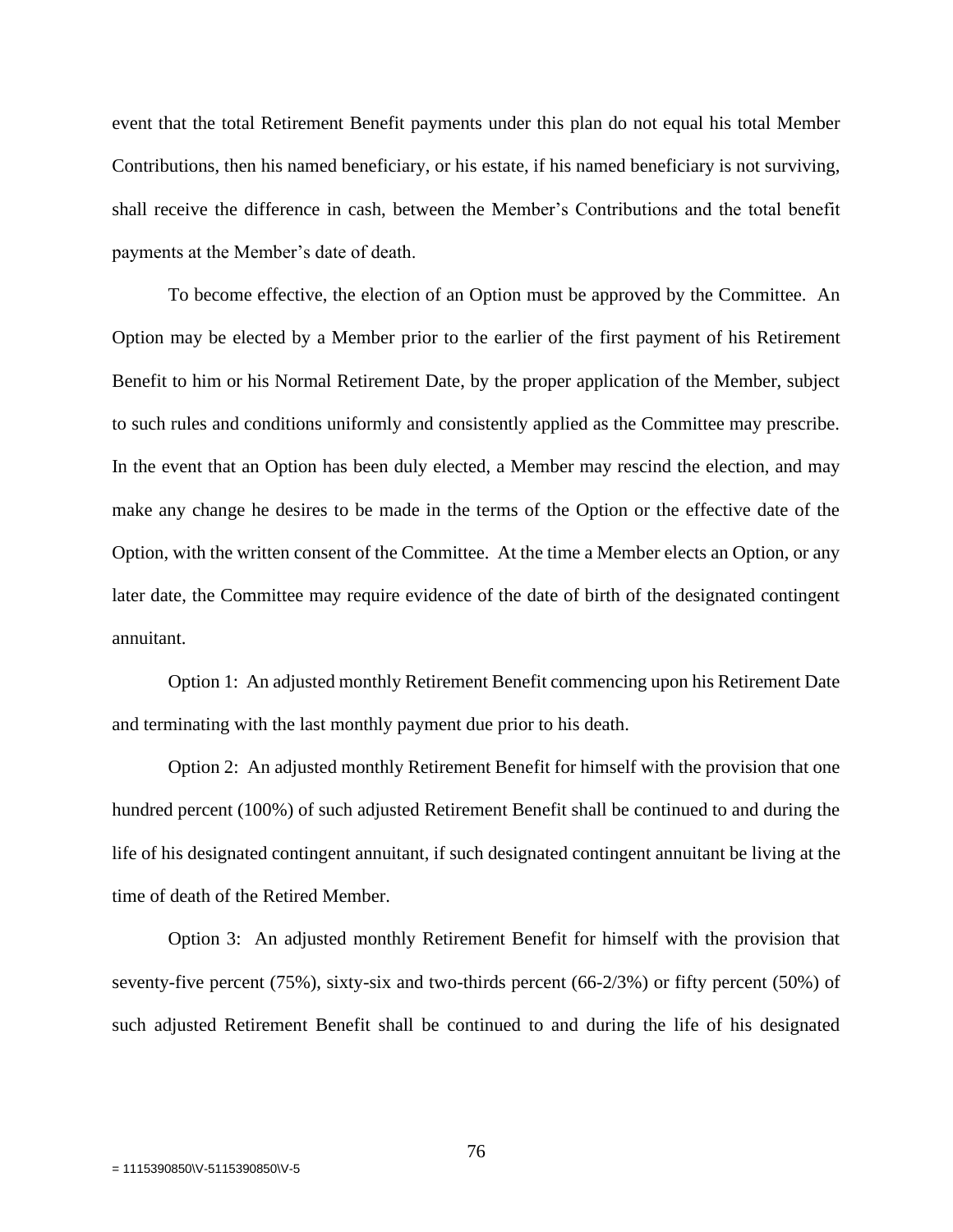contingent annuitant, if such designated contingent annuitant be living at the time of death of the Retired Member.

Option 4: An adjusted monthly Retirement Benefit for himself payable as long as he lives, but guaranteed for a period of five (5), ten (10), fifteen (15), or twenty (20) years beginning on the date Retirement Benefit payments commence. If a Retired Member dies before the expiration of the period certain, payment shall be continued to a designated beneficiary.

Option 5: An adjusted monthly Retirement Benefit for himself with the provision that one hundred percent (100%) of such adjusted Retirement Benefit shall be continued to and during the life of his designated contingent annuitant, if such designated contingent annuitant be living at the time of death of the Retired Member; provided however, that in the event the designated contingent annuitant predeceases the Retired Member, then commencing effective as of the date the Retired Member both (a) notifies the Plan Administrator of the death of the contingent annuitant and (b) provides to the Plan Administrator such documentation of the death of the contingent annuitant as the Plan Administrator requires, the amount of the monthly Retirement Benefit payable to the Retired Member shall be increased to an amount equal to the Retirement Benefit which would have been payable to the Retired Member had the Retired Member elected Option 1.

8.05 ACTUARIAL EQUIVALENCE: The Retirement Benefit payable under any Option shall be of Actuarial Equivalent value to the Retirement Benefit otherwise payable pursuant to Section 8.01. Equivalent actuarial value shall be based on the percentage of Retirement Benefit to be continued to the surviving contingent annuitant and the ages of both the Member and his designated contingent annuitant, or on the period certain elected and the age of the Member, and shall be as defined in Section 1.05.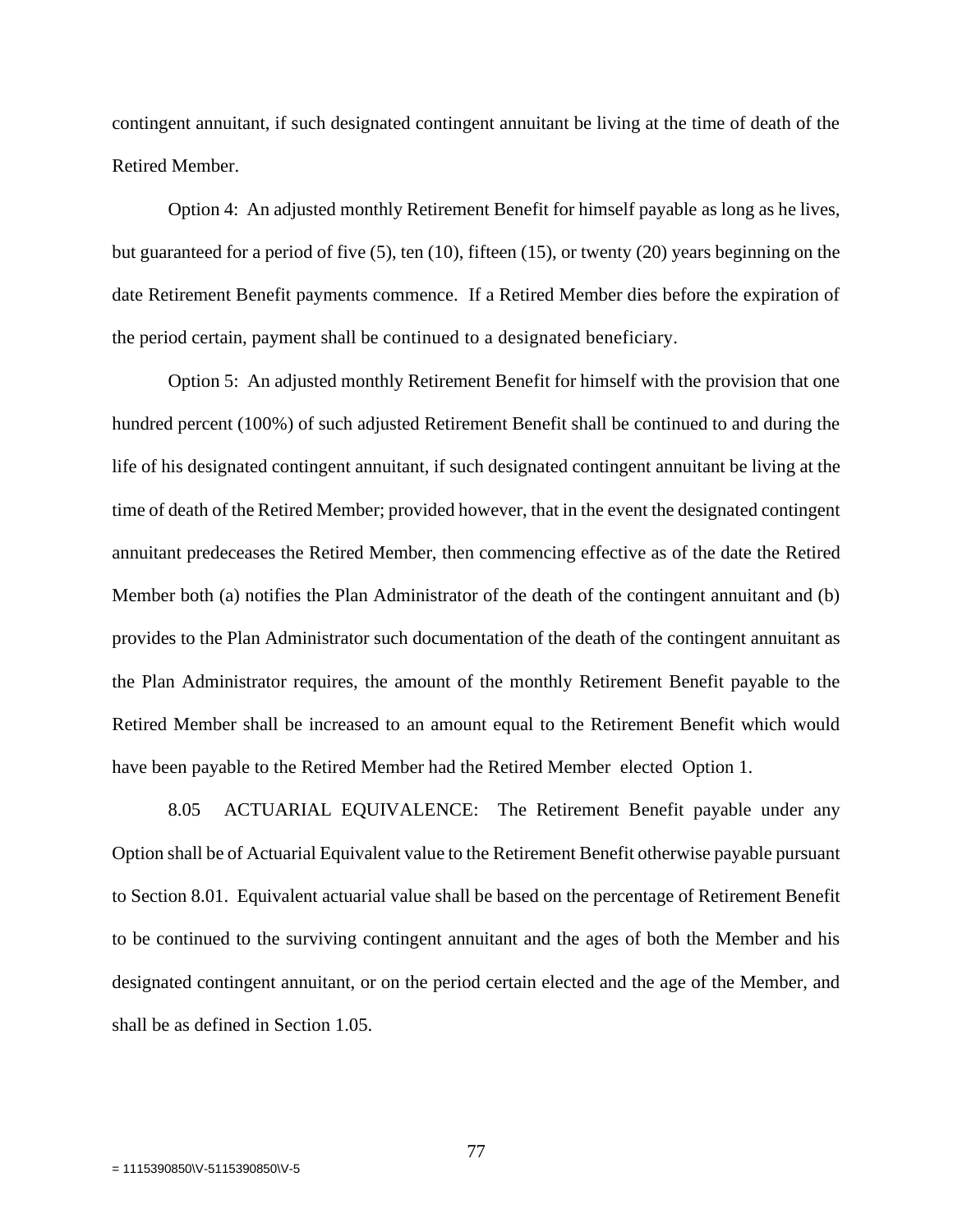8.06 EFFECT OF DEATH UPON CERTAIN OPTIONS: Election of Options 1, 2, 3, and 5 shall be null and void in the event the death of either the Member or his designated contingent annuitant precedes the Member's Normal Retirement Date or the date on which his Retirement Benefit is to commence, if earlier. Election of Option 4 shall be null and void in the event the death of the Member precedes his Normal Retirement Date or the date on which his Retirement Benefit is to commence, if earlier.

8.07 LATE RETIREMENT: A Member who defers retirement in accordance with the provision of Section 4.03, shall, beginning on his Late Retirement Date, receive the Retirement Benefit payable under Options 1, 2, 3, 4 or 5, if duly elected, calculated in accordance with Section 5.03.

If a Member who has elected Option 1, 2, 3, or 5 should die after his Normal Retirement Date but before his Late Retirement Date, payment of the Retirement Benefit shall commence to be made to the designated contingent annuitant, if surviving, or the designated beneficiary (as the case may be, in accordance with the terms of the Member's election) commencing on the first day of the month next following the Member's death.

If the death of the designated contingent annuitant under Option 1, 2, 3, or 5 occurs subsequent to the Member's Normal Retirement Date but prior to his Late Retirement Date, the election of the Option shall be deemed to be still in effect if another option has not been elected, and the Member shall receive, commencing at his Late Retirement Date, the adjusted Retirement Benefit payable in accordance with his election of such Option.

In the event the election of an Option is made after the Member has attained his Normal Retirement Age, the Actuarial Equivalent value shall be based as if the Member elected the Option on his Normal Retirement Age.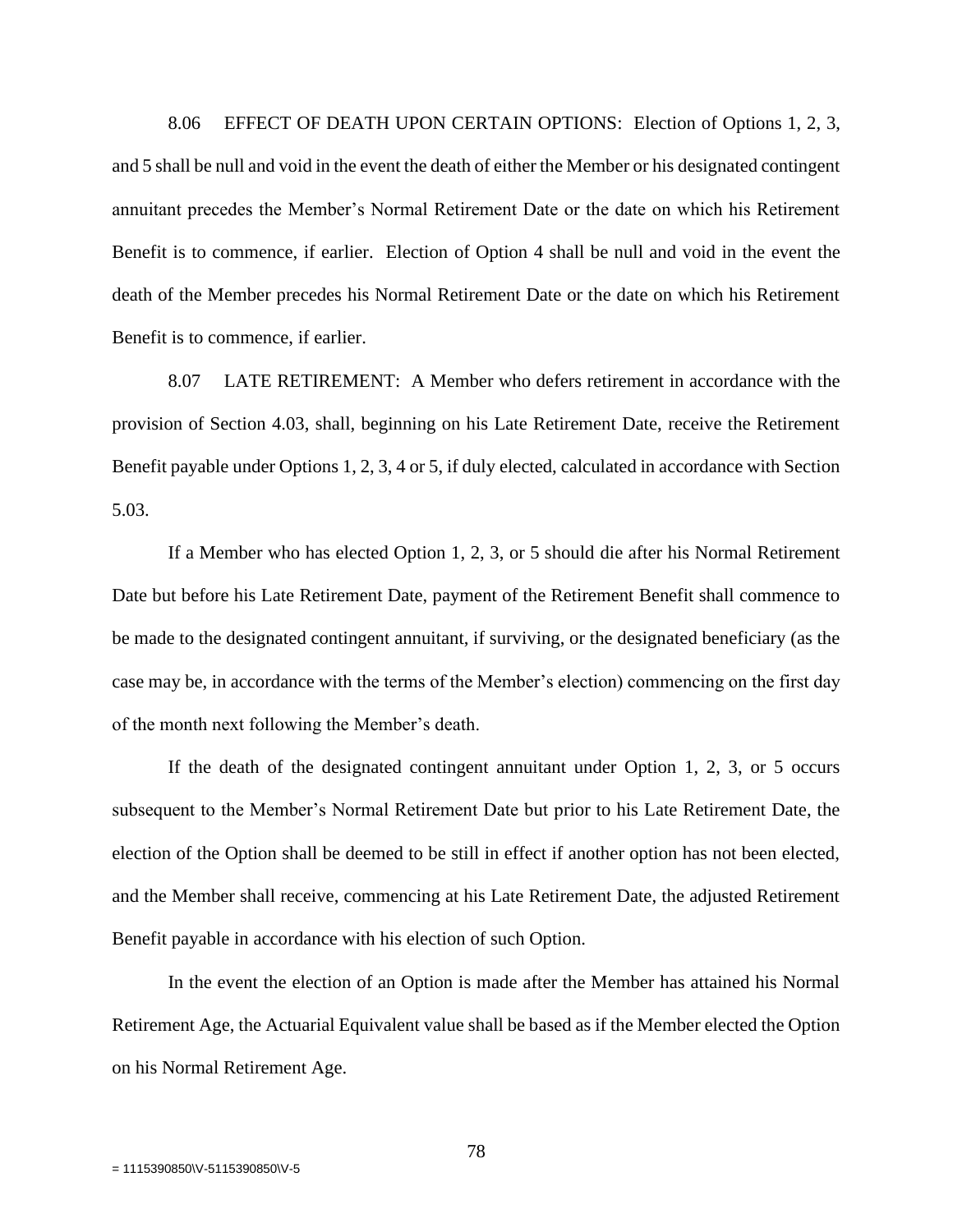8.08 COMMITTEE CONSENT ON BENEFIT PAYOUT: The Committee may consent to the payment of Retirement Benefits on any basis provided under this Article VIII provided that such payment shall be of Actuarial Equivalent value to the Retirement Benefit otherwise payable pursuant to Section 8.01. Under no circumstances, however, shall consent be given to the election of any Option whereby the present value of payments to a beneficiary, other than a Member's spouse, equal fifty (50%) percent or more of the present value of the benefits payable to both the Member and his beneficiary.

8.09 LUMP SUM PAYOUT PROHIBITED: No member shall receive payment of his benefit in a lump sum amount, except as provided in Sections 5.10 and 6.03. However, a Member whose employment shall become terminated for reasons other than retirement, disability or death after the completion of ten (10) years of Service may elect to receive the amount of his Accumulated Contributions in a lump sum payment upon termination of Service. If the Member elects to receive such lump sum payment upon termination, any Accrued Retirement Benefit Derived from Employer Contributions shall be cancelled, and he shall not be entitled to any further benefits under the Plan. [**This Section effective before and including September 30, 2007**.]

8.09 LUMP SUM PAYOUT PROHIBITED: No Member shall receive payment of his benefit in a lump sum amount, except as provided in Sections 5.10, 6.02 and 6.03. However, a Member whose employment shall become terminated for reasons other than retirement, disability or death after the completion often (10) years of Service may elect to receive the amount of his Accumulated Contributions in a lump sum payment upon termination of Service. If the Member elects to receive such lump sum payment upon termination, any Accrued Retirement Benefit Derived fromEmployer Contributions shall be cancelled, and he shall not be entitled to any further benefits under the Plan. [**This Section is effective beginning October 1, 2007, and thereafter**.]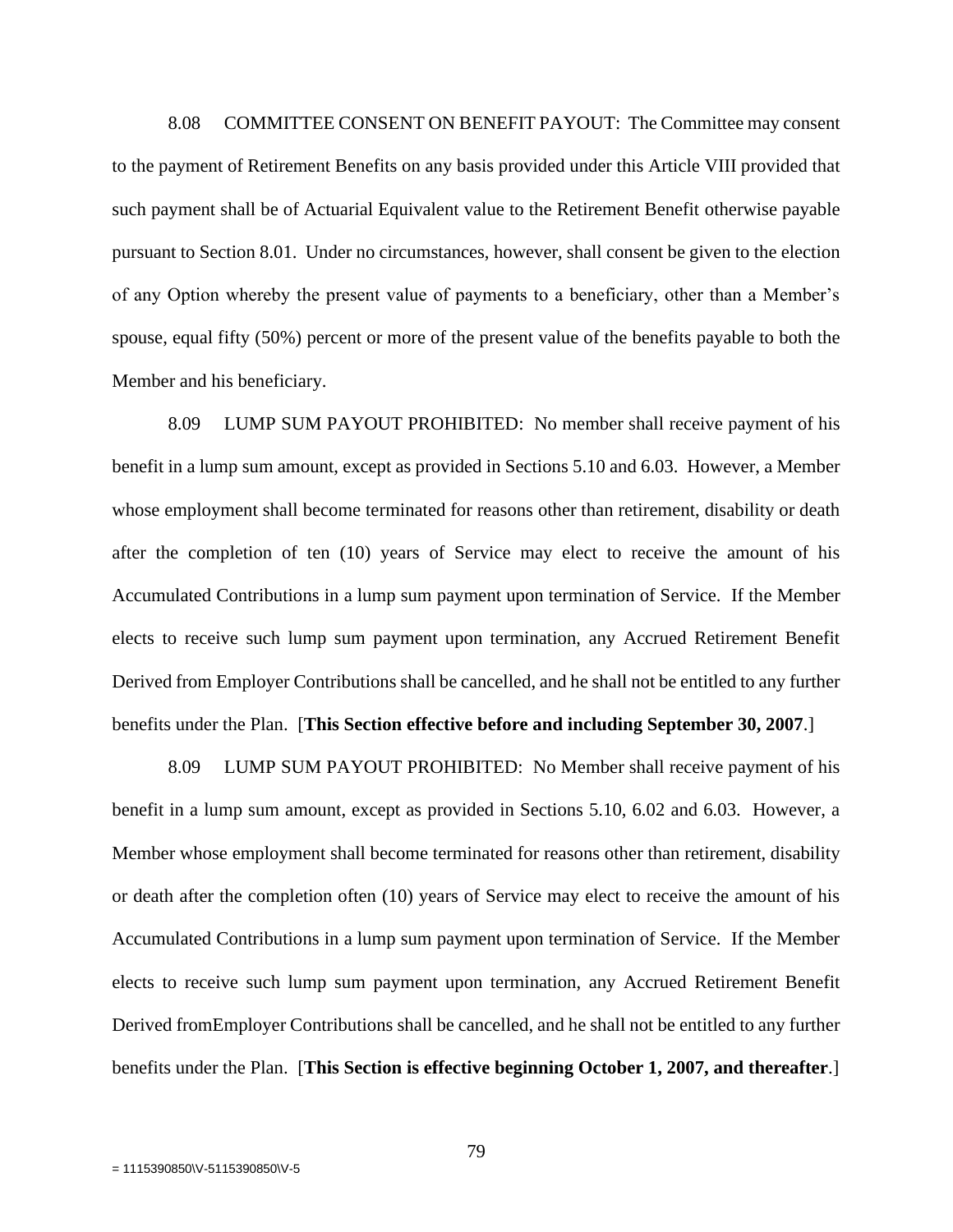8.10 REQUIRED DISTRIBUTIONS: The entire interest of each Member (i) shall be distributed not later than the Required Beginning Date, or (ii) shall be distributed, beginning not later than the required beginning date, in accordance with regulations prescribed by the Secretary of the Treasury, over the life of such Member or over the lives of such Member and a designated beneficiary (or over a period not extending beyond the life expectancy of such Member or the life expectancy of such Member and a designated beneficiary). The "Required Beginning Date" means April 1 of the calendar year following the later of (i) the calendar year in which the Member attains age seventy and one-half  $(70<sup>1</sup>/2)$ , or (ii) the calendar year in which the Member retires.

Where distributions have begun over the life of a Member or over the lives of such Member and a designated beneficiary (or over a period not extending beyond the life expectancy of such Member or the life expectancy of such Member and a designated beneficiary) and the Member dies before his entire interest has been distributed to him, the remaining portion of such interest will be distributed at least as rapidly as under the method of distribution being used as of the date of his death. If a Member dies before distributions (as described in the preceding sentence) have begun, the entire interest of the Member shall be distributed within five (5) years after the death of such Member.

The last sentence of the preceding paragraph shall not apply if any portion of the Member's interest is payable to (or for the benefit of) a designated beneficiary; such portion will be distributed over the life of such designated beneficiary (or over a period not extending beyond the life expectancy of such beneficiary), and such distributions begin no later than one (1) year after the date of the Member's death or such later date as the Secretary of the Treasury may by regulations prescribe. If the designated beneficiary referred to in this paragraph is the surviving spouse of the Member, distributions shall begin on a date no later than the date on which the Member would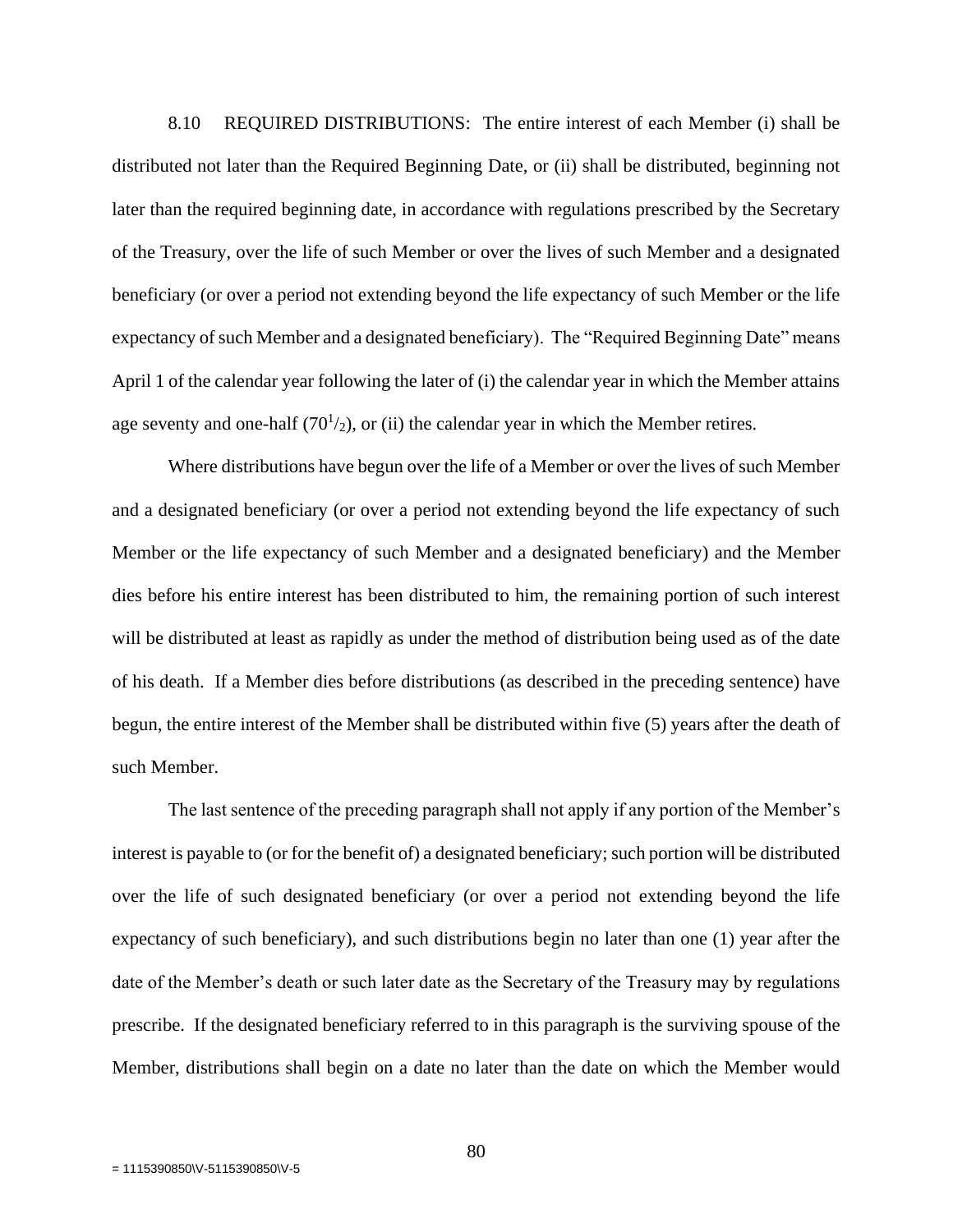have attained age seventy and one-half  $(70<sup>1</sup>/2)$ . If such surviving spouse dies before payments are required to commence, then this paragraph shall be applied as if the surviving spouse were the Member. [**This Section is effective for all dates before and including December 31, 1998**.]

8.11 TIME LIMIT FOR REQUIRED DISTRIBUTIONS: All distributions must comply with  $\S$ §401(a)(9) and 401(a)(14) of the Code and their Regulations. The distribution must be made no later than the EARLIER of the date required by paragraph (a) or (b) if the Member has not died.

(a) SECTION 401(a)(9): Commencing January 1, 1999, each Member must begin receiving a distribution under the Plan on or before April 1st of the calendar year following the later of the calendar year in which the Member retires or attains age  $70^{-1/2}$  in the amount required by §401(a)(9) of the Code and its Regulations. Until that date, a Member may elect to begin receiving distributions or receive his distribution on the April 1st of the calendar year following the calendar year in which he attains age  $70<sup>1</sup>/2$ , even though he has not retired, in the amount required by §401(a)(9) of the Code and its Regulations. Without regard to the above rules, if a member made a designation before January 1, 1984, which complied with  $\S 401(a)(9)$ of the Code before its amendment by the Tax Reform Act of 1984, the distribution does not have to be made until the time described in the designation, if later.

(b) SECTION  $401(a)(14)$ : The distribution must be made to the Member on or before the 60th day after the latest of the end of the Plan Year in which the Member attains his Normal Retirement Age, attains the 10th anniversary of the year in which he began participation or terminates employment with the Employer unless the Member consents to a later time.

If the Member has died and a portion of the Member's benefit is payable to a designated Beneficiary, the payment must be made not later than one year after the Member's death. If the surviving spouse is the Beneficiary, the payment may be delayed so as to be made on the date on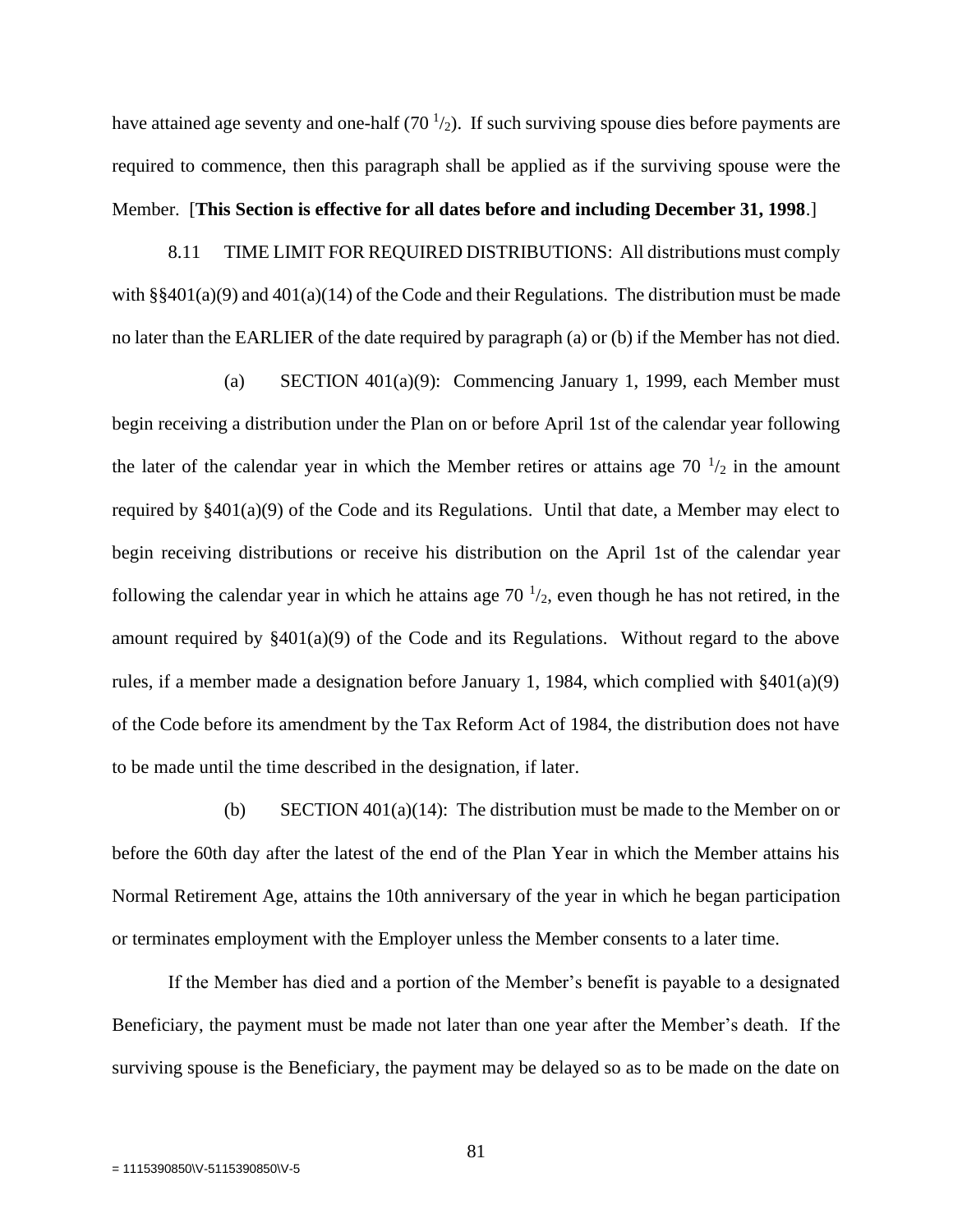which the Member would have attained age  $70<sup>1</sup>/2$ . If payment is postponed and the surviving spouse dies before payment is made, the surviving spouse shall be treated as the Member for purposes of this Section. [**This Section is effective beginning January 1, 1999, and thereafter**.]

## 8.12 MINIMUM DISTRIBUTION REQUIREMENTS:

#### GENERAL RULES:

(a) Effective Date. The provisions of this Section shall apply for purposes of determining required minimum distributions for calendar years beginning with the 2003 calendar year.

(b) Precedence. The requirements of this Section will take precedence over any inconsistent provisions of the Plan.

(c) Requirements of Treasury Regulations Incorporated. All distributions required under this Section will be determined and made in accordance with the Treasury Regulations under Section  $401(a)(9)$  of the Internal Revenue Code of 1986, as amended.

(d) TEFRA Section 242(b)(2) Elections. Notwithstanding the other provisions of this Section, other than Section 8.12(c), distributions may be made under a designation made before January 1, 1984, in accordance with Section  $242(b)(2)$  of the Tax Equity and Fiscal Responsibility Act (TEFRA), and the provisions of the Plan that relate to Section 242(b)(2) of

# TEFRA. [**This Section is effective beginning January 1, 2003, and thereafter**.]

#### 8.13 TIME AND MANNER OF DISTRIBUTION:

(a) REQUIRED BEGINNING DATE: The Member's entire interest will be distributed, or begin to be distributed, to the Member no later than the Member's required beginning date.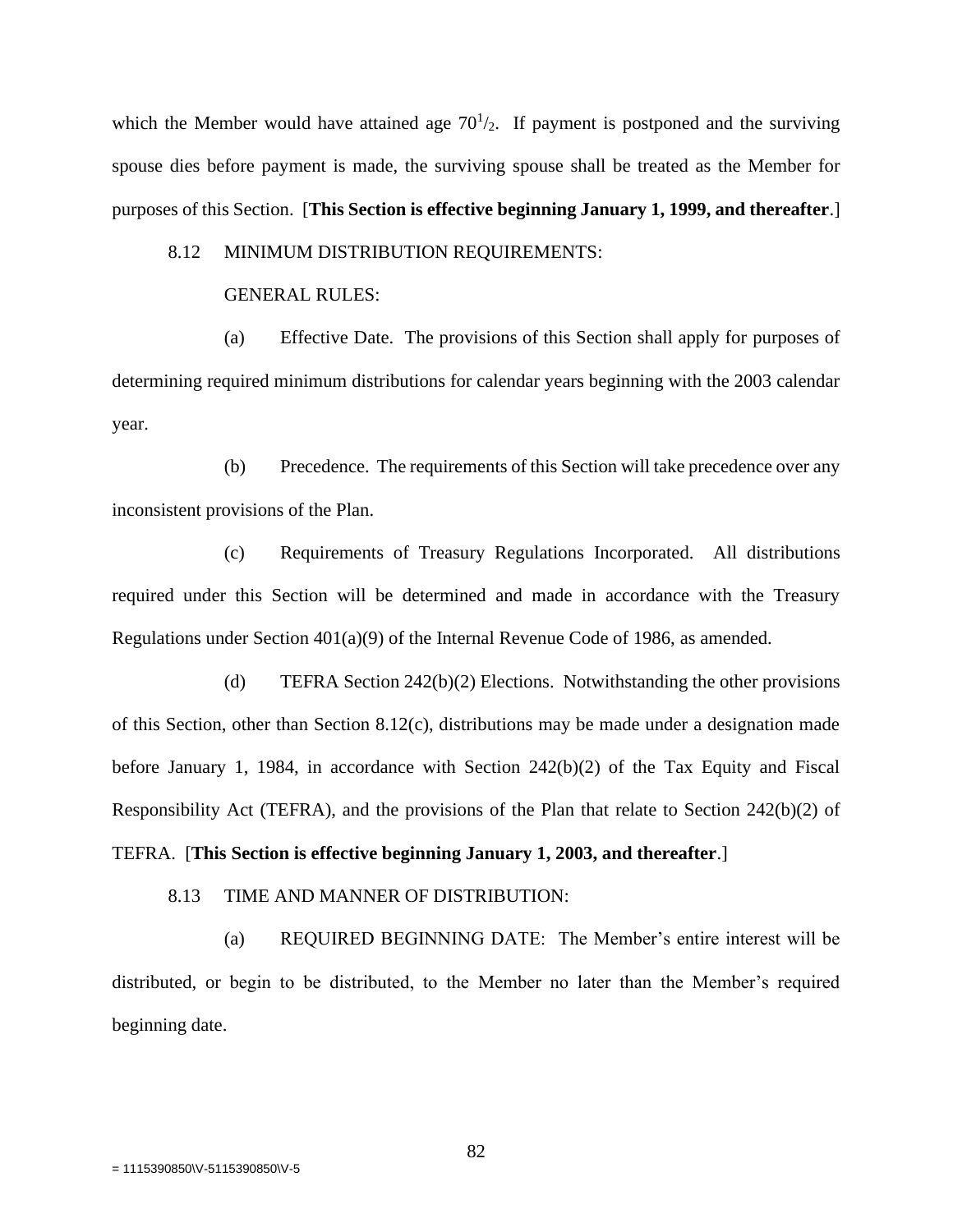(b) DEATH OF MEMBER BEFORE DISTRIBUTIONS BEGIN: If the Member dies before distributions begin, the Member's entire interest will be distributed, or begin to be distributed, no later than as follows:

(1) If the Member's surviving spouse is the Member's sole designated beneficiary, then distributions to the surviving spouse will begin by December 31 of the calendar year immediately following the calendar year in which the Member died, or by December 31 of the calendar year in which the Member would have attained age 70 IA, if later.

(2) If the Member's surviving spouse is not the Member's sole designated beneficiary, then distributions to the designated beneficiary will begin by December 31 of the calendar year immediately following the calendar year in which the Member died.

(3) If there is no designated beneficiary as of September 30 of the year following the year of the Member's death, the Member's entire interest will be distributed by December 31 of the calendar year containing the fifth anniversary of the Member's death.

(4) If the Member's surviving spouse is the Member's sole designated beneficiary and the surviving spouse dies after the Member but before distributions to the surviving spouse begin, this Section 8.13 will apply as if the surviving spouse were the Member.

For purposes of this Section and Section 8.16, distributions are considered to begin on the Member's required beginning date (or, if Section 8.13 (b)(4) applies, the date distributions are required to begin to the surviving spouse under Section 8.13 (b)(1).) If annuity payments irrevocably commence to the Member before the Member's required beginning date (or to the Member's surviving spouse before the date distributions are required to begin to the surviving spouse under Section 8.13(b)(1)), the date distributions are considered to begin is the date distributions actually commence.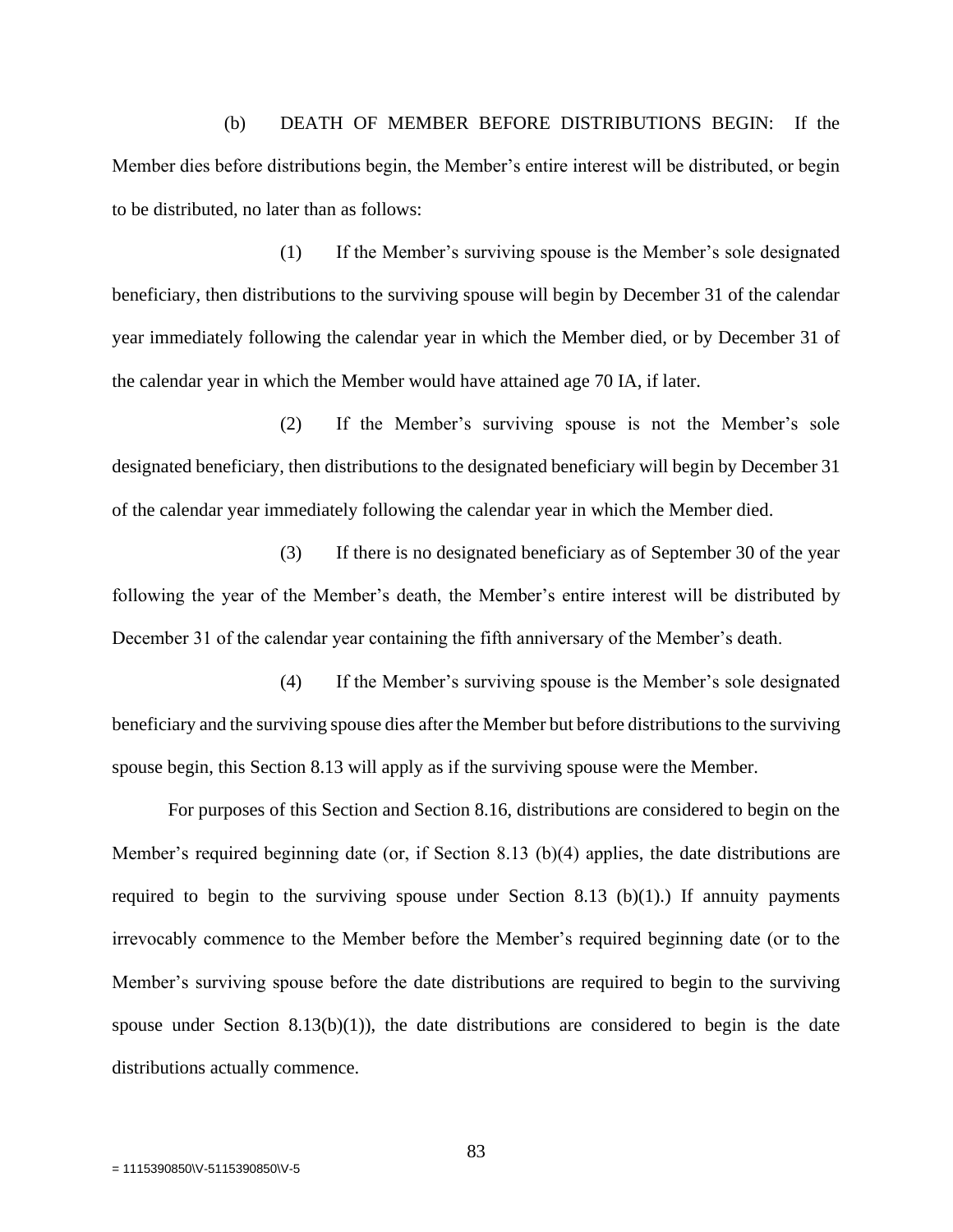(c) FORM OF DISTRIBUTION: Unless the Member's interest is distributed in the form of an annuity purchased from an insurance company or in a single sum on or before the required beginning date, as of the first distribution calendar year distributions will be made in accordance with Sections 8.14, 8.15 and 8.16. If the Member's interest is distributed in the form of an annuity purchased from an insurance company, distributions thereunder will be made in accordance with the requirements of Section 401(a)(9) of the Internal Revenue Code and the Treasury Regulations. Any part of the Member's interest which is in the form of an individual account described in Section 414(k) of the Code will be distributed in a manner satisfying the requirements of Section 401(a)(9) of the Code and the Treasury Regulations that apply to individual accounts. [**This Section is effective beginning January 1, 2003, and thereafter**.]

8.14 DETERMINATION OF AMOUNT TO BE DISTRIBUTED EACH YEAR:

(a) GENERAL ANNUITY REQUIREMENTS: If the Member' s interest is paid in the form of annuity distributions under the Plan, payments under the annuity will satisfy the following requirements:

(1) The annuity distributions will be paid in periodic payments made at intervals not longer than one (1) year;

(2) The distribution period will be over a life (or lives) or over a period certain not longer than the period described in Section 8.15 or 8.16;

(3) Once payments have begun over a period certain, the period certain will not be changed even if the period certain is shorter than the maximum permitted;

(4) Payments will either be non -increasing or increase only as follows: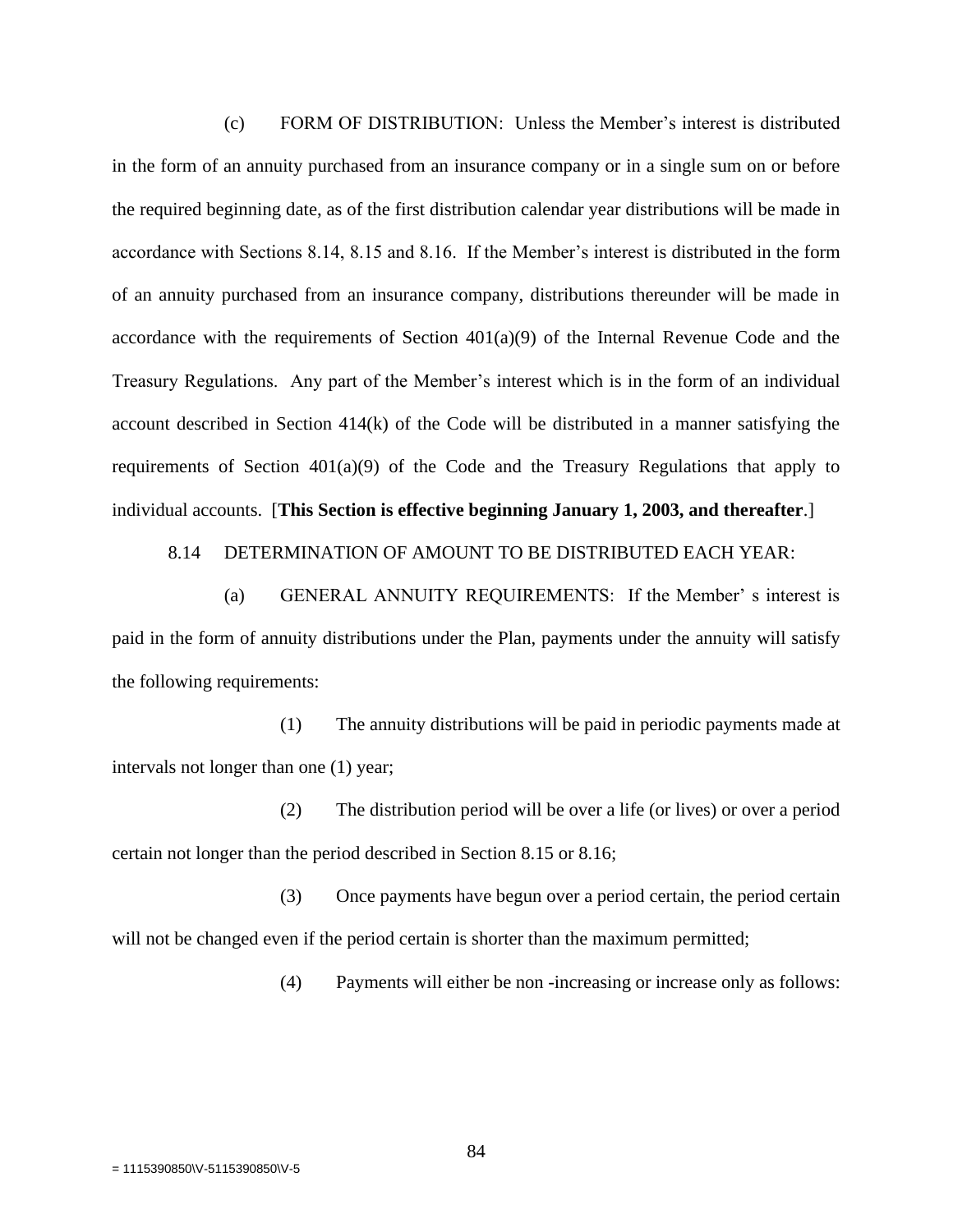((a)) by an annual percentage increase that does not exceed the annual percentage increase in a cost-of-living index that is based on prices of all items and issued by the Bureau of Labor Statistics;

 $(6)$  to the extent of the reduction in the amount of the Member's payments to provide for a survivor benefit upon death, but only if the beneficiary whose life was being used to determine the distribution period described in Section 8.15 dies or is no longer the Member's beneficiary pursuant to a Qualified Domestic Relations Order (QDRO) within the meaning of Section 414(p) of the Internal Revenue Code;

((c)) to provide cash refunds of employee contributions upon the

Member's death; or

((d)) to pay increased benefits that result from a Plan amendment.

## (b) AMOUNT REQUIRED TO BE DISTRIBUTED BY REQUIRED

BEGINNING DATE: The amount that must be distributed on or before the Member's required beginning date (or, if the Member dies before distributions begin, the date distributions are required to begin under Section 8.13 (a) or (b)) is the payment that is required for one payment interval. The second payment need not be made until the end of the next payment interval ends in the next calendar year. Payment intervals are the periods for which payments are received, e.g., bi-monthly, monthly, semi-annually or annually. All of the Member's benefit accruals as of the last day of the first distribution calendar year will be included in the calculation of the amount of the annuity payments for payment intervals ending on or after the Member's required beginning date.

(c) ADDITIONAL ACCRUALS AFTER FIRST DISTRIBUTION CALENDAR YEAR: Any additional benefits accruing to the Member in a calendar year after the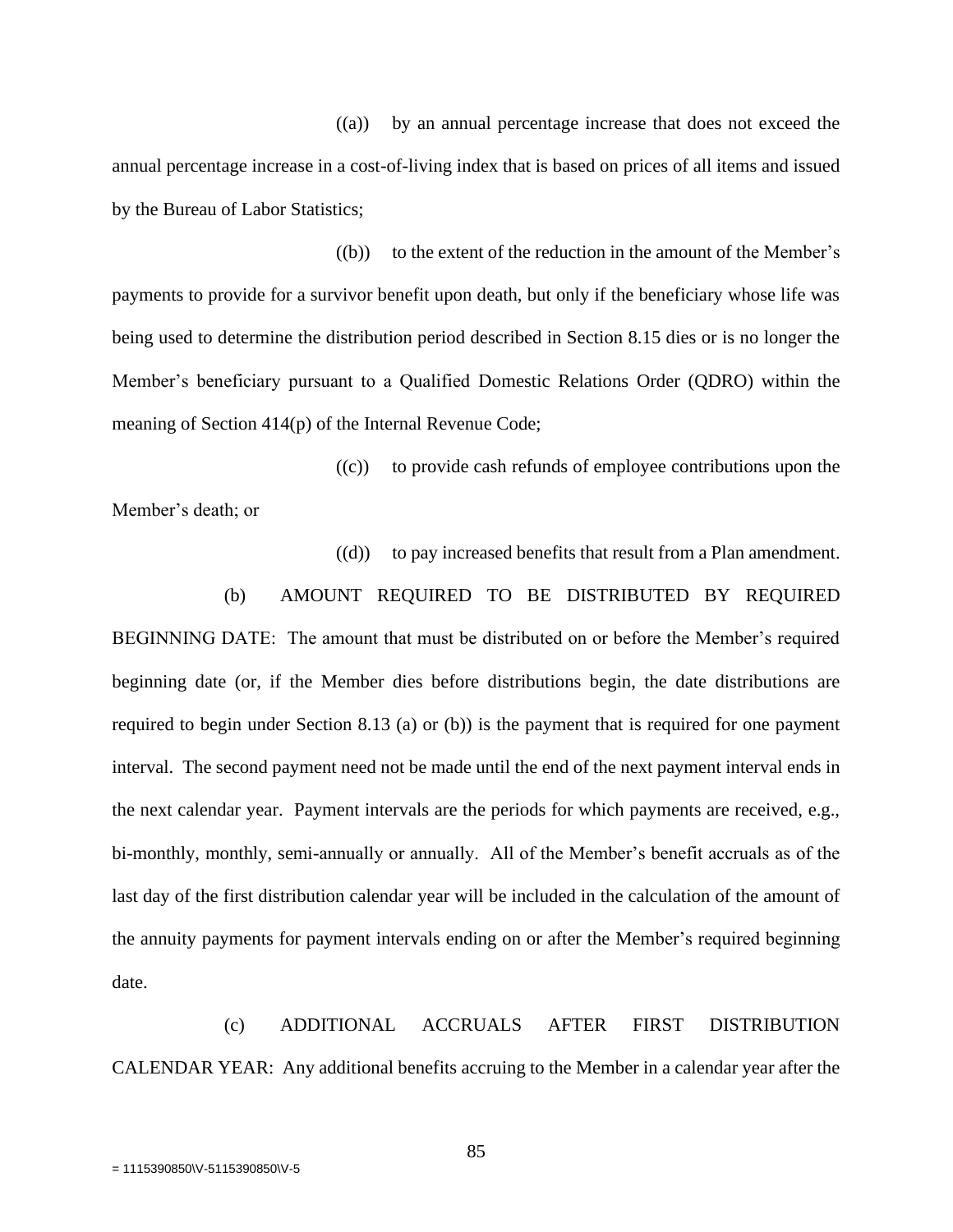first distribution calendar year will be distributed beginning with the first payment interval ending in the calendar year immediately following the calendar year in which such amount accrues. [**This Section is effective beginning January 1, 2003, and thereafter**.]

8.15 REQUIREMENTS FOR ANNUITY DISTRIBUTIONS THAT COMMENCE DURING MEMBER'S LIFETIME:

(a) JOINT LIFE ANNUITIES WHERE THE BENEFICIARY IS NOT THE MEMBER'S SPOUSE: If the Member's interest is being distributed in the form of a joint and survivor annuity for the joint lives of the Member and a nonspouse beneficiary, annuity payments to be made on or after the Member's required beginning date to the designated beneficiary after the Member's death must not at any time exceed the applicable percentage of the annuity payment for such period that would have been payable to the Member using the table set forth in Q&A-2 of Section 1.401(a)(9)-6T of the Treasury Regulations. If the form of distribution combines a joint and survivor annuity for the joint lives of the Member and a nonspouse beneficiary and a period certain annuity, the requirement in the preceding sentence will apply to annuity payments to be made to the designated beneficiary after the expiration of the period certain.

(b) PERIOD CERTAIN ANNUITIES : Unless the Member's spouse is the sole designated beneficiary and the form of distribution is a period certain and no life annuity, the period certain for an annuity distribution commencing during the Member's lifetime may not exceed the applicable distribution period for the Member under the Uniform Lifetime Table set forth in Section 1.401(a)(9)-9 of the Treasury Regulations for the calendar year that contains the annuity starting date. If the annuity starting date precedes the year in which the Member reaches age 70, the applicable distribution period for the Member is the distribution period for age 70 under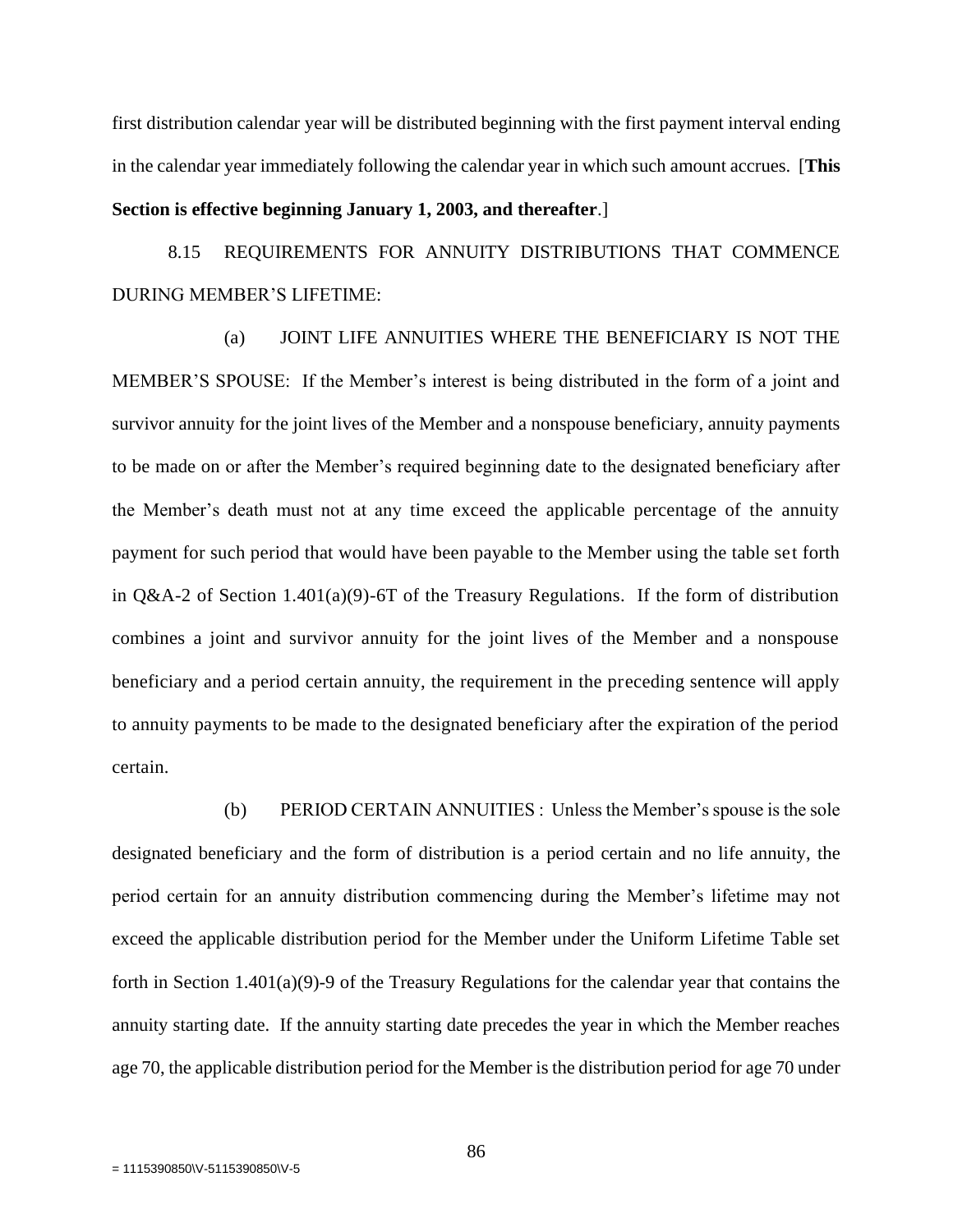the Uniform Lifetime Table set forth in Section 1.401(a)(9)-9 of the Treasury Regulations plus the excess of 70 over the age of the Member as of the Member's birthday in the year that contains the annuity starting date. If the Member's spouse is the Member's sole designated beneficiary and the form of distribution is a period certain and no life annuity, the period certain may not exceed the longer of the Member's applicable distribution period, as determined under this Section 8.15 or the joint life and last survivor expectancy of the Member and the Member's spouse as determined under the Joint and Last Survivor Table set forth in Section  $1.401(a)(9)-9$  of the Treasury Regulations, using the Member's and spouse's attained ages as of the Member's and spouse's birthdays in the calendar year that contains the annuity starting date. [**This Section is effective beginning January 1, 2003, and thereafter**.]

8.16 REQUIREMENTS FOR MINIMUM DISTRIBUTIONS WHERE MEMBER DIES BEFORE DATE DISTRIBUTIONS BEGIN:

(a) PARTICIPANT SURVIVED BY DESIGNATED BENEFICIARY: If the Member dies before the date distribution of his or her interest begins and there is a designated beneficiary, the Member's entire interest will be distributed, beginning no later than the time described in Section 8.13 (b)(1) or (2), over the life of the designated beneficiary or over a period certain not exceeding:

(1) Unless the annuity starting date is before the first distribution calendar year, the life expectancy of the designated beneficiary determined using the beneficiary's age as of the beneficiary's birthday in the calendar year immediately following the calendar year of the Member's death; or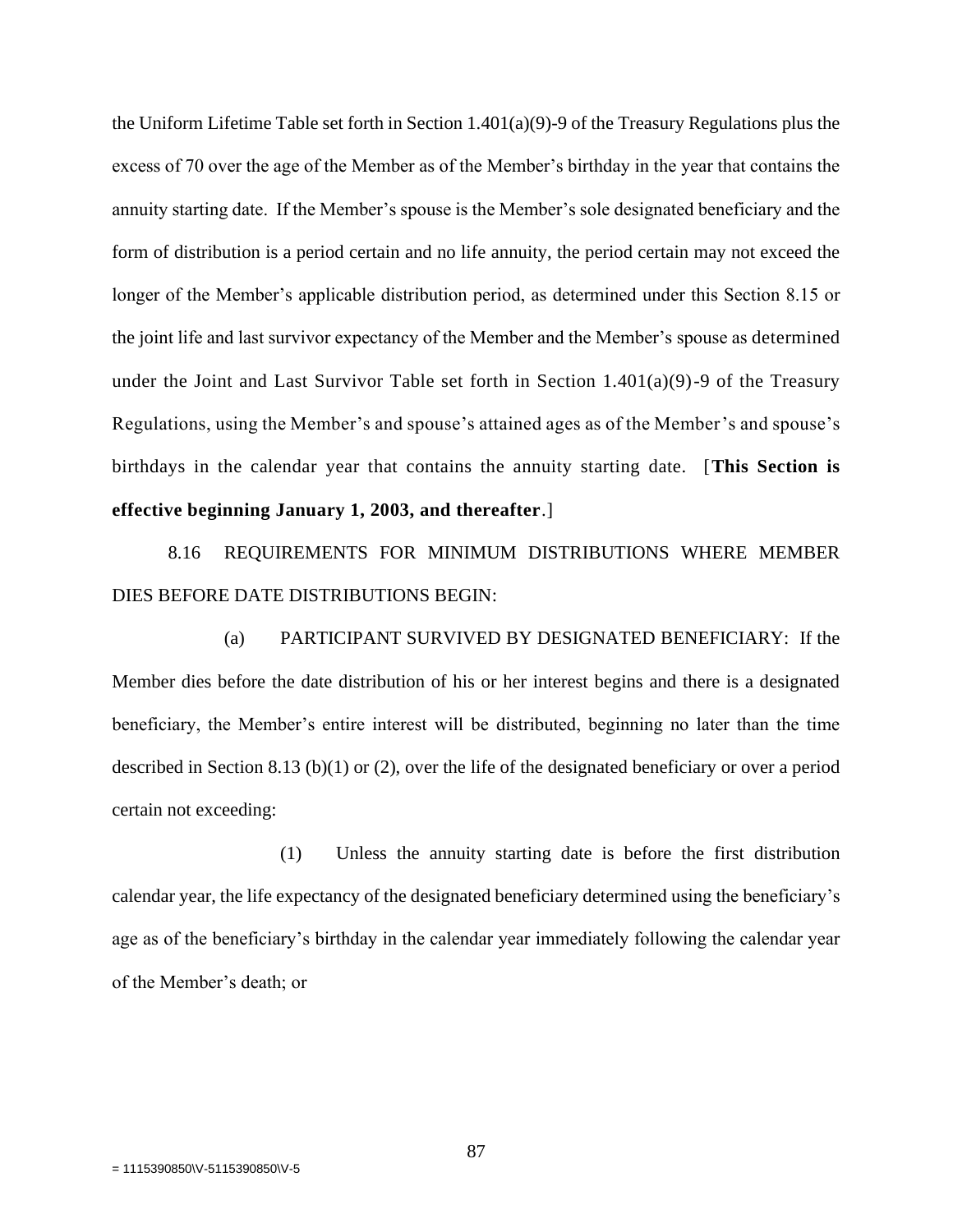(2) If the annuity starting date is before the first distribution calendar year, the life expectancy of the designated beneficiary determined using the beneficiary's age as of the beneficiary's birthday in the calendar year that contains the annuity starting date.

(b) NO DESIGNATED BENEFICIARY: If the Member dies before the date distributions begin and there is no designated beneficiary as of September 30 of the year following the year of the Member's death, distribution of the Member's entire interest will be completed by December 31 of the calendar year containing the fifth anniversary of the Member's death.

(c) DEATH OF SURVIVING SPOUSE BEFORE DISTRIBUTIONS TO SURVIVING SPOUSE BEGIN: If the Member dies before the date of distribution of his or her interest begins, the Member's surviving spouse is the Member's sole designated beneficiary, and the surviving spouse dies before distributions to the surviving spouse begin, this Section 8.16 will apply as if the surviving spouse were the Member, except that the time by which distributions must begin will be determined without regard to Section 8.13(b)(1). [**This Section is effective beginning January 1, 2003, and thereafter**.]

8.17 DEFINITIONS:

(a) DESIGNATED BENEFICIARY: The individual who is designated as the beneficiary under Section 7.04 of the Plan and is the designated beneficiary under Section  $401(a)(9)$  of the Internal Revenue Code and Section 1.401(a)(9)-1, Q&A-4, of the Treasury Regulations.

(b) DISTRIBUTION CALENDAR YEAR: A calendar year for which a minimum distribution is required. For distributions beginning before the Member's death, the first distribution calendar year is the calendar year immediately preceding the calendar year which contains the Member's required beginning date. For distributions beginning after the Member's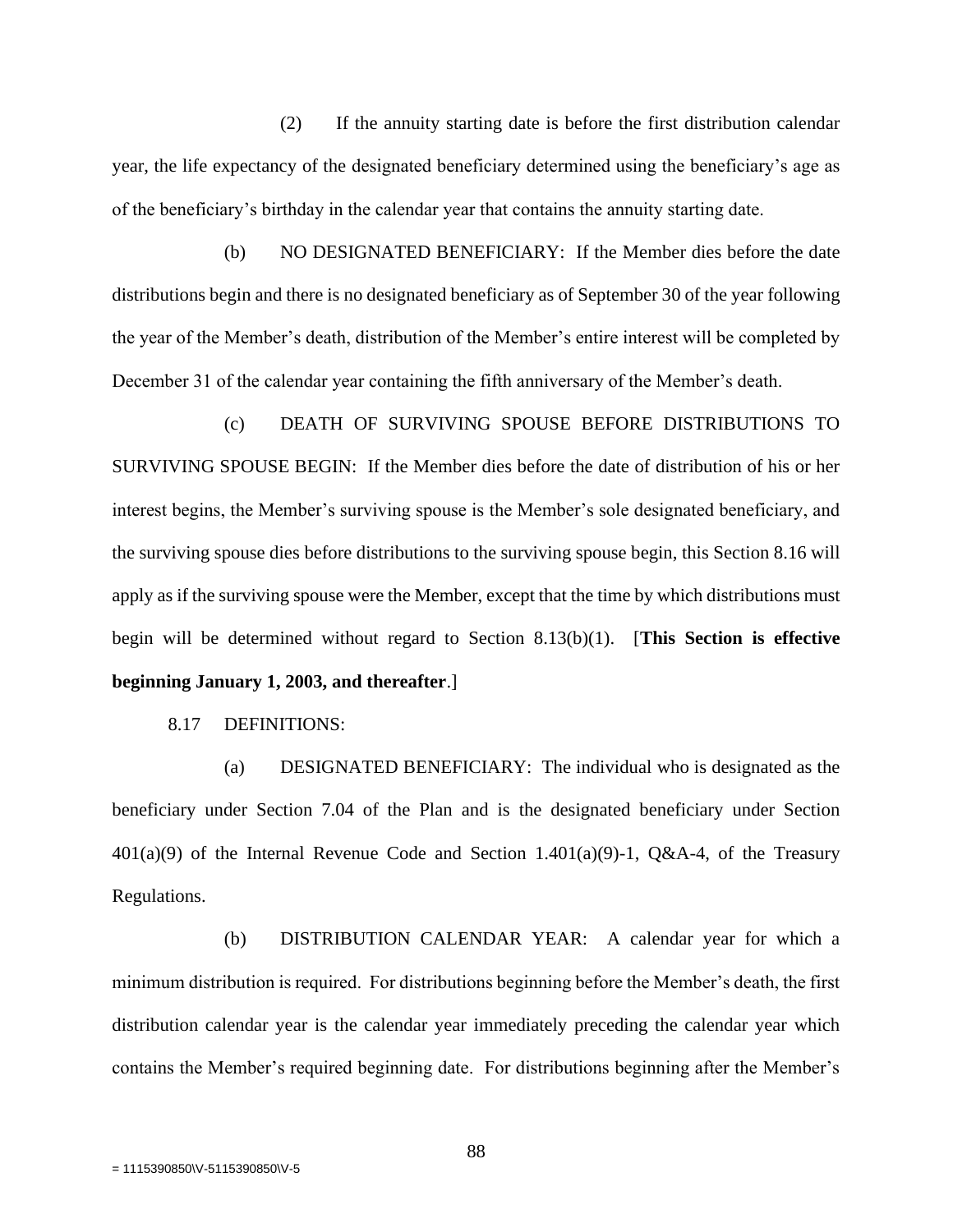death, the first distribution calendar year is the calendar year in which distributions are required to begin pursuant to Section 8.13(b).

(c) LIFE EXPECTANCY: Life expectancy as computed by use of the Single Life Table in Section 1.401(a)(9)-9 of the Treasury Regulations.

(d) REQUIRED BEGINNING DATE: The date specified in Section 8.11 of the Plan. [**This Section is effective beginning January 1, 2003, and thereafter**.]

8.18 LOST MEMBER OR BENEFICIARY: In the event (a) a Retirement Benefit is payable to a Member or the Member's Beneficiary, and (b) the value of the entire Retirement Benefit does not exceed \$25, and (c) the Plan is unable to locate the individual then entitled to receive such Retirement Benefit after the Plan has made a diligent search to locate such individual, then such Retirement Benefit shall be permanently forfeited.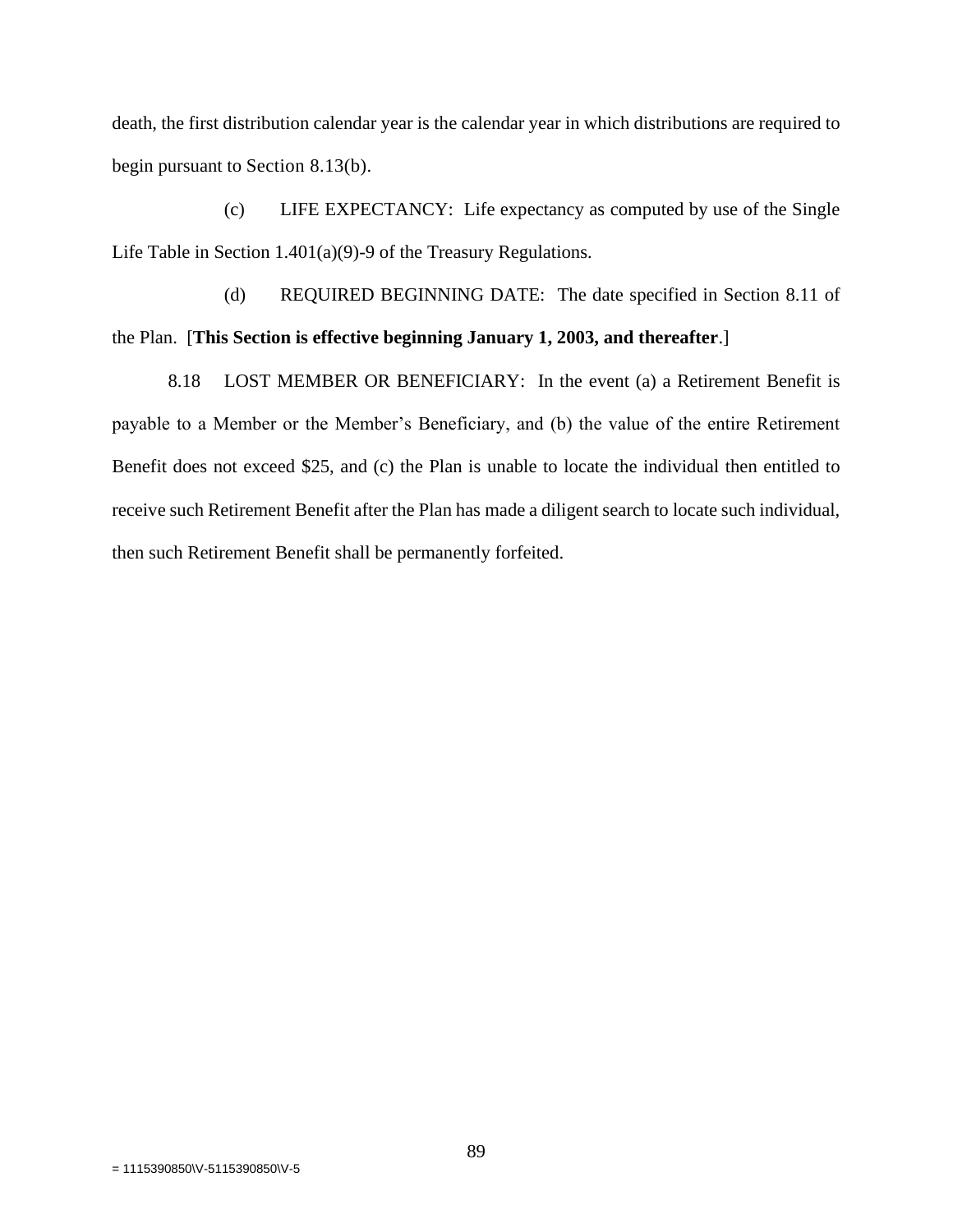## ARTICLE IX

#### FINANCING THE PLAN

9.01 PICKUP OF MEMBER CONTRIBUTIONS: Pursuant to Section 25-11-124 of the Mississippi Code, and a subsequent resolution of the Board of Trustees of the Employer dated January 28, 1985, the Member Contributions described in Section 9.02 were picked up by the Employer, as described in Section 414(h)(2) of the Internal Revenue Code of 1986. Pursuant to such actions, Member Contributions made after the effective dates thereof, whether made before or after the withdrawal of the Employer from the Prior Plan, have been and shall continue to be made by the Employer in lieu of the requirements of Section 9.02. No Member shall be required to make any contributions required by Section 9.02 until such time as the Board of Trustees may rescind its resolution of January 28, 1985, nor shall any Member have an election to receive the picked-up Member Contributions in cash in lieu of having such contributions made directly to the Trust. [**This Section is effective for all dates before and including September 30, 2007**.]

9.01 PICKUP OF MEMBER CONTRIBUTIONS: Pursuant to Section 25-11124 of the Mississippi Code, and a subsequent resolution of the Board of Trustees of the Employer dated January 28, 1985, the Member Contributions described in Section 9.02 were picked up by the Employer, as described in Section 414(h)(2) of the Internal Revenue Code of 1986. Pursuant to such actions, Member Contributions made after the effective dates thereof, whether made before or after the withdrawal of the Employer from the Prior Plan, have been and shall continue to be made by the Employer. No Member shall have an election to receive the picked-up Member Contributions in cash in lieu of having such contributions made directly to the Trust. [**This Section is effective beginning October 1, 2007, and thereafter**.]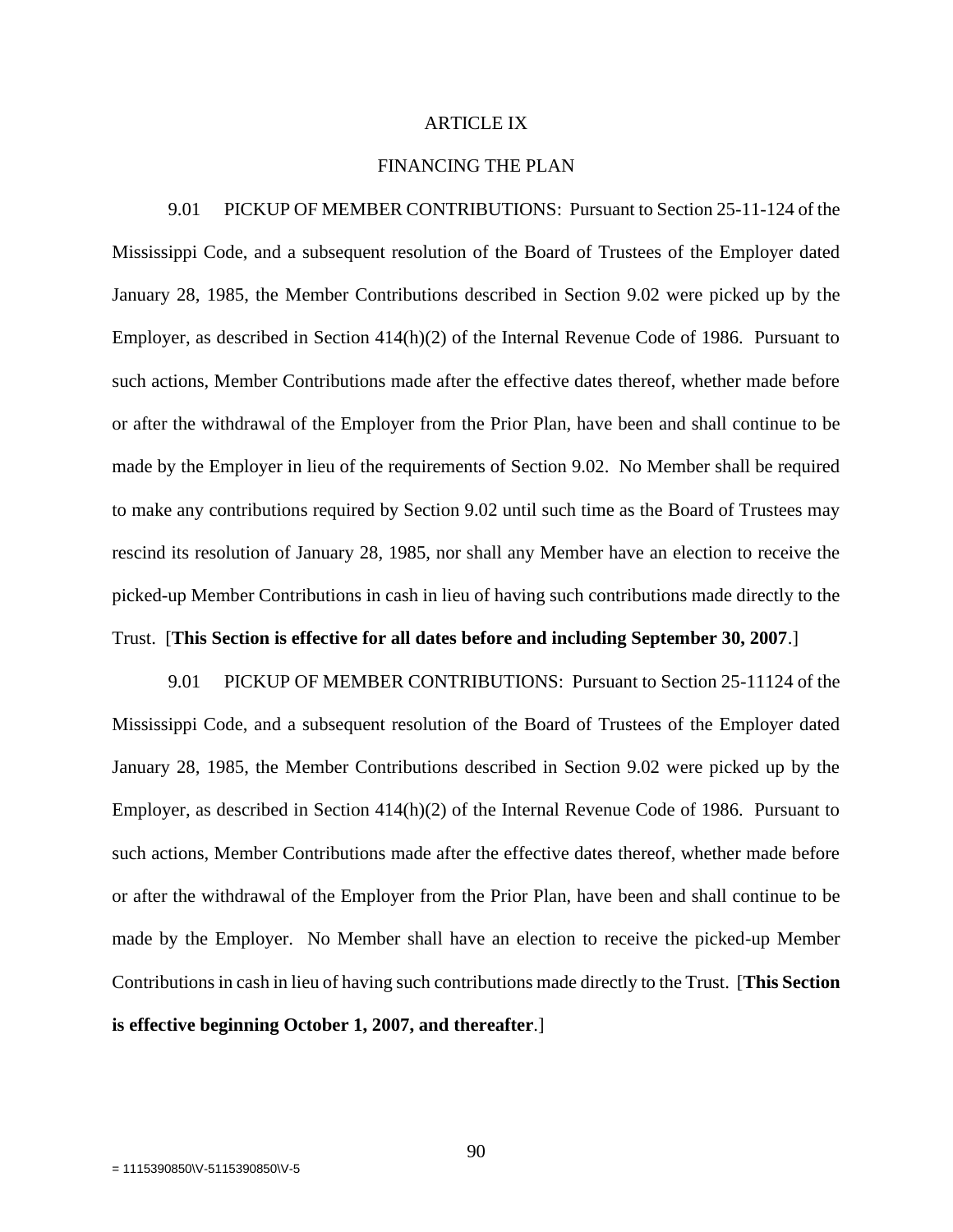9.02 CONTRIBUTION BY MEMBERS: Each Member shall contribute, by regular payroll deductions, to the Plan for each month of Employment rendered while an Employee and a Member prior to his Severance From Service Date the following:

(a) For the period of membership prior to February 17, 1983, contributions as required in accordance with the provisions of the Prior Plan;

(b) For the period of membership on and after February 17, 1983, and prior to September 30, 1984, for each Member six percent (6%) of Compensation; and

(c) For the period of Membership on or after September 30, 1984, for each Member three percent (3%) of Compensation. [**This Section is effective before and including September 30, 2007**.]

9.02 CONTRIBUTION BY MEMBERS: Each Member shall contribute, by regular payroll deductions, to the Plan for each month of Employment rendered while an Employee and a Member prior to his Severance From Service Date the following:

(a) For the period of membership prior to February 17, 1983, contributions as required in accordance with the provisions of the Prior Plan;

(b) For the period of membership on and after February 17, 1983, and prior to September 30, 1984, for each Member six percent (6%) of Compensation for each calendar year period; and

(c) For the period of Membership on or after September 30, 1984, for each Member three percent (3%) of Compensation for each calendar year period. [**This Section is effective for all dates beginning October 1, 2007, until and including the last date of the pay period which corresponds to paychecks distributed to employees on December 4, 2014**.]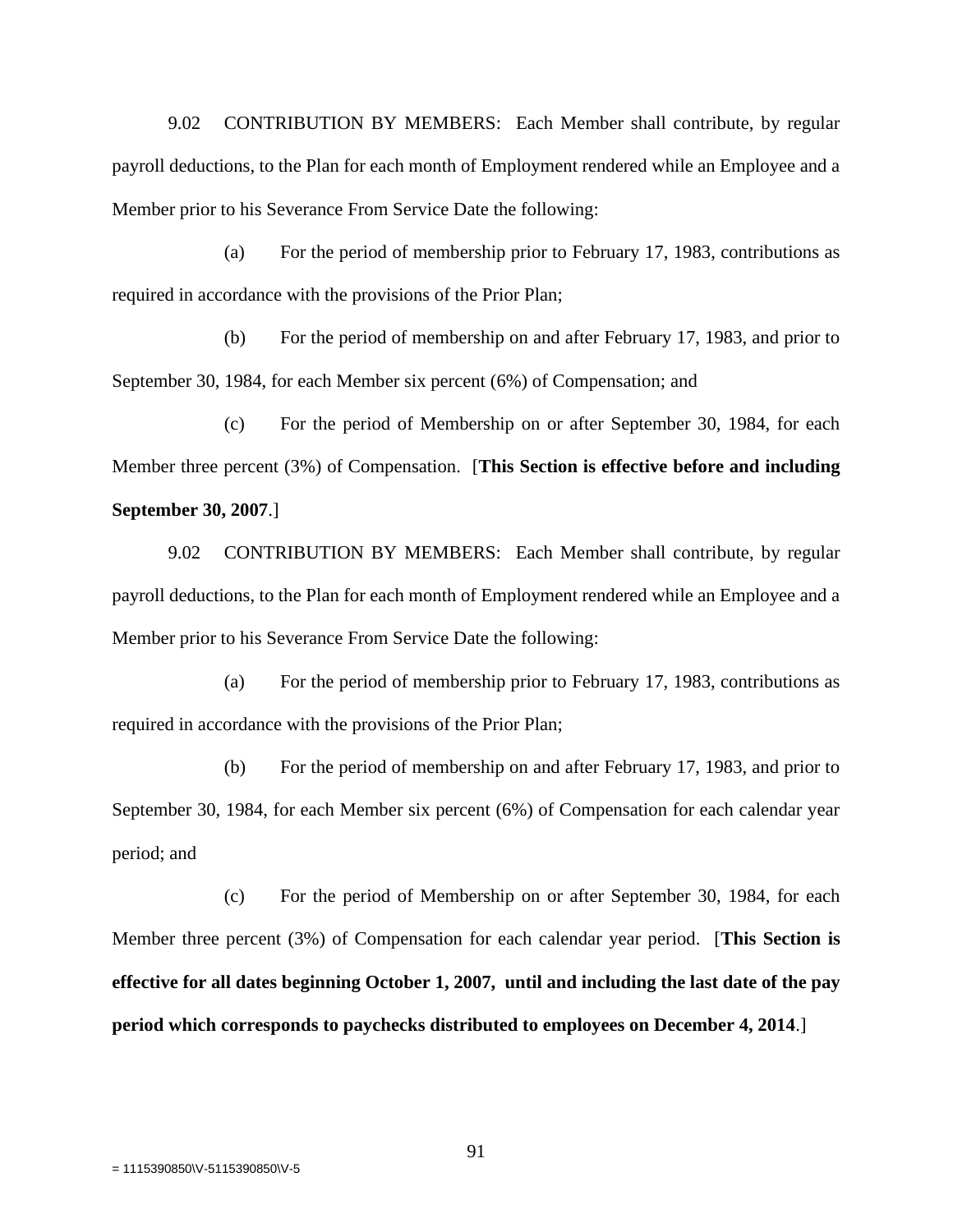(d) No Member contributions shall be made to the Plan after last date of the pay period which corresponds to paychecks distributed to employees on December 4, 2014.

9.03 CONTRIBUTIONS BY EMPLOYER: The Employer shall make such contributions from time to time, which in addition to contributions made by Members pursuant to Section 9.02, shall be necessary as determined by the Actuary to provide the benefits of this Plan. However, the Employer is under no obligation to make any contributions under the Plan after the Plan is terminated, whether or not benefits accrued or vested prior to such date of termination have been fully funded.

9.04 FUNDING POLICY: The Employer shall have the responsibility for establishing a funding policy and method, and shall review such funding policy and method periodically.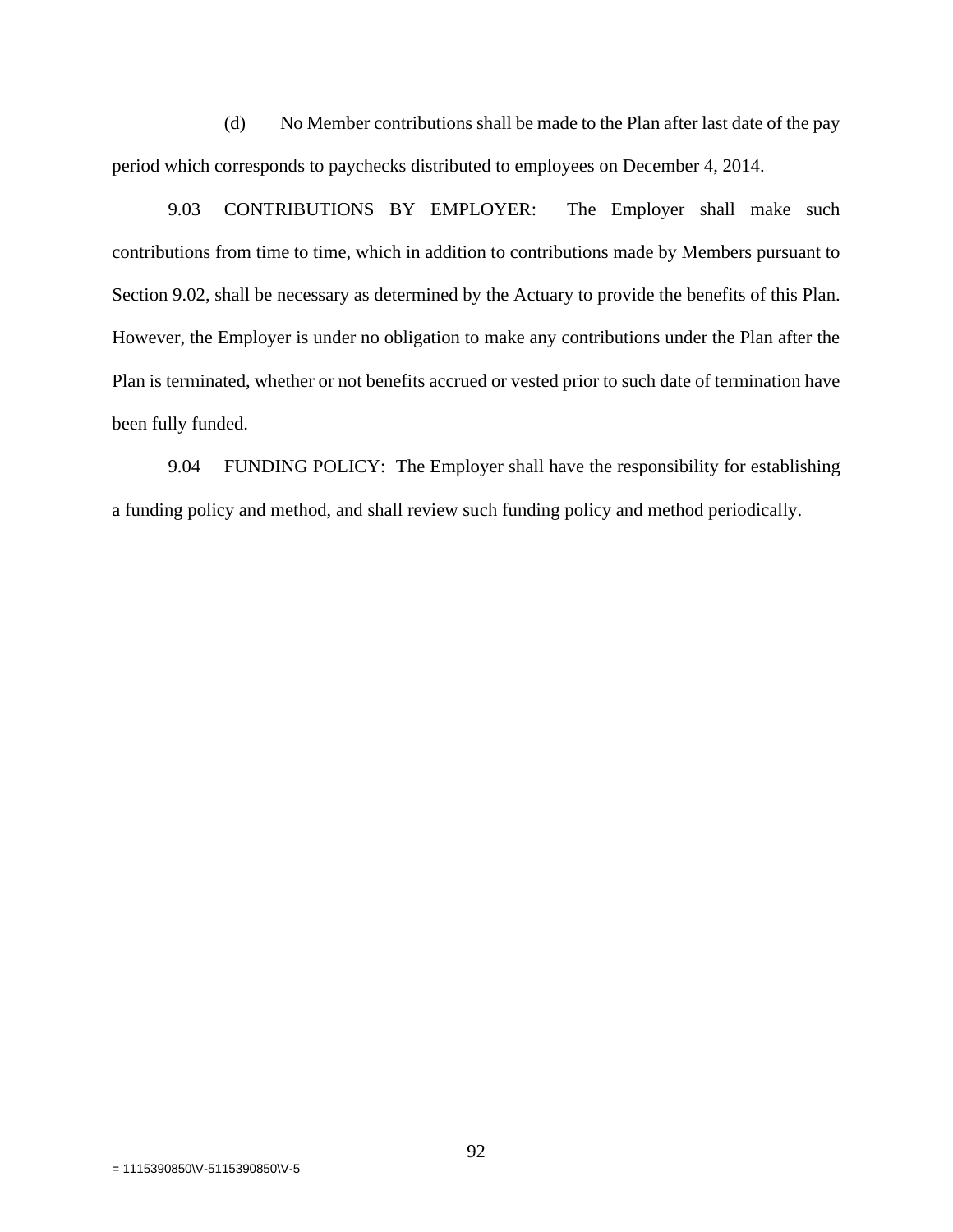#### ARTICLE X

#### ADMINISTRATION OF THE PLAN

10.01 THE EMPLOYER AS PLAN ADMINISTRATOR: The Employer, acting through its Executive Director, shall be the Plan Administrator to administer the Plan in accordance with its terms. The Plan Administrator, from time to time, may allocate to one or more of its employees and may delegate to any other person or organization any of its powers, duties and responsibilities, with respect to the operation and administration of the Plan, and shall give written notice to all appropriate persons of such allocation or delegation. Any such allocation or delegation may be terminated by the Administrator without cause in which event written notice of termination shall be given to all appropriate parties. [**This Section is effective for all dates before and including September 30, 2007**.]

10.01 THE EMPLOYER AS PLAN ADMINISTRATOR: The Employer, acting through its Chief Executive Officer, shall be the Plan Administrator to administer the Plan in accordance with its terms. The Plan Administrator, from time to time, may allocate to one or more of its employees and may delegate to any other person or organization any of its powers, duties and responsibilities, with respect to the operation and administration of the Plan, and shall give written notice to all appropriate persons of such allocation or delegation. Any such allocation or delegation may be terminated by the Administrator without cause in which event written notice of termination shall be given to all appropriate parties. [**This Section is effective beginning October 1, 2007, until October 19, 2015**.]

Effective October 19, 2015, the Special Fiduciary shall be the Plan Administrator and shall have all of the powers, duties and responsibilities of the Employer as Plan Administrator as set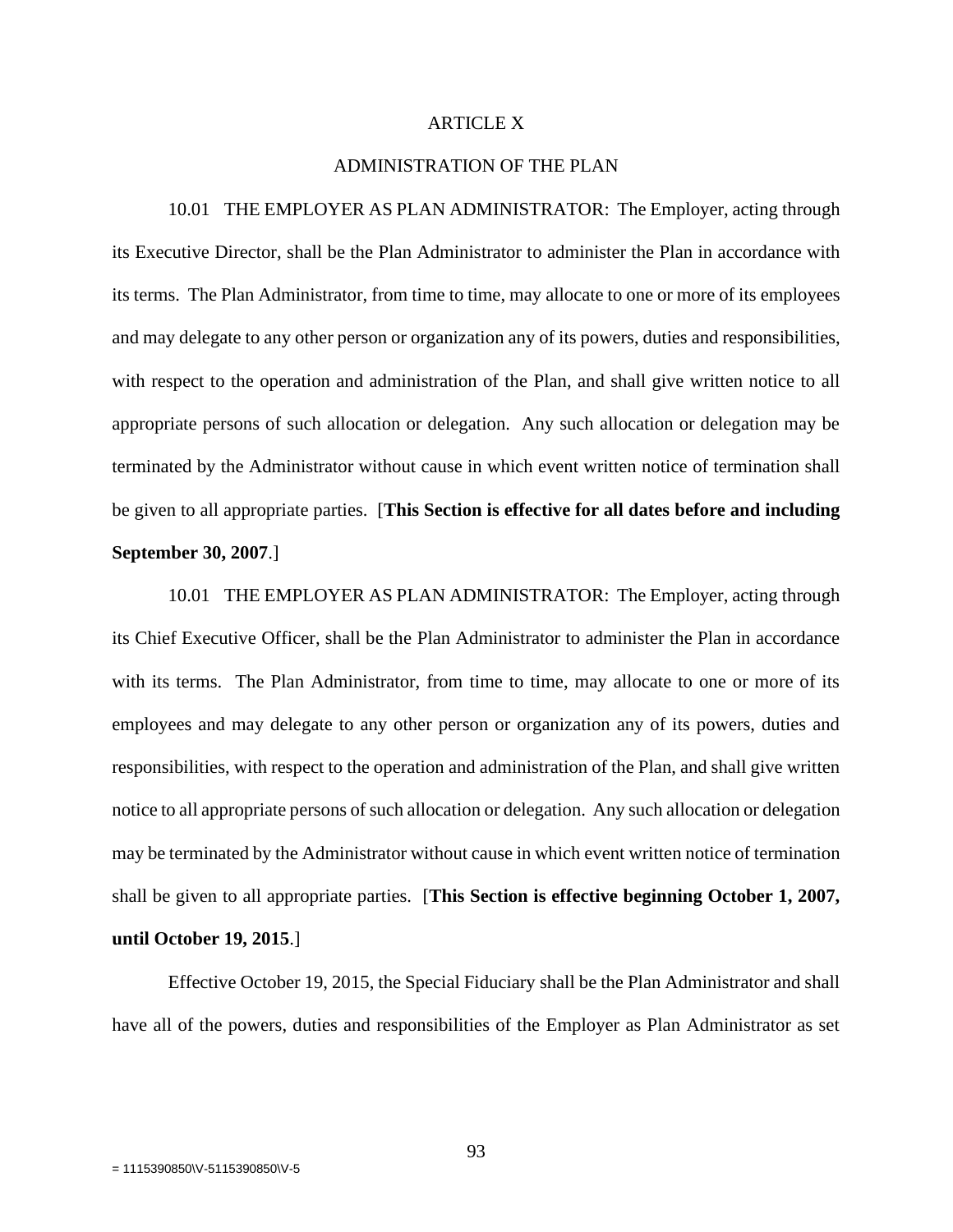forth herein notwithstanding any provisions hereunder to the contrary, and the Employer shall have no such powers, duties and responsibilities.

The powers, duties and responsibilities of the Special Fiduciary include, but are not limited to, the responsibility to administer the Plan in accordance with its terms as provided in Section 10.03; provided, however, if at any time there is a discrepancy or conflict between the terms of the Plan and an order of the Court, the order of the Court will control and take precedence over the terms of the Plan.

10.02 DUTIES OF THE BOARD OF TRUSTEES OF THE EMPLOYER: The Board of Trustees of the Employer shall have the sole responsibility for determining the amount (expressed as either a dollar amount or as a percentage), subject to the advice and recommendation of the Actuary, of contributions to be made by the Employer, and the Employees, if any, to provide benefits under the Plan. In addition, the Board of Trustees of the Employer shall have the sole authority to appoint and remove the Trustee of the Plan and to amend or terminate, in whole or in part, this Plan or the Trust.

10.03 DUTIES OF THE EMPLOYER: The Employer shall have the sole responsibility for making the contributions necessary to provide benefits under the Plan, as determined by the Board of Trustees of the Employer. The Employer, as Plan Administrator, shall be the named fiduciary of the Plan and shall be the designated agent for service of legal process. As Administrator, the Employer shall administer the Plan in accordance with its terms and shall have all powers necessary or appropriate to carry out the provisions of the Plan. The Employer, acting through its Executive Director, as Plan Administrator, shall be authorized and empowered to employ professionals such as accountants, actuaries and attorneys to give advice and make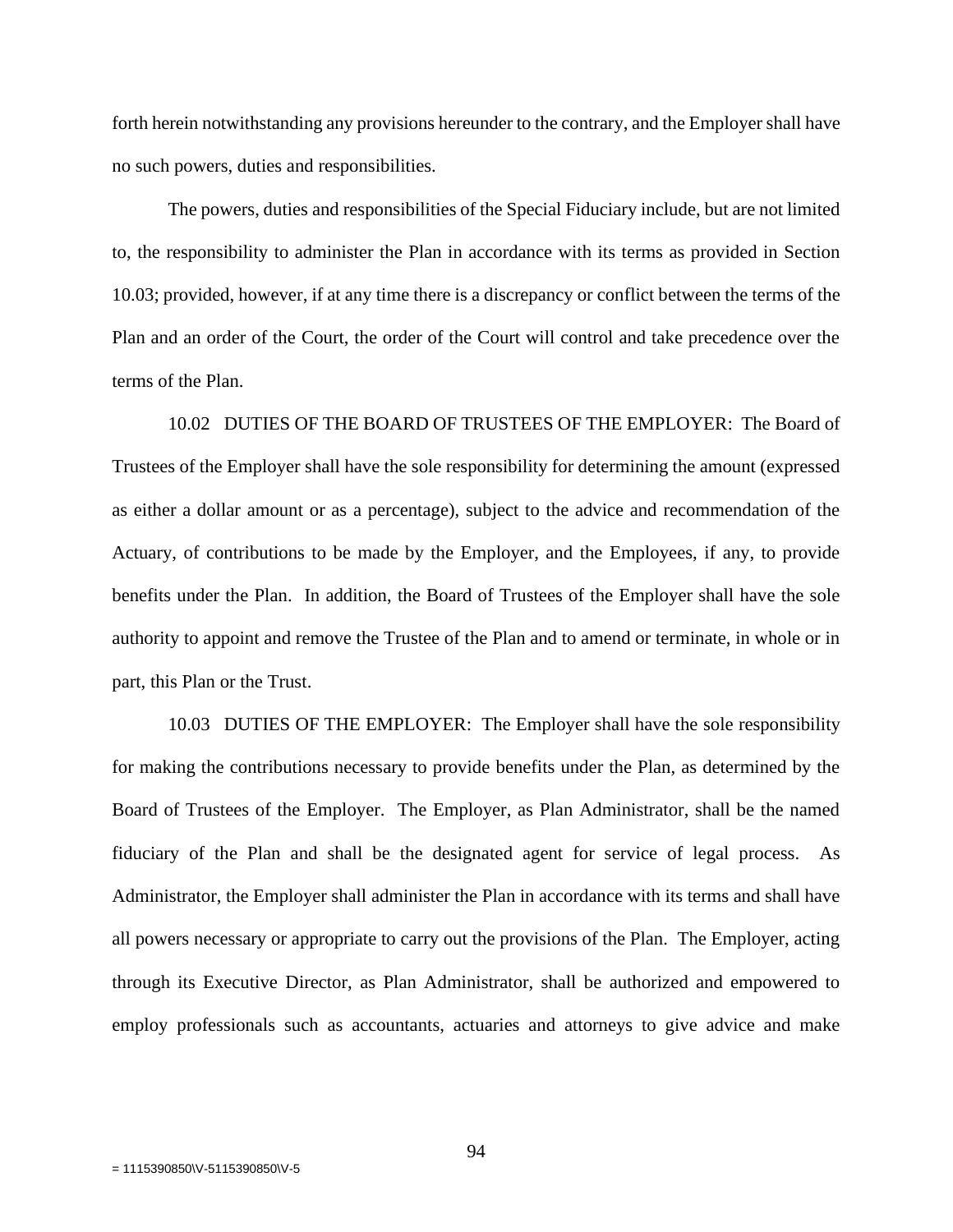accountings and calculations necessary to administration of the Plan and to employ staff assistants on behalf of the Plan and determine the compensation and benefits of such assistants.

The Employer, acting through its Executive Director, as Plan Administrator, shall also be solely responsible for selecting an Actuary to make those computations and projections as are necessary to determine funding and benefit levels; to recommend acceptance or rejection of the Actuary's report to the Board of Trustees of the Employer; and to otherwise supervise and control the actuarial work performed for the Plan.

Further, the Employer, acting through its Executive Director, as Plan Administrator, shall also have the sole responsibility for developing, implementing and supervising an investment program for the management and investment of Plan assets, including the appointment of investment managers, portfolio managers, and/or advisors, if, in the opinion of the Administrator, such are advisable. [**This Section is effective for all dates before and including September 30, 2007**.]

10.03 DUTIES OF THE EMPLOYER: The Employer shall have the sole responsibility for making the contributions necessary to provide benefits under the Plan, as determined by the Board of Trustees of the Employer. The Employer, as Plan Administrator, shall be the named fiduciary of the Plan and shall be the designated agent for service of legal process. As Administrator, the Employer shall administer the Plan in accordance with its terms and shall have all powers necessary or appropriate to carry out the provisions of the Plan. The Employer, acting through its Chief Executive Officer, as Plan Administrator, shall be authorized and empowered to employ professionals such as accountants, actuaries and attorneys to give advice and make accountings and calculations necessary to administration of the Plan and to employ staff assistants on behalf of the Plan and determine the compensation and benefits of such assistants.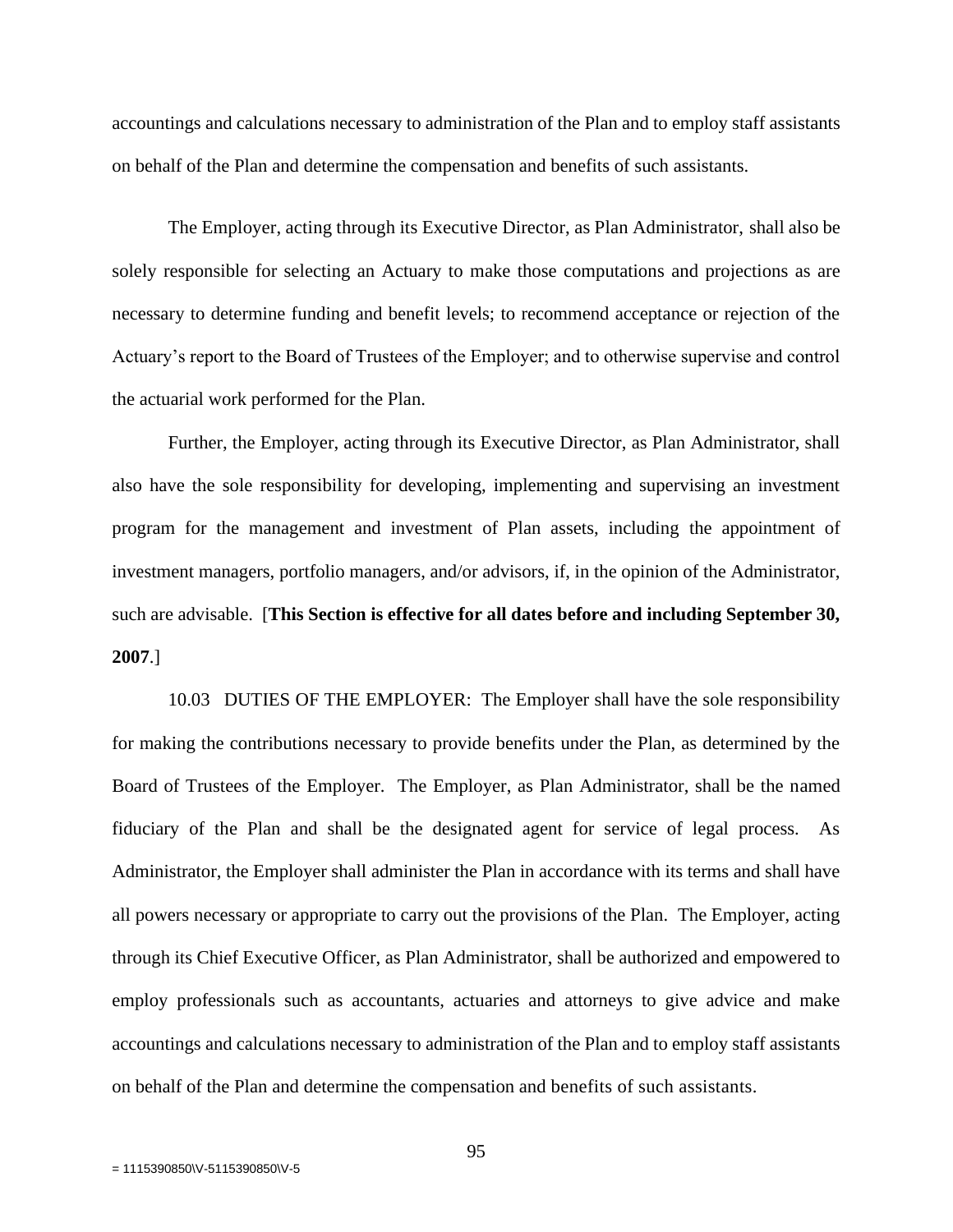The Employer, acting through its Chief Executive Officer, as Plan Administrator, shall also be solely responsible for selecting an Actuary to make those computations and projections as are necessary to determine funding and benefit levels; to recommend acceptance or rejection of the Actuary's report to the Board of Trustees of the Employer; and to otherwise supervise and control the actuarial work performed for the Plan.

Further, the Employer, acting through its Chief Executive Officer, as Plan Administrator, shall also have the sole responsibility for developing, implementing and supervising an investment program for the management and investment of Plan assets, including the appointment of investment managers, portfolio managers, and/or advisors, if, in the opinion of the Administrator, such are advisable. [**This Section is effective beginning October 1, 2007, and thereafter**.]

10.04 DUTIES OF EMPLOYEE COMMITTEE: A Committee consisting of at least seven (7) Members of the Plan and selected in a manner approved by the Plan Administrator, shall serve at the pleasure of the Plan Administrator and shall assist in the administration of the Plan. The Committee may organize itself into as many subcommittees as it deems appropriate, to handle in an expeditious fashion those matters with which it is charged.

An Employee Benefit Specialist may be employed by the Employer to aid and assist the Committee and report to the Committee.

All usual and reasonable expenses of the Committee shall be paid in whole or in part by the Plan, and members of the Committee shall not receive compensation with respect to their services as Committee members.

The Committee, with the aid and assistance of the Employee Benefit Specialist, shall have the following duties and responsibilities: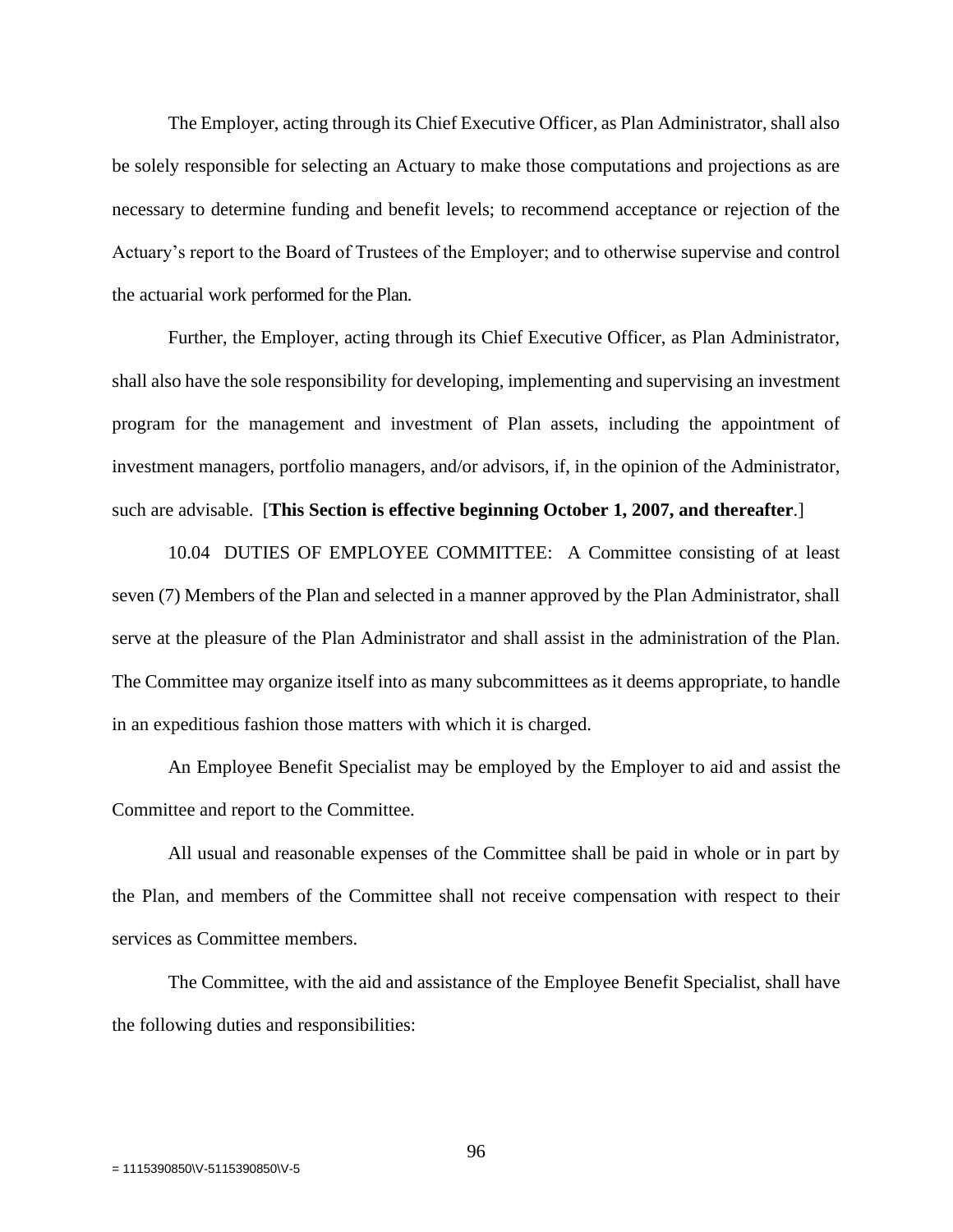(a) to determine all questions of eligibility, status, and rights of Members and their beneficiaries;

(b) to determine the payment of benefits;

(c) to give any notices required or appropriate under the provisions of the Plan;

(d) to provide procedures for, and to make decisions as to, the allowance or denial of claims for benefits;

(e) to supply such information to the Trustee as may be required or appropriate under the Plan, or as requested by the Trustee;

(f) to prepare and furnish to Members all information required under existing laws and regulations to be furnished to them.

10.05 COMMITTEE RULES AND DECISIONS: The Committee may adopt such rules as it deems necessary, desirable or appropriate. All rules and decisions of the Committee shall be uniformly and consistently applied to all Members in similar circumstances. When making a determination or calculation, the Committee shall be entitled to rely upon information furnished by a Member or beneficiary, the Employer, the legal counsel of the Employer, the Actuary, or the Trustee.

10.06 COMMITTEE PROCEDURES: The Committee may act at a meeting or in writing without a meeting. The Committee shall elect one of its members as chairman, appoint a secretary, who may or may not be a Committee member, and maintain minutes of all Committee or subcommittee meetings, a copy of which will be forwarded to the Employer, as Plan Administrator. The Committee may adopt such by-laws and regulations as it deems desirable for the conduct of its affairs. All decisions of the Committee shall be made by the vote of the majority, including actions in writing taken without a meeting. A dissenting Committee member who,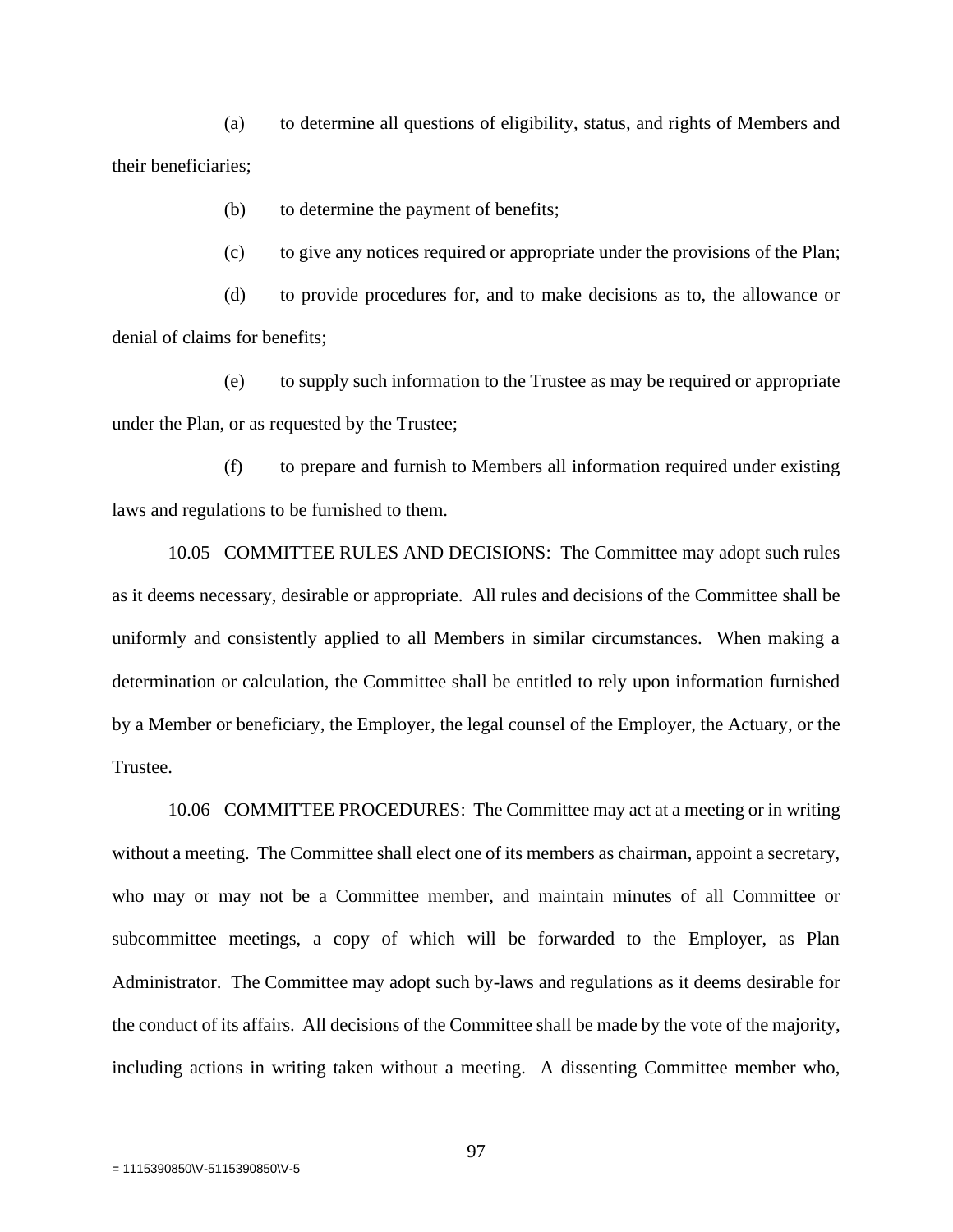within a reasonable time after he has knowledge of any action or failure to act by the majority, registers his dissent in writing delivered to the other Committee members and the Employer, shall not be responsible for any such action or failure to act.

10.07 FACILITY OF PAYMENT Whenever, in the opinion of the Committee, a person entitled to receive any payment of a benefit hereunder or installment thereof is under a legal disability or is incapacitated in any way so as to be unable to manage his financial affairs, the Trustee may be directed to make payments to such person or to his legal representative or to the relative or friend of such person for his benefit, or the Committee may direct the Trustee to apply the payment for the benefit of such person in such manner as the Committee considers advisable. Any payment of a benefit or installment in accordance with the provisions of this Section shall be a complete discharge of any liability for the making of such payment under the provisions of the Plan.

10.08 AUTHORIZATION OF BENEFIT PAYMENTS: The Employer (or the Committee if so designated by the Employer) shall issue directions to the Trustee concerning all benefits which are to be paid from the Fund pursuant to and in accordance with the provisions of the Plan.

10.09 APPLICATION AND FORMS FOR RETIREMENT BENEFITS: The Committee may require a Member or beneficiary to complete and file with the Committee an application for his Retirement Benefit and any other related forms approved by the Committee. The Committee may rely upon all such information so furnished it, including the Member's or beneficiary's current mailing address.

10.10 INDEMNIFICATION OF THE COMMITTEE: The Committee and the individual members thereof shall be indemnified by the Employer, and not from the Fund, against any and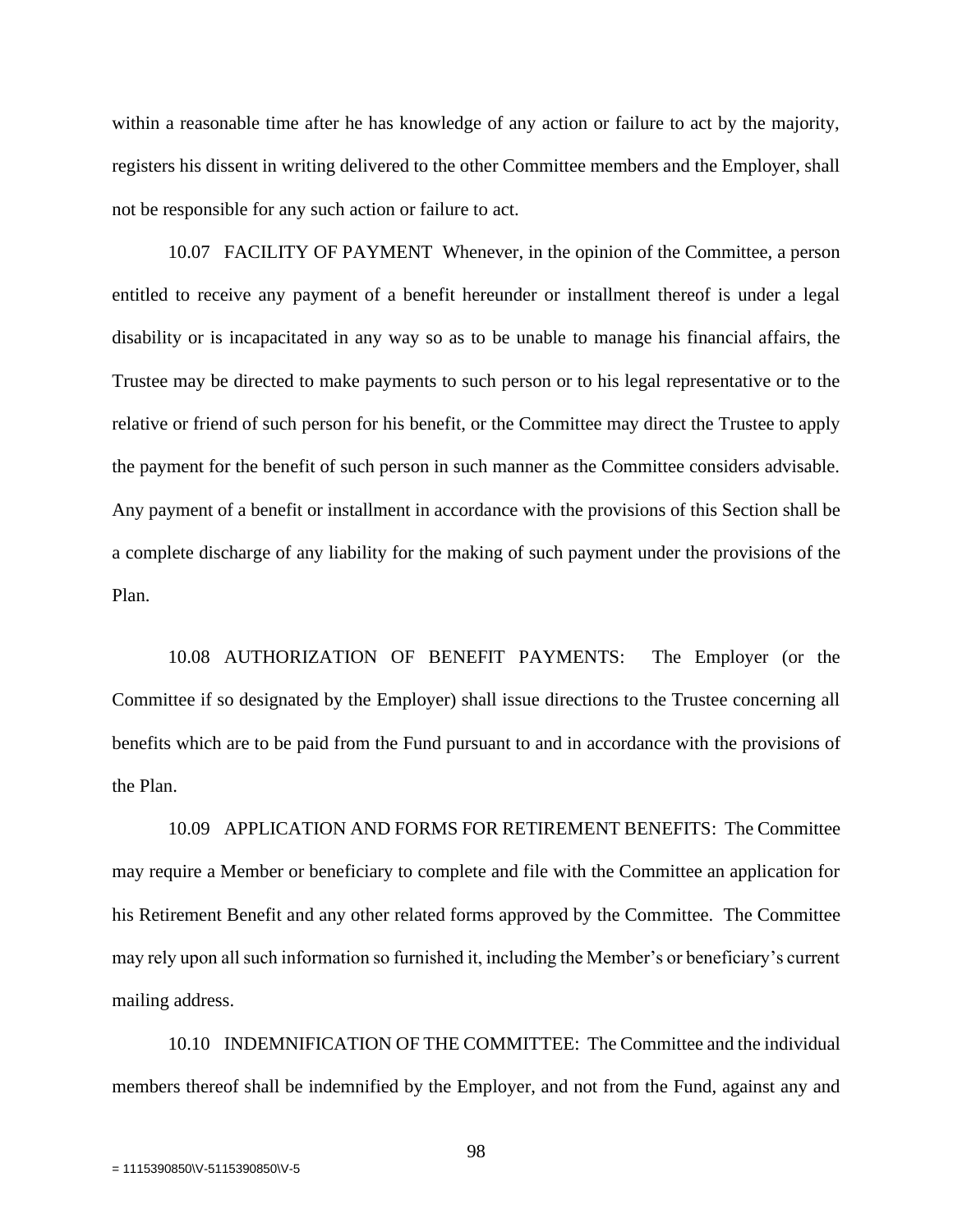all liabilities arising by reason of any act or failure to act made in good faith pursuant to the provisions of the Plan, including expenses reasonably incurred in the defense of any claims relating thereto.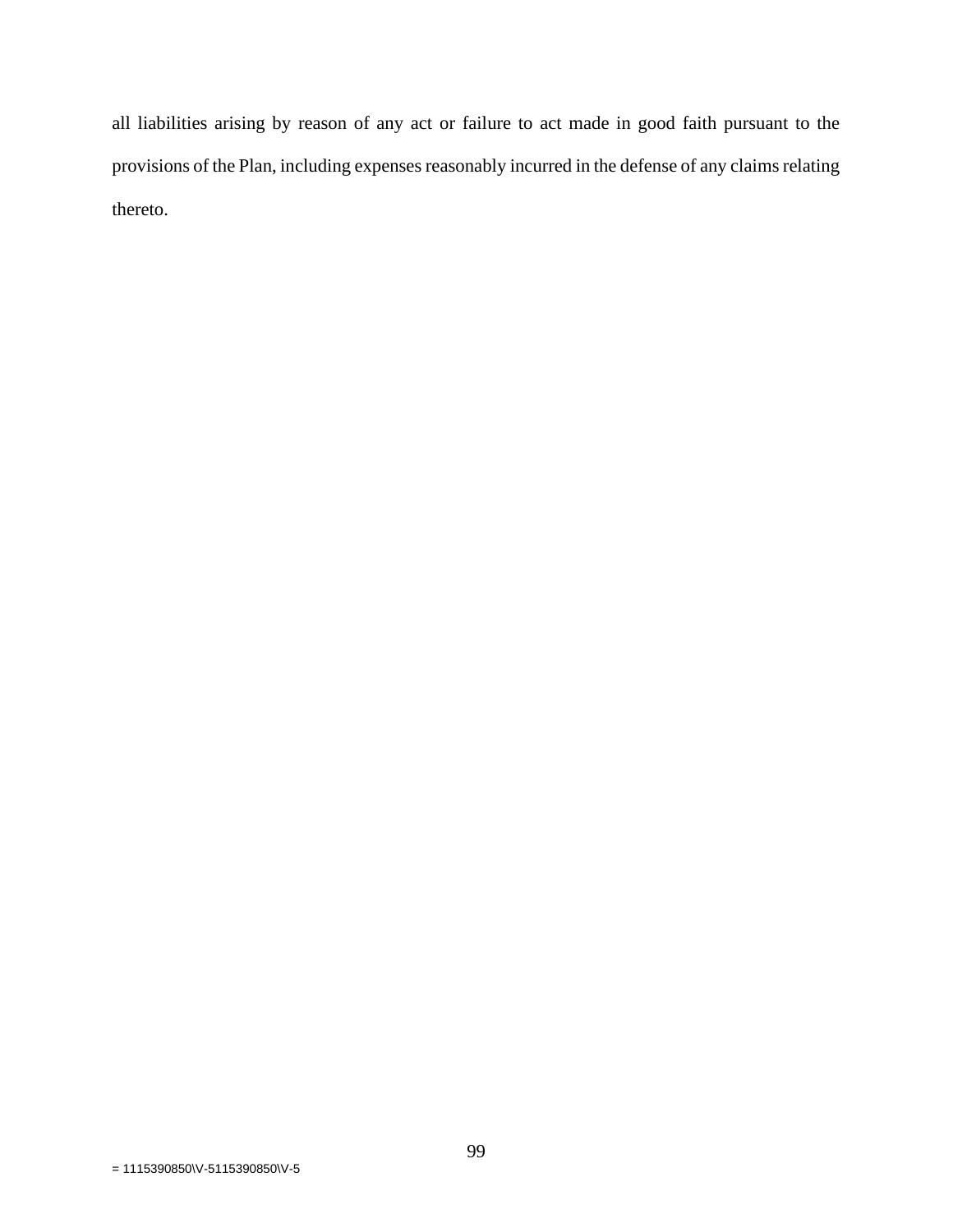#### ARTICLE XI

#### TERMINATION OF THE PLAN

11.01 RIGHT TO TERMINATE RESERVED: The Plan has been established in confidence that it will continue in effect indefinitely. However, due to the uncertainties under which all business activity operates, the Employer must and herewith does reserve the right to terminate the Plan on its own behalf, in whole or in part, at any time. A termination of the Plan shall be evidenced by a written instrument executed by the Employer on the order of its Board of Trustees and filed with the Committee and the Trustee. Termination of the Plan shall be effective upon the date specified in such instrument (hereinafter referred to as the "termination date"), but such termination shall not vest in the Employer any right, title, or interest in or to the funds held hereunder.

Notwithstanding any provision in the Plan to the contrary, effective October 19, 2015, the Chancery Court of Jackson County, Mississippi ( the "Court") shall have the sole authority by Order of the Court to terminate the Plan and to make or authorize all determinations under this Article XI with respect to the termination of the Plan.

11.02 TOTAL TERMINATION: If the Plan is terminated by the Employer with respect to all its Employees, no further contributions shall be made to this Trust by the Employer or its Plan Members, and no Employees of the Employer shall become Members of the Plan after the termination date, and the rights of all such Members to benefits accrued to the date of such termination, shall fully vest and benefits shall be distributed as provided in Section 11.04.

11.03 PARTIAL TERMINATION: If the Plan is terminated only as to the designated group of Employees of the Employer, the Trust Fund shall be allocated between the group of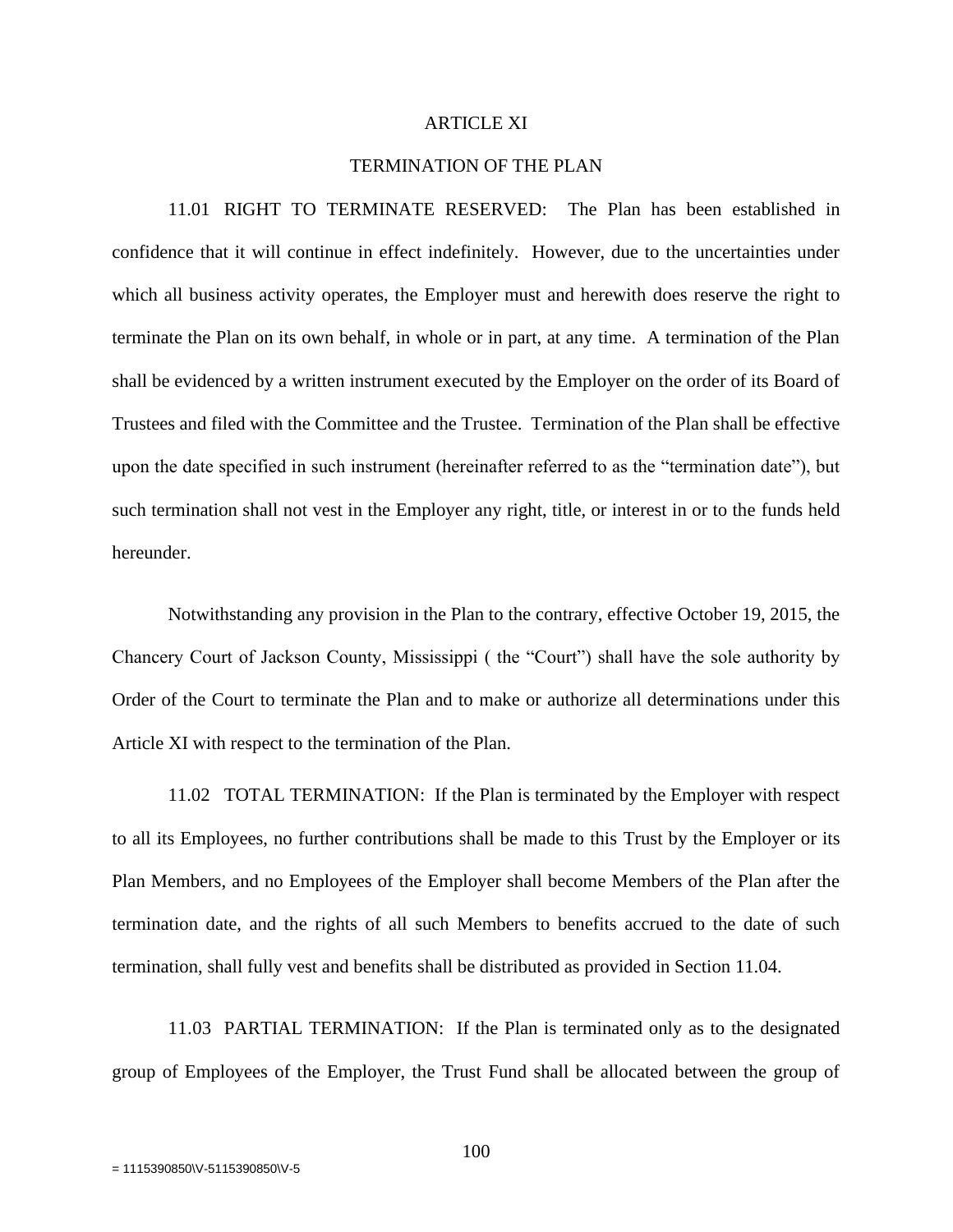Members as to whom the Plan is terminated and the remaining group of Members upon the basis of the funded actuarial requirements of the Plan with respect to such groups, and the provisions of this Article XI shall apply only to the group of Members employed by the Employer as to whom the Plan is terminated and the part of the Trust Fund so allocated to such group. On such partial termination, the rights of all Members, Retired Members, and beneficiaries (as to whom the Plan is terminated) to benefits accrued to the date of such partial termination, to the extent then funded, shall fully vest immediately and the assets of such part of the Trust Fund shall be distributed as provided in Section 11.04, only if the Employer does not direct such part to be transferred to another fund or trust for the benefit of the group as to whom the Plan is terminated.

11.04 DISTRIBUTION ON TERMINATION: No funds shall be distributed until such time as a request for a determination of qualification concerning such termination has been filed with and approved by the Internal Revenue Service.

(a) CONVERSION OF ASSETS: If the Employer terminates the Plan with respect to all its Employees, the portion of the Trust Fund assets held for Members employed by the Employer shall be segregated and converted into cash as promptly as possible. If the Employer terminates the Plan with respect to a designated group of its employees, the portion of the Trust Fund assets allocated to such group under Section 11.03 shall be segregated and converted into cash as promptly as possible.

### (b) ALLOCATION OF ASSETS:

(1) From the proceeds of the sale of all such segregated assets of the Fund (the "Segregated Fund"), there shall be set aside in a separate account an amount adequate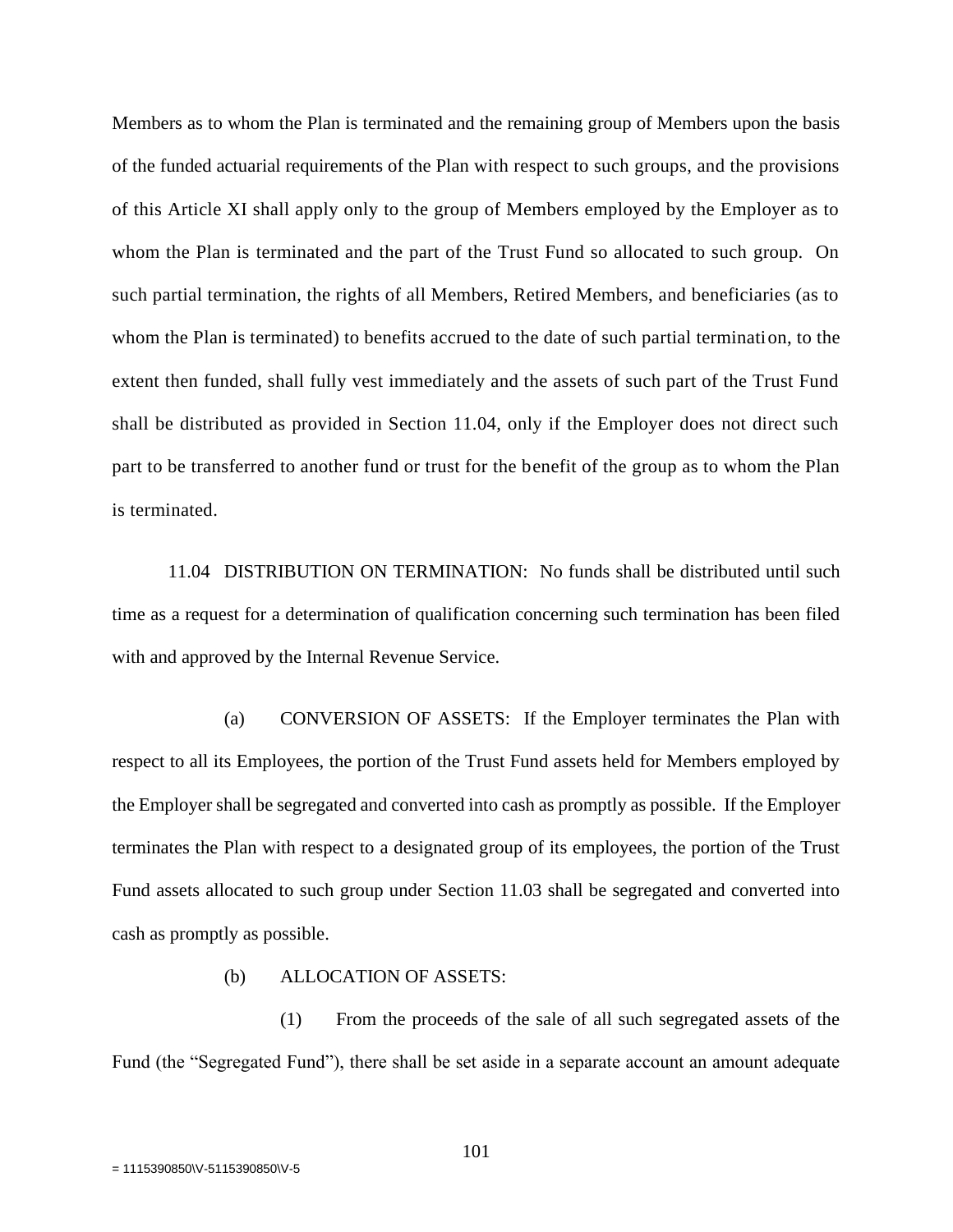to defray all costs and charges (including those of counsel, the Trustee and the Actuary) for the liquidation and distribution of the Trust Fund to the extent herein provided.

(2) From the remaining cash in the Segregated Fund, the Committee shall make the following allocation among the Members and their beneficiaries in the following order:

(A) First, to that portion of each individual's accrued benefit derived from Member contributions;

(B) Second, in the case of benefits payable as an annuity:

(i) in the case of the benefit of a Member or beneficiary which was in pay status as of the beginning of the three-year period ending on the termination date of the Plan, to each such benefit, based on the provisions of this Plan (as in effect during the fiveyear period ending on such date) under which such benefit would be the least (the lowest benefit in pay status during a three-year period shall be considered the benefit in pay status for such period),

(ii) in the case of a Member's or beneficiary's benefit (except the benefit described in (i) immediately above) which would have been in pay status as of the beginning of the three-year period if the Member had retired prior to the beginning of the threeyear period and if his benefits had commenced (in the normal form provided herein) as of the beginning of such period, to each such benefit based on the provisions of this Plan (as in effect during the five-year period ending on such date) under which such benefit would be the least;

(C) Third:

(i) to all other benefits (if any) of Members or beneficiaries guaranteed in nongovernmental plans under Title IV of the Employee Retirement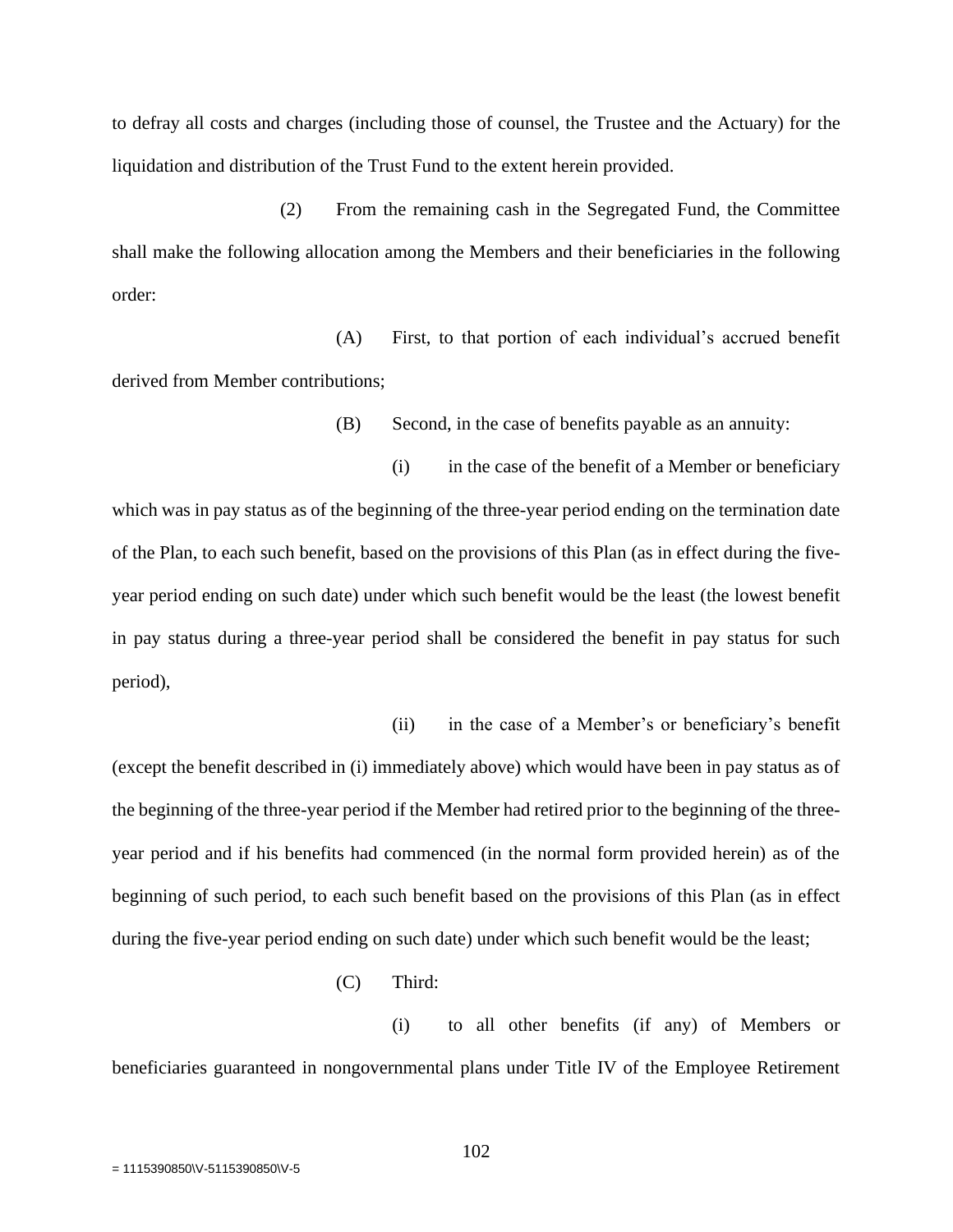Income Security Act of 1974 (determined without regard to the limitation placed on benefits paid monthly), and

(ii) to the additional benefits (if any) which would be determined under (i) immediately above if Section 4022(b)(6) of the Employee Retirement Income Security Act of 1974 did not apply;

- (D) Fourth, to all other nonforfeitable benefits under this plan;
- (E) Fifth, to all other benefits under this plan; and
- (F) Sixth, to all benefits restricted by Section 11.04(f).

(c) PROCEDURE IF FUNDS INSUFFICIENT TO PROVIDE FULL BENEFITS: In the event that the cash realized pursuant to Section 10.04(a) is insufficient to provide in full for all of the amounts to be set aside pursuant to Section 11.04(b), such cash shall first be applied to the amount of costs and charges specified in Section 11.04(b)(1) and then to the benefits specified in Section 11.04(b)(2). When applying the assets to the benefits specified in Section 11.04(b)(2), each of the six levels will be funded in full in order of listing before funding the next listed benefit, and should the funding not be sufficient to fund in full any one level, then the assets will be allocated pro rata for that level on the basis of the present value of the respective Member's or beneficiary's benefits described in that level.

(d) LIQUIDATION OF FUND: Subject to the provisions of Section 5.07, the Segregated Fund shall be liquidated by purchasing with funds from the separate account set aside pursuant to Section  $11.04(b)(2)$  an annuity or similar contract with a premium equal to the amount apportioned to such Member or beneficiary for such Member's or beneficiary's benefit; provided, however, that upon the written direction of the Committee, a cash distribution shall be made to each Member or beneficiary for whom the Committee shall deem it inadvisable to purchase the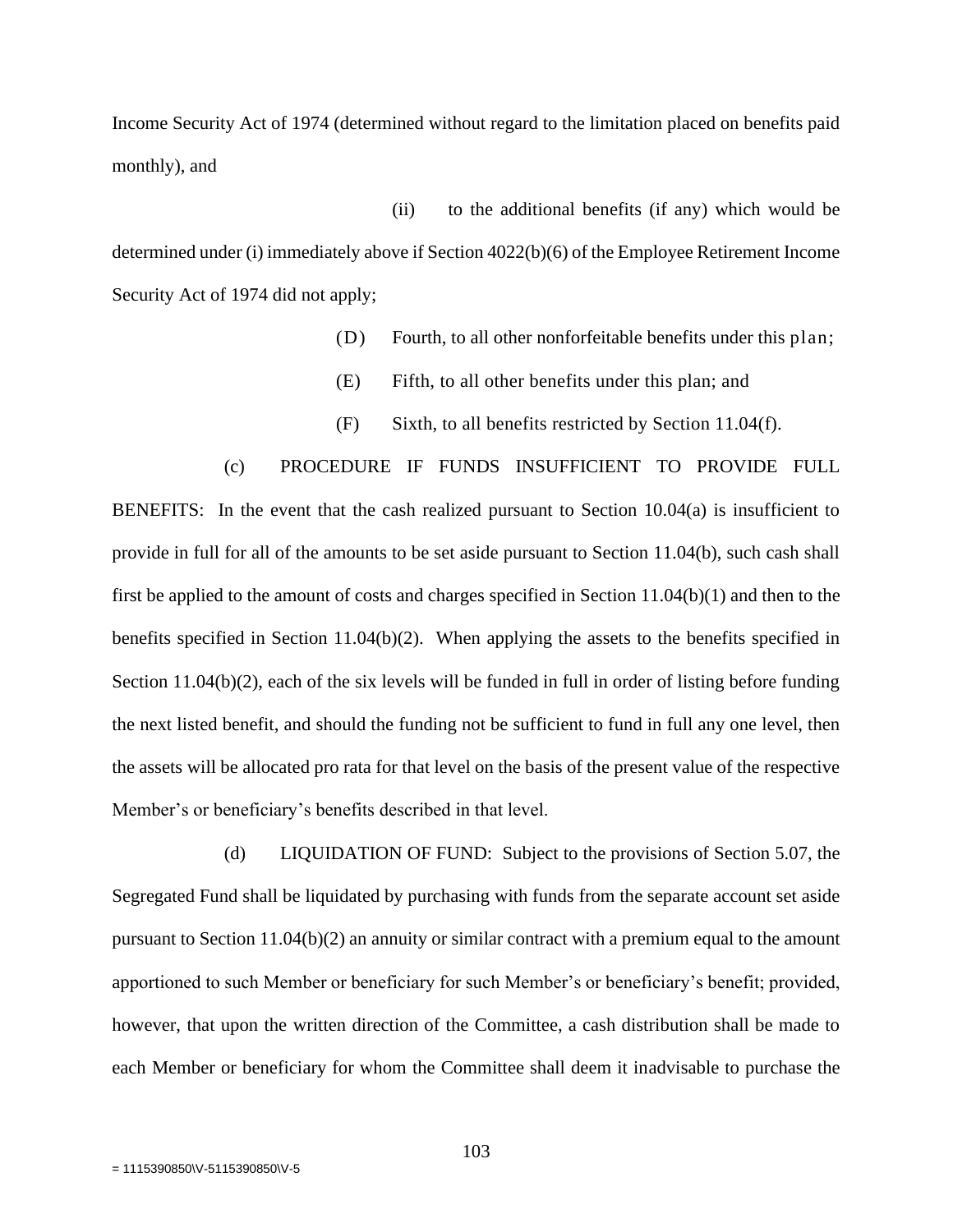annuity or similar contract. The amount of such cash payment shall be the amount which was apportioned pursuant to Section  $11.04(b)(2)$  to the Member or the beneficiary. Any annuity provided for in this Section 11.04(d) must be an annuity based on the life expectancy of the Member or, in the case of a joint pension annuity, based upon the life expectancy of the Member and the Member's spouse only.

(e) LIMITATION OF BENEFITS: If the Plan is terminated within ten (10) years of its adoption by the Employer, or within ten (10) years of the effective date of the most recent amendment which substantially increases pension benefits, the benefits with respect to any Member who is subject to the limitations of Section 11.04(f) shall, for the purpose of Paragraphs (a) through (d) of this Section 11.04, be determined without regard to such limitations, but the amount to be distributed with respect to him shall not exceed the applicable limitations of Section  $11.04(f)$ .

#### (f) TERMINATION WITHIN TEN YEARS:

(1) INDIVIDUAL DISTRIBUTIONS LIMITED TO UNRESTRICTED BENEFITS: If the Plan is terminated by the Employer or the full current cost thereof has not been met at any time for the first ten (10) years of its adoption by the Employer, or the first ten (10) years of the effective date of the most recent amendment which substantially increases pension benefits, whether before or after such ten (10) year period, the funds or benefits which may be paid to any person whose benefits are limited by the United States Treasury Department Mimeograph 5717 from the contributions of the Employer (including any unrestricted benefits, but exclusive of any supplemental retirement income payments already received up to that time) shall not exceed his unrestricted benefits at that time. Such reapportionment of benefits to other employees as is made necessary by the restriction hereinbefore mentioned shall be made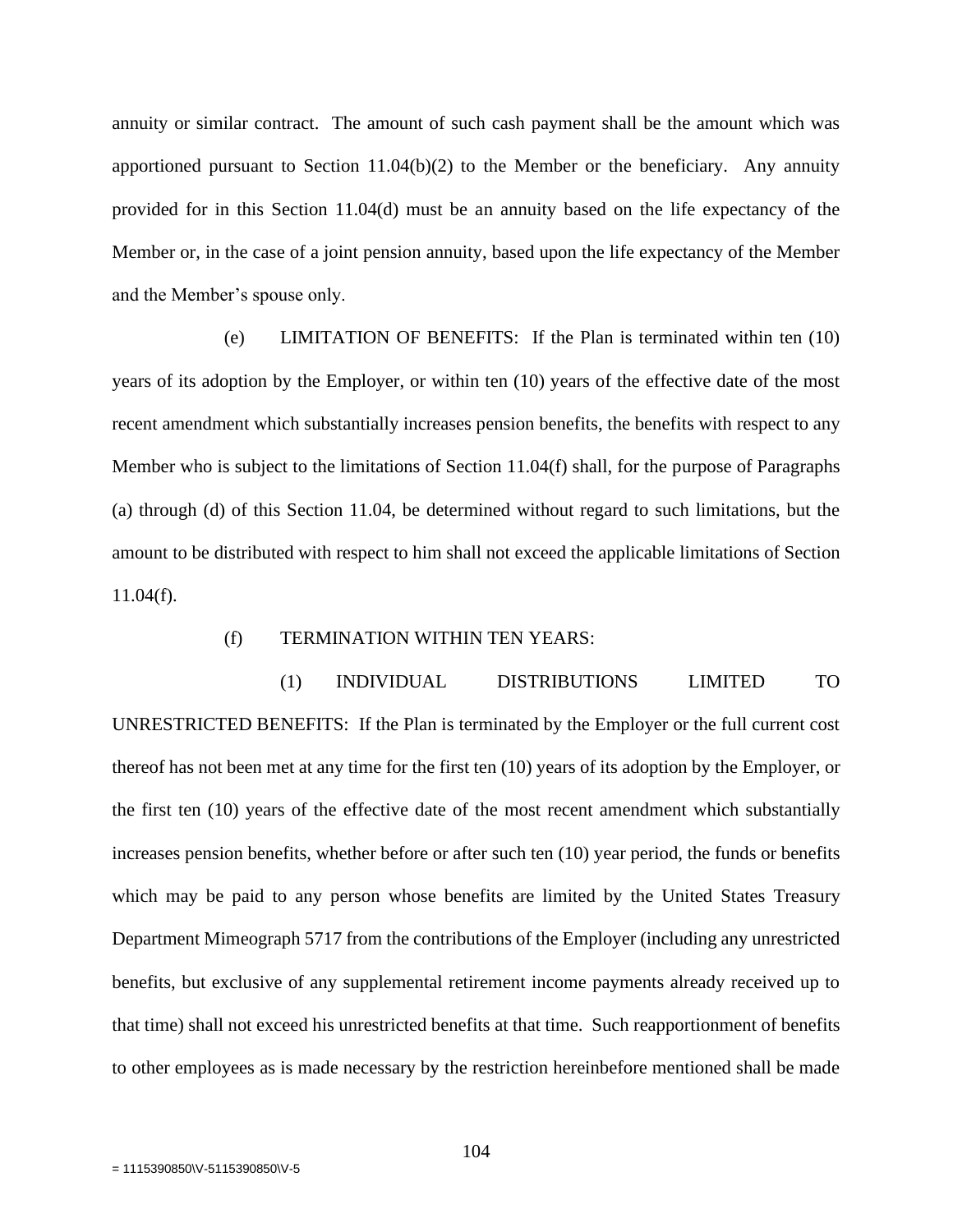upon an equitable basis in such manner that each Member entitled to a share in the excess shall receive, in addition to such distribution as he may be entitled to receive under Section 11.04(d), a share of the excess proportionate to the ratio of his interest in the Funds to the entire Fund, exclusive of the excess. If after satisfaction of all liabilities to those persons whose benefits were not restricted there still remain funds, such funds shall then be apportioned to the restricted persons upon the ratio of each person's excess benefit as compared to all excess benefits.

(2) DEFINITIONS: For the purposes of this Section 11.04(f), the following definitions shall apply:

(A) "Unrestricted benefits" shall mean, as of any particular time, benefits of the form called for by the Plan which have been provided by the Employer's contributions not exceeding the largest of the following amounts:

(i) If the Plan has been amended to substantially increase pension benefits, the Employer Contributions (or funds attributable thereto) which would have been applied to provide the benefits for the Member if the Plan in effect on the day preceding the effective date of the most recent amendment which substantially increased the pension benefits had been continued without change, or

- (ii) Twenty Thousand Dollars (\$20,000.00), or
- (iii) The sum of the following:

(g) If the Plan has been amended to substantially increase pension benefits, the Employer Contributions (or funds attributable thereto) which would have been applied to provide benefits for the Member if the Plan had been terminated on the day preceding the effective date of the most recent amendment which substantially increases pension benefits, plus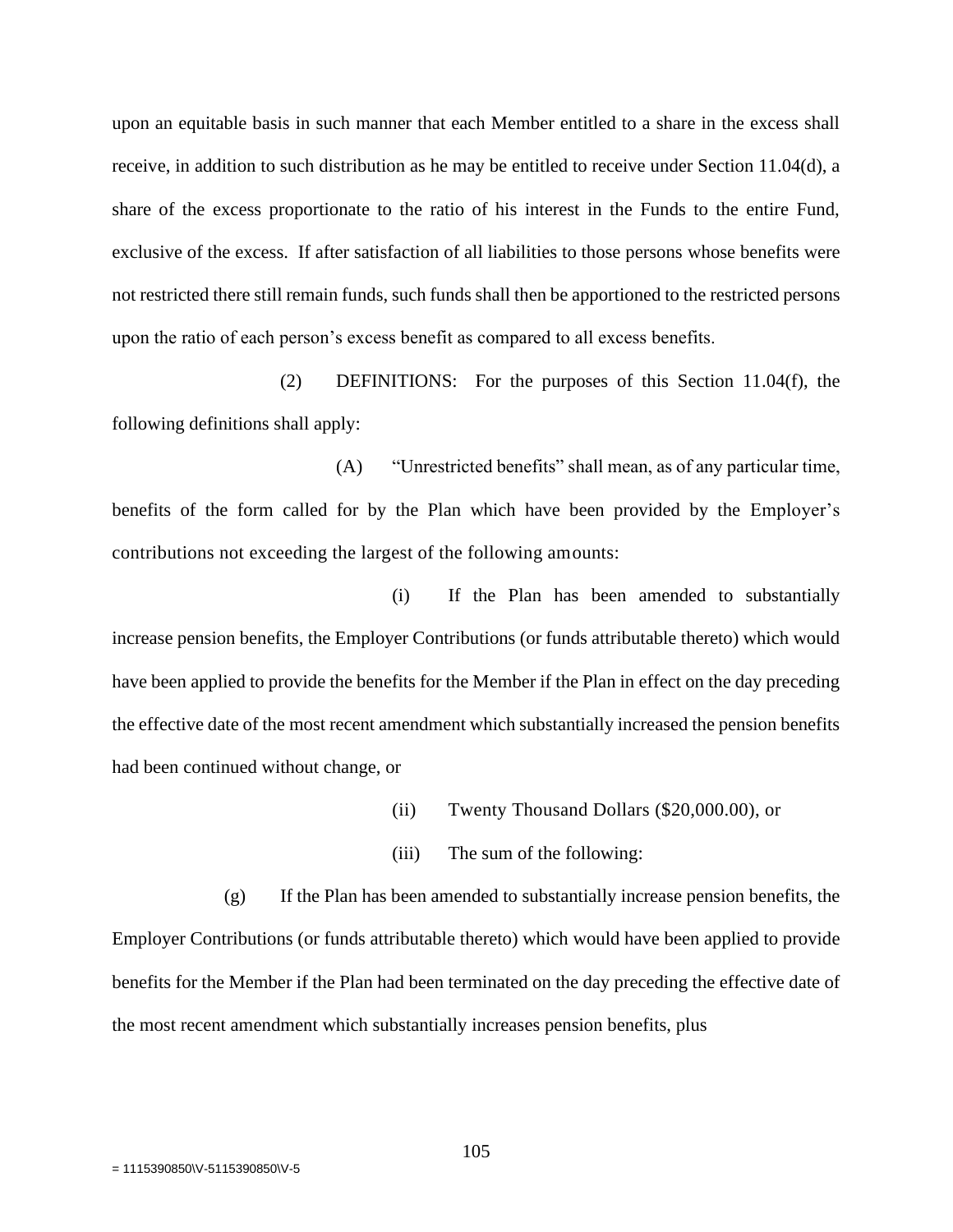(h) An amount computed by multiplying the number of years after the date for which the current costs are met by twenty percent (20%) of the first Fifty Thousand Dollars (\$50,000.00) of the Member's regular annual compensation.

(B) "Supplemental retirement income payments" shall mean any current payments under the Plan to a retired Member sufficient, together with his unrestricted benefits, to bring the total current payments to him up to full retirement income benefits provided under the Plan.

(3) NO BENEFIT RESTRICTIONS WHILE PLAN IN FULL EFFECT: The foregoing conditions shall not restrict the current payment of full retirement income benefits called for by the Plan for any retired member while the Plan is in full effect and its full current costs have been met.

(4) AUTOMATIC ABROGATION OF SECTION: Sections 11.04(e) and 11.04(f) shall automatically become inoperative and of no effect upon a ruling by the United States Treasury Department that the limitations on benefits therein referred to are no longer required.

11.05 GENERAL PROVISIONS: The amounts to be set aside and distributed pursuant to the foregoing provisions shall be determined by the Committee, with the advice and assistance of the Actuary, and the Committee shall give the Trustee such information as the Trustee may require to make the allocations and distributions required. The actuarial requirements of the Plan and the actuarial reserve required to provide benefits at the termination date shall be determined by the Actuary by the use of such actuarial factors, tables, assumptions and procedures, and interest rates as the actuary shall recommend, and which shall be in accordance with the federal law. Any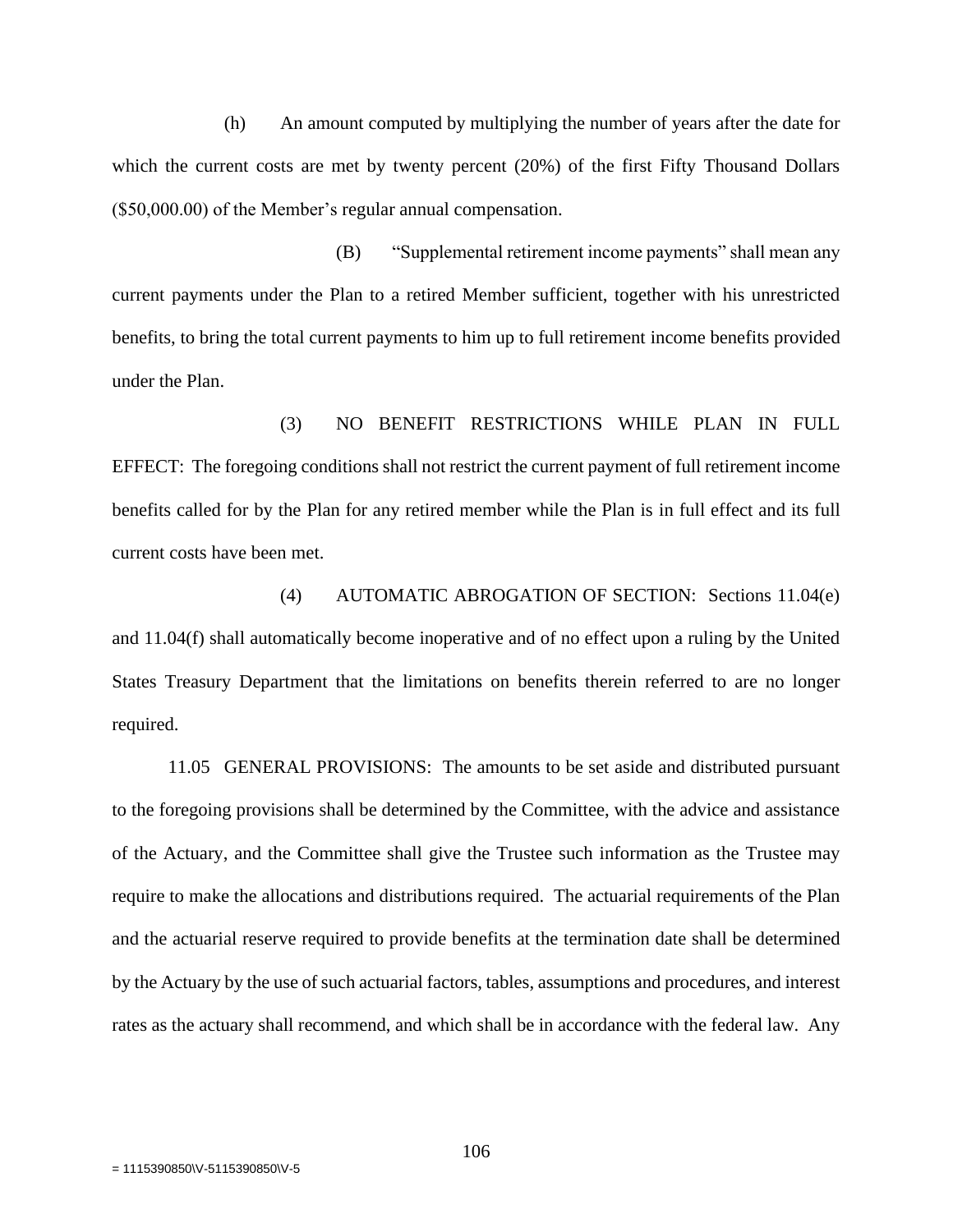distribution to be made pursuant to this Article XI to a Member shall, in the event of his death, be distributed to his designated beneficiary.

11.06 TRUSTEE NOT LIABLE: In liquidating the Trust Fund or a part thereof as provided in Section 11.04, the Trustee shall follow the interpretations and decisions of the Committee with respect to such liquidation, and upon the termination and liquidation of the Fund in accordance with Section 13.04 and the direction of the Committee, the Trustee shall be held forever discharged from further obligation with respect thereto, whether any individual Member or beneficiary accepts or rejects the settlement offered him, and whether any Member or beneficiary signs or refuses to sign any receipt or discharge presented to him.

11.07 INVOLUNTARY TERMINATION: This Plan shall terminate with respect to employees of the Employer in the event of a legal adjudication of such Employer as a bankrupt, a general assignment by such Employer to or for the benefit of its creditors, or dissolution of such Employer.

11.08 SALE, TRANSFER OR LEASE: In the event the business and assets of the Employer are sold, exchanged, transferred or leased to any other business organization or entity or governmental unit or division thereof, the Plan will automatically be terminated, and the rights of all Members to benefits accrued to the date of such termination shall fully vest immediately. Upon termination of the Plan in accordance with the provisions hereof, the share of the assets of the Trust Fund available for distribution to the affected Members and Beneficiaries shall be allocated and distributed in accordance with the following procedure:

(a) The Committee shall determine the date of distribution.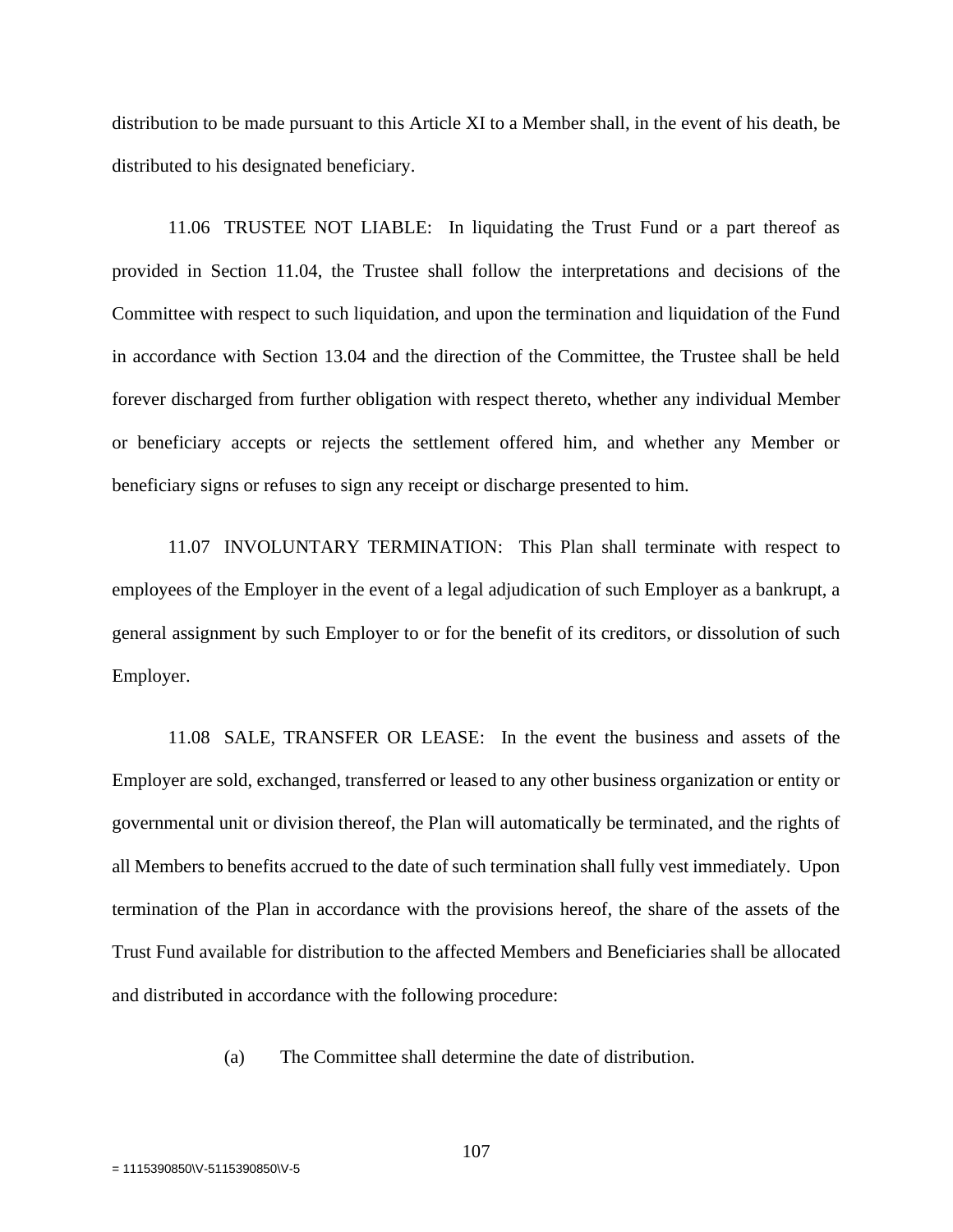(b) The distribution of the asset value will, subject to the provisions of Section 417(e)(1) of the Internal Revenue Code of 1986, be provided by the purchase of insured annuities from a company or companies selected by the Committee for each class of Members and other persons entitled to benefits under the Plan, as specified in (c) below, except that, in lieu of the purchase of an annuity, a lump sum distribution shall be made to or on behalf of a Member if (i) the actuarially equivalent single sum value of the benefit (payable as a lump sum settlement) to be distributed to him or on his behalf under the provisions of this Section 11.08 is equal to or less than \$5,000, or is equal to or less than such larger amount that is permitted as an involuntary cashout of benefits under rules and regulations of the Internal Revenue Service and (ii) such distribution may be made without the necessity of having the consent of the recipient under any applicable rules or regulations of the Internal Revenue Service. Any annuities purchased pursuant to the provisions of this Section 11.08 will be subject to the provisions hereof pertaining to the Qualified Joint and Survivor Annuity Options and to the Qualified Preretirement Survivor Annuity.

(c) The Committee shall determine the asset value available for distribution after taking into account the expenses of such distribution. After having determined such asset value available for distribution and subject to the applicable provision of any Supplement hereto pertaining to the distribution of assets upon the termination of the Plan, the Committee shall allocate such asset value as of the date of termination of the Plan in accordance with the application of Section 4044 of the Employee Retirement Income Security Act of 1974, as amended, to nongovernmental plans.

(d) In the event there be asset value remaining after satisfaction of all liabilities of the Plan to Members and Beneficiaries, the Plan shall be deemed to be amended in order to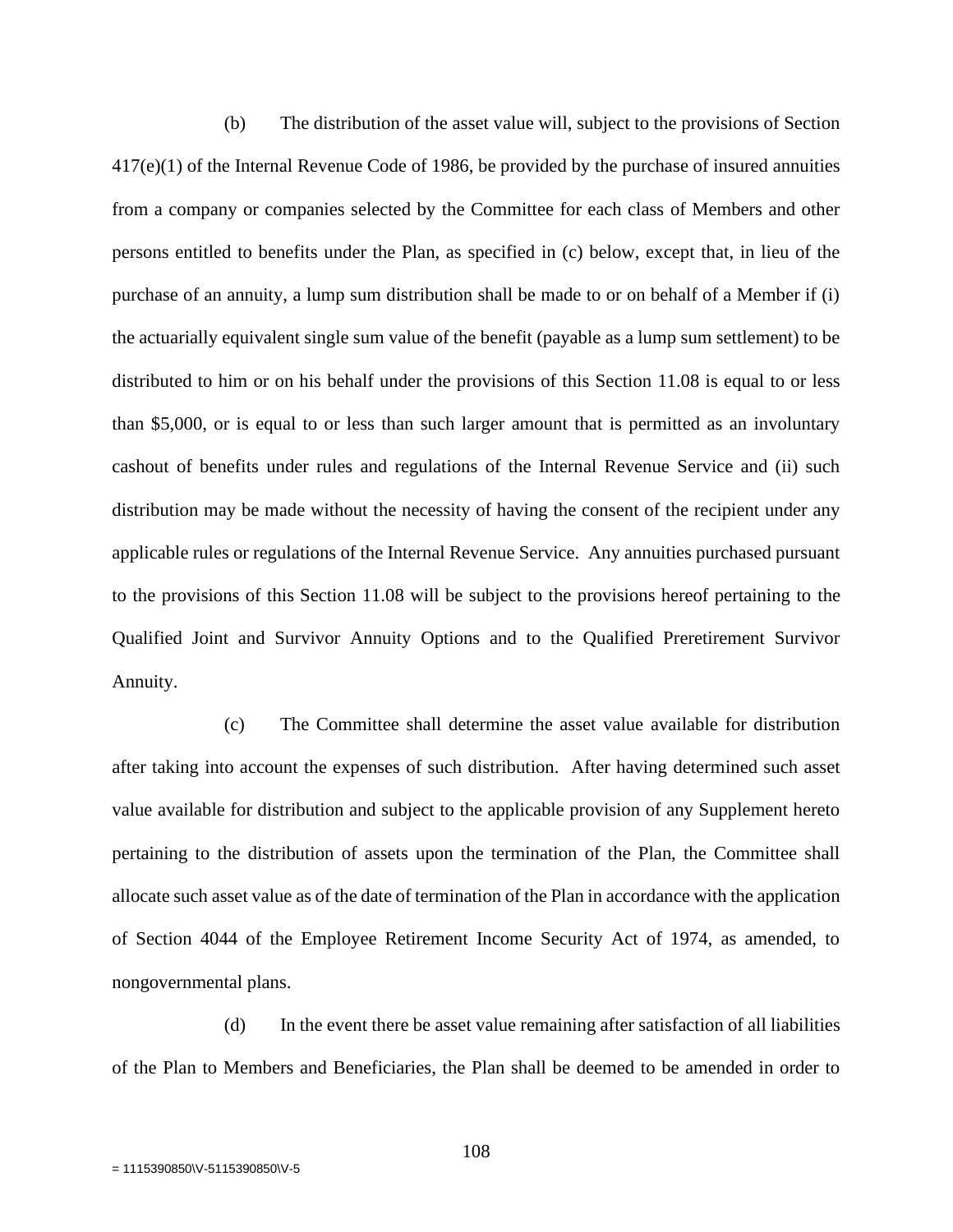allocate any such residual assets, after purchase of annuities for inactive Members, to the Active Members, Retired Members and eligible beneficiaries of Active or Retired Members, who are deceased, in the Plan on such date of Plan termination. The deemed amendment to the Plan shall provide an additional benefit equal to the Member's Final Average Monthly Compensation multiplied by his Credited Service as of the date of termination further multiplied by a percentage which will exactly eliminate the residual assets based upon the mortality and interest rate assumption described in Section 1.05 of the Plan. If the Plan terminates, the additional benefit for Members in the active service of the Employer, Retired Members and eligible beneficiaries of Active or Retired Members, who are deceased, shall be paid in lump sum as soon as practical after approval of the appropriate governmental agencies.

(e) The order of priorities for, and the amounts and methods of, the distributions set forth in (c) above and the rights of Members and Beneficiaries to benefits under the Plan shall be subject (i) to the distribution rules set forth in the Plan, (ii) to the limitations provided by Section 5.07 of the Plan and (iii) to any changes required by the Internal Revenue Service as a condition for issuing a favorable determination letter stating that the distribution of assets will not adversely affect the continued qualified status of the Plan under section 401(a) of the Code.

(f) As soon as practicable after the date that a favorable determination letter is received from the Internal Revenue Service stating that in its opinion the method of distribution will not adversely affect the continued qualified status of the Plan under Section 401(a) of the Code, the Committee shall direct the Trustee to distribute the assets to the affected parties in accordance with such method. [**This Section is effective for all dates before and including September 30, 2007**.]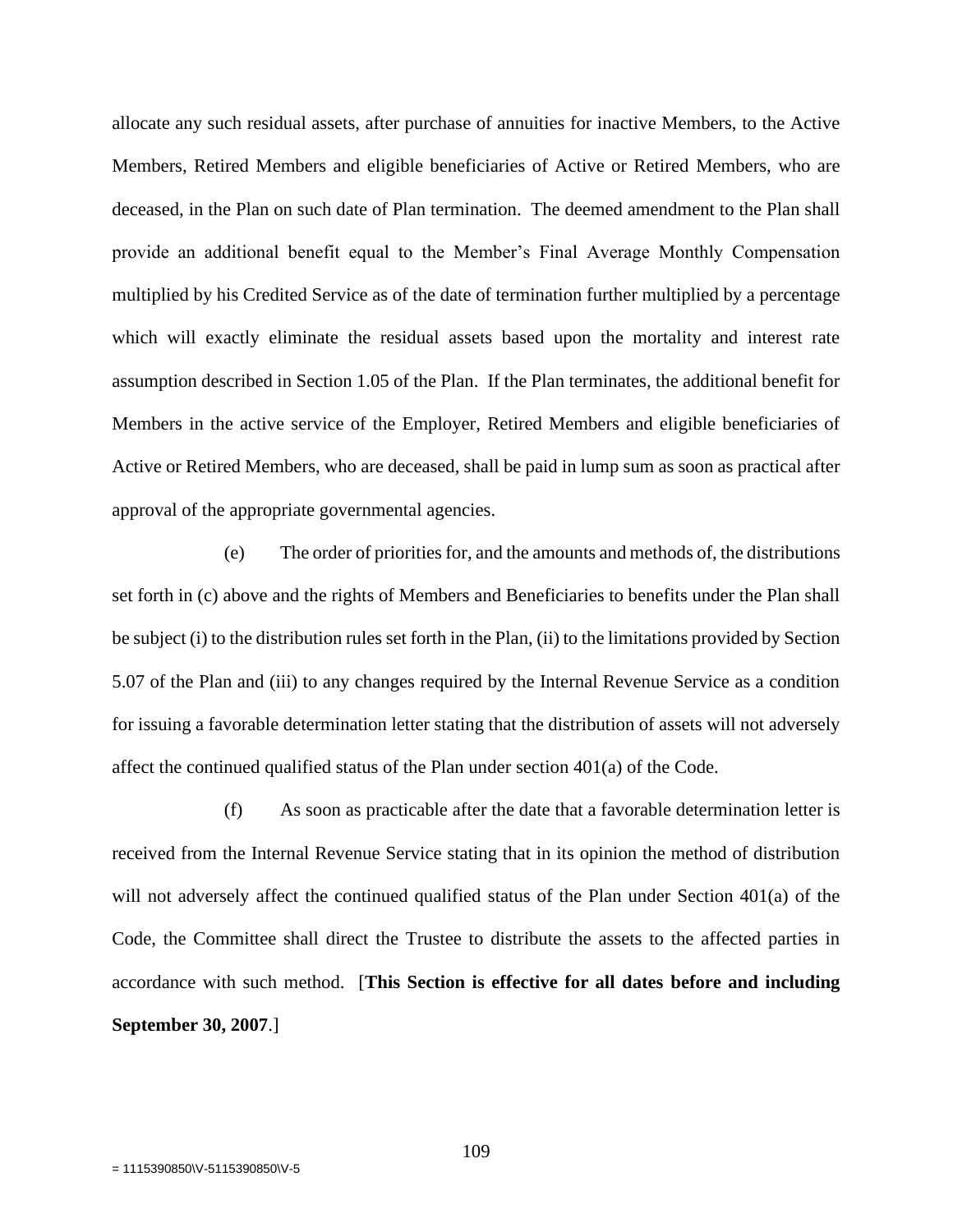11.09 SALE, TRANSFER OR LEASE: In the event the business and assets of the Employer are sold, exchanged, transferred or leased to any other business organization or entity or governmental unit or division thereof, the Plan will automatically be terminated, and the rights of all Members to benefits accrued to the date of such termination shall fully vest immediately. Upon termination of the Plan in accordance with the provisions hereof, the share of the assets of the Trust Fund available for distribution to the affected Members and Beneficiaries shall be allocated and distributed in accordance with the following procedure:

(a) The Committee shall determine the date of distribution.

(b) The distribution of the asset value will, subject to the provisions of Section 417(e)(1) of the Internal Revenue Code of 1986, be provided by the purchase of insured annuities from a company or companies selected by the Committee for each class of Members and other persons entitled to benefits under the Plan, as specified in (c) below, except that, in lieu of the purchase of an annuity, a lump sum distribution may be made to or on behalf of a Member if (i) the actuarially equivalent single sum value of the benefit (payable as a lump sum settlement) to be distributed to him or on his behalf under the provisions of this Section 11.08 is equal to or less than \$5,000, or is equal to or less than such larger amount that is permitted as an involuntary cashout of benefits under rules and regulations of the Internal Revenue Service and (ii) such distribution is made in accordance with the provisions of Section 5.12. Any annuities purchased pursuant to the provisions of this Section 11.08 will be subject to the provisions hereof pertaining to the Qualified Joint and Survivor Annuity Options and to the Qualified Preretirement Survivor Annuity.

(c) The Committee shall determine the asset value available for distribution after taking into account the expenses of such distribution. After having determined such asset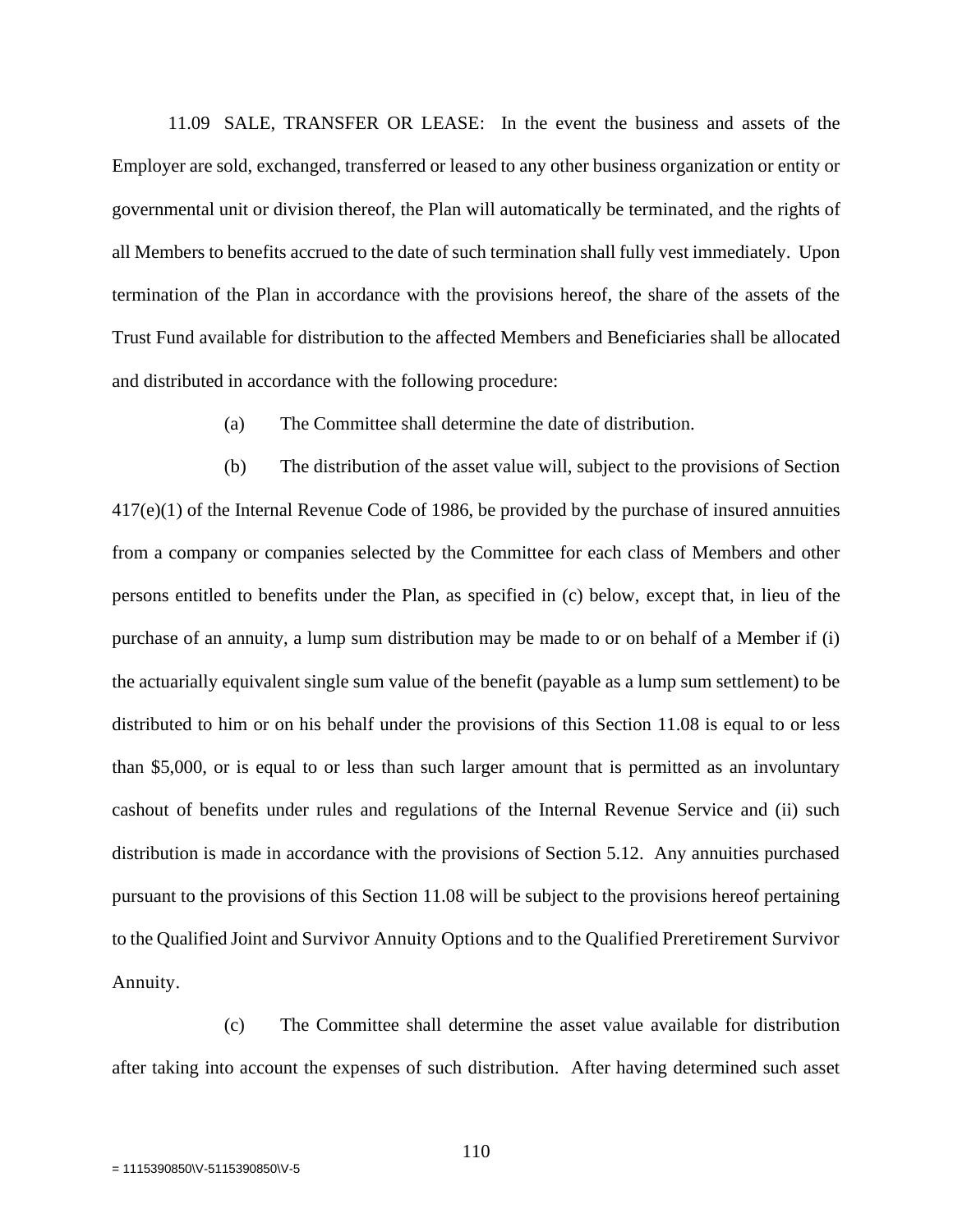value available for distribution and subject to the applicable provision of any Supplement hereto pertaining to the distribution of assets upon the termination of the Plan, the Committee shall allocate such asset value as of the date of termination of the Plan in accordance with the application of Section 4044 of the Employee Retirement Income Security Act of 1974, as amended, to nongovernmental plans.

(d) In the event there be asset value remaining after satisfaction of all liabilities of the Plan to Members and Beneficiaries, the Plan shall be deemed to be amended in order to allocate any such residual assets, after purchase of annuities for inactive Members, to the Active Members, Retired Members and eligible beneficiaries of Active or Retired Members, who are deceased, in the Plan on such date of Plan termination. The deemed amendment to the Plan shall provide an additional benefit equal to the Member's Final Average Monthly Compensation multiplied by his Credited Service as of the date of termination further multiplied by a percentage which will exactly eliminate the residual assets based upon the mortality and interest rate assumption described in Section 1.05 of the Plan. If the Plan terminates, the additional benefit for Members in the active service of the Employer, Retired Members and eligible beneficiaries of Active or Retired Members, who are deceased, shall be paid in lump sum as soon as practical after approval of the appropriate governmental agencies.

(e) The order of priorities for, and the amounts and methods of, the distributions set forth in (c) above and the rights of Members and Beneficiaries to benefits under the Plan shall be subject (i) to the distribution rules set forth in the Plan, (ii) to the limitations provided by Section 5.07 of the Plan and (iii) to any changes required by the Internal Revenue Service as a condition for issuing a favorable determination letter stating that the distribution of assets will not adversely affect the continued qualified status of the Plan under Section 401(a) of the Code.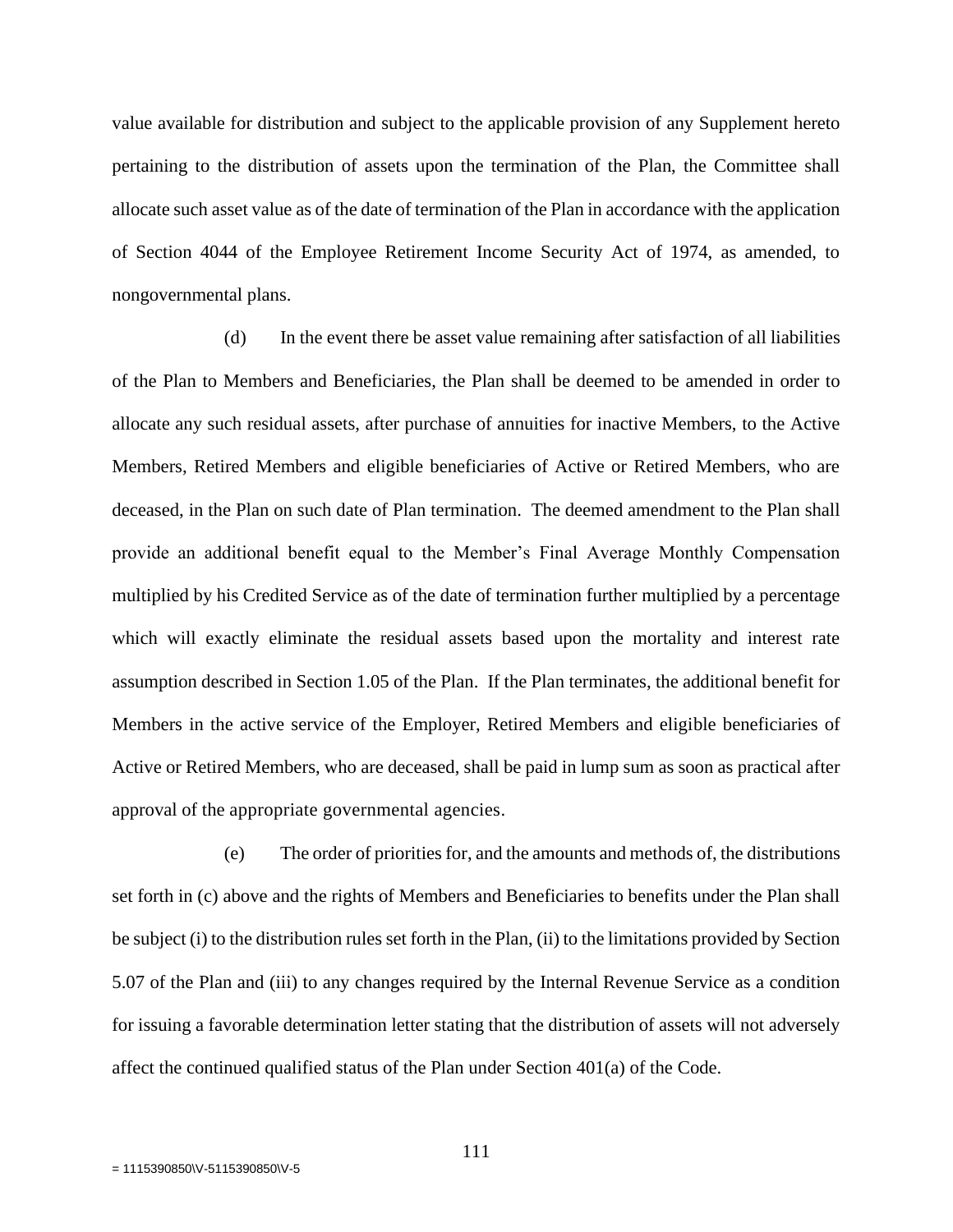(f) As soon as practicable after the date that a favorable determination letter is received from the Internal Revenue Service stating that in its opinion the method of distribution will not adversely affect the continued qualified status of the Plan under Section 401(a) of the Code, the Committee shall direct the Trustee to distribute the assets to the affected parties in accordance with such method. [**This Section is effective beginning October 1, 2007, and thereafter**.]

11.10 SUSPENSION OR DISCONTINUANCE OF EMPLOYER CONTRIBUTIONS: If the Employer fails to make the contributions to the Plan required by Article IX of this Plan to fund the benefits hereunder and such failure constitutes a suspension of contributions which either affects benefits to be paid or made available to Members, then the Employer and the Trustee shall each give any required notification to the Commissioner of Internal Revenue and any other federal agency. During any such period of suspension, all provisions of the Plan and Trust as to the Employer and its Employees other than the provisions relating to Employer contributions, shall continue in force and effect. Upon complete discontinuance of Employer contributions to the Plan, the rights of all of its Members to benefits accrued to the date of such discontinuance, to the extent then funded, shall vest immediately in accordance with the provisions of Section 11.02.

11.11 NON-TRANSFERABILITY: Notwithstanding any other provision of this Plan to the contrary, if any annuity contract or life insurance contract is distributed to a Member hereof, it must be issued or endorsed to be non-transferable; that is, such contract must be issued or endorsed so that the owner thereof cannot sell, assign, discount or pledge as collateral for a loan or as security for performance of an obligation from or to any other person other than the issuer thereof.

112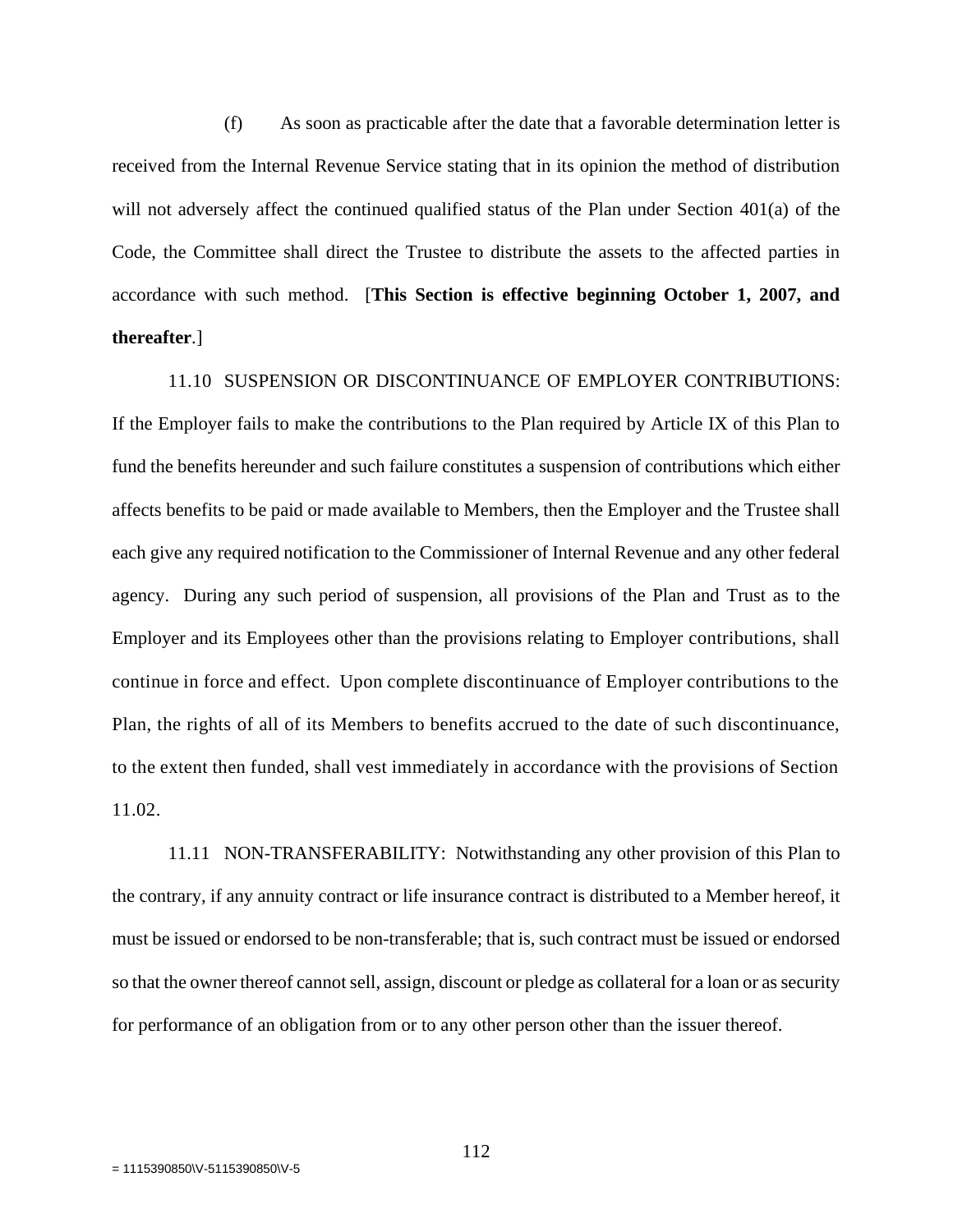11.12 NO MERGER OF PLAN: Notwithstanding any other provision hereof, the Plan will not be merged or consolidated with, nor shall any assets or liabilities of the Plan be transferred to, any other plan.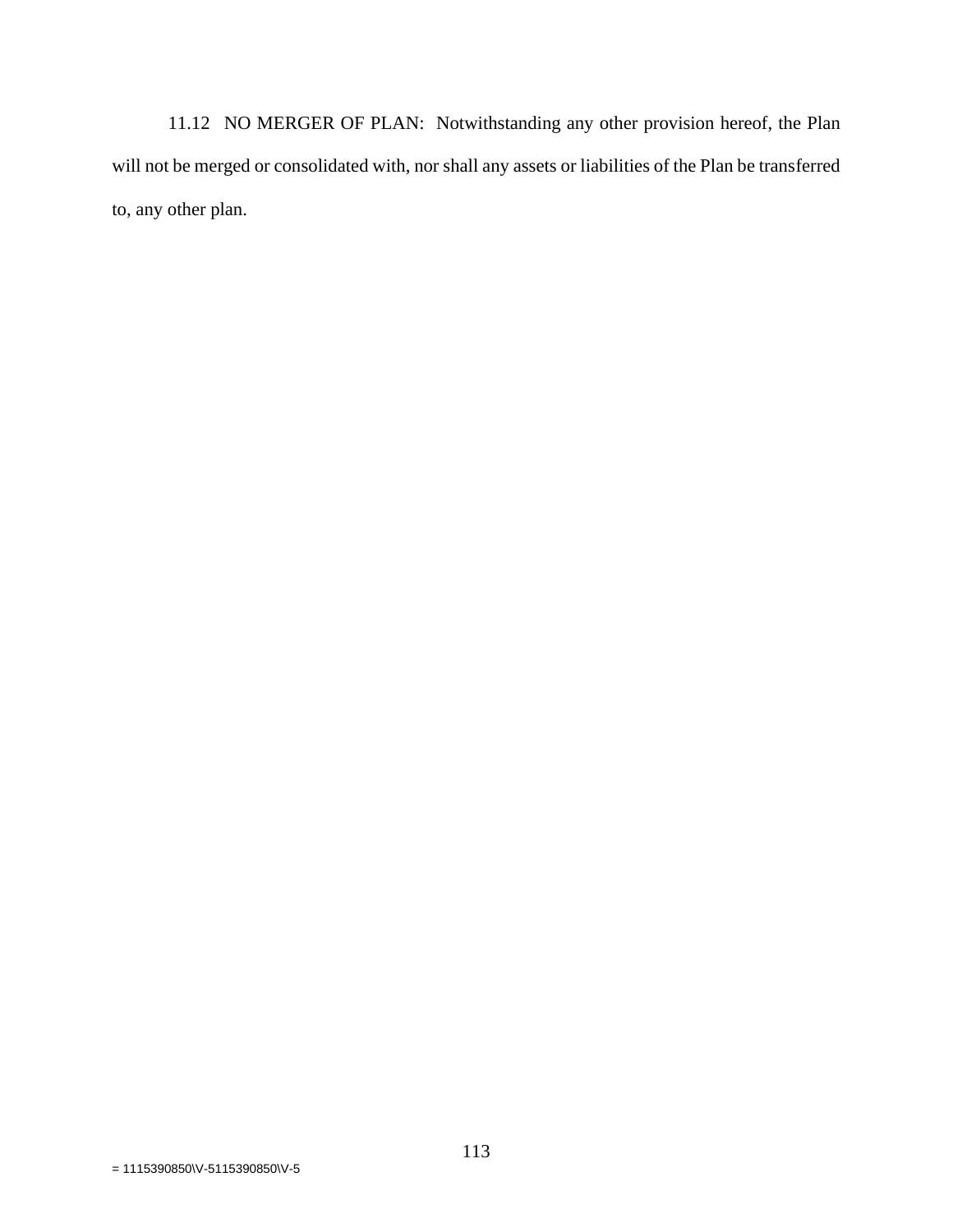#### ARTICLE XII

## AMENDMENT TO THE PLAN

12.01 RIGHT TO AMEND RESERVED: Subject to the provisions of Sections 12.02 and 12.03, the Employer may, without the assent of any other party hereto, amend this Plan at any time. Any such amendment shall be made by a written instrument executed by the Employer on the order of its Board of Trustees and filed with the Trustee, and shall become effective as of the date specified in such instrument.

Notwithstanding any provision in the Plan to the contrary, effective October 19, 2015, the Chancery Court of Jackson County, Mississippi ( the "Court") shall have the sole authority by Order of the Court to amend the Plan.

12.02 LIMITATIONS ON RIGHT TO AMEND: No amendment shall vest in any Employer, directly or indirectly, any right, title or interest in or to or control over the Trust Fund, or any portion thereof. No part of the Trust Fund shall, by reason of any amendment, be used for, or diverted to, purposes other than for the exclusive benefit of Members and their beneficiaries. No amendment shall change the vesting schedule to one which would result in the nonforfeitable percentage of the accrued benefit derived from employer contributions (determined as of the later of the date of the adoption of the amendment or of the effective date of the amendment) of any Member being less than such non-forfeitable percentage computed under the Plan without regard to such amendment; no amendment shall change the vesting schedule unless each Member with five (5) or more years of service is permitted to elect, within the election period described below, to have his nonforfeitable percentage computed under the Plan without regard to the amendment. The election period described in the preceding sentence shall begin no later than the date upon which the amendment is adopted and shall end no later than the latest of the following dates: (1)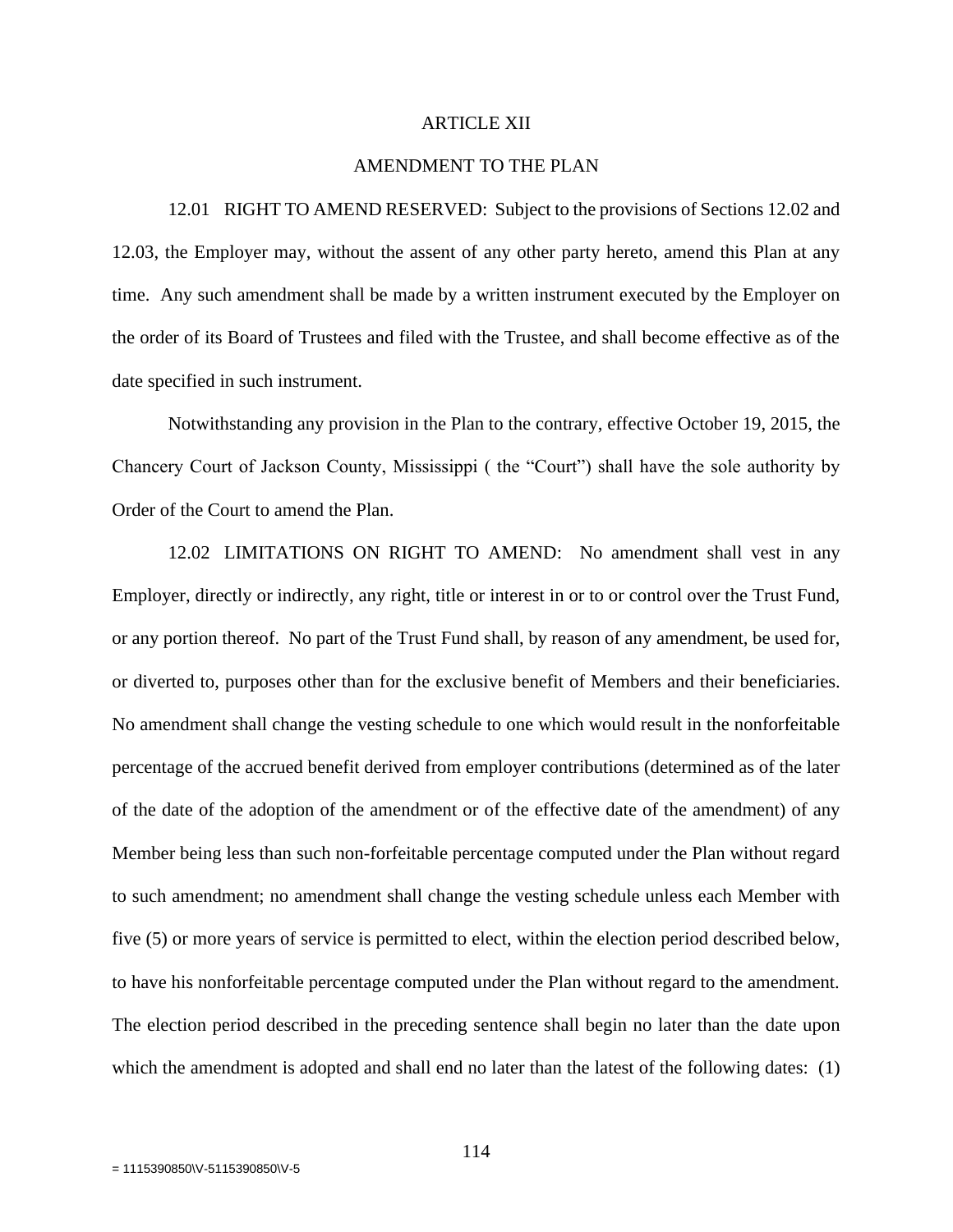the date which is 60 days after the day the amendment is adopted; (2) the date which is 60 days after the day the amendment becomes effective; or (3) the date which is 60 days after the day the Member is issued written notice of the amendment by the Employer. The Employer specifically reserves the right, however, to make such retroactive amendments as may be required by the Commissioner of Internal Revenue in order to qualify and keep qualified the Trust established by this Plan as a tax-exempt trust under appropriate provisions of the Code.

12.03 TRUSTEE'S CONSENT: If any amendment affects the rights, duties, responsibilities or obligations of the Trustee hereunder, such amendment may be made only with the consent of the Trustee. If the Trustee fails to consent to any such amendment within twenty (20) days from receipt of notice thereof, the Trustee may be removed on not less than thirty (30) days' notice.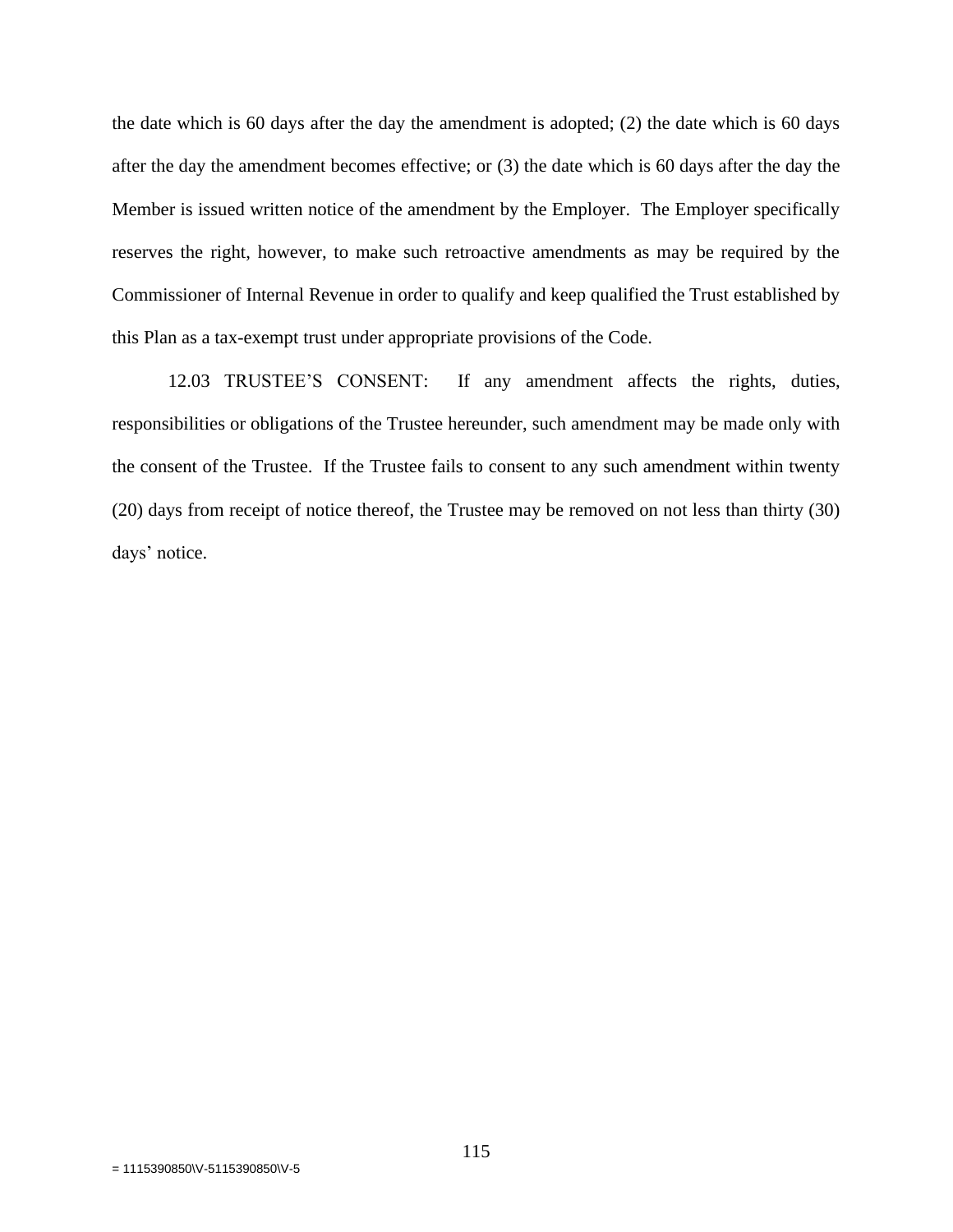#### ARTICLE XIII

# CLAIMS PROCEDURE

13.01 FILING A CLAIM: The Committee shall make all determinations as to the right of any person to a benefit provided hereunder. Any person may file a claim in writing with the Committee for a benefit under the Plan. Within ninety (90) days of the receipt of a claim, the Committee shall furnish to the claimant written notice of the decision with respect to the claim. If the claim is wholly or partially denied, the written notice shall set forth in a manner reasonably calculated to be understood by the claimant: (i) the specific reason or reasons for the denial; (ii) specific reference to pertinent Plan provisions under which the denial is based; (iii) a description of additional material or information, if any, necessary for the claimant to perfect the claim; and (iv) and an explanation of this claim procedure.

## 13.02 APPEAL RIGHTS:

(a) Within sixty (60) days after receipt by the claimant of written notification of denial of a claim, claimant or his duly authorized representative may appeal such denial by filing with the Plan Administrator a written application for a review of the denial of the claim. In connection with such appeal, the claimant or his duly authorized representative: (i) may review pertinent Plan documents; (ii) may submit issues and comments in writing; and (iii) may request a hearing with the Administrator.

(b) A decision on review shall be made by the Plan Administrator within sixty (60) days after receipt of a written request for a review unless a hearing has been requested or other special circumstances require an extension of time for processing of the appeal, in which case the Plan Administrator's decision on review shall be rendered no later than one hundred twenty (120) days after receipt of the request for review. The Plan Administrator's decision on review shall (i)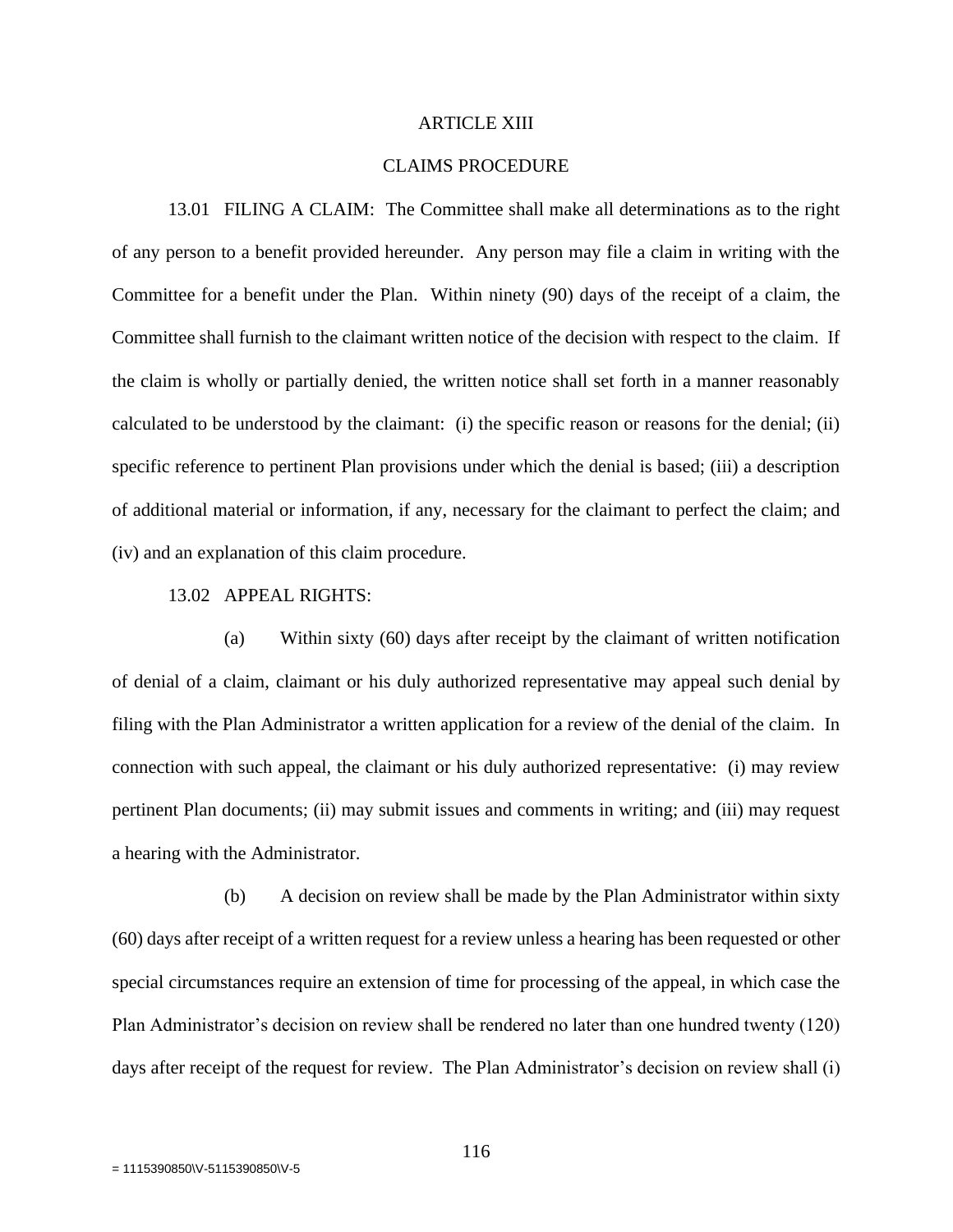be in writing, (ii) include specific reasons for the decision, written in a manner reasonably calculated to be understood by the claimant, and (iii) contain specific reference to the pertinent Plan provisions on which the decision is based.

(c) In the event of any disagreement or presentation to the Trustee of any adverse or conflicting claims or demands in connection with any benefit to be distributed to a Member or a Beneficiary or in connection with the Accounts of any Member, the Trustee may refuse to comply with any of such claims or demands during the continuance of such disagreement or adverse or conflicting claims or demands, and may refrain from making any distribution of the Accounts or from taking any affirmative action hereunder until such adverse or conflicting claims or demands have been fully and finally determined in accordance with the claims procedure. The Trustee is expressly authorized to make such payment to any person who is finally determined by the Committee or the Plan Administrator in accordance with said claims procedure to be entitled thereto, and the Trustee shall be fully discharged of any further liability or responsibility for any payments so made pursuant to the written direction of the Administrator.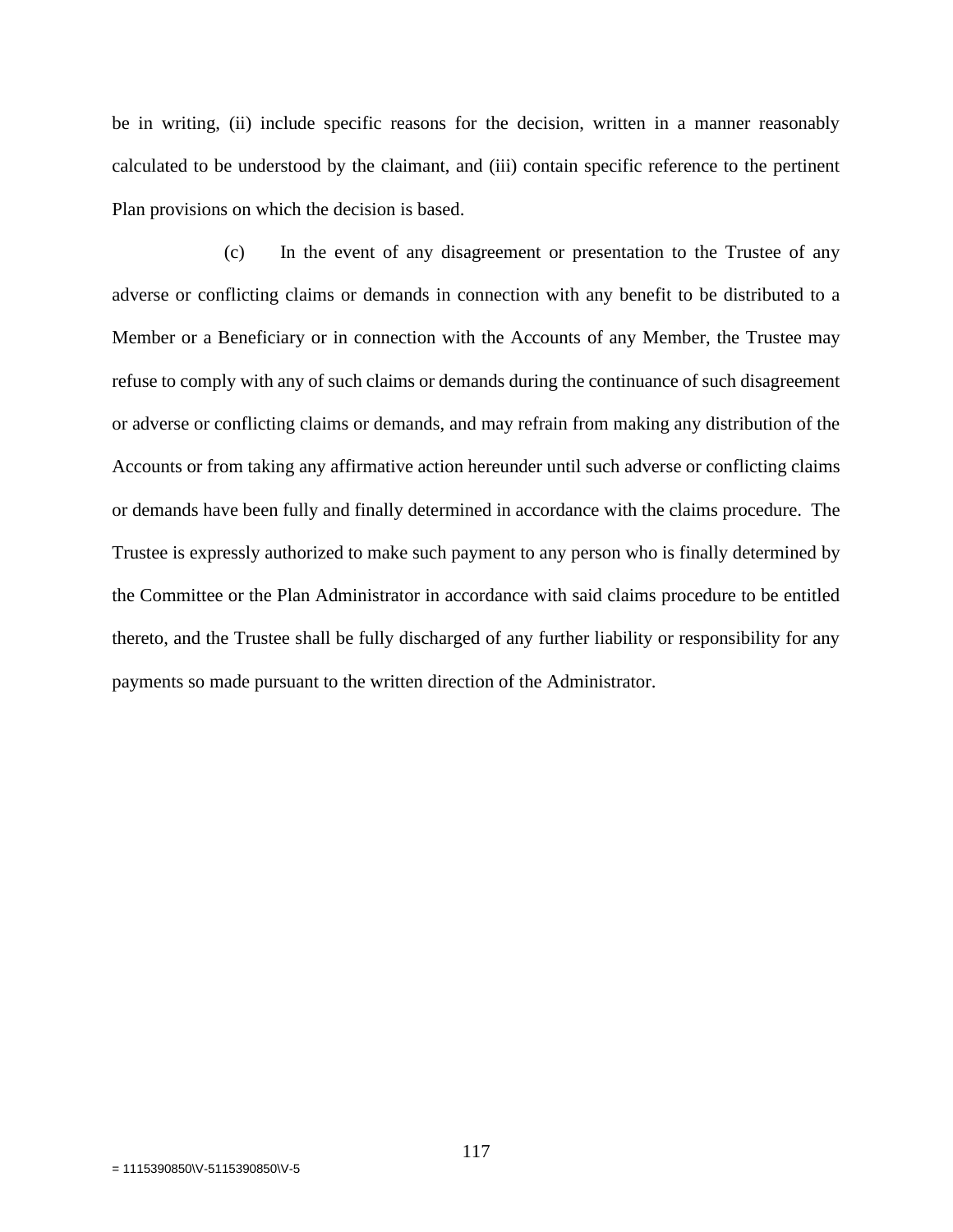## ARTICLE XIV

# METHOD OF PROVIDING BENEFITS

14.01 TRUST FUND ESTABLISHED: All contributions made by the Members and the Employer pursuant to the provisions of Article IX shall be deposited in a Trust Fund, which shall be held, invested and managed by the Trustee in accordance with Article XV.

14.02 ALL PAYMENTS FROM TRUST FUND: All benefits under the Plan shall be provided solely from the Trust Fund in the hands of the Trustee, and the Employer assumes no liability or responsibility therefor during the continuance of the Plan or subsequent to the termination of the Plan.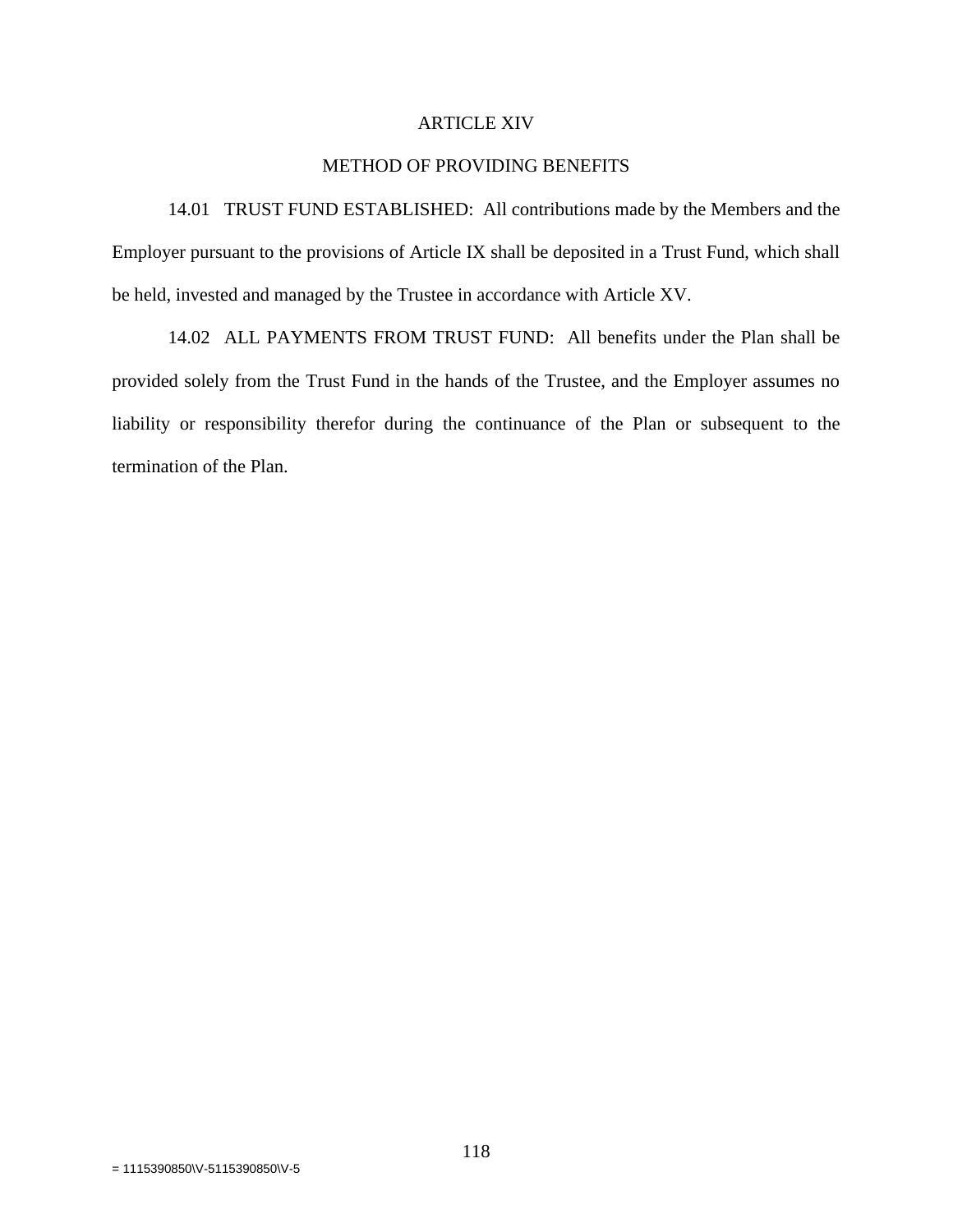#### ARTICLE XV

#### TRUSTEE

15.01 AUTHORITY: The Trustee hereunder shall always be either (a) a corporation authorized to conduct a banking or trust business and/or (b) one (1) or more individuals. If individuals are acting as Trustee, any action of such Trustee shall be binding upon all parties in interest. Individual Trustees may act by a vote taken at a meeting attended by a majority thereof or by a vote taken in writing of a majority thereof, without a meeting. Any act of individual Trustees shall be sufficiently evidenced if certified to by any one of the Trustees. Except as otherwise provided by applicable law which cannot be waived, no individual Trustee shall be liable for any action taken or omitted by another Trustee. The Trustee shall also be a fiduciary and, in that capacity, shall have the exclusive responsibility for and all powers necessary to perform the following duties and functions:

(a) To receive, hold, preserve, manage, and at the direction of the Plan Administrator, invest and re-invest the Trust Fund, so that the Trust Fund's integrity and safety will be maintained for the purposes of the Plan;

(b) To make disbursements from the Plan, to or for the benefit of Plan Members, their heirs and beneficiaries, as may be directed from time to time by the Committee;

(c) To perform such additional duties and functions as may be requested from time to time by the Board of Trustees of the Employer, the Plan Administrator, or the Committee.

15.02 STANDARD OF PERFORMANCE: The Trustee in discharging its duties under this Plan shall do so in the interest of the members and beneficiaries solely, using the care, skill, prudence and diligence under the circumstances then prevailing that a prudent man acting in a like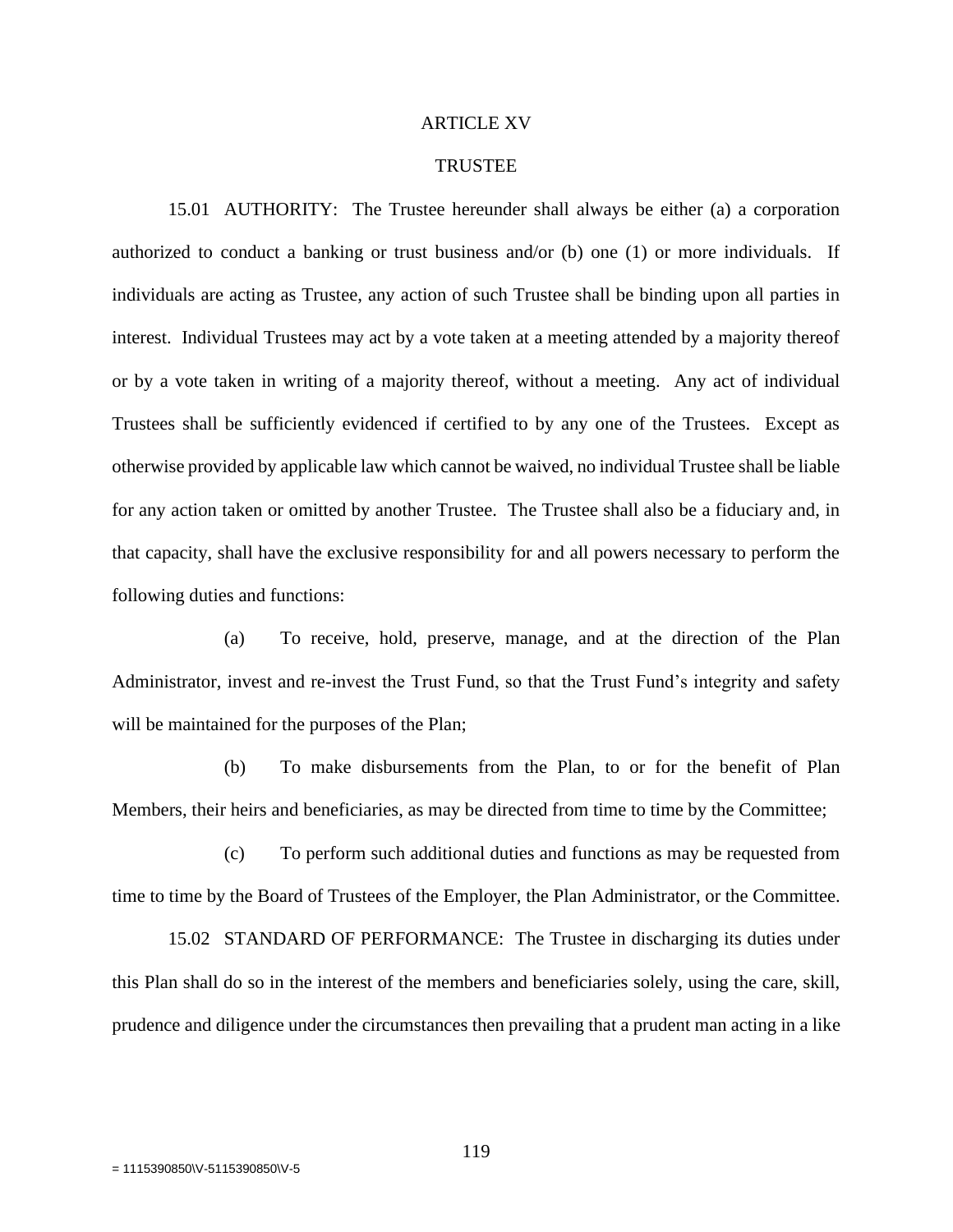capacity and familiar with such matters would use in the conduct of an enterprise of a like character.

15.03 RELIANCE ON DIRECTIONS: The Trustee, in all matters pertaining to its management of this Trust, when it acts in good faith may rely upon any notice, resolution, instruction, direction, order, certificate, opinion, letter, telegram or other document believed by the Trustee to be genuine, to have been signed by a proper representative of the Committee or the Plan Administrator, and to be the act of the Committee or the Plan Administrator, as the case may be. It shall accept any certificate or other instrument duly signed by a proper representative of the Committee or the Plan Administrator purporting to evidence an instruction, direction, or order, as the case may be, as conclusive evidence thereof.

15.04 GENERAL LIABILITY OF TRUSTEE: The Trustee shall not be liable for any act or omission on its own part except to the extent, if any, required by the terms of the Employee Retirement Income Security Act of 1974, and any other state or federal law applicable, that such liability cannot be waived.

15.05 PROOF OF AUTHORITY: No person dealing with the Trustee shall be required to verify the application by the Trustee to trust purposes of any money paid or other property delivered to the Trustee; and all persons dealing with the Trustee shall be entitled to rely upon the representations of the Trustee as to its authority and are released from any duty of inquiry with respect thereto. Any action of the Trustee hereunder shall be conclusively evidenced for all purposes of this Agreement by a certificate duly signed by the Trustee and such certificate shall be conclusive evidence of the facts recited therein and shall fully protect all persons relying upon the truth thereof. Any person dealing with the Trustee in good faith shall not be required to inquire whether the action taken by the Trustee has been authorized; and any such person shall be fully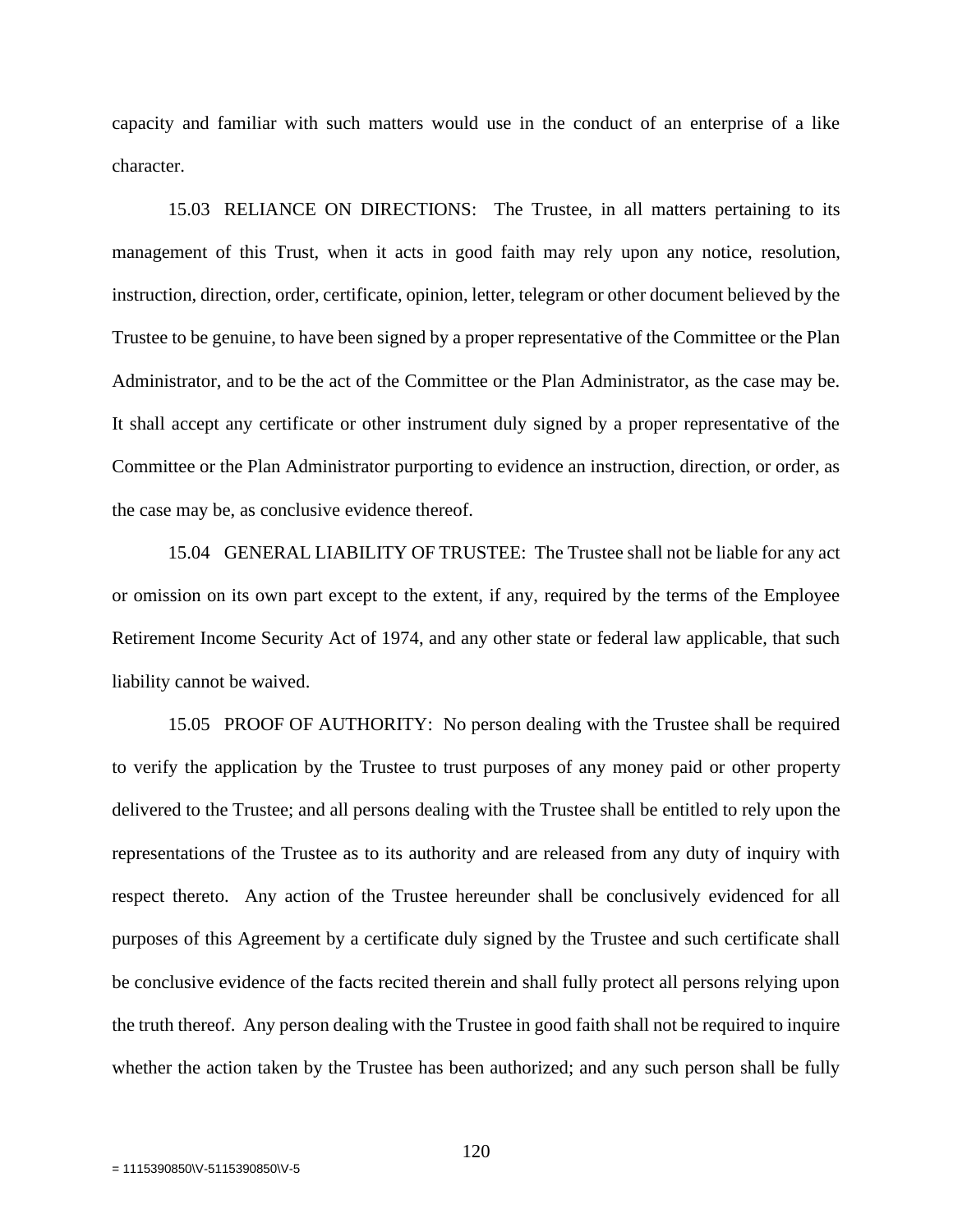protected in acting upon any notice, resolution, instruction, direction, order, certificate, opinion letter, telegram, or other document believed by such person to be genuine, to have been signed by the Trustee and to be the act of the Trustee.

15.06 ACCOUNTING BY THE TRUSTEE: The Trustee shall keep proper accounts of all investments, receipts, disbursements, and other transactions effected by it hereunder, and all accounts, books and records relating thereto shall be open for inspection at all reasonable times by the Board of Trustees of the Employer or the Plan Administrator. As of the last day of each fiscal year (or more often, if requested by the Plan Administrator or the Board of Trustees), and as of the date of the removal or resignation of the Trustee, the Trustee shall prepare and furnish to the Board of Trustees of the Employer a detailed statement of investments at cost and at market, receipts, disbursements, and other transactions effected by it during such year or during the period from the last annual statement to the date of such removal or resignation. Upon the expiration of ninety (90) days from the date of filing such annual or other account, or upon the earlier specific approval thereof by the Board of Trustees of the Employer, the Trustee shall be forever released and discharged from all liability and accountability to anyone with respect to the propriety of its accounts and transactions unless within such ninety (90) day period a written objection is filed with the Trustee or with respect to any fraudulent act of the Trustee. Nothing herein contained, however, shall preclude the Trustee of its right to have any of its accounts judicially settled by a court of competent jurisdiction.

15.07 COMPENSATION AND EXPENSES OF THE TRUSTEE: Any individual Trustee shall not receive any compensation for his services, but shall be reimbursed for all expenses properly and actually incurred in the performance of his duties under the Plan. Any corporate Trustee hereunder shall receive fair and reasonable compensation for services rendered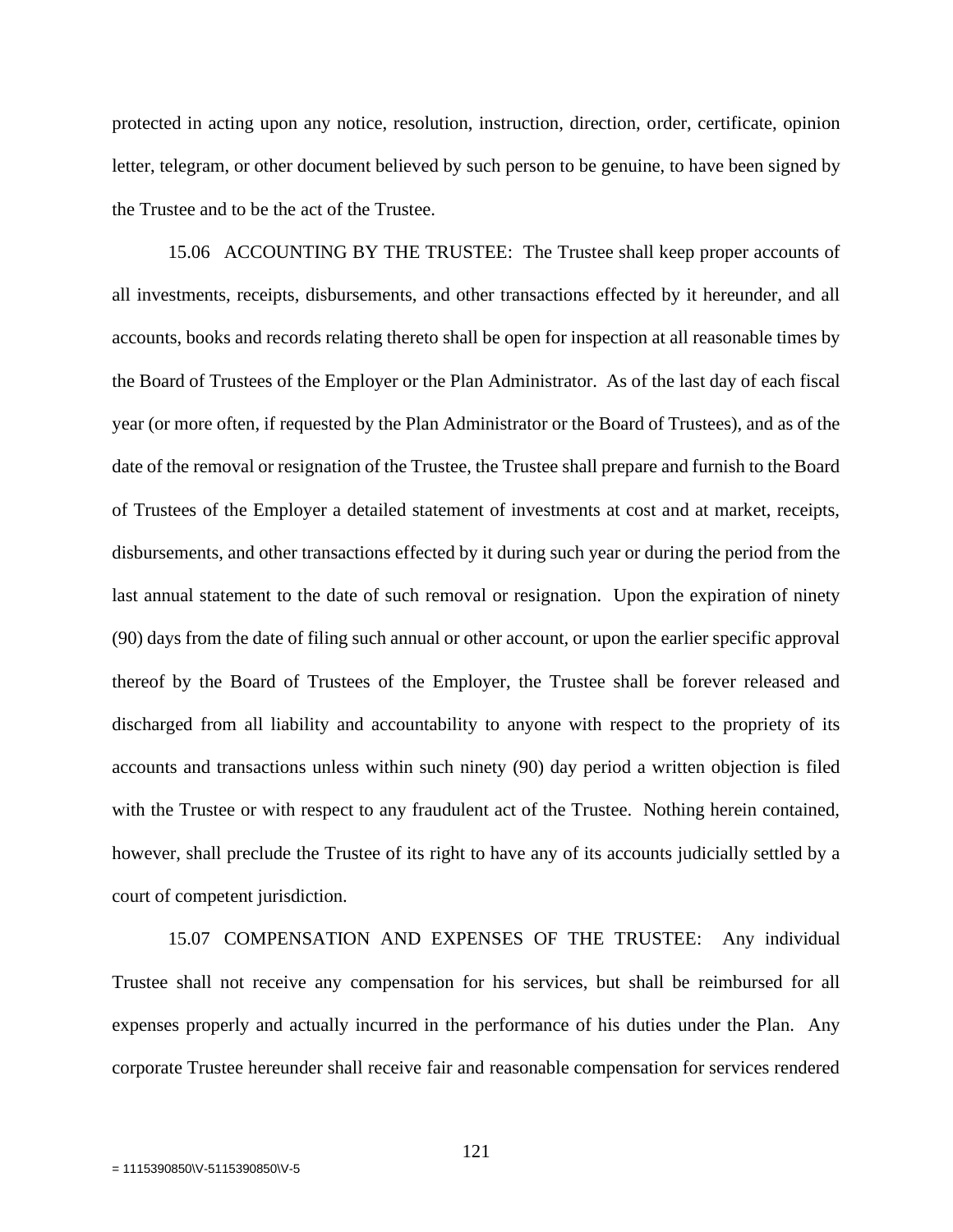in any amount not exceeding the customary and prevailing charges for services of a similar character at the time and at the place such services are performed but only to the extent permitted in Section 4975(d) of the Code if the corporate Trustee is a disqualified person. Expenses incurred by the Trustee in the administration of the Fund (including fees for legal, accounting or other services rendered by or to the Trustee and all other proper charges and expenses of the Trustee and of its agents and counsel) shall be paid by the Employer or disbursed from the Fund by the Trustee and, until paid, shall constitute a charge upon the Fund. All taxes of any and all kinds whatsoever that may be levied or assessed under existing or future laws upon the Fund or the income thereof shall be paid from the Trust Fund.

15.08 RESIGNATION OR REMOVAL OF THE TRUSTEE: The Trustee acting hereunder may resign at any time upon sixty (60) days' advance notice in writing to the Board of Trustees of the Employer, and may be removed by the Board of Trustees of the Employer, with or without cause, at any time upon sixty (60) days' advance notice in writing to the Trustee. Upon such resignation or removal of the Trustee, the Board of Trustees of the Employer shall have the power and the duty to designate and appoint a successor Trustee which shall have the same powers and duties as those conferred upon the Trustee hereunder, and the Trustee resigning or removed shall assign, transfer and pay over to the successor Trustee the assets and properties then constituting the Trust Fund.

15.09 AUTOMATIC CONTINUANCE OF TRUSTEE IN EVENT OF CONSOLIDATION: In the event that the Trustee shall merge or be consolidated with or otherwise acquired by any other corporation authorized to exercise trust powers, the continuing, resulting or acquiring corporation shall automatically become Trustee hereunder without the necessity of designation or appointment by the Employer.

122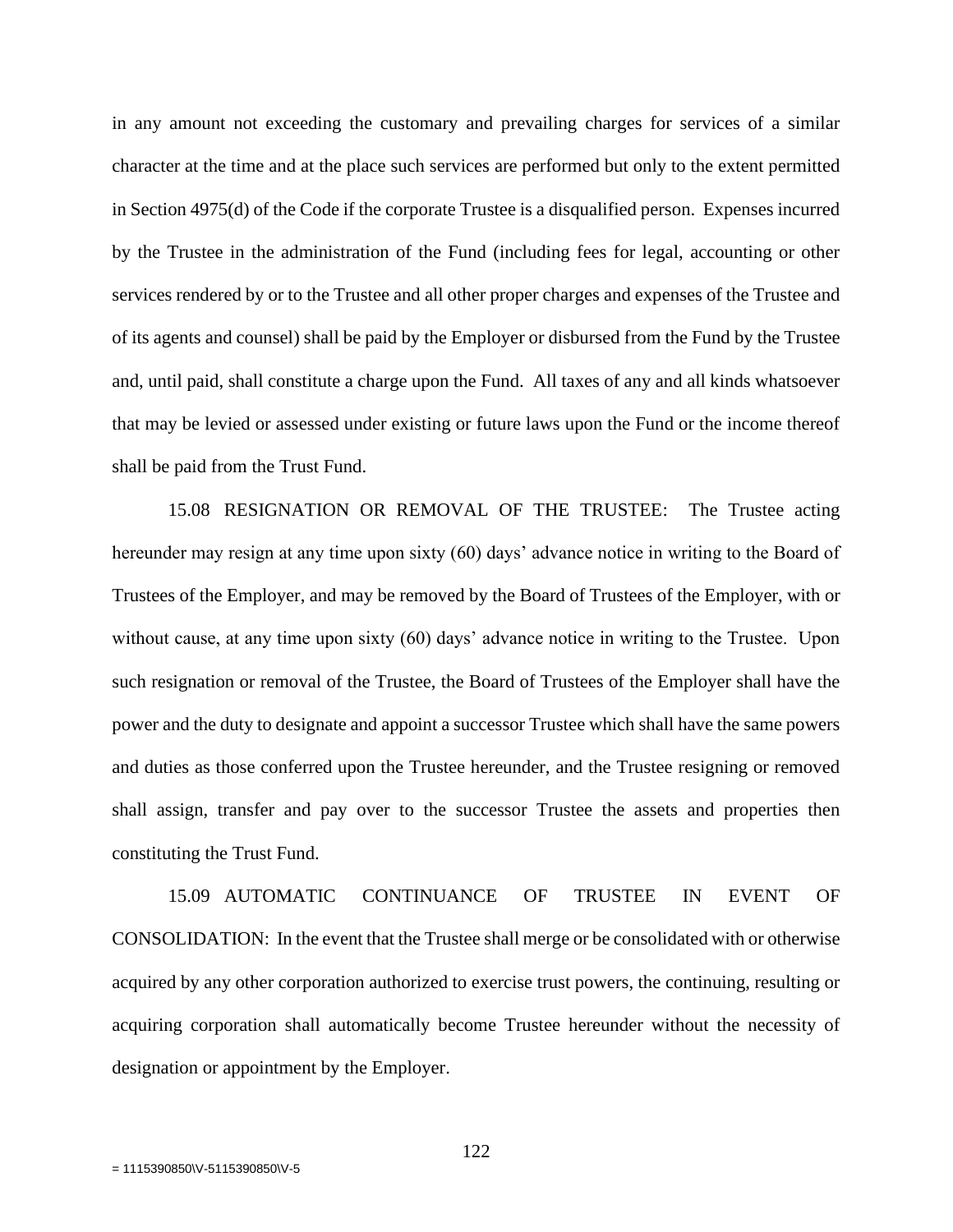15.10 ACTION BY TRUSTEE IN EVENT OF PLAN TERMINATION: If the Plan is terminated, as provided in Article XI, the Trustee shall dispose of the Fund in accordance with the written instructions of the Plan Administrator. At no time shall any part of the corpus or income of the Fund be used for or diverted to purposes other than for the exclusive benefit of employees, former employees, and their beneficiaries, except for the payment of the expenses of liquidating the Trust.

15.11 EXEMPTION FROM BOND: Unless otherwise required by law, the Trustee shall not be required to give bond or any other security for the faithful performance of its duties hereunder, or to file or make any return, appraisement, or inventory to any court. The Trustee may exercise any of the powers granted herein without notice or advertisement and without the order or intervention of any court.

15.12 WITHHOLDING OF TAXES: The Trustee may, in its sole discretion, withhold from distribution all or any part of the Fund which the Trustee considers necessary and proper for the payment of taxes under present or future laws, which the Trustee is obligated to pay or withhold.

15.13 FILING OF REPORTS: The Trustee shall not be liable for its failure or inability to file any tax return or other report which it is unable to file because of the failure of the Employer or the Committee, after written demand by the Trustee, to furnish the information necessary for the preparation thereof.

15.14 VACANCY: This Trust shall not fail for want of a Trustee and at any time a vacancy shall occur the Board of Trustees of the Employer shall immediately appoint a successor Trustee.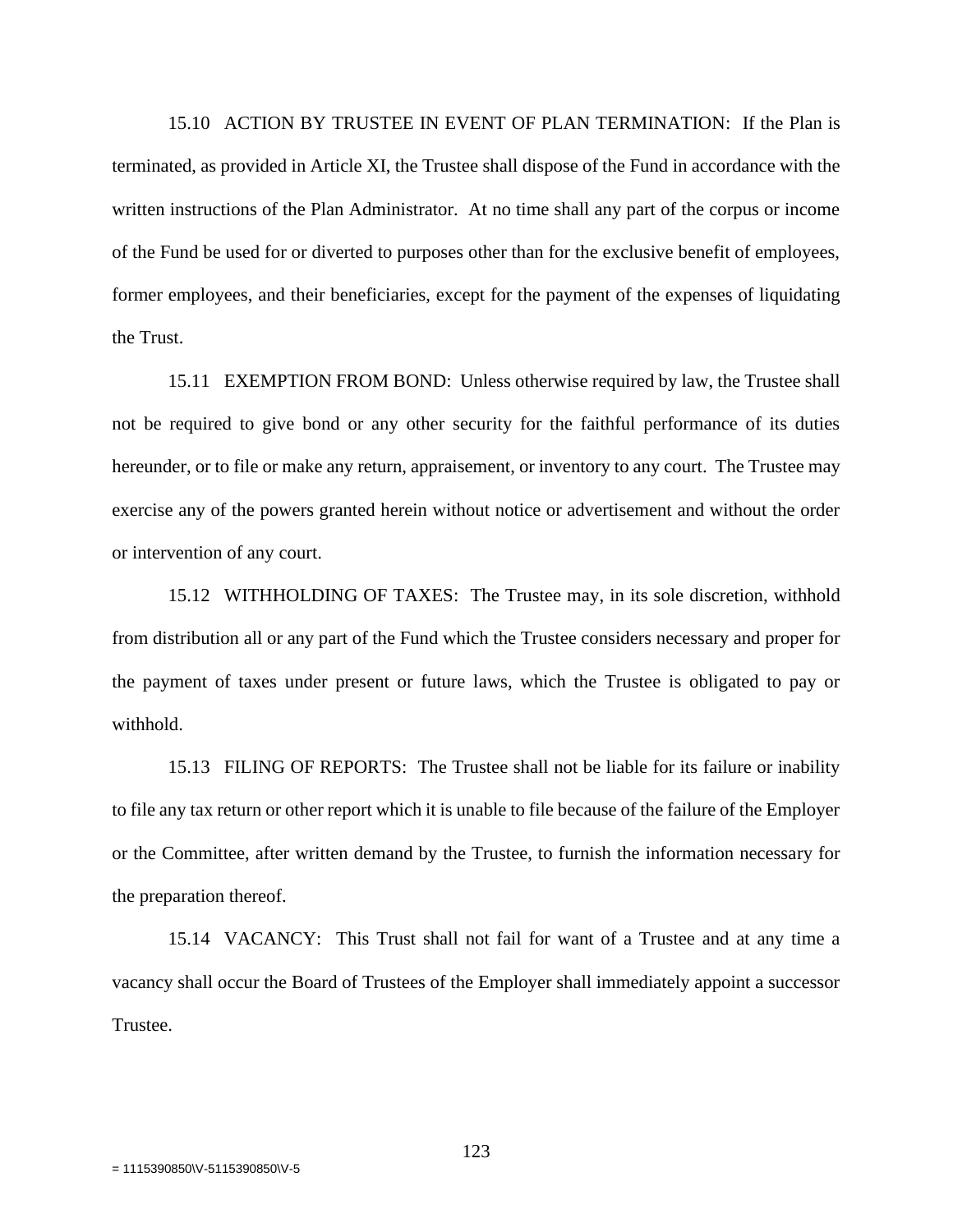15.15 TRUSTEE'S POWERS: In the exercise of the duties and responsibilities imposed upon the Trustee by this Plan and Trust Agreement, the Trustee shall have and exercise all powers and authority under common law, the laws of the State of Mississippi, and other provisions of this Article. In addition thereto, and not as a limitation thereof, the Trustee shall have the power and authority to invest and reinvest all or any portion of the Trust Fund collectively with funds of other retirement plan trusts exempt from tax under Section 501(a) of the Code, including, without limitation, the power to invest collectively with such other funds through the medium of one or more common, collective or commingled trust funds which have been or may hereafter be operated by the Trustee, the instrument or instruments establishing such trust fund or funds, as amended from time to time, being made part of this Trust so long as any portion of the Trust Fund shall be invested through the medium thereof.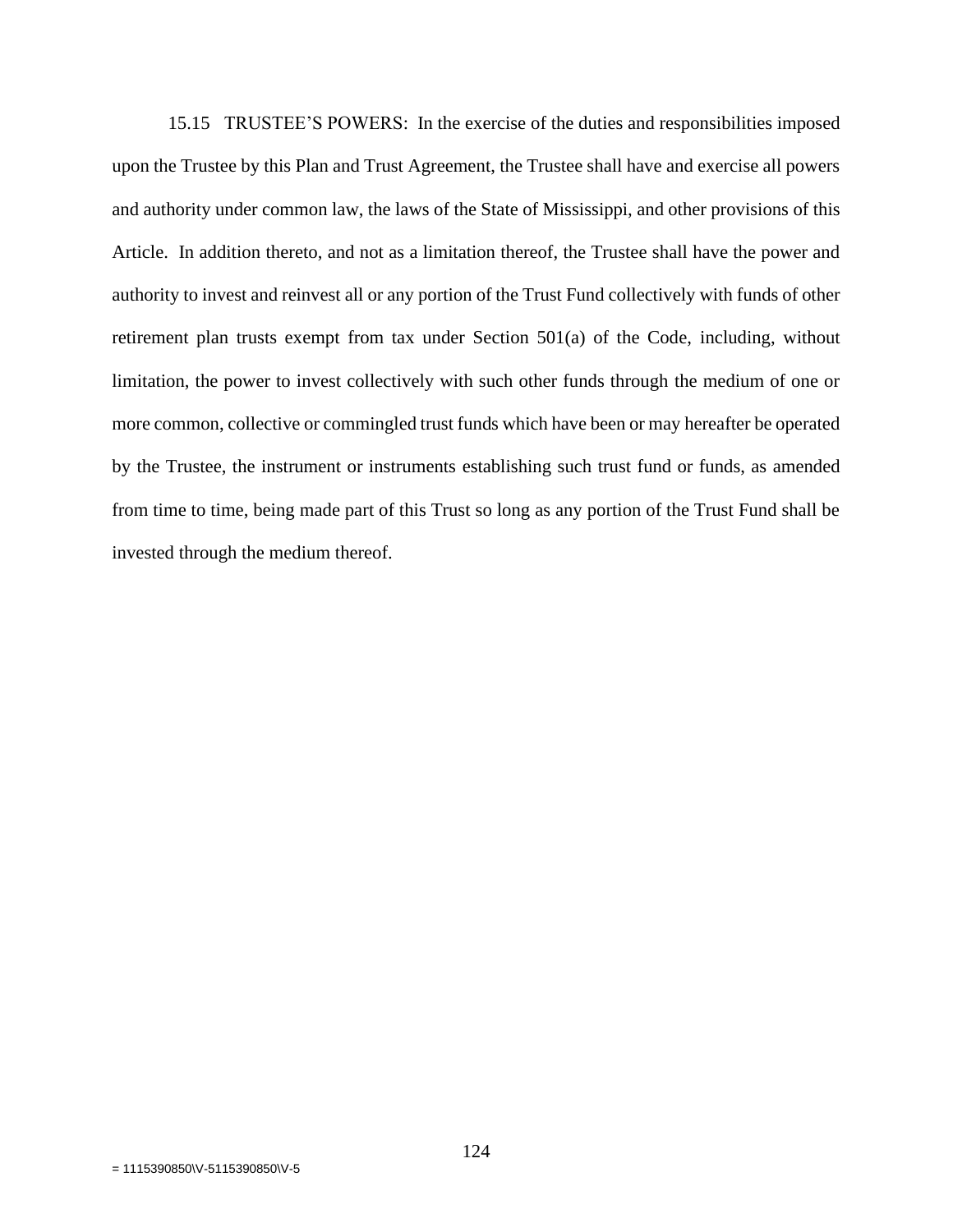#### ARTICLE XVI

#### QUALIFIED DOMESTIC RELATIONS ORDERS

# [**This Article is effective for all dates for Plan Years beginning October 1, 1995, and thereafter**.]

16.01 ADHERENCE TO ORDER: The Plan Administrator shall adhere to the terms of any judgment, decree or order (including approval of a property settlement agreement) which relates to the provision of child support, alimony payments or marital property rights to a spouse, former spouse, child or other dependent of a Member and is made pursuant to a state domestic relations law (including a community property law) and which creates or recognizes the existence of an alternate payee's rights to, or assigns to an alternate payee the right to, receive all or a portion of the benefits payable with respect to a Member.

16.02 QUALIFICATION OF ORDER: Any such domestic relations order must clearly specify the name and last mailing address of the Member and the name and mailing address of each alternate payee covered by the order, the amount or percentage of the Member's benefit to be paid by the Plan to each such alternate payee, or the manner in which such amount or percentage is to be determined, the number of payments or period to which such order applies, and each plan to which such order applies.

16.03 NO ADDITIONAL BENEFIT: Any such domestic relations order shall not require the Plan to provide any type or form of benefit, or any option not otherwise provided under the Plan, to provide increased benefits (determined on the basis of actuarial value) or the payment of benefits to an alternate payee under another order previously determined to be a qualified domestic relations order. A domestic relations order may require the payment of benefits to an alternate payee before the Member has separated from service on or after the date on which the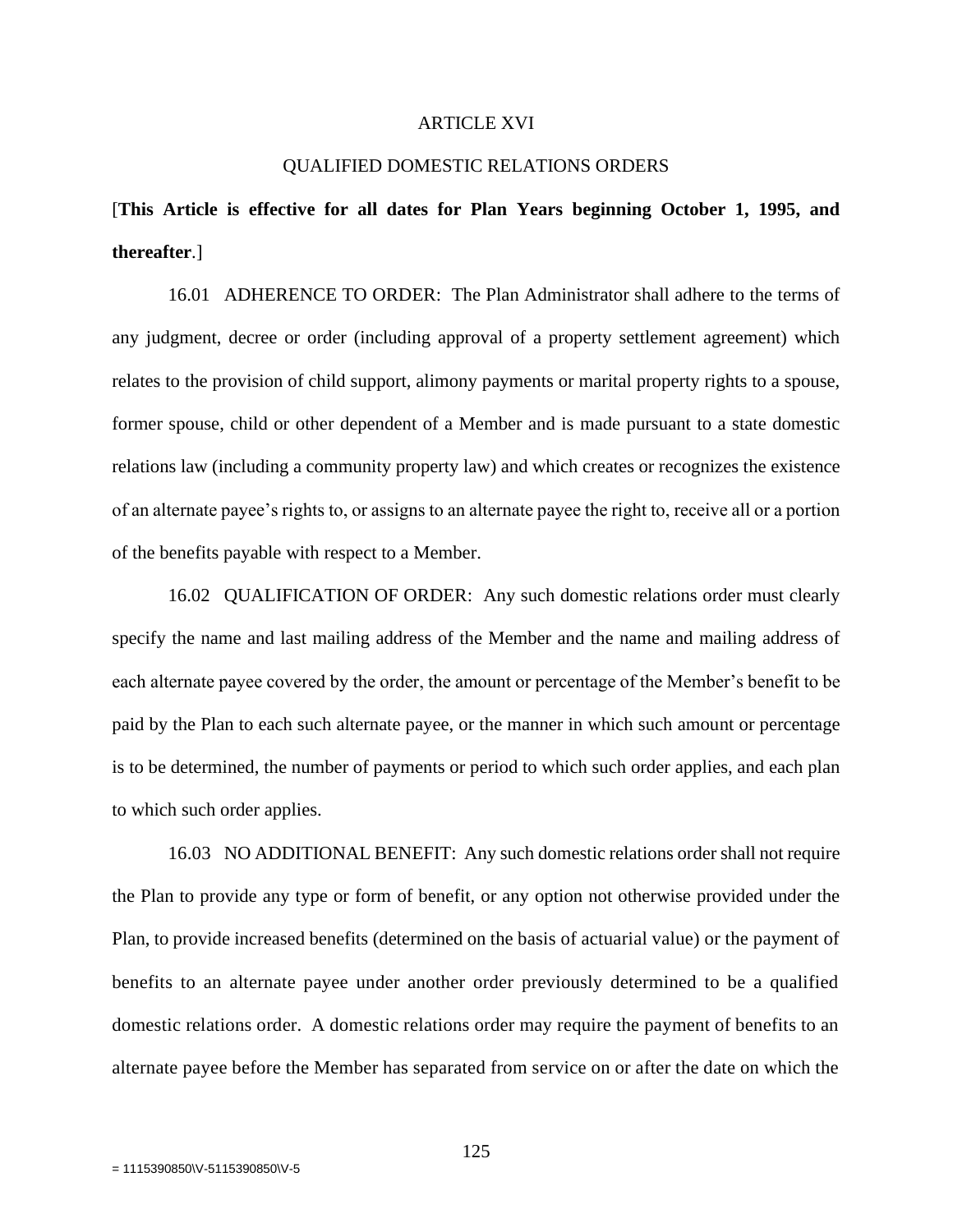Member attains or would have attained the Earliest Retirement Age under the Plan as if the Member had retired on the date on which such payment is to begin under such order (but taking into account only the benefits actually accrued and not taking into account any Employer subsidy for early retirement) and in any faun in which such benefits may be paid under the Plan to the Member (other than the form of a joint and survivor annuity with respect to the alternate payee and his subsequent spouse). For these purposes, the "Earliest Retirement Age" under the Plan means the earlier of: (a) the date on which the Member is entitled to a distribution under the Plan, or (b) the later of the date the Member attains age fifty (50), or the earliest date on which the Member would begin receiving benefits under the Plan if the Member separated from service.

To the extent provided in the qualified domestic relations order, the former spouse of a Member shall be treated as a surviving spouse of such Member for purposes of Sections 401(a)(11) and 417 of the Code (and any spouse of the Member shall not be treated as a spouse of the Member for such purposes) and if married for at least one (1) year, the surviving former spouse shall be treated as meeting the requirements of Section 417(d).

16.04 NOTIFICATION OF RECEIPT AND DETERMINATION: The Plan Administrator shall promptly notify the Member and each alternate payee of the receipt of a domestic relations order by the Plan and the Plan's procedures for determining the qualified status of a domestic relations order; the Plan Administrator shall determine whether such order is a qualified domestic relations order and shall notify the Member and each alternate payee of such determination. If the Member or any affected alternate payee disagrees with the determinations of the Plan Administrator, then the disagreeing party shall be treated as a claimant and the claims procedure of the Plan shall be followed. The Plan Administrator may bring an action for a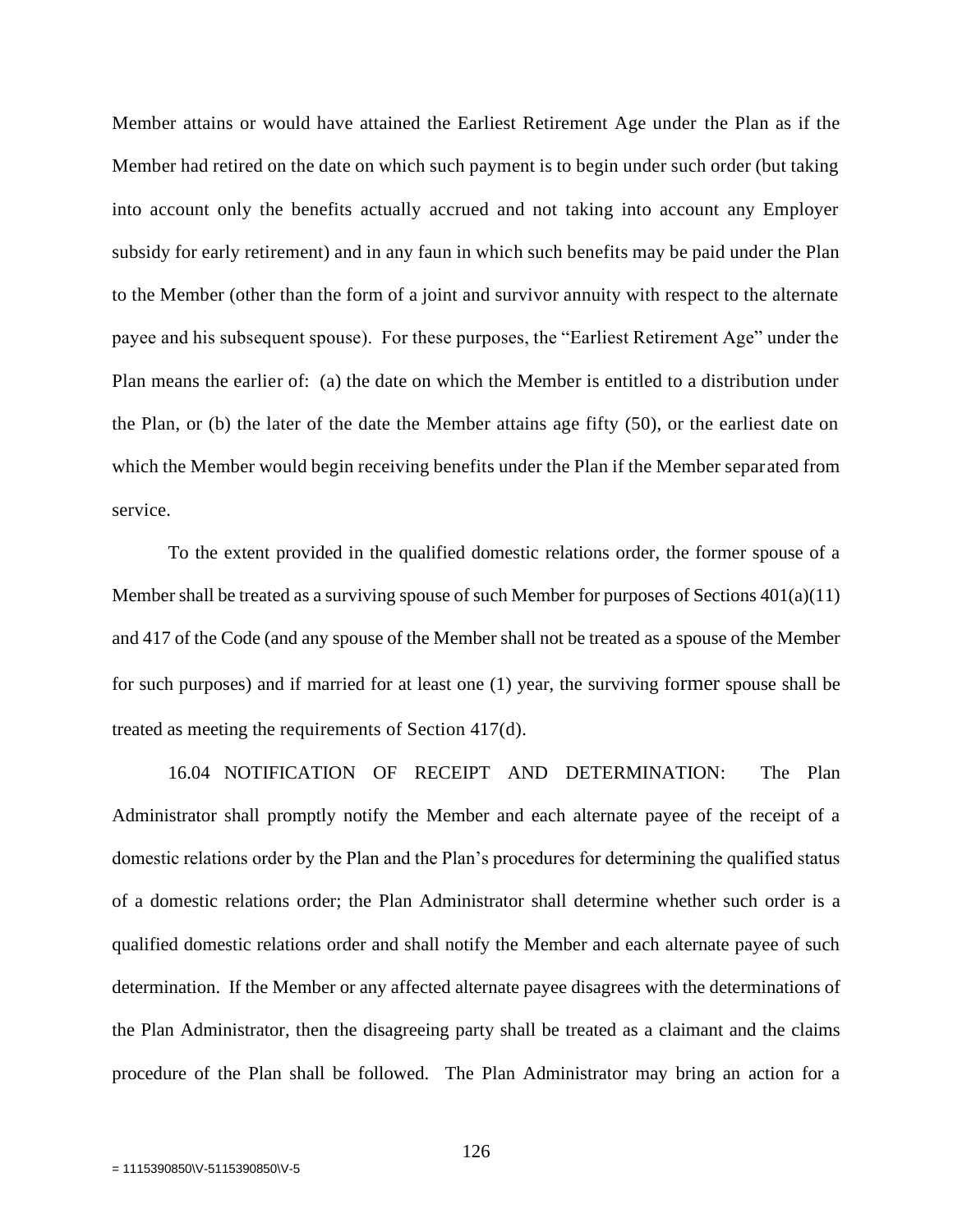declaratory judgment in a court of competent jurisdiction to determine the proper recipient of the benefits to be paid by the Plan.

16.05 SEPARATE ACCOUNTING: During any period in which the issue of whether a domestic relations order is a qualified domestic relations order is being determined (by the Plan Administrator, by a court of competent jurisdiction or otherwise), the Plan Administrator shall separately account for the amounts which would be payable to the alternate payee during such period as if the order had been determined to be a qualified domestic relations order. If, within the eighteen-month period beginning on the date on which the first payment would be required to be made under the domestic relations order, the order (or modification thereof) is determined to be a qualified domestic relations order, the Plan Administrator shall pay the segregated amounts, including any interest thereon, to the person or persons entitled thereto. If within such eighteenmonth period it is determined that the order is not a qualified domestic relations order or the issue as to whether such order is a qualified domestic relations order is not resolved, then the Plan Administrator shall pay the segregated amounts, including any interest thereon, to the person or persons who would have been entitled to such amounts if there had been no order. Any determination that an order is a qualified domestic relations order which is made after the close of the eighteen-month period shall be applied prospectively only.

127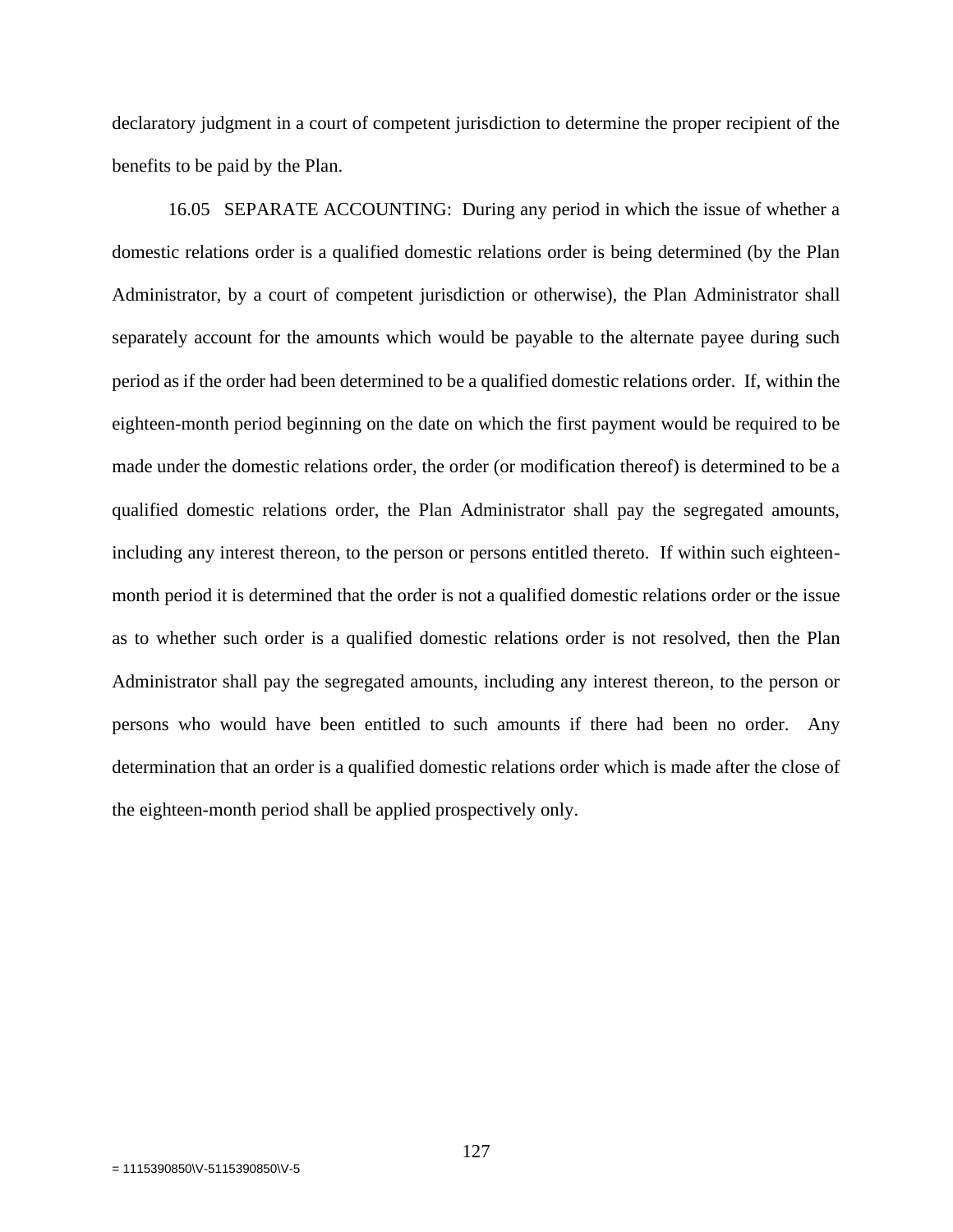#### ARTICLE XVII

#### MISCELLANEOUS

17.01 PLAN NOT A CONTRACT: The adoption and maintenance of the Plan shall not be deemed to constitute a contract between the Employer and any Member or Employee, or to be a consideration for, inducement to, or condition of employment of any person. Nothing herein contained shall be construed to give any Member the right to be retained in the employ of the Employer or to interfere with the right of the Employer to terminate the employment of any Member at any time.

17.02 DUPLICATION OF BENEFITS: There shall be no duplication of pension, disability, or death benefits payable under the Plan because of employment by more than one participating employer.

17.03 NONDISCRIMINATION: Wherever it is herein provided, directly or by implication, that any person or persons concerned with the administration of the Plan shall exercise discretion in the making of any decision, such discretion shall be exercised so as not to discriminate among persons similarly situated.

17.04 EVIDENCE FURNISHED CONCLUSIVE: Any person or persons involved in the administration of the Plan shall be entitled to rely upon any representation made or evidence furnished by an Employee, Member, or beneficiary with respect to his age or other facts required to be determined under any of the provisions of the Plan, and shall not be liable on account of the payment of any monies in reliance thereon. Any such representation or evidence shall be conclusively binding upon the Employee, Member, or beneficiary making or furnishing it, but not upon the Employer, its Board of Trustees, or any other person or persons involved in the administration of the Plan. Nothing herein contained shall be construed to prevent any of such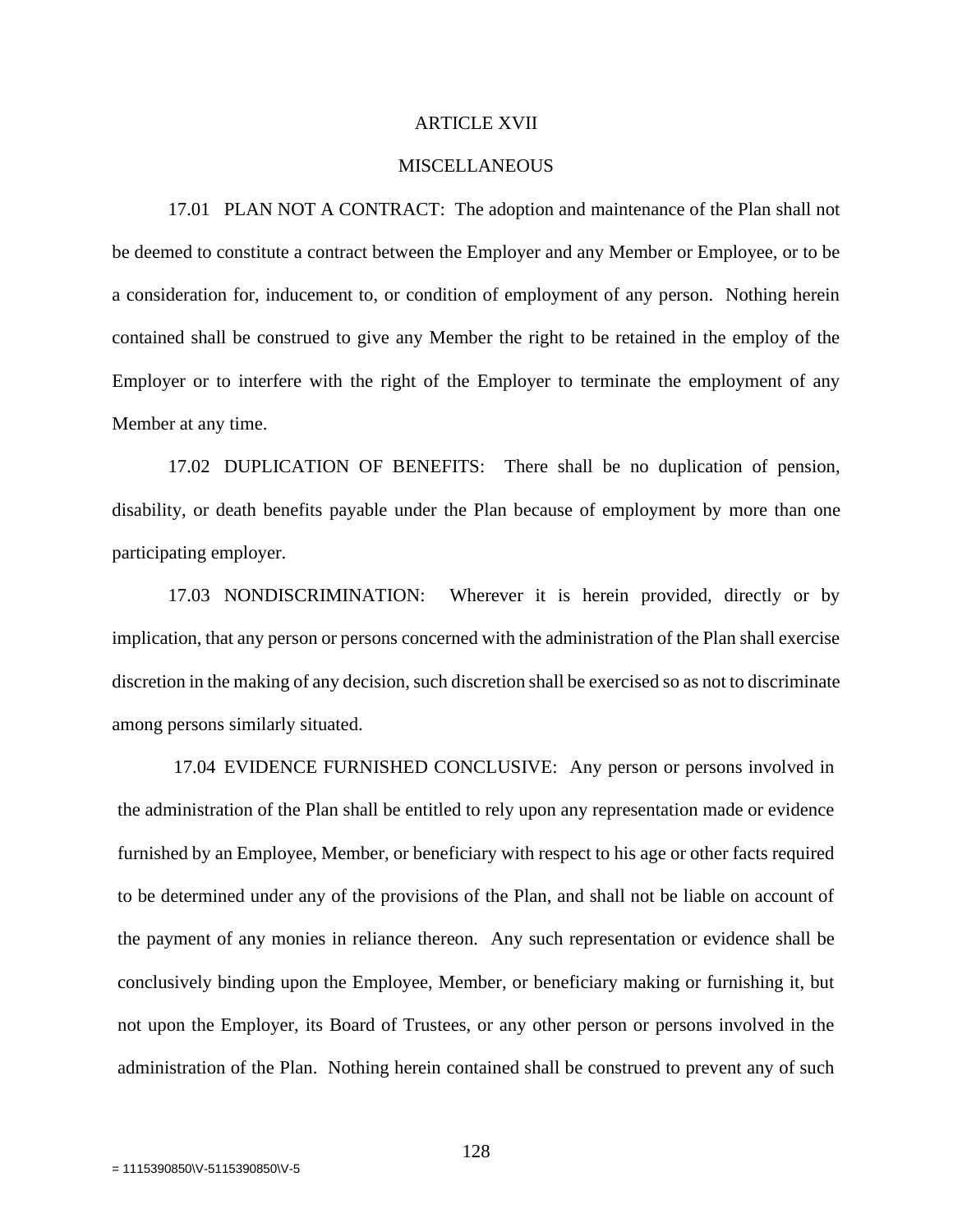parties from contesting any such representation or evidence or to relieve any such employee, member or beneficiary from the duty of submitting satisfactory proof of his age or such other fact.

17.05 FACILITY OF PAYMENT: If the Committee receives satisfactory evidence that any person entitled to receive any benefit hereunder is, at the time such benefit is payable, physically, mentally or legally incompetent to receive such benefit and to give a valid receipt therefor and that an individual or institution is then maintaining or has custody of such person and that no guardian, committee, or other representative of the estate of such person has been appointed, the Committee may direct the Trustee to pay such benefit to such individual or institution maintaining or having the custody of such person, and the receipt of such individual or institution shall be a valid and complete discharge for the payment of such benefit, except to the extent prohibited by regulations promulgated under Section  $401(a)(13)$  of the Code. Deposit to the credit of a Member or beneficiary in any bank or trust company shall be deemed payment into his hands.

17.06 SPENDTHRIFT CLAUSE: No right or interest of any kind in the Trust Fund shall be transferable or assignable by a Member or by his beneficiary or be subject to alienation, encumbrance (except as provided in Section 17.14 below), garnishment, attachment, execution, or levy of any kind, voluntary or involuntary unless to satisfy an incurred debt to the Employer and further when the Member terminates employment, the Employer has the right to offset against funds due the Member from the Plan, any amounts due the Employer by the Member and such action may be taken by the Employer without the necessity of first bringing a legal action in order to judicially determine the amount of such indebtedness owed the Employer by the Member.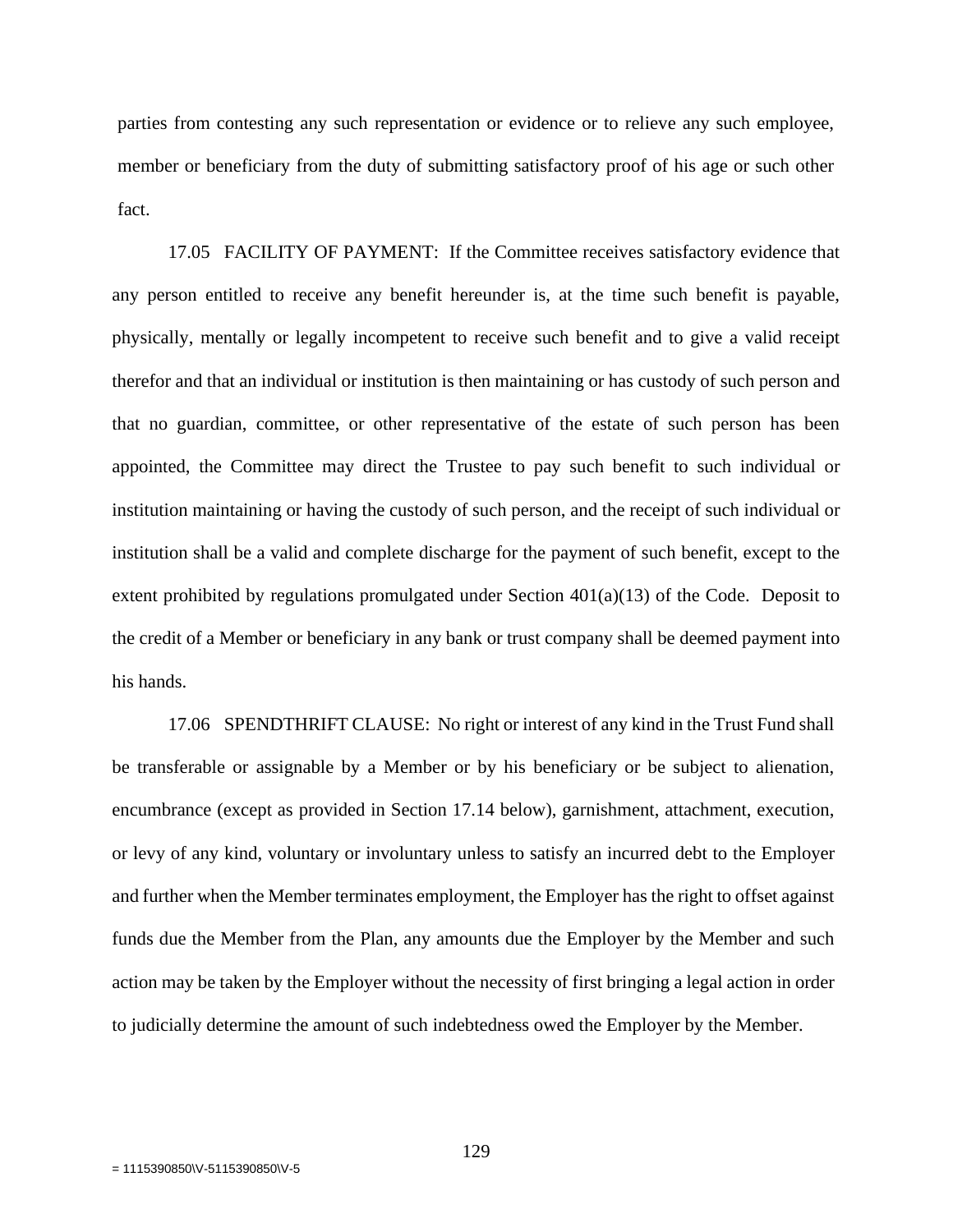17.07 NAME AND ADDRESS CHANGE: Each Member, spouse, and beneficiary shall at all times be responsible for notifying the Committee of any change in his name or address to which his benefit checks and other communications are to be mailed. If any check in payment of a benefit hereunder (which was mailed by regular United States mail to the last address of the payee shown on the Committee's records) is returned unclaimed, the Trustee shall discontinue further payments until otherwise instructed by the Committee.

17.08 NONVESTED BENEFITS: Any gain resulting from a release of actuarial reserves arising from severance of employment, death or any other cause shall not be applied to increase the Plan benefits any Member would otherwise receive at any time before termination of the Plan or complete discontinuance of Employer contributions thereunder. Such release of reserves shall be used to reduce the Employer's contributions in subsequent fiscal years in accordance with the regulations of the Secretary of the Treasury.

17.09 RELEASE OF CLAIMS: Any payment to any member or retired Member or a Member's spouse or to his legal representative or beneficiary shall, to the extent thereof, be in full satisfaction of all claims hereunder against the Fund, and the Committee may require such person, as a condition precedent to such payment, to execute a receipt and release therefore in such form as the Committee shall determine.

17.10 RESIDUAL AMOUNTS: In no event shall the Employer receive any amounts from the Trust Fund, except that upon termination of the Plan the Employer shall receive such amount, if any, as may remain after the satisfaction of all liabilities of the Plan to its Members arising out of any variations between actual requirements and expected actuarial requirements.

17.11 CONTRIBUTIONS CONTINGENT UPON APPROVAL: This Plan and the Trust are designed to qualify under Sections 401(a) and 501(a) of the Code. Anything contained herein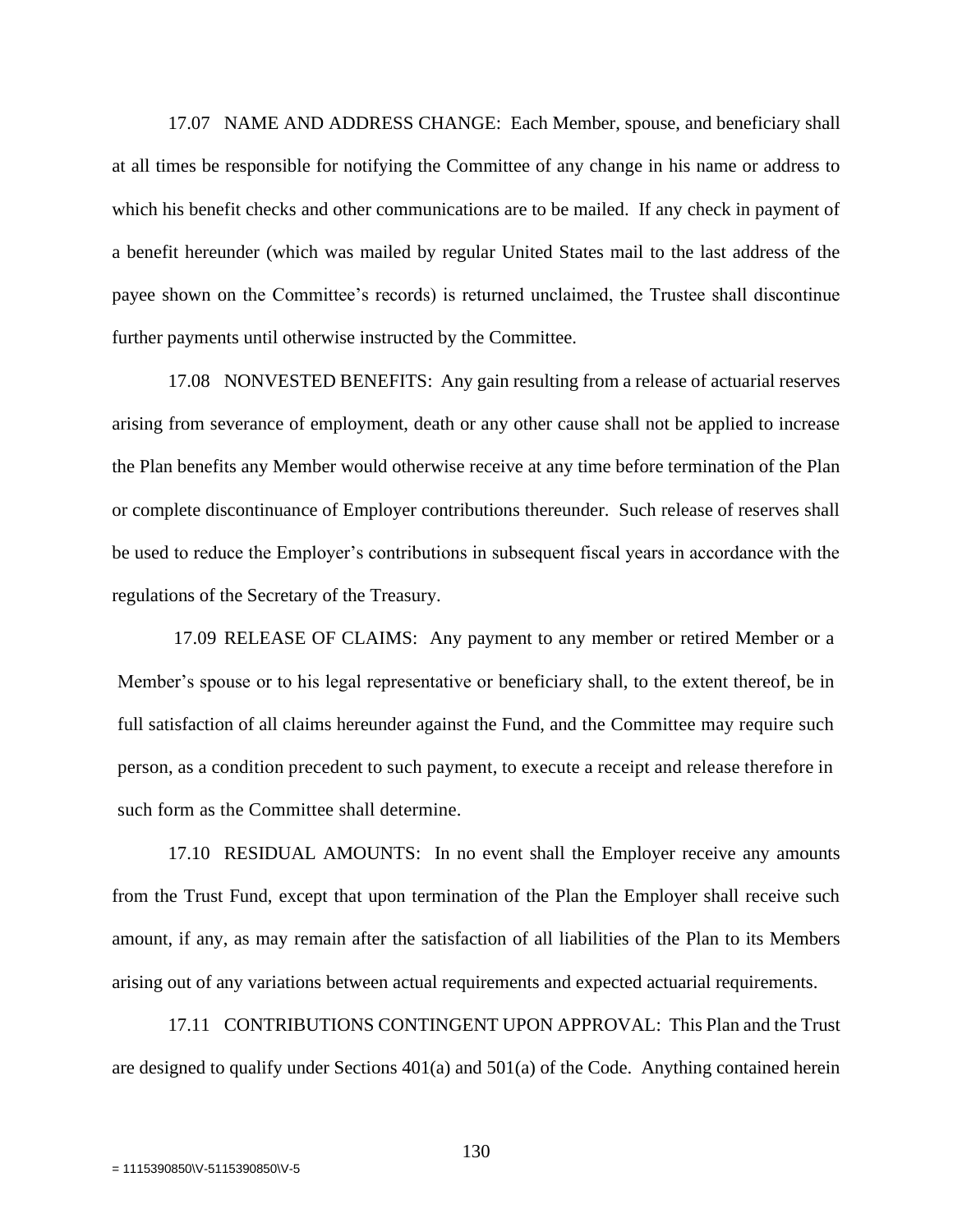to the contrary notwithstanding, if the initial determination letter is issued by the District Director of Internal Revenue to the effect that the Plan and Trust herein set forth, or as amended prior to the receipt of such letter, do not meet the requirements of Sections  $401(a)$  and  $501(a)$  of the Code, the Employer shall be entitled, at its option, to withdraw all contributions theretofore made, in which event, the Plan and Trust shall then terminate and all rights of the Members thereunder shall cease and come to an end with the same effect as if the Plan had never been adopted.

17.12 WORDS USED: Words used in this instrument in the singular shall include the plural and the plural, the singular where applicable, and the masculine gender shall include the feminine or common genders where appropriate.

17.13 HEADINGS FOR CONVENIENCE ONLY: The headings and sub-headings in this Plan are inserted for convenience and reference only and are not to be used in construing this instrument or any provision thereof.

17.14 DIRECT ROLLOVERS: Notwithstanding any provision of the Plan to the contrary that would otherwise limit a distributee's election under this part, a distributee may elect , at the time and in the manner prescribed by the Plan Administrator, to have any portion of an eligible rollover distribution that is equal to at least five hundred dollars (\$500) paid directly to an eligible retirement plan specified by the distributee in a direct rollover.

#### DEFINITIONS:

(a) Eligible Rollover Distribution: An eligible rollover distribution is any distribution of all or any portion of the balance to the credit of the distributee, except that an eligible rollover distribution does not include: any distribution that is one of a series of substantially equal periodic payments (not less frequently than annually) made for life (or life expectancy) of the distributee or the joint lives (or joint life expectancies) of the distributee and the distributee's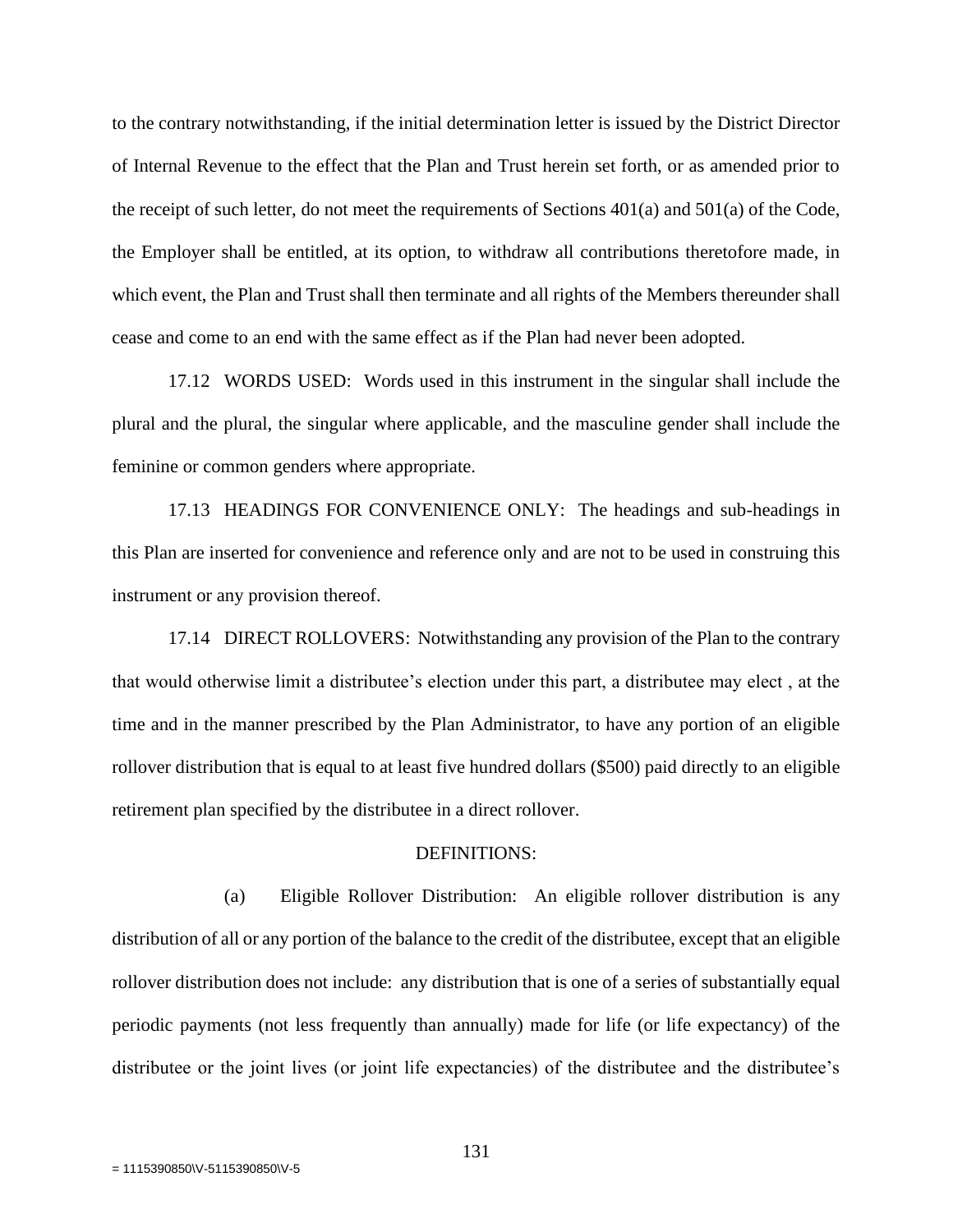designated Beneficiary, or for a specified period of ten (10) years or more; any distribution to the extent such distribution is required under  $\S 401(a)(9)$  of the Code; and the portion of any distribution that is not includible in gross income (determined without regard to the exclusion for net unrealized appreciation with respect to Employer securities); and any other distribution(s) that is reasonably expected to total less than two hundred dollars (\$200) during a year. For any distribution after December 31, 1999, an Eligible Rollover Distribution also does not include any hardship distribution described in  $\S 401(k)(2)(B)(i)(IV)$  of the Code.

(b) Eligible Retirement Plan: An eligible retirement plan is an individual retirement account described in §408(a) of the Code, an individual retirement annuity described in §408(b), an annuity plan described in §403(a), or a qualified plan described in §401(a), of the Code, that accepts the distributee's eligible rollover distribution. However, in the case of an eligible rollover distribution to the surviving spouse, an eligible retirement plan is an individual retirement account or individual retirement annuity.

(c) Distributee: A distributee includes an Employee or former Employee. In addition, the Employee's or former Employee's surviving spouse and the Employee's or filmier Employee's spouse or fanner spouse who is the alternate payee under a qualified domestic relations order, as defined in §414(p) of the Code, are distributees with regard to the interest of the spouse or former spouse.

(d) Direct Rollover: A direct rollover is a payment by the Plan to the eligible retirement plan specified by the distributee. [**This Section is effective for distributions made beginning January 1, 1993, and ending September 30, 2007**.]

17.15 DIRECT ROLLOVERS: Notwithstanding any provision of the Plan to the contrary that would otherwise limit a distributee's election under this part, a distributee may elect , at the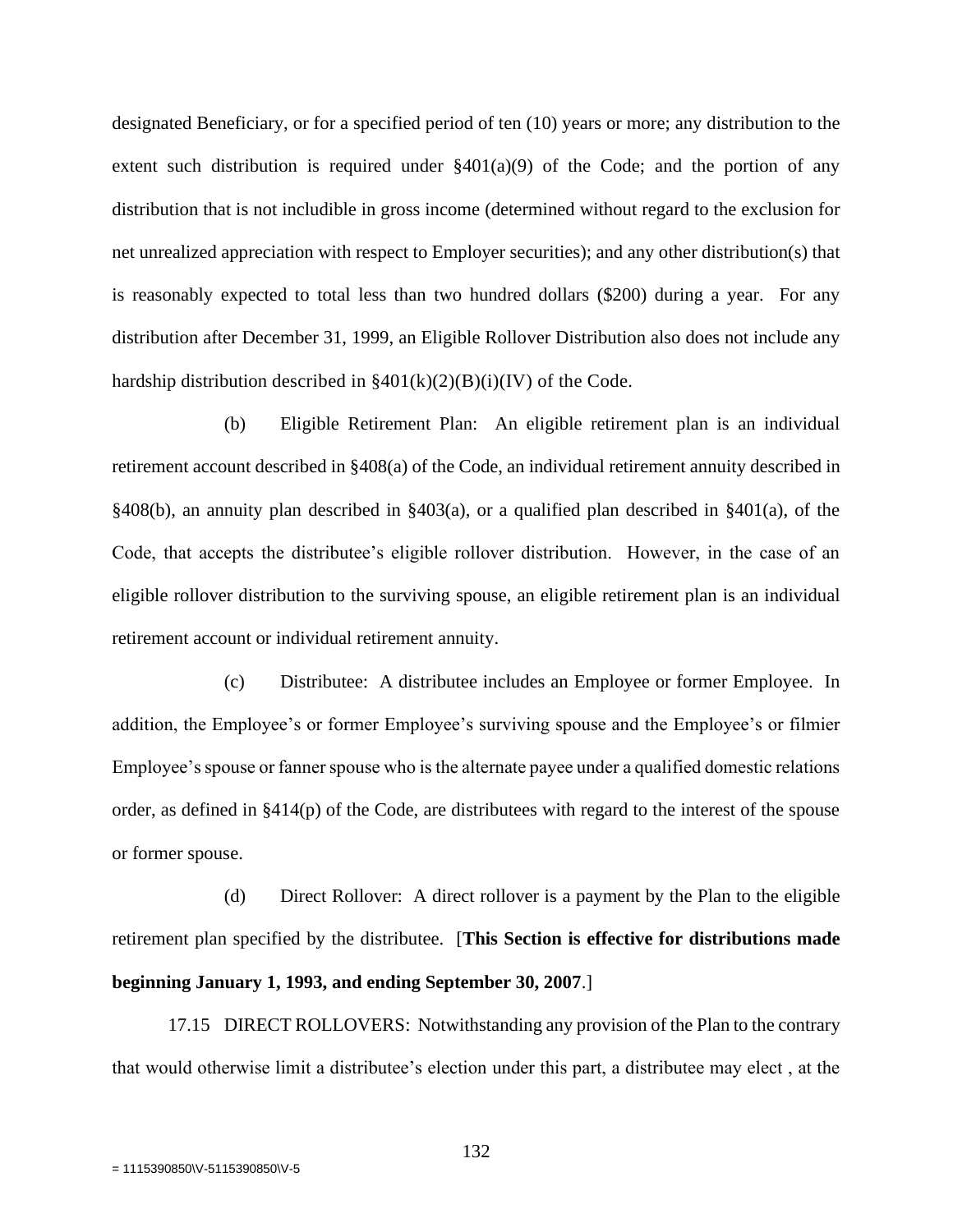time and in the manner prescribed by the Plan Administrator, to have any portion of an eligible rollover distribution that is equal to at least five hundred dollars ( 500) paid directly to an eligible retirement plan specified by the distributee in a direct rollover.

#### DEFINITIONS:

(a) Eligible Rollover Distribution: An eligible rollover distribution is any distribution of all or any portion of the balance to the credit of the distributee, except that an eligible rollover distribution does not include: any distribution that is one of a series of substantially equal periodic payments (not less frequently than annually) made for life (or life expectancy) of the distributee or the joint lives (or joint life expectancies) of the distributee and the distributee's designated Beneficiary, or for a specified period of ten (10) years or more; any distribution to the extent such distribution is required under  $\S 401(a)(9)$  of the Code; and the portion of any distribution that is not includible in gross income (determined without regard to the exclusion for net unrealized appreciation with respect to Employer securities); and any other distribution(s) that is reasonably expected to total less than two hundred dollars (\$200) during a year. For any distribution after December 31, 1999, an Eligible Rollover Distribution also does not include any hardship distribution described in  $\frac{2401(k)(2)(B)(i)}{IV}$  of the Code.

(b) Eligible Retirement Plan: An eligible retirement plan is an individual retirement account described in §408(a) of the Code, an individual retirement annuity described in §408(b), an annuity plan described in §403(a), or a qualified plan described in §401(a), of the Code, that accepts the distributee's eligible rollover distribution. However, in the case of an eligible rollover distribution to the surviving spouse, an eligible retirement plan is an individual retirement account or individual retirement annuity. Effective as of January 1, 2008, eligible retirement plan includes a Roth IRA established under §408A of the Code. Effective as of January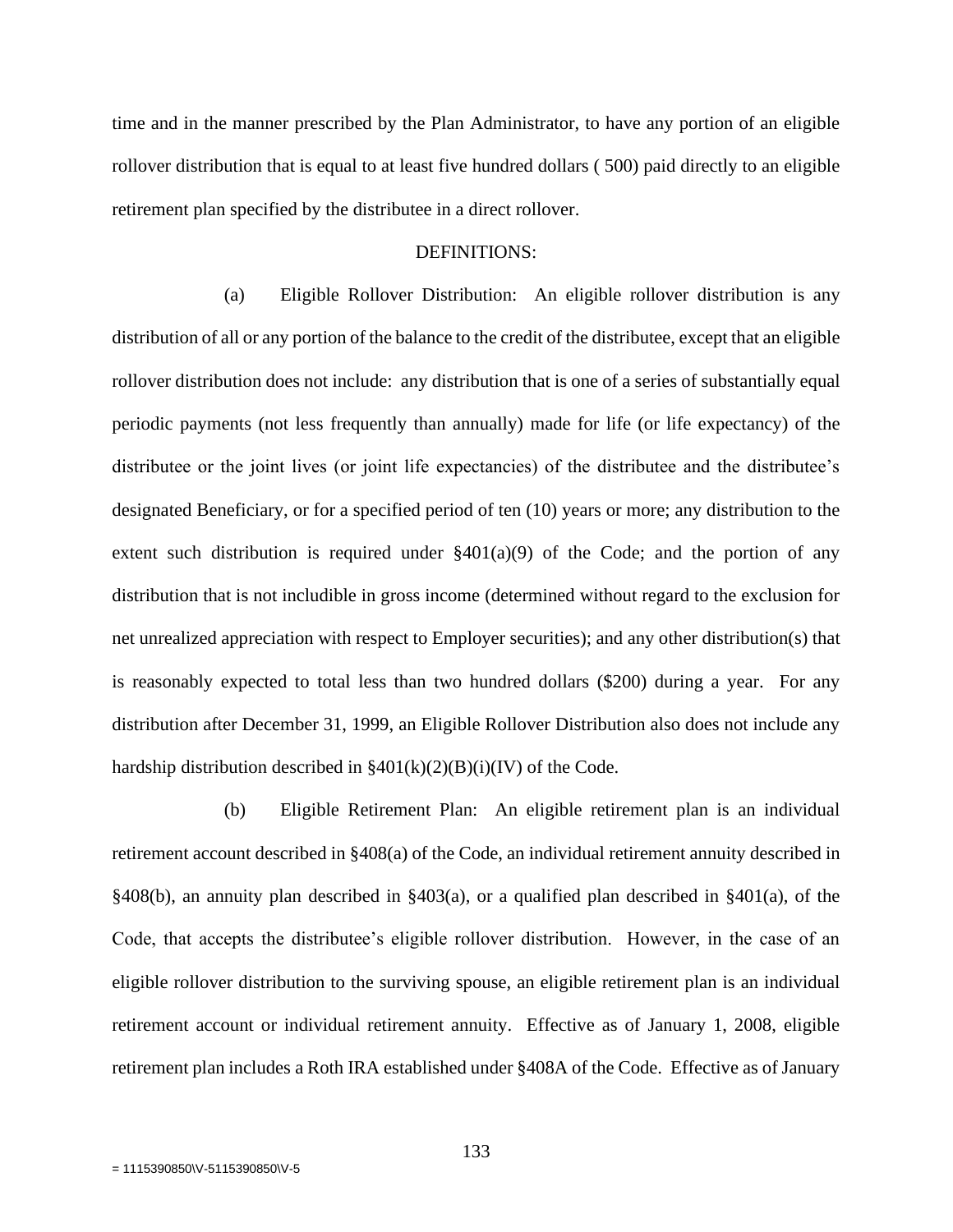1, 2010, in the case of a Beneficiary other than the Member's spouse, eligible retirement plan shall mean an individual retirement account described in §408(a) of the Code, an individual retirement annuity described in §408(b) of the Code, or a Roth IRA established under §408A of the Code, all of which shall be treated as an inherited IRA.

(c) Distributee: A distributee includes an Employee or former Employee. In addition, the Employee's or former Employee's surviving spouse and the Employee's or former Employee's spouse or former spouse who is the alternate payee under a qualified domestic relations order, as defined in §414(p) of the Code, are distributees with regard to the interest of the spouse or former spouse. Effective January 1, 2010, distributee includes a nonspouse Beneficiary of the Member.

(d) Direct Rollover: A direct rollover is a payment by the Plan to the eligible retirement plan specified by the distributee.

A Member shall be provided with the information regarding the taxation of benefits payable from the Plan as required by Section 402(f) of the Code. Such information may be provided as early as 180 days and not later than 30 days prior to the Member's Annuity Commencement Date; provided, however, that a notice given within 30 days prior to the Member's Annuity Commencement Date shall be permissible as long as the Member is informed that he has a right to consider the decision of whether or not to elect a direct rollover for at least 30 days after the notice is given. [**This Section is effective beginning October 1, 2007, and thereafter**.]

17.16 AGREEMENT GOVERNED BY LAWS OF MISSISSIPPI: This Plan and every provision thereof shall be construed and its validity determined according to the laws of the State of Mississippi to the extent that such law has not been specifically preempted by the federal statutes pertaining thereto.

134